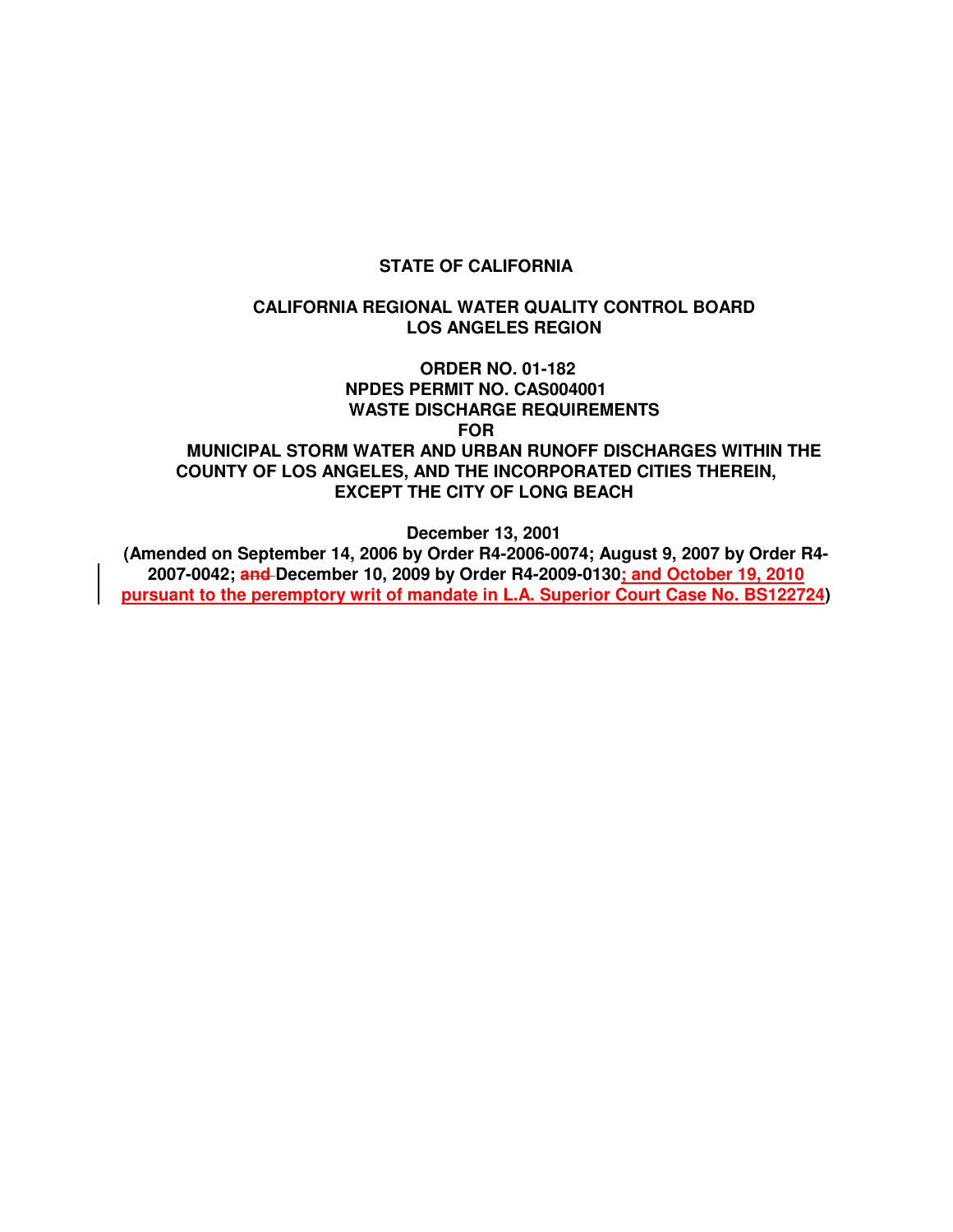#### **Table of Contents**

| Part 3. STORM WATER QUALITY MANAGEMENT PROGRAM (SQMP)                      |  |
|----------------------------------------------------------------------------|--|
|                                                                            |  |
|                                                                            |  |
|                                                                            |  |
|                                                                            |  |
|                                                                            |  |
|                                                                            |  |
|                                                                            |  |
|                                                                            |  |
|                                                                            |  |
|                                                                            |  |
|                                                                            |  |
|                                                                            |  |
|                                                                            |  |
|                                                                            |  |
|                                                                            |  |
|                                                                            |  |
| G. Illicit Connections and Illicit Discharges Elimination Program58        |  |
|                                                                            |  |
|                                                                            |  |
|                                                                            |  |
|                                                                            |  |
|                                                                            |  |
|                                                                            |  |
|                                                                            |  |
|                                                                            |  |
| G. Proper Operation and Maintenance [40 CFR 122.41 (e), CWC § 13263(f)] 72 |  |
|                                                                            |  |
|                                                                            |  |
|                                                                            |  |
|                                                                            |  |
|                                                                            |  |
|                                                                            |  |
|                                                                            |  |
|                                                                            |  |
|                                                                            |  |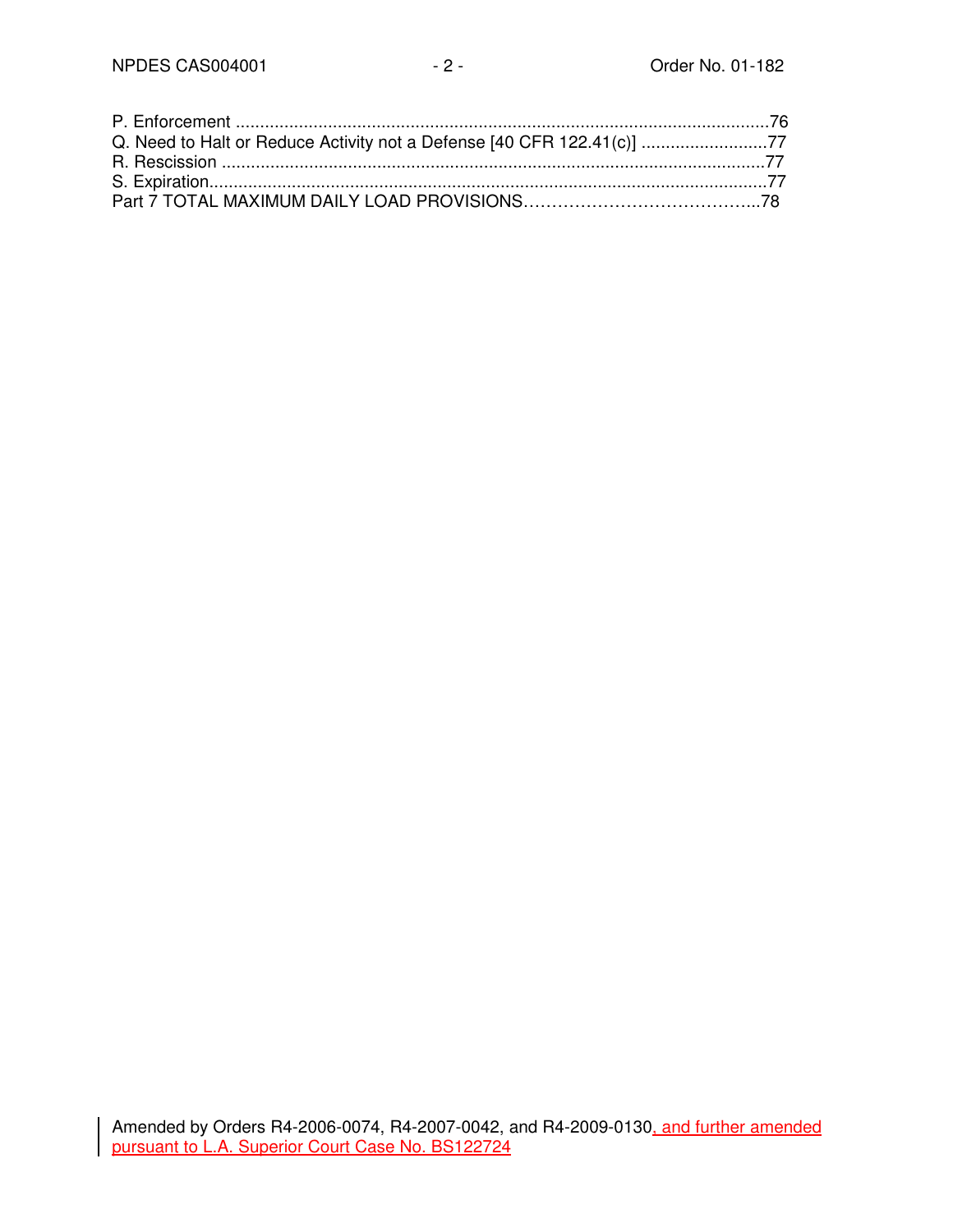# **STATE OF CALIFORNIA**

### **CALIFORNIA REGIONAL WATER QUALITY CONTROL BOARD LOS ANGELES REGION**

# **ORDER NO. 01-182 NPDES PERMIT NO. CAS004001 WASTE DISCHARGE REQUIREMENTS FOR MUNICIPAL STORM WATER AND URBAN RUNOFF DISCHARGES WITHIN THE COUNTY OF LOS ANGELES, AND THE INCORPORATED CITIES THEREIN, EXCEPT THE CITY OF LONG BEACH**

The California Regional Water Quality Control Board, Los Angeles Region (hereinafter referred to as the Regional Board) finds:

# **A. Existing Permit**

The Los Angeles County Flood Control District, the County of Los Angeles, and 84 incorporated cities within the Los Angeles County Flood Control District (see Attachment A, List of Permittees), hereinafter referred to separately as Permittees and jointly as the Discharger, discharge or contribute to discharges of storm water and urban runoff from municipal separate storm sewer systems (MS4s), also called storm drain systems. The discharges flow to water courses within the Los Angeles County Flood Control District and into receiving waters of the Los Angeles Region. These discharges are covered under countywide waste discharge requirements contained in Order No. 96-054 adopted by this Regional Board on July 15, 1996, which replaced Order No. 90-079 adopted by this Regional Board on June 18, 1990. Order No. 96-054 also serves as a National Pollutant Discharge Elimination System (NPDES) permit for the discharge of municipal storm water.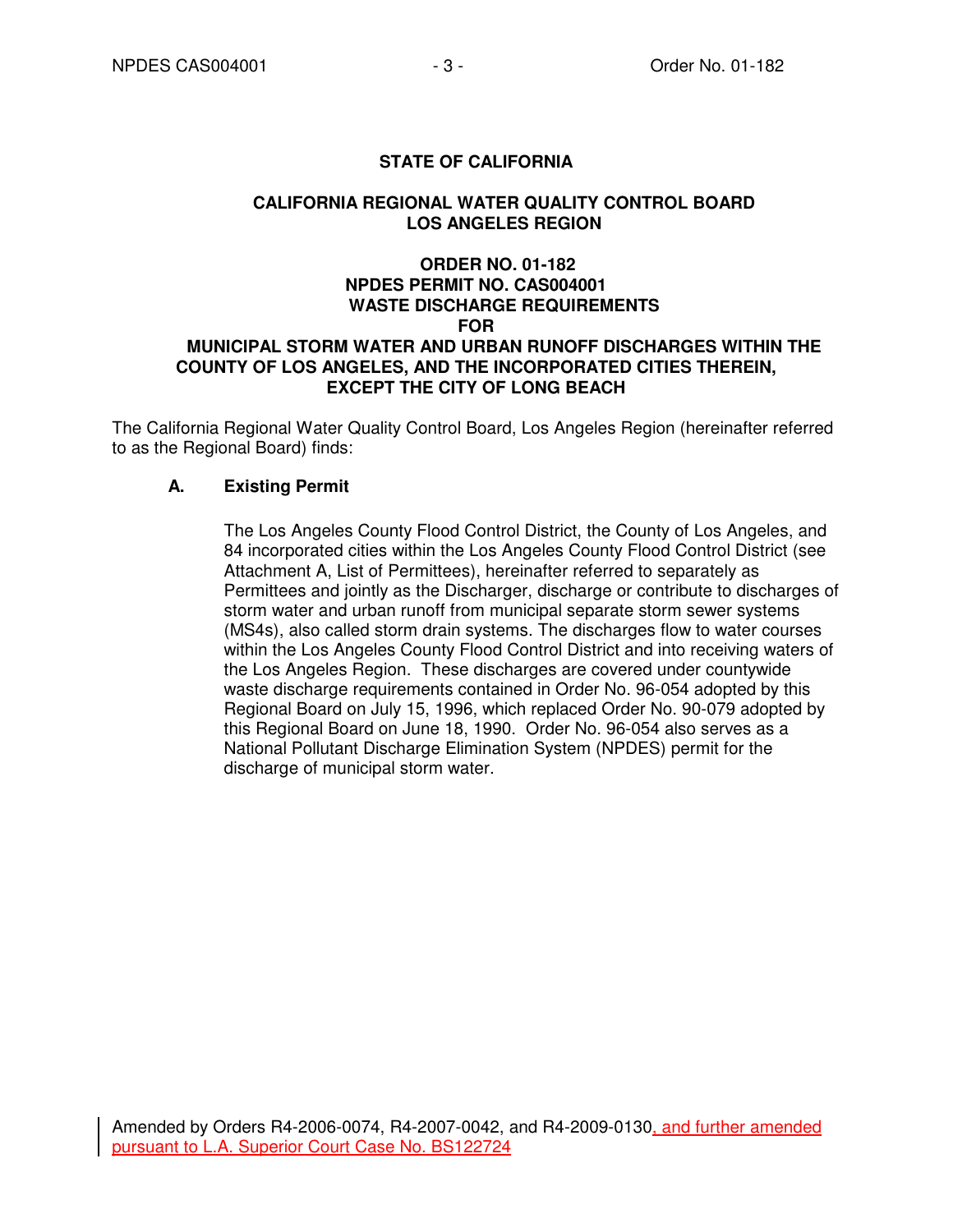### **B. Nature of Discharges and Sources of Pollutant**

- 1. Storm water discharges consist of surface runoff generated from various land uses in all the hydrologic drainage basins that discharge into water bodies of the State. The quality of these discharges varies considerably and is affected by the hydrology, geology, land use, season, and sequence and duration of hydrologic events. The primary constituents of concern currently identified by the Los Angeles County Flood Control District Integrated Receiving Water Impacts Report (1994-2000) are cyanide, indicator bacteria, total dissolved solids, turbidity, total suspended solids, nutrients, total aluminum, dissolved cadmium, copper, lead, total mercury, nickel, zinc, bis(2-ethylhexyl)phthalate, polycyclic aromatic hydrocarbons (PAHs), diazinon, and chlorpyrifos.
- 2. Certain pollutants present in storm water and/or urban runoff may be derived from extraneous sources that Permittees have no or limited jurisdiction over. Examples of such pollutants and their respective sources are: PAHs which are products of internal combustion engine operation, nitrates, bis (2-ethylhexyl) phthalate and mercury from atmospheric deposition, lead from fuels, copper from brake pad wear, zinc from tire wear, dioxins as products of combustion, and naturaloccurring minerals from local geology. However, the implementation of the measures set forth in this Order is intended to reduce the entry of these pollutants into storm water and their discharge to receiving waters.
- 3. Water quality assessments conducted by the Regional Board identified impairment, or threatened impairment, of beneficial uses of water bodies in the Los Angeles Region. The causes of impairments include pollutants of concern identified in municipal storm water discharges by the County of Los Angeles in the Integrated Receiving Water Impacts Report (1994- 2000). Pollutants in storm water can have damaging effects on both human health and aquatic ecosystems.
- 4. The Los Angeles County Grand Jury, September 2000, completed an investigation into the health risks of swimming near beaches in Los Angeles County and made several recommendations to reduce public health risks (Final Report, Grand Jury, Los Angeles County, 1999-2000). The Grand Jury recommended that the Regional Board consider among other actions, (i) a focus on setting contaminant limits rather than programmatic evaluations, (ii) audit of MS4 Permittee programs; and (iii) clarifying enforcement responsibilities between the State and local governments.
- 5. Studies and research conducted by other Regional agencies, academic institutions, and universities have also identified storm water and urban runoff as significant sources of pollutants to surface waters in Southern California. See, e.g., [Surface Runoff to the Southern California Bight, Southern California Coastal Water Research Project, (1992); Impacts of Urban Runoff on Santa Monica Bay and Surrounding Ocean Waters (Gersberg, R.M., 1995); State of the Bay 1998, Santa Monica Bay Restoration Project; Storm Water Impact, In, Southern California Environmental Report Card 1999, Institute of the Environment, University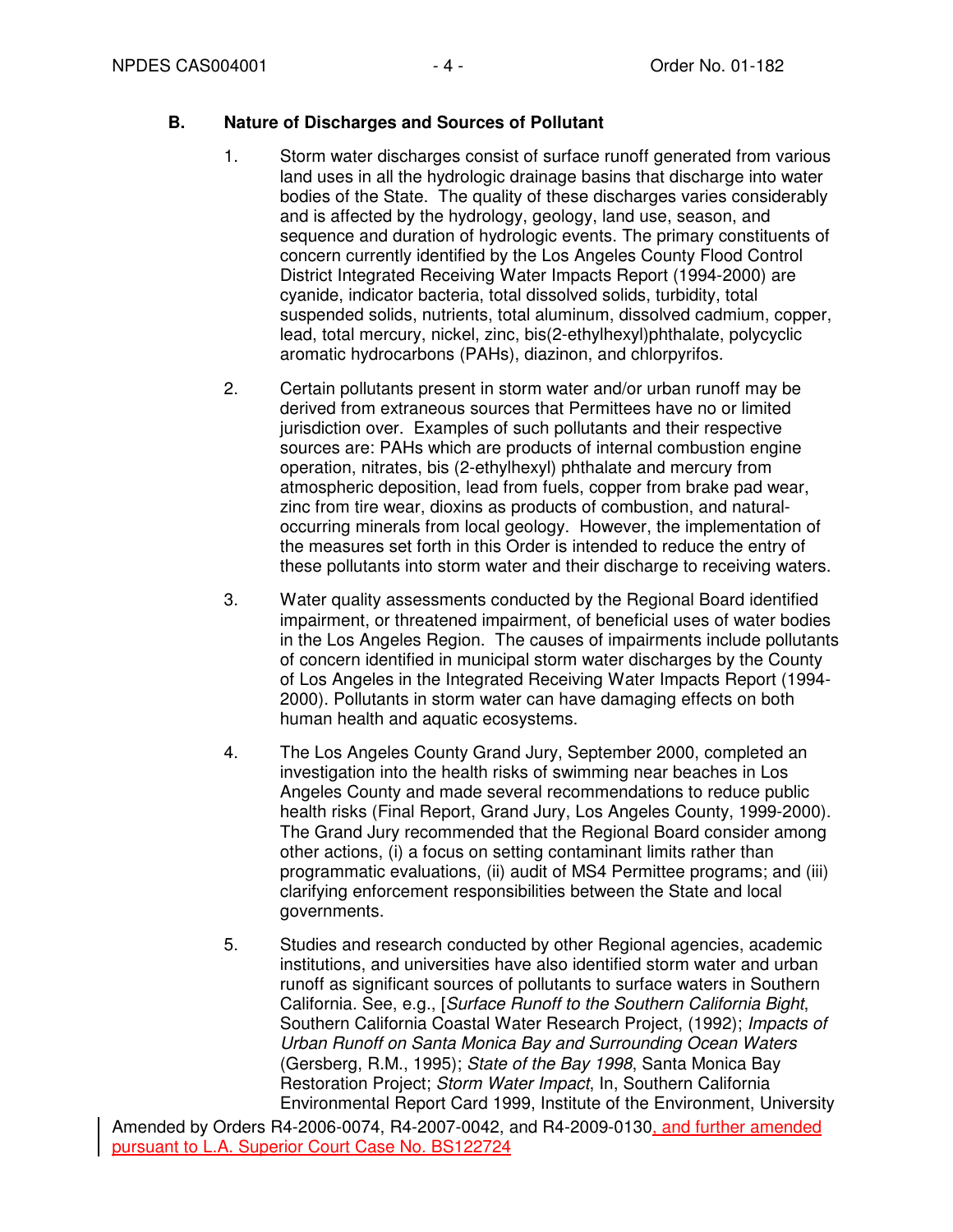of California, Los Angeles (Stenstrom, M.S., 1999); Distribution of Anthropogenic and Natural Debris on the Mainland Shelf of Southern California Bight, Shelly L. Moore and M. James Allen (1999); The Health Effects of Swimming in Ocean Water Contaminated by Storm Drain Runoff, Haile, R.W. et al. (1999); Huntington Beach Closure Investigation: Technical Review (University of Southern California, 2000); A Regional Survey of the Microbiological Water Quality Along the Shoreline of the Southern California Bight, Rachel T. Noble et al. (2001); Integrated Receiving Water Impacts Report (1994-2000), County of Los Angeles (2001)].

- 6. Development and urbanization increase pollutant load, volume, and discharge velocity. First, natural vegetated pervious ground cover is converted to impervious surfaces such as paved highways, streets, rooftops and parking lots. Natural vegetated soil can both absorb rainwater and remove pollutants providing an effective natural purification process. In contrast, pavement and concrete can neither absorb water nor remove pollutants, and thus the natural purification characteristics are lost. Second, urban development creates new pollution sources as the increased density of human population brings proportionately higher levels of vehicle emissions, vehicle maintenance wastes, municipal sewage waste, pesticides, household hazardous wastes, pet wastes, trash, and other anthropogenic pollutants. Development and urbanization especially threaten environmentally sensitive areas. Such areas have a much lower capacity to withstand pollutant shocks than might be acceptable in the general circumstance. In essence, development that is ordinarily insignificant in its impact on the environment may in a particular sensitive environment become significant. These environmentally sensitive areas designated by the State and/or the County of Los Angeles include Areas of Special Biological Significance (ASBS), water bodies designated as supporting a RARE beneficial use, Significant Natural Areas (SNAs), and Significant Ecological Areas (SEAs).
- 7. The increased volume, increased velocity, and discharge duration of storm water runoff from developed areas has the potential to greatly accelerate downstream erosion and impair stream habitat in natural drainages. Studies have demonstrated a direct correlation between the degree of imperviousness of an area and the degradation of its receiving waters. Significant declines in the biological integrity and physical habitat of streams and other receiving waters have been found to occur with as little as 10 percent conversion from natural to impervious surfaces. Percentage impervious cover is a reliable indicator and predictor of potential water quality degradation expected from new development. (Impervious Cover as An Urban Stream Indicator and a Watershed Management Tool, Schueler, T. and R. Claytor, In, Effects of Water Development and Management on Aquatic Ecosystems (1995), ASCE, New York; Leopold, L. B., (1973), River Channel Change with Time: An Example, Geological Society of America Bulletin, v. 84, p. 1845-1860; Hammer, T. R., (1972), Stream Channel Enlargement Due to Urbanization: Water Resources Research, v. 8, p. 1530-1540; Booth, D. B., (1991), Urbanization and the Natural Drainage System--Impacts,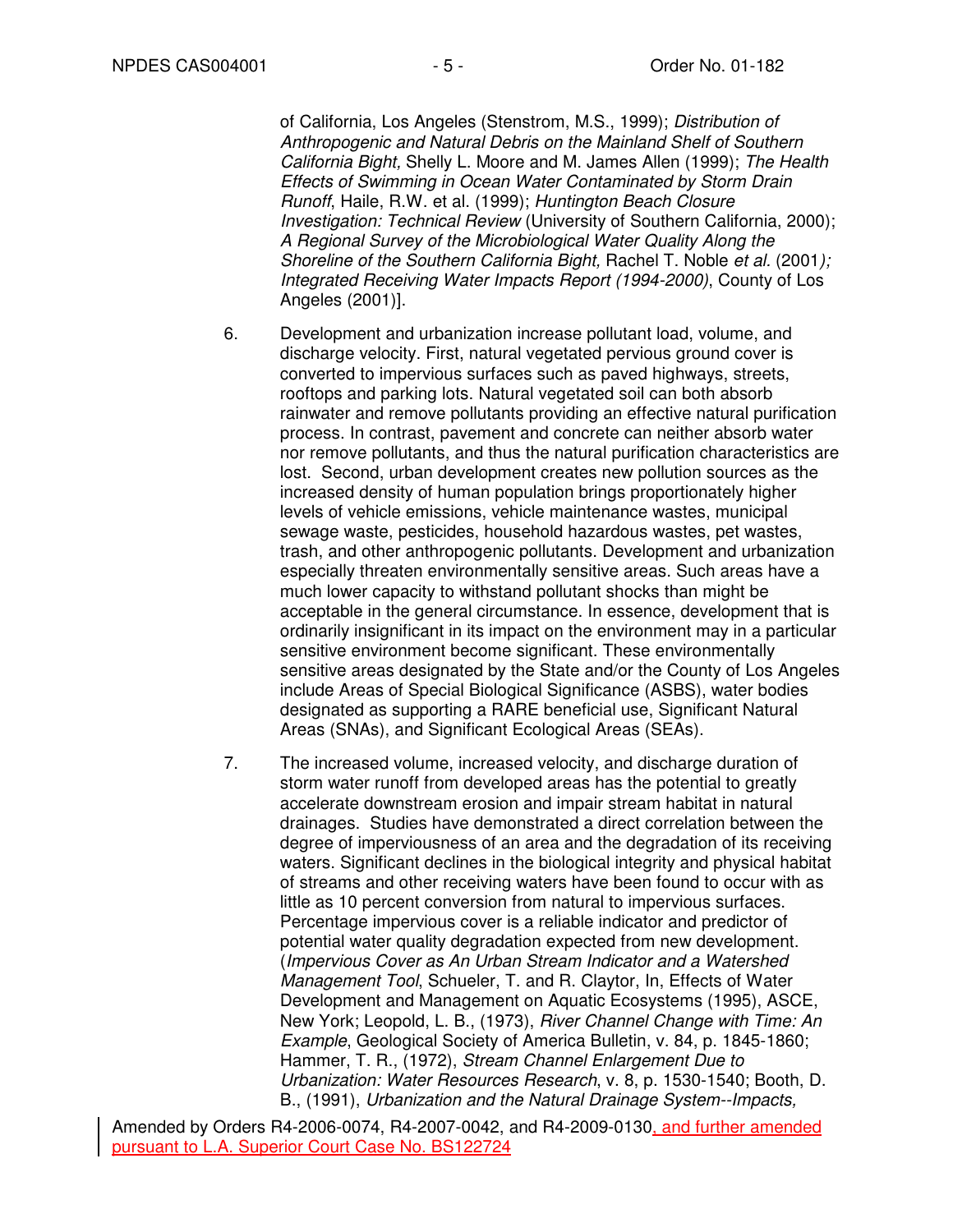Solutions and Prognoses: The Northwest Environmental Journal, v. 7, p. 93-118; Klein, R. D., (1979), Urbanization and Stream Quality Impairment: Water Resources Bulletin, v. 15, p. 948-963; May, C. W., Horner, R. R., Karr, J. R., Mar, B. W., and Welch, E. B., (1997), Effects of Urbanization on Small Streams in the Puget Sound Lowland Ecoregion: Watershed Protection Techniques, v. 2, p. 483-494; Morisawa, M. and LaFlure, E. Hydraulic Geometry, Stream Equilibrium and Urbanization In Rhodes, D. P. and Williams, G. P. Adjustments to the Fluvial System p.333-350. (1979); Dubuque, Iowa, Kendall/Hunt. Tenth Annual Geomorphology Symposia Series; and The Importance of Imperviousness: Watershed Protection Techniques, 1(3), Schueler, T.  $(1994).$ 

- 8. The County of Los Angeles has identified as the seven highest priority industrial and commercial critical source types, (i) wholesale trade (scrap recycling, auto dismantling); (ii) automotive repair/parking; (iii) fabricated metal products; (iv) motor freight; (v) chemical and allied products; (vi) automotive dealers/gas stations; (vii) primary metal products (Critical Source Selection and Monitoring Report, Los Angeles County Department of Public Works -Sept 1996). Monitoring conducted by Los Angeles County and the Regional Board demonstrates that the priority industrial sectors and auto repair facilities (one of the commercial sectors) on the list, contribute significant concentrations of heavy metals to storm water (Los Angeles County 1999-2000 Storm Water Monitoring Report, Los Angeles County Department of Public Works -July 2000; Compliance Assessment of the Auto Dismantling Industry; Evaluation of the California General Industrial Storm Water Permit, H. Chang, (2001), 70 pp., California Regional Water Quality Control Board, Los Angeles Region).
- 9. The discharge of washwaters and contaminated storm water from industries and businesses specified in this Order for inspection by Permittees is an environmental threat and can also adversely impact public health and safety. For example, a review of industrial waste/ pretreatment records performed in 1995 in the County of Los Angeles on illicit discharges indicates that automotive service facilities and food service facilities sometimes discharge polluted washwaters to the MS4. The pollutants of concern in such washwaters include food waste, oil and grease, and toxic chemicals. Other storm water/industrial waste programs in California have reported similar observations. Illicit discharges from automotive service facilities and food service facilities have been identified elsewhere as a major cause of widespread contamination and water quality problems (Washtenaw County Statutory Drainage Board - 1987 Huron River Pollution Abatement Program).
- 10. Studies indicate that facilities with paved surfaces subject to frequent motor vehicular traffic (such as parking lots and fast food restaurants), or facilities that perform vehicle repair, maintenance, or fueling (automotive service facilities) are potential sources of pollutants of concern in storm water. [References: Pitt et al., Urban Storm Water Toxic Pollutants: Assessment, Sources, and Treatability, Water Environment Res., 67, 260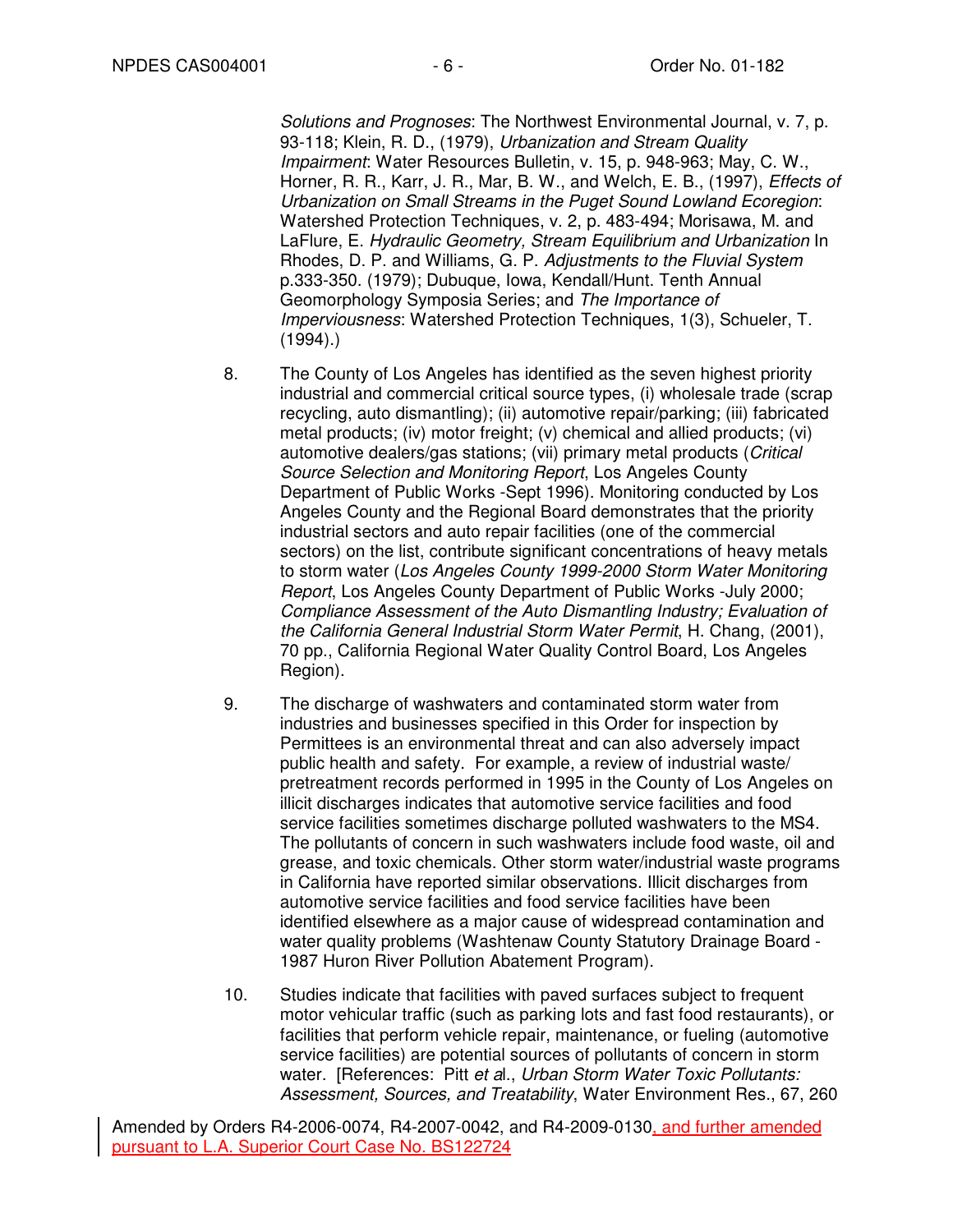(1995); Results of Retail Gas Outlet and Commercial Parking Lot Storm Water Runoff Study, Western States Petroleum Association and American Petroleum Institute, (1994); Action Plan Demonstration Project, Demonstration of Gasoline Fueling Station Best Management Practices, Final Report, County of Sacramento (1993); Source Characterization, R. Pitt, In Innovative Urban Wet-Weather Flow Management Systems (2000) Technomic Press, Field, R et al. editors; Characteristics of Parking Lot Runoff Produced by Simulated Rainfall, , L.L. Tiefenthaler et al. Technical Report 343, Southern California Coastal Water Research Project (2001).]

11. Retail Gasoline Outlets (RGOs) are points of convergence for vehicular traffic and are similar to parking lots and urban roads. Studies indicate that storm water discharges from RGOs have high concentrations of hydrocarbons and heavy metals. [The Quality of Trapped Sediments and Poor Water within Oil Grit Separators in Suburban MD, Schueler T. and Shepp D. (1992), and Concentrations of Selected Constituents in Runoff from Impervious Surfaces in Four Urban Catchments of Different Landuse, Ranabal, F.I., and T.J. Gizzard (1995), In Proceedings of the Fourth Biennial Stormwater Research Conference, Florida, pp-42-52]. Pilot studies indicate that treatment control best management practices installed at retail gasoline stations are effective in removing pollutants, reasonable in capital cost, easy to operate, and do not present safety risks [Rouge River National Wet Weather Demonstration Project, Task Product Memorandum – Evaluation of On-line Media Filters RPO-NPS-TPM59.00, Wayne County, MI, March 1999]. The Regional Board and the San Diego Regional Board have jointly prepared a Technical Report on the applicability of new development BMP design criteria for retail gasoline outlets, (Retail Gasoline Outlets: New Development Design Standards for Mitigation of Storm Water Impacts, (June 2001)). Retail Gasoline Outlets in Western U.S. States (such as Washington and Oregon) are already subject to numerical BMP design criteria, as well in other U.S. States.

# **C. Permit Background**

- 1. The essential components of the Storm Water Management Program, as established by federal regulations [40 CFR 122.26(d)] are: (i) Adequate Legal Authority, (ii) Fiscal Resources, (iii) Storm Water Quality Management Program (SQMP) - (Public Information and Participation Program, Industrial/Commercial Facilities Program, Development Planning Program, Development Construction Program, Public Agency Activities Program, Illicit Connection and Illicit Discharges Elimination Program), and (iv) Monitoring and Reporting Program.
- 2. The Permittees have filed a Report of Waste Discharge (ROWD), dated February 1, 2001, and applied for renewal of their waste discharge requirements that serves as an NPDES permit to discharge wastes to surface waters. The ROWD includes a proposed SQMP and a Monitoring Program. The proposed SQMP contains programs previously approved under Board Order No. 96-054 in the following areas: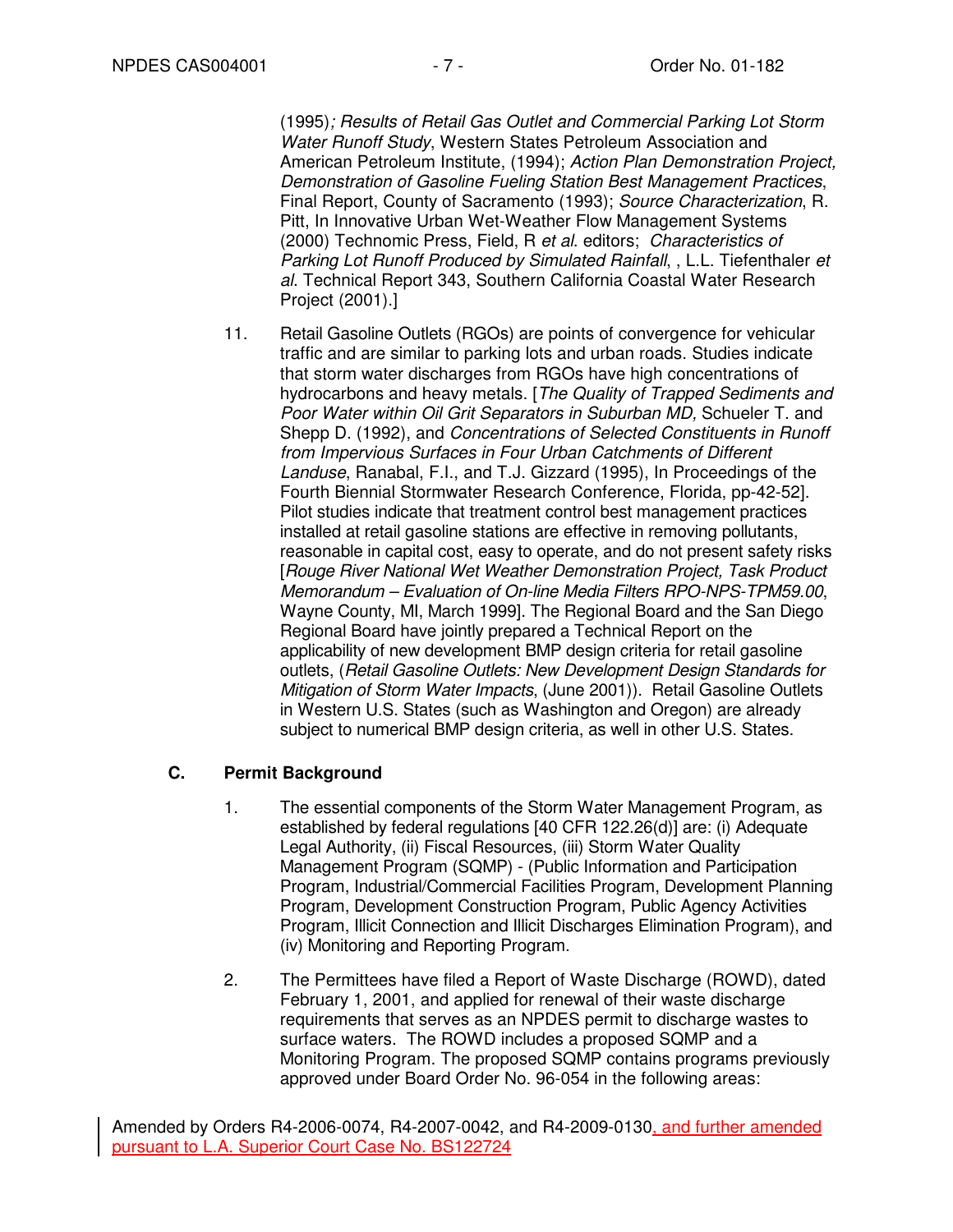Public Information and Participation Development Planning Development Construction Public Agency Activities Illicit Connection/Illicit Discharge Elimination Program

 These programs are revised pursuant to the provisions of this Order after adoption.

- 3. The County of Los Angeles has previously conducted source identification and pollutant characterization consistent with 40 CFR 122.26(d)(1)(ii) and (iii) under its storm water Monitoring Program. The Monitoring Program submitted with the ROWD proposes to advance the assessment of receiving water impacts, identification of sources of pollution, evaluation of Best Management Practices (BMPs), and measurement of long term trends in mass emissions.
- 4. The Regional Board has reviewed the ROWD and has determined it to be complete under the reapplication policy of MS4s issued by the U.S. Environmental Protection Agency (USEPA) (61 Fed. Reg. 41697). The Regional Board finds that the Permittees' proposed SQMP, incorporating the additional and/or revised provisions contained in this Order would meet the minimum requirements of federal regulations.
- 5. The City of Los Angeles has conducted shoreline and nearshore water quality monitoring off the Santa Monica Bay since the 1950s under the monitoring program for the Hyperion Waste Water Treatment Plant (NPDES No. CA0109991). The monitoring results indicate that effluent from Hyperion's 5-Mile Outfall does not impinge the shoreline, and that elevated bacterial counts are associated with runoff from storm drains and discharges from piers. In 1994, the Regional Board approved the relocation of Hyperion's shoreline stations to implement a bay-wide, regional shoreline-monitoring program associated with storm drain outfalls in the Santa Monica Bay. The City of Los Angeles requested that the shoreline-monitoring requirement be incorporated in this Order. The shoreline pathogen monitoring requirements are outlined in the Monitoring Program for this Order.

# **D. Permit Coverage**

- 1. The requirements in this Order cover all areas within the boundaries of the Permittee municipalities (see Attachment A) over which they have regulatory jurisdiction as well as unincorporated areas in Los Angeles County within the jurisdiction of the Regional Board. The Permittees serve a population of about 9.5 million [Reference: 2000 Census of Population and Housing, Bureau of the Census, U.S. Department of Commerce (2001)] in an area of approximately 3,100 square miles.
- 2. Federal, state, regional or local entities within the Permittees' boundaries or in jurisdictions outside the Los Angeles County Flood Control District, and not currently named in this Order, may operate storm drain facilities and/or discharge storm water to storm drains and watercourses covered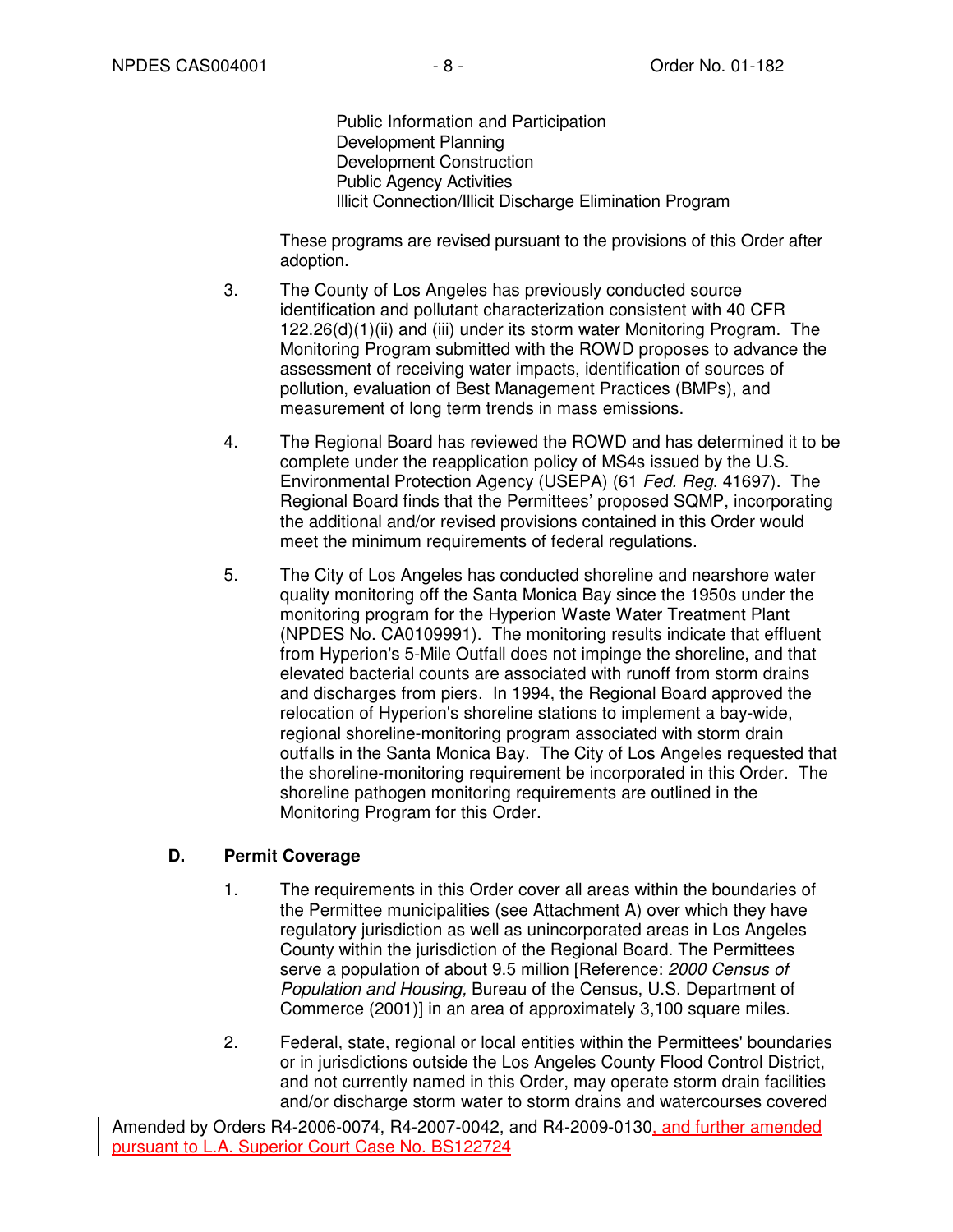by this Order. The Permittees may lack legal jurisdiction over these entities under state and federal constitutions. The Regional Board will coordinate with these entities to implement programs that are consistent with the requirements of this Order. The Regional Board will consider such facilities for coverage in 2003 under its NPDES permitting scheme pursuant to USEPA Phase II storm water regulations.

- 3. Sources of discharges into receiving waters in the County of Los Angeles but in jurisdictions outside its boundary include the following:
	- About 34 square miles of unincorporated area in Ventura County, which drain into Malibu Creek and then to Santa Monica Bay,
	- About 9 square miles of the City of Thousand Oaks, which also drain into Malibu Creek and then to Santa Monica Bay, and
	- About 86 square miles of area in Orange County, which drain into Coyote Creek and then into the San Gabriel River.

 The Regional Board will ensure that storm water management programs for the areas in Ventura County and the City of Thousand Oaks that drain into Santa Monica Bay are consistent with the requirements of this Order. The Regional Board will coordinate with the Santa Ana Regional Board so that storm water management programs for the areas in Orange County that drain into Coyote Creek are consistent with the requirements of this Order.

- 4. This permit is intended to develop, achieve, and implement a timely, comprehensive, cost-effective storm water pollution control program to reduce the discharge of pollutants in storm water to the Maximum Extent Practicable (MEP) from the permitted areas in the County of Los Angeles to the waters of the U.S. subject to the Permittees' jurisdiction.
- 5. Permittees have expressed their intention to work cooperatively to control the contribution of pollutants from one portion of the MS4 to another portion of the system. Permittees may control the contribution of pollutants to the MS4 from non-permittee dischargers such as Caltrans, the U.S. Department of Defense, and other state and federal facilities, through interagency agreements.

### **E. Federal, State, and Regional Regulations**

- 1. The Water Quality Act of 1987 added Section 402(p) to the federal Clean Water Act (CWA) (33 U.S.C. § 1251-1387). This section requires the USEPA to establish regulations setting forth NPDES requirements for storm water discharges in two phases.
	- The USEPA Phase I storm water regulations were directed at MS4s serving a population of 100,000 or more, including interconnected systems and storm water discharges associated with industrial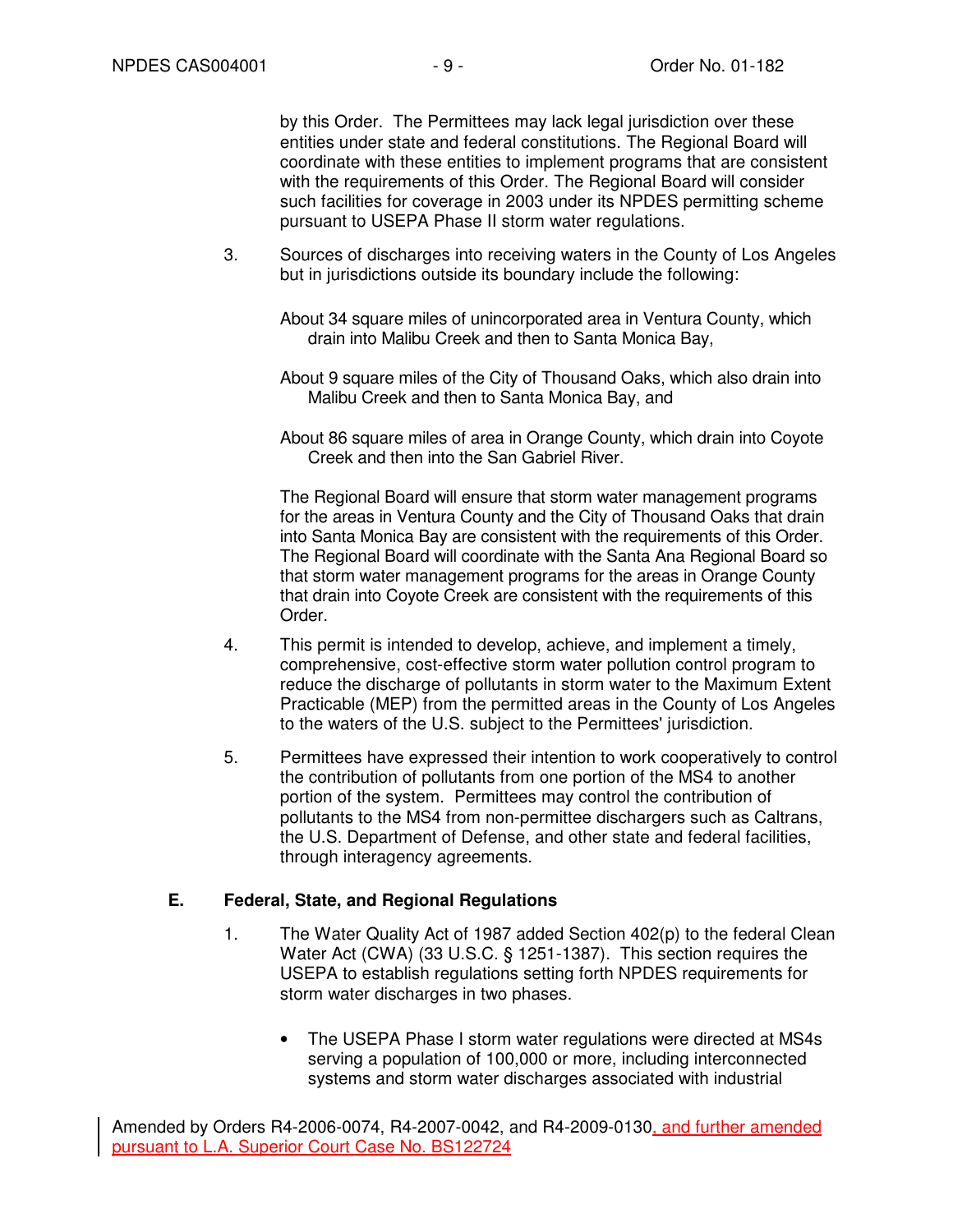activities, including construction activities. The Phase I Final Rule was published on November 16, 1990 (55 Fed. Reg. 47990).

- The USEPA Phase II storm water regulations are directed at storm water discharges not covered in Phase I, including small MS4s (serving a population of less than 100,000), small construction projects (one to five acres), municipal facilities with delayed coverage under the Intermodal Surface Transportation Efficiency Act of 1991, and other discharges for which the USEPA Administrator or the State determines that the storm water discharge contributes to a violation of a water quality standard, or is a significant contributor of pollutants to waters of the United States. The Phase II Final Rule was published on December 8, 1999 (64 Fed. Reg. 68722).
- 2. The USEPA published an 'Interim Permitting Approach for Water Quality-Based Effluent Limitations in Storm Water Permits' on August 26, 1996 (61 Fed. Reg. 43761). This policy discusses the appropriate kinds of water quality-based effluent limitations to be included in NPDES storm water permits to provide for the attainment of water quality standards.
- 3. The USEPA published an 'Interpretative Policy Memorandum on Reapplication Requirements' for MS4 permits on August 9, 1996 (61 Fed. Reg. 41697). This policy requires that MS4 reapplication for reissuance for a subsequent five-year permit term contain certain basic information and information for proposed changes and improvements to the storm water management program and monitoring program.
- 4. The USEPA has entered into a Memorandum of Agreement (MOA) with the U.S. Fish and Wildlife Service and the National Marine Fisheries Service for enhancing coordination regarding the protection of endangered and threatened species under Section 7 of the Endangered Species Act and the CWA's Water Quality Standards and NPDES programs. Among other actions, the MOA establishes a framework for coordination of actions by the USEPA, the Services, and CWA delegated States on CWA permit issuance under Section 402 of the CWA [66 Fed. Reg. 11202 – 11217].
- 5. USEPA regulations at 40 CFR 122.26(d)(2)(iv)(A) and 40 CFR 122.26(d)(2)(iv)(C) require that MS4 permittees implement a program to monitor and control pollutants in discharges to the municipal system from industrial and commercial facilities that contribute a substantial pollutant load to the MS4. The regulations require that permittees establish priorities and procedures for inspection of industrial facilities and priority commercial establishments. This permit, consistent with the USEPA policy, incorporates a cooperative partnership, including the specifications of minimum expectations, between the Regional Board and the Permittees for the inspection of industrial facilities and priority commercial establishments to control pollutants in storm water discharges (58 Fed. Reg. 61157).
- 6. Section 402 (p) of the CWA (33 U.S.C. § 1342(p) provides that MS4 permits must "require controls to reduce the discharge of pollutants to the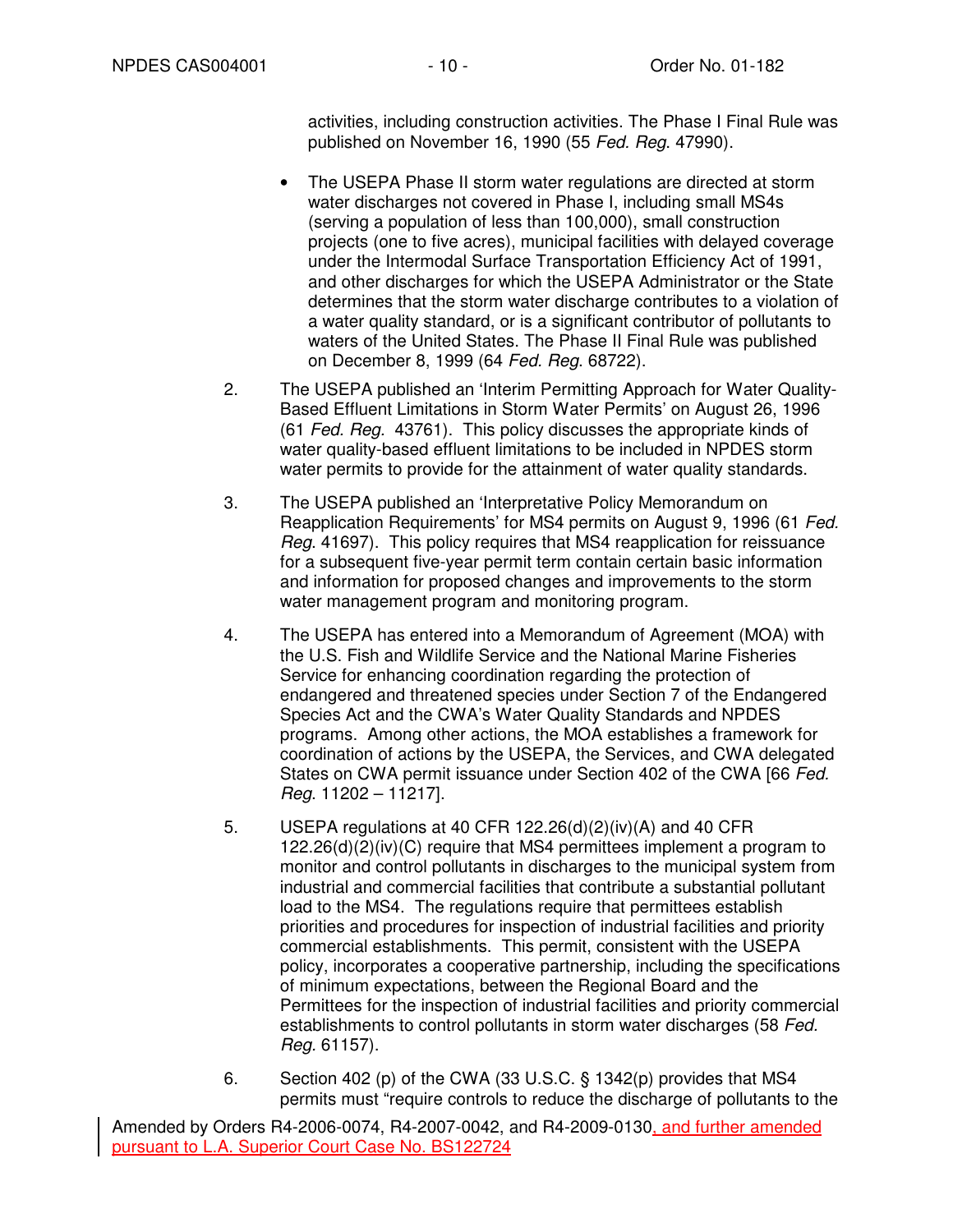maximum extent practicable, including management practices, control techniques and system, design engineering method and such other provisions as the [EPA] Administrator or the State determines appropriate for the control of such pollutants." The State Water Resources Control Board's (State Board) Office of Chief Counsel (OCC) has issued a memorandum interpreting the meaning of MEP to include technical feasibility, cost, and benefit derived with the burden being on the municipality to demonstrate compliance with MEP by showing that a BMP is not technically feasible in the locality or that BMPs costs would exceed any benefit to be derived (dated February 11, 1993).

- 7. The CWA authorizes the USEPA to permit a state to serve as the NPDES permitting authority in lieu of the USEPA. The State of California has in-lieu authority for an NPDES program. The Porter-Cologne Water Quality Control Act authorizes the State Board, through the Regional Boards, to regulate and control the discharge of pollutants into waters of the State. The State Board entered into a MOA with the USEPA, on September 22, 1989, to administer the NPDES Program governing discharges to waters of the U.S.
- 8. Section 303(d) of the CWA requires that the State identify a list of impaired water-bodies and develop and implement Total Maximum Daily Loads (TMDLs) for these waterbodies (33 U.S.C. §1313(d)(1)). A TMDL specifies the maximum amount of a pollutant that a water-body can receive, still meet applicable water quality standards and protect beneficial uses. The USEPA entered into a consent decree with the Natural Resources Defense Council (NRDC), Heal the Bay, and the Santa Monica BayKeeper on March 22, 1999, under which the Regional Board must adopt all TMDLs for the Los Angeles Region within 13 years from that date. This permit incorporates a provision to implement and enforce approved load allocations for municipal storm water discharges and requires amending the SQMP after pollutants loads have been allocated and approved.
- 9. Section 6217(g) of the Coastal Zone Act Reauthorization Amendments of 1990 (CZARA) requires coastal states with approved coastal zone management programs to address non-point pollution impacting or threatening coastal water quality. CZARA (16 U.S.C. § 1451-1465) amends the Coastal Zone Management Act of 1972, to address five sources of non-point pollution: agriculture, silviculture, urban, marinas, and hydromodification. This NPDES permit addresses the management measures required for the urban category, with the exception of septic systems. The Regional Board addresses septic systems through the administration of other programs.
- 10. On May 18, 2000, the USEPA established numeric criteria for priority toxic pollutants for the State of California (California Toxics Rule (CTR)) 65 Fed. Reg. 31682 (40 CFR 131.38), for the protection of human health and aquatic life. These apply as ambient water quality criteria for inland surface waters, enclosed bays, and estuaries. The State Board adopted the Policy for Implementation of Toxics Standards for Inland Surface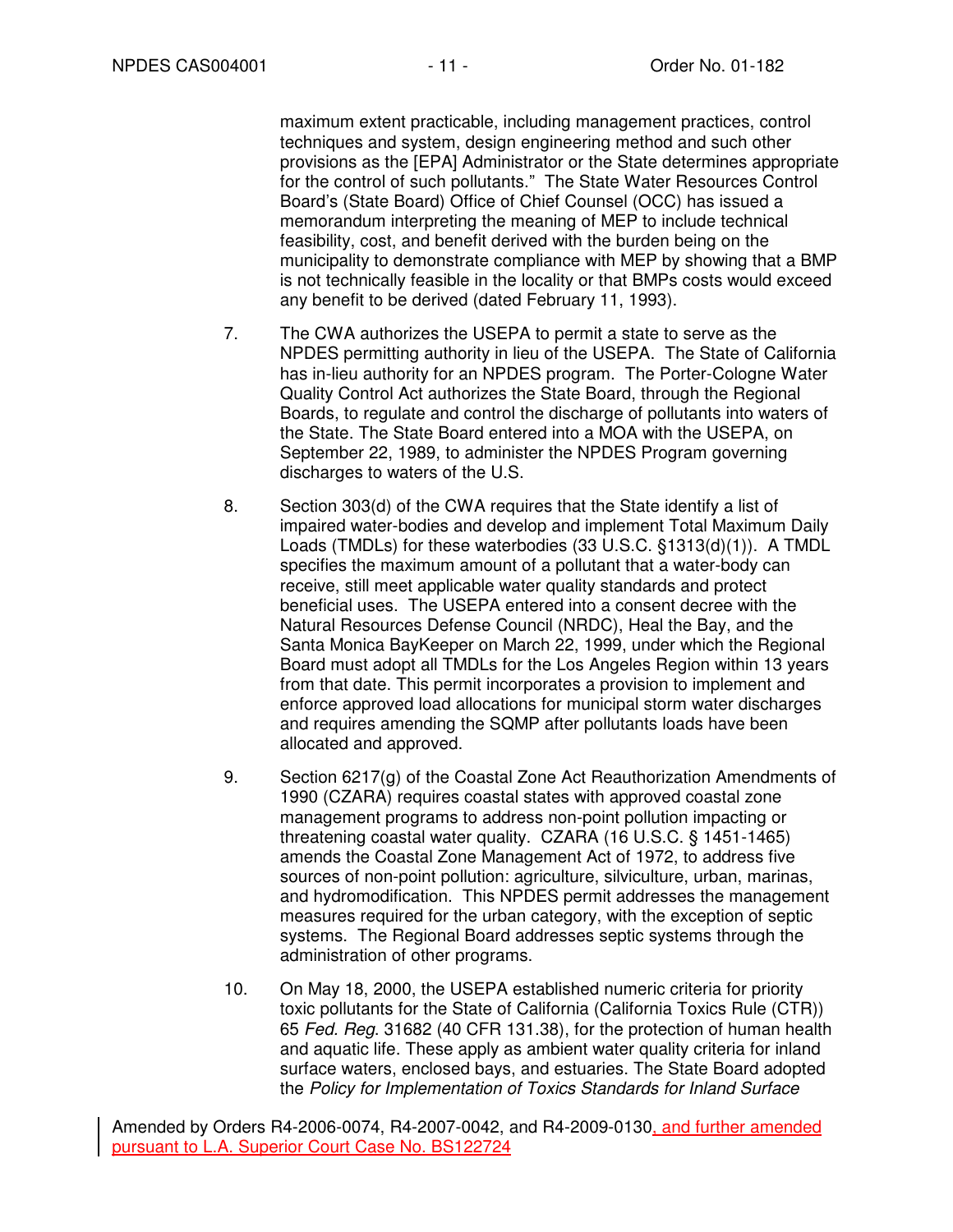Waters, Enclosed Bays, and Estuaries of California (SIP) – 2000, on March 2, 2000, for implementation of the CTR (State Board Resolution No. 2000-15 as amended by Board Resolution No. 2000-030). This policy requires that discharges comply with TMDL-derived load allocations as soon as possible but no later than 20 years from the effective date of the policy.

- 11. The State Board adopted a revised Water Quality Control Plan for Ocean Waters of California (Ocean Plan) on July 23, 1997. The Ocean Plan contains water quality objectives which apply to all discharges to the coastal waters of California.
- 12. The State Board in *In Re*: California Department of Transportation (State Board Order WQ 2001-08), determined that the discharge of storm water to ASBS is subject to the prohibition in the Ocean Plan against the discharge of wastes to an ASBS.
- 13. The Regional Board adopted an updated Water Quality Control Plan (Basin Plan) for the Los Angeles Region on June 13, 1994, 'Water Quality Control Plan, Los Angeles Region: Basin Plan for the Coastal Watersheds of Los Angeles and Ventura Counties, (1994).' The Basin Plan designates beneficial uses of receiving waters and specifies both narrative and numerical water quality objectives for the receiving waters in Los Angeles County.
- 14. The Regional Board on September 19, 2001, adopted amendments to the Basin Plan, to incorporate TMDLs for trash in the Los Angeles River Watershed (Resolution No. R01-013) and Ballona Creek Watershed (Resolution No. R01-014). The amendments were subsequently approved by the State Board, the Office of Administrative Law, and the United States Environmental Protection Agency. Twenty-two cities<sup>1</sup> ("Cities") sued the Regional Board and State Board to set aside the Los Angeles River Trash TMDL. The trial court entered an order deciding some claims in favor of the Water Boards and some in favor of the Cities. Both sides appealed, and on January 26, 2006, the Court of Appeal decided every one of the Cities' claims in favor of the Water Boards, except with respect to California Environmental Quality Act (CEQA) compliance (City of Arcadia et al. v. Los Angeles Regional Water Quality Control Board et al. (2006) 135 Cal.App.4th 1392). The Court therefore declared the Los Angeles River Trash TMDL void, and issued a writ of mandate that ordered the Water Boards to set aside and not implement the TMDL, until it had been brought into compliance with CEQA. As a result of the appellate court's decision, in 2006, the Regional Board set aside its 2001 action incorporating the TMDL into the Basin Plan (Resolution R06-013) (City of Arcadia et al. v. Los Angeles Regional

 $\overline{\phantom{a}}$ 1 The cities include Arcadia, Baldwin Park, Bellflower, Cerritos, Commerce, Diamond Bar, Downey, Irwindale, Lawndale, Monrovia, Montebello, Monterey Park, Pico Rivera, Rosemead, San Gabriel, Santa Fe Springs, Sierra Madre, Signal Hill, South Pasadena, Vernon, West Covina, and Whittier.

Amended by Orders R4-2006-0074, R4-2007-0042, and R4-2009-0130, and further amended pursuant to L.A. Superior Court Case No. BS122724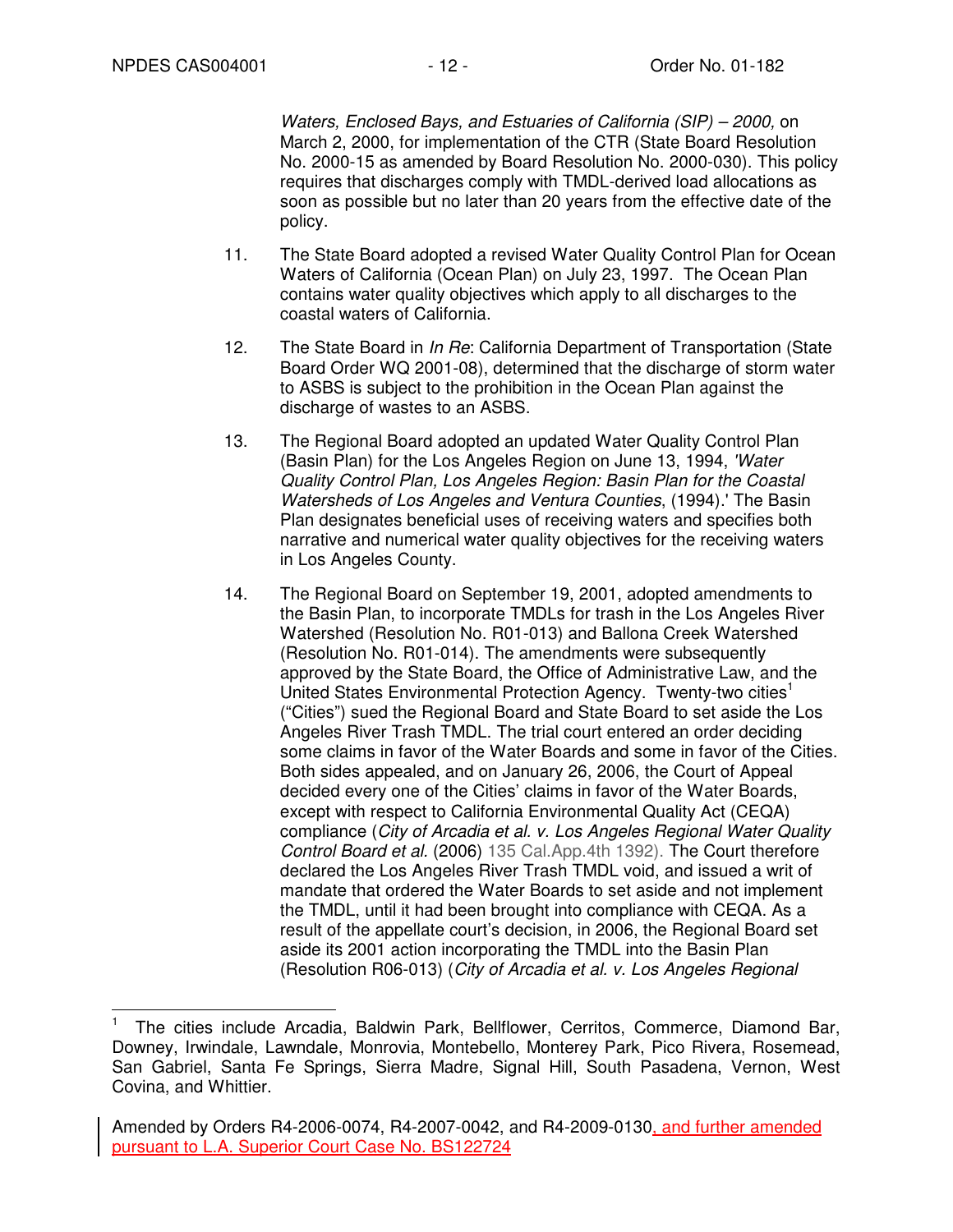Water Quality Control Board et al. (2006) 135 Cal.App.4th 1392). After conducting the required CEQA analysis, the Regional Board readopted the Los Angeles River Watershed Trash TMDL on August 9, 2007 (Resolution No. R07-012). This TMDL was subsequently approved by the State Board (Resolution No. 2008-0024), the Office of Administrative Law (File No. 2008-0519-02 S), and the United States Environmental Protection Agency, and became effective on September 23, 2008. The Water Boards filed their final return to the writ of mandate on August 6, 2008, and on August 26, 2008, the superior court entered an order discharging the writ, and dismissing the case, thus concluding the legal challenges to the Trash TMDL.

- 15. The Regional Board on April 13, 1998, approved BMPs for sidewalk rinsing to minimize the discharge of wash waters to the storm drain system (Resolution No. 98-08). By the same resolution, the Regional Board prohibited the discharge of municipal street wash waters to the storm drain system.
- 16. The Regional Board on April 13, 1998, approved recommended BMPs for industrial/commercial facilities (Resolution No. 98-08).
- 17. The Regional Board on April 22, 1999, approved a list of BMPs for use in development planning and development construction (Resolution No. 99- 03)
- 18. The Regional Board adopted and approved requirements for new development and significant redevelopment projects in Los Angeles County to control the discharge of storm water pollutants in post-construction storm water, on January 26, 2000, in Board Resolution No. R-00-02. The Regional Board Executive Officer issued the approved Standard Urban Storm Water Mitigation Plans (SUSMPs) on March 8, 2000. The State Board in large part affirmed the Regional Board action and SUSMPs in State Board Order No. WQ 2000-11 issued on October 5, 2000.
	- The State Board's Chief Counsel has issued a statewide policy memorandum (dated December 26, 2000), which interprets the Order to provide broad discretion to Regional Boards and identifies potential future areas for inclusion in SUSMPs and the types of evidence and findings necessary. Such areas include ministerial projects, projects in environmentally sensitive areas, and water quality design criteria for RGOs.
	- The State Board's Chief Counsel interprets the Order to encourage regional solutions and endorses a mitigation fund or "bank" that may be funded by developers who obtain waivers from the numerical design standards for new development and significant redevelopment.
- 19. 40 CFR 131.10(a) prohibits states from designating waste transport or waste assimilation as a use for any water of the U.S. Authorizing the construction of a storm water/ urban runoff treatment facility in a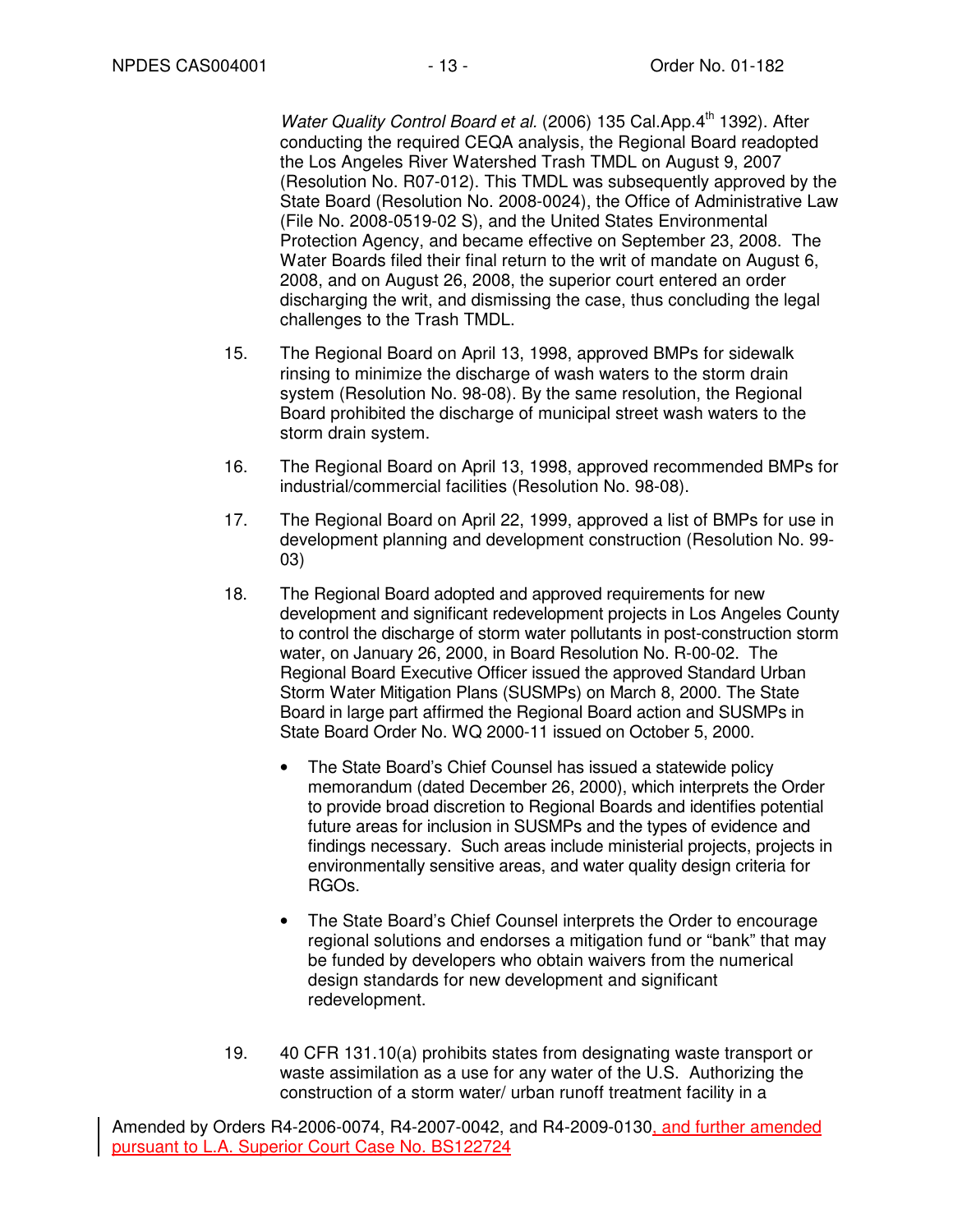jurisdictional water body would be tantamount to accepting waste assimilation as an appropriate use for that water body. Furthermore, the construction and operation of a pollution control facility in a water body can impact the physical, chemical, and biological integrity as well as the beneficial uses of the water body. Therefore, storm water treatment and/or mitigation in accordance with SUSMPs and any other requirements of this Order must occur prior to the discharge of storm water into a water of the U.S.

- 20. The Regional Board supports a Watershed Management Approach to address water quality protection in the region. The objective of the Watershed Management Approach should be to provide a comprehensive and integrated strategy towards water resource protection, enhancement, and restoration while balancing economic and environmental impacts within a hydrologically defined drainage basin or watershed. It emphasizes cooperative relationships between regulatory agencies, the regulated community, environmental groups, and other stakeholders in the watershed to achieve the greatest environmental improvements with available resources.
- 21. To promote a watershed management approach, the County of Los Angeles is divided into six Watershed Management Areas (WMAs) as follows:

Malibu Creek and Rural Santa Monica Bay WMA Ballona Creek and Urban Santa Monica Bay WMA Los Angeles River WMA San Gabriel River WMA Dominguez Channel/Los Angeles Harbor WMA, and Santa Clara River WMA

Attachment A shows the list of Permittees under each WMA and some Permittees have expressed an intent to form sub-watershed groups within the WMA to promote regional solutions for the mitigation of storm water discharge pollution.

22. To facilitate compliance with federal regulations, the State Board has issued two statewide general NPDES permits for storm water discharges: one for storm water from industrial sites [NPDES No. CAS000001, General Industrial Activity Storm Water Permit (GIASP)] and the other for storm water from construction sites [NPDES No. CAS000002, General Construction Activity Storm Water Permit (GCASP)]. The GCASP was reissued on August 19, 1999. The GIASP was reissued on April 17, 1997. Facilities discharging storm water associated with industrial activities and construction projects with a disturbed area of five acres or more are required to obtain individual NPDES permits for storm water discharges, or to be covered by a statewide general permit by completing and filing a Notice of Intent (NOI) with the State Board. The USEPA guidance anticipates coordination of the state-administered programs for industrial and construction activities with the local agency program to reduce pollutants in storm water discharges to the MS4.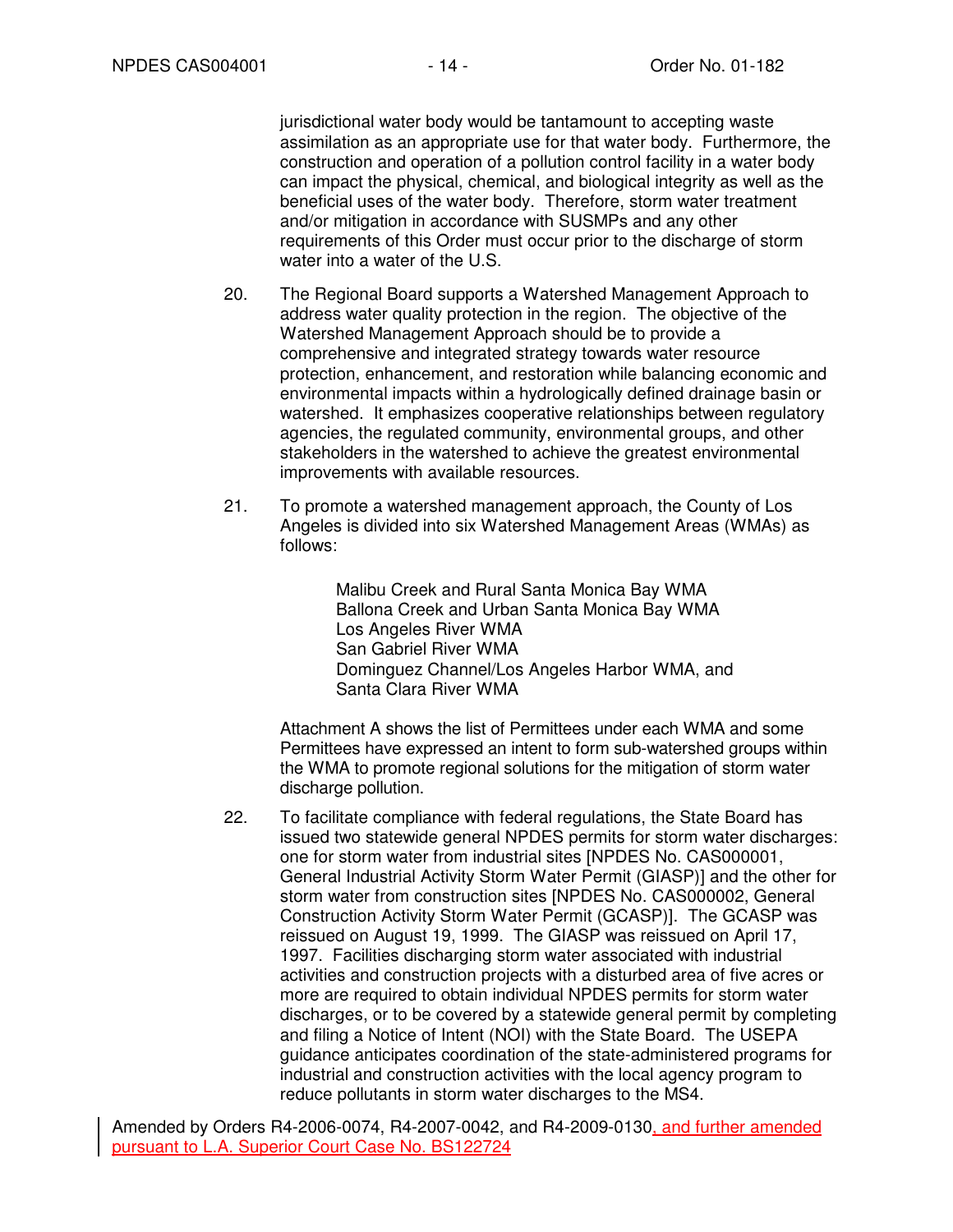The Regional Board is the enforcement authority in the Los Angeles Region for the two statewide general permits regulating discharges from industrial facilities and construction sites, and all NPDES storm water and non-storm water permits issued by the Regional Board. These industrial and construction sites and discharges are also regulated under local laws and regulations.

- 23. The State Board, on October 28, 1968, adopted Resolution No. 68-16, which established an anti-degradation policy for the State and Regional Boards. This policy restricts the degradation of surface waters and protects waterbodies where existing water quality is higher than is necessary for the protection of beneficial uses.
- 24. The State Board, on June 17, 1999, adopted Order No. WQ 99-05, which, in a precedential decision, identifies acceptable receiving water limitations language to be included in municipal storm water permits issued by the State and Regional Boards. The receiving water limitations included herein are consistent with the State Board Order, USEPA Policy, and the U.S. Appellate court decision in, Defenders of Wildlife v. Browner  $(9<sup>th</sup>$ . Cir, 1999). The State Board OCC has determined that the federal court decision did not conflict with State Board Order No. WQ 99-05 (memorandum dated October 14, 1999)
- 25. California Water Code (CWC) § 13263(a) requires that waste discharge requirements issued by the Regional Board shall implement any relevant water quality control plans that have been adopted; shall take into consideration the beneficial uses to be protected and the water quality objectives reasonably required for that purpose; other waste discharges; the need to prevent nuisance; and provisions of CWC § 13241. The Regional Board has considered the requirements of § 13263 and § 13241, and applicable plans, policies, rules, and regulations in developing these waste discharge requirements.
- 26. CWC § 13370 *et seq.* requires that waste discharge requirements issued by the Regional Boards be consistent with provisions of the federal CWA and its amendments.
- 27. On March 12, 2001, the U.S. Court of Appeals ruled that it is necessary to obtain a NPDES permit for application of aquatic pesticides to waterways. (Headwaters, Inc. vs. Talent Irrigation District, 243 F.3d. 526  $(9<sup>tn</sup> Cir., 2001)$ ) This decision is controlling in California for nonagricultural applications of pesticides to waterways. The State Board adopted a general NPDES permit (Order No. 2001-12-DWQ) on July 19, 2001, for public entities that discharge pollutants to waters of the U.S. associated with the application of aquatic pesticides for resource or pest management. Public entities that conduct such activities must seek coverage under the general permit.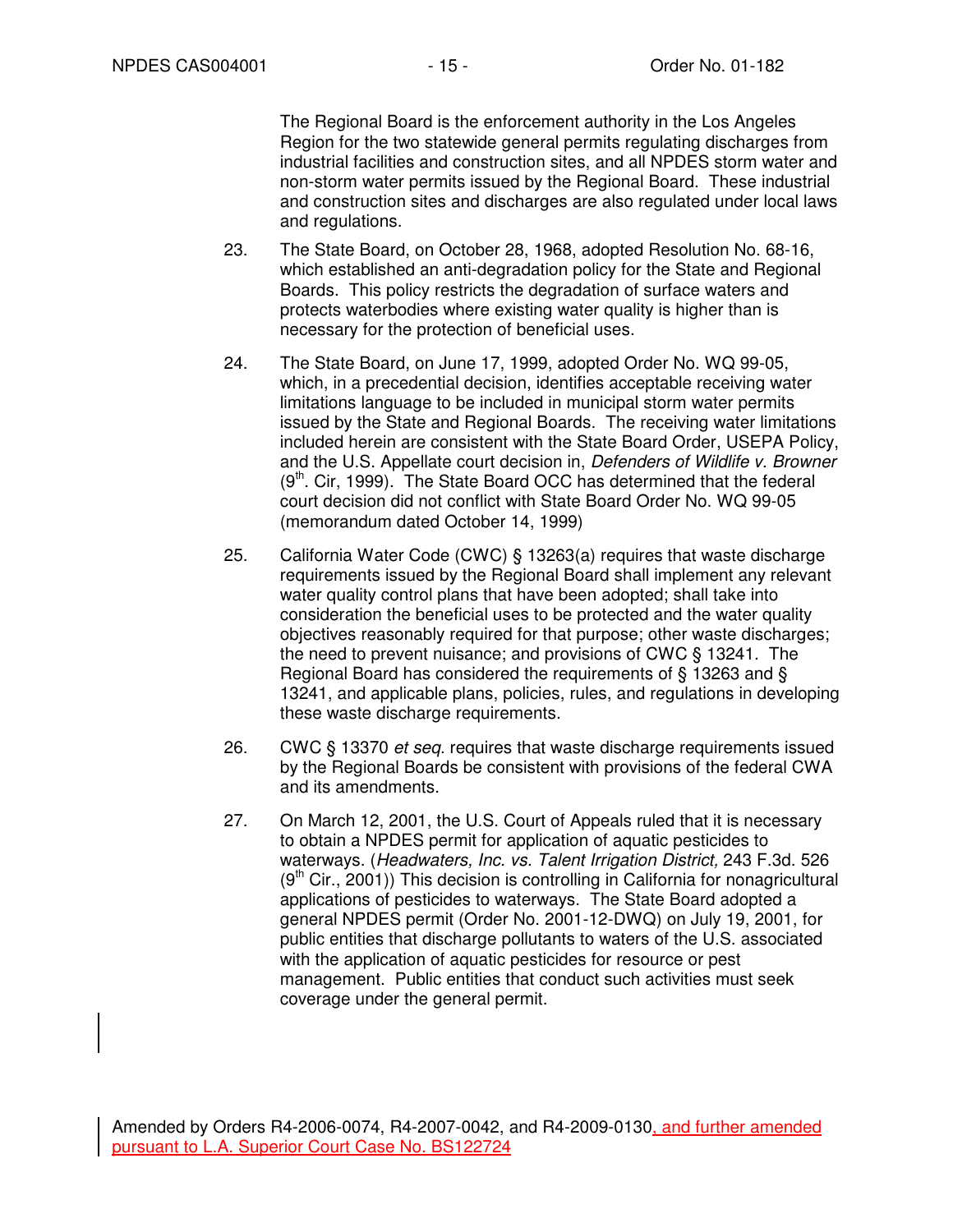**Findings Related To the Incorporation Of The Santa Monica Bay Beaches Dry Weather Bacteria TMDL And The Marina Del Rey Harbor Mothers' Beach And Back Basins Bacteria TMDL** 

- 28. **[Intentionally left blank] The Regional Board adopted the Santa Monica** Bay Beaches Dry Weather TMDL for Bacteria (hereinafter "Dry Weather Bacteria TMDL") on January 24, 2002. The TMDL was subsequently approved by the State Board, the Office of Administrative Law (OAL), and the USEPA and became effective on July 15, 2003.
- 29. The Regional Board adopted the Marina del Rey Harbor Mothers' Beach and Back Basins Bacteria TMDL (hereinafter "MDR Bacteria TMDL") on August 7, 2003. The TMDL was subsequently approved by the SWRCB, the OAL, and the USEPA and became effective on March 18, 2004.
- 30. The Waste Load Allocations (WLAs) in the Dry Weather Bacteria TMDL and the MDR Bacteria TMDL are expressed as the number of allowable days that the Santa Monica Bay beaches, Mothers' Beach and Basins D, E, and F in Marina del Rey Harbor may exceed the Basin Plan water quality objectives for protection of Water Contact Recreation (REC-1) in marine waters, specifically the water quality objectives for bacteria. Appropriate modifications to this order are therefore included in Parts 1 (Discharge Prohibitions) and 2 (Receiving Water Limitations), pursuant to 40 CFR 122.41(f) and 122.62, and Part 6.I.1 of this Order. Additionally, 40 CFR 122.44(d)(1)(vii)(B) requires that NPDES permits be consistent with the assumptions and requirements of any available waste load allocation. Tables 7-4.1, 7-4.2a, and 7-4.3 of the Basin Plan set forth the pertinent provisions of the Dry Weather Bacteria TMDL. Tables 7-5.1, 7- 5.2, and 7-5.3 of the Basin Plan set forth the pertinent provisions of the MDR Bacteria TMDL. They require that during Summer Dry Weather there shall be no exceedances in the Wave Wash of the single sample or the geometric mean bacteria objectives set to protect the Water Contact Recreation (REC-1) beneficial use in marine waters. Accordingly, a prohibition is included in this Order barring discharges from a MS4 to Santa Monica Bay or Marina del Rey Harbor that result in exceedance of these objectives. Since the TMDL and the WLAs contained therein are expressed as receiving water conditions, Receiving Water Limitations have been included in this Order that are consistent with and implement the zero exceedance day WLAs.
- 31. Pursuant to federal regulations at 40 CFR 124.8, and 125.56, a Fact Sheets were was prepared to provide the base is for incorporating the Dry Weather Bacteria TMDL and the MDR Bacteria TMDL into this Order. Theise Fact Sheet s areis hereby incorporated by reference into these findings.
- 32. The iterative approach to regulating municipal storm water is not an appropriate means of implementing the Santa Monica Bay beaches or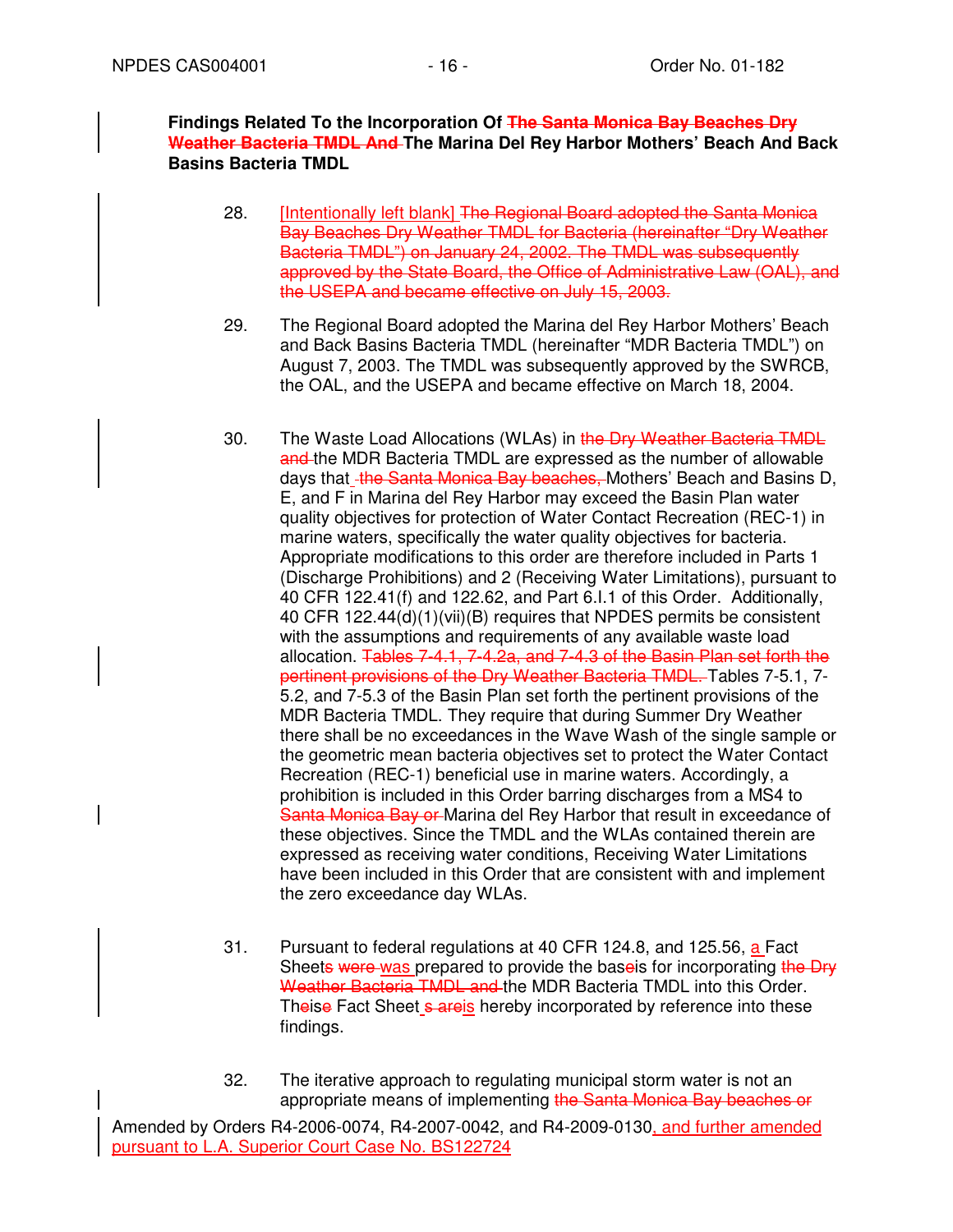the MDR Summer Dry Weather WLAs for any and all of the following reasons: (a) The WLAs do not regulate the discharge of storm water; (b) The harm to the public from violating the WLAs is dramatic both in terms of health impacts to exposed beachgoers, and the economic cost to the region associated with related illnesses; (c) Under the iterative approach over three permit cycles, required elements of the MS4 permit (e.g., elimination of illicit connections/illicit discharges (IC/ID) into their MS4s, revisions to their SQMP, etc.) have not resulted in the elimination of exceedances of water quality standards at the beaches or in Basins D, E, and F of Marina del Rey Harbor.

- 33. On March 14, 2007, Marina del Rey watershed responsible agencies submitted to the Regional Board the results of a non-point source study conducted over a one year period between July 2005 and July 2006, which was required under the terms of the MDR TMDL. The study was designed to determine the relative bacterial loading to the harbor from sources including but not limited to storm drains, boats, birds, and other non-point sources. The study has not yet been peer reviewed, and is currently under review by Regional Board staff.
- 34. On January 8, 2007, as required by the MDR Bacterial TMDL, Marina del Rey watershed responsible agencies submitted to the Regional Board an implementation plan describing the strategy by which they intend to comply with the MDR Bacterial TMDL. This implementation plan was developed through a process that included both Regional Board staff and representatives from Heal the Bay and Santa Monica Baykeeper.
- 35. The Regional Board acknowledges the County's timely submittals of reports required by the TMDL and implementation measures initiated thus far towards meeting water quality standards for bacteria in Marina del Rey. As a result of the adoption of the MDR Bacterial TMDL in 2003, the County has funded or received grants to initiate the following activities:
	- Marina Beach Water Quality Improvement Project, Phase I and Phase II through a CBI grant;
	- Mothers' Beach and Back Basins Bacterial TMDL Non-point Source Study;
	- Marina del Rey Harbor Mothers Beach and Back Basins Report of Small Drain Identification;
	- Marina del Rey Vessel Discharge Report;
	- Marina del Rey Harbor Mothers' Beach and Back Basins Bacterial TMDL Coordinated Monitoring Plan; and
	- Three low-flow diversion projects, which were partially funded by a grant, two of which have been completed.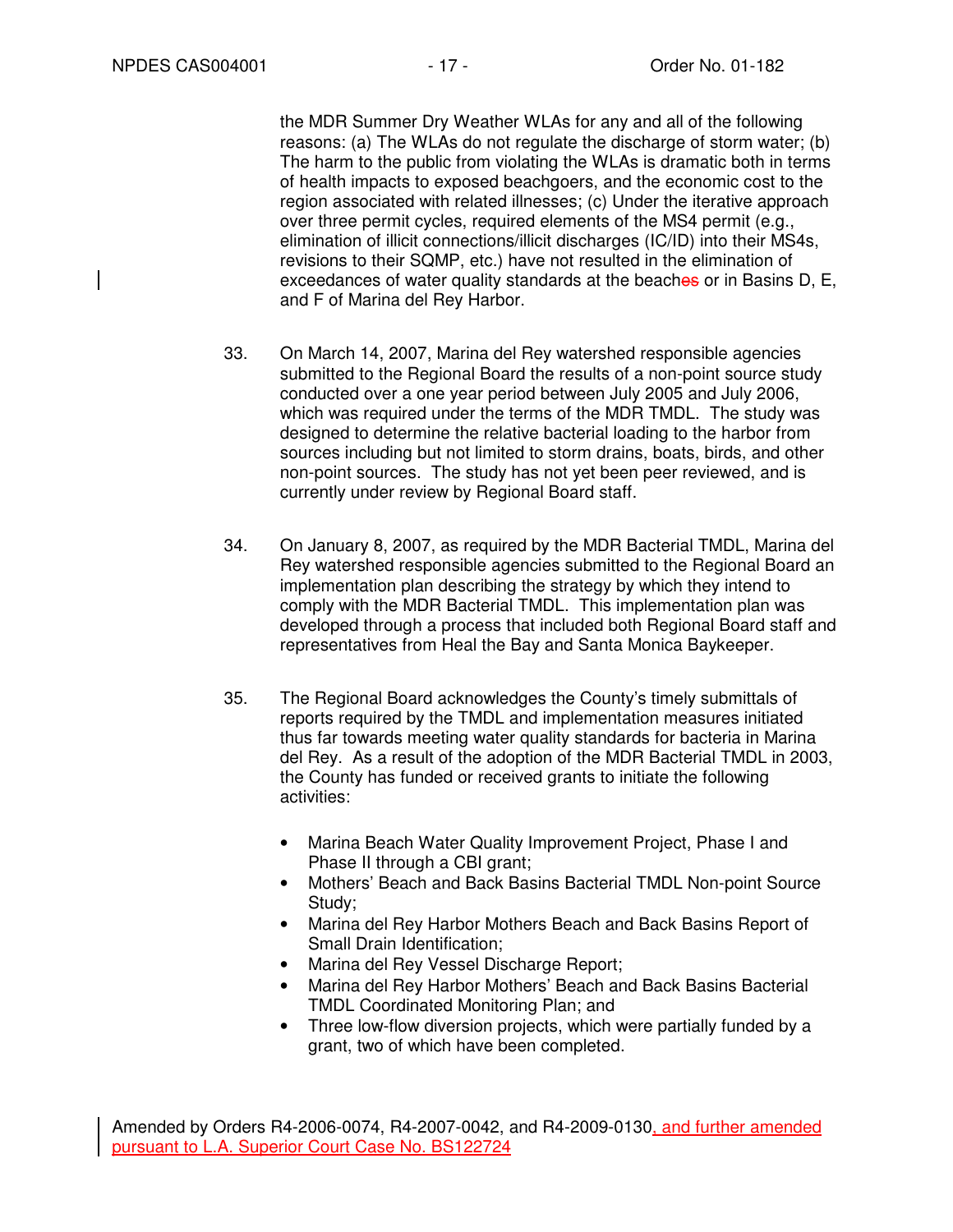In addition to participation in the above studies, the County and other Marina del Rey watershed responsible agencies continue to implement BMPs proposed in the January 8, 2007, Implementation Plan.

- 36. The Receiving Water Limitations have been revised to implement the Summer Dry Weather WLAs set forth in Basin Plan Tables 7-4.1 and 7-5.1. These Receiving Water Limitations apply at the compliance monitoring sites identified in the Santa Monica Bay Beaches Bacterial TMDLs Coordinated Shoreline Monitoring Plan dated April 7, 2004 and the Marina del Rey Harbor Mothers' Beach and Back Basins Bacterial TMDL Coordinated Monitoring Plan dated April 13, 2007.<sup>2</sup> Compliance with the Receiving Water Limitations shall be determined using monitoring data obtained in conformance with the Santa Monica Bay Beaches Bacterial TMDLs Coordinated Shoreline Monitoring Plan dated April 7, 2004; the Marina del Rey Harbor Mothers' Beach and Back Basins Bacterial TMDL Coordinated Monitoring Plan dated April 13, 2007; and the Monitoring and Reporting Program CI 6948.
- 37. If the Receiving Water Limitations are exceeded at a compliance monitoring site, the Regional Board will generally issue an appropriate investigative order pursuant to Cal. Water Code § 13267 or § 13225 to the Permittees and other responsible agencies or jurisdictions within the relevant subwatershed to determine the source of the exceedance. Following these actions, Regional Board staff will generally evaluate the need for further enforcement as follows:
	- a) If the Regional Board determines that the exceedance did not result from discharges from the MS4, then the MS4 Permittees would not be responsible for violations of these provisions.
	- b) If the Regional Board determines that Permittees in the relevant subwatershed have demonstrated that their MS4 does not discharge dry weather flow into Santa Monica Bay or Basins D, E, or F in Marina del Rey Harbor, those Permittees would not be responsible for violations of these provisions even if the Receiving Water Limitations are exceeded at an associated compliance monitoring site.
	- c) If the Regional Board determines that Permittees in the relevant subwatershed have demonstrated that their MS4 summer dry weather discharge into Santa Monica Bay or Basins D, E, or F in Marina del Rey Harbor is treated to a level that does not exceed either the single sample or the geometric mean bacteria objectives, those Permittees shall not be responsible for violations of these provisions even if the Receiving Water Limitations are exceeded at an associated compliance monitoring site.

 2 [Intentionally left blank]

Amended by Orders R4-2006-0074, R4-2007-0042, and R4-2009-0130, and further amended pursuant to L.A. Superior Court Case No. BS122724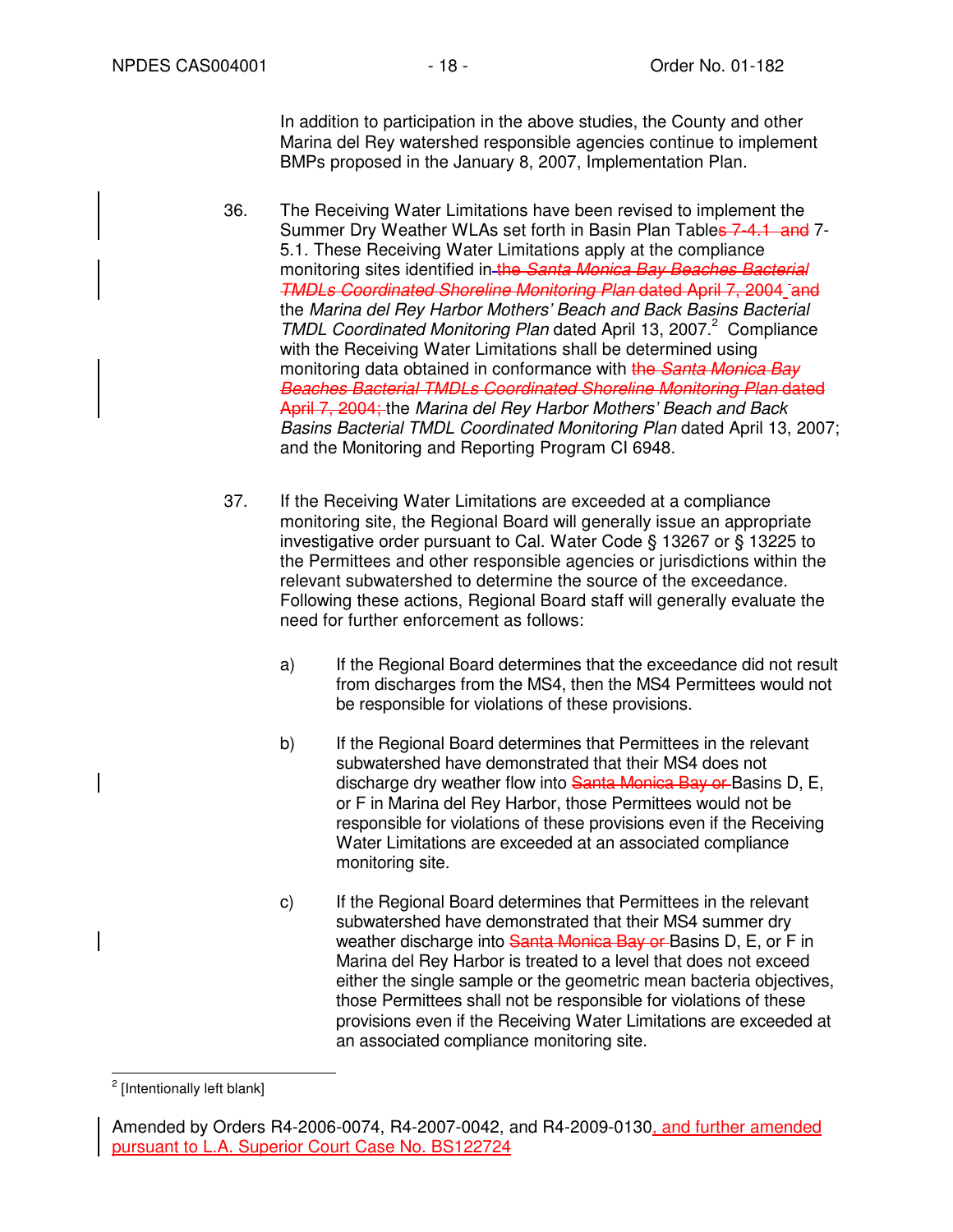- d) If the Regional Board determines that one or more Permittees have caused or contributed to violations of these Receiving Water Limitations, the Regional Board will consider appropriate enforcement action, including a cease and desist order with or without a time schedule for compliance, or other appropriate enforcement action depending upon the circumstances and the extent to which the Permittee(s) has endeavored to comply with these provisions.
- 38. A Permittee would not be responsible for violations of these provisions if the Regional Board Executive Officer determines that the Permittee has adequately documented through a source investigation of the subwatershed, pursuant to protocols established under Cal. Water Code 13178, that bacterial sources originating within the jurisdiction of the Permittee have not caused or contributed to the exceedance of the Receiving Water Limitations.
- 39. Water Code section 13389 exempts the Regional Board from compliance with Chapter 3 (commencing with Section 21100) of Division 13 of the Public Resources Code prior to the adoption of waste discharge requirements. Therefore the Regional Board is not required to prepare environmental documents to evaluate this permit modification. Nevertheless, the Regional Board has considered the policies and requirements set forth in Chapters 1 through 2.6 of CEQA, and further, has considered the final substitute environmental documents for the Santa Monica Bay Beaches Bacteria TMDL and the MDR Bacteria TMDL.

### **Findings Related to the Incorporation of the Los Angeles River Watershed Trash TMDL**

- 40. The Regional Board adopted the Los Angeles River Trash Total Maximum Daily Load (TMDL) on August 9, 2007 as an amendment to the region's Water Quality Control Plan (Basin Plan) to address water quality impairments due to trash in the Los Angeles River Watershed that were identified in 1998 on the State's Clean Water Act Section 303(d) List. This TMDL was subsequently approved by the State Board, the Office of Administrative Law (OAL), and the USEPA, and it became effective on September 23, 2008.
- 41. By its adoption of the Trash TMDL, the Regional Board determined that trash discharged to the Los Angeles River and its tributaries discourages recreational activity, degrades aquatic habitat, threatens wildlife through ingestion and entanglement, and also poses risks to human health. Existing beneficial uses impaired by trash in the Los Angeles River are contact recreation (REC-1) and non-contact recreation (REC-2); warm fresh water habitat (WARM); wildlife habitat (WILD); estuarine habitat (EST) and marine habitat (MAR); rare, threatened or endangered species (RARE); migration of aquatic organisms (MIGR) and spawning, reproduction and early development of fish (SPWN); commercial and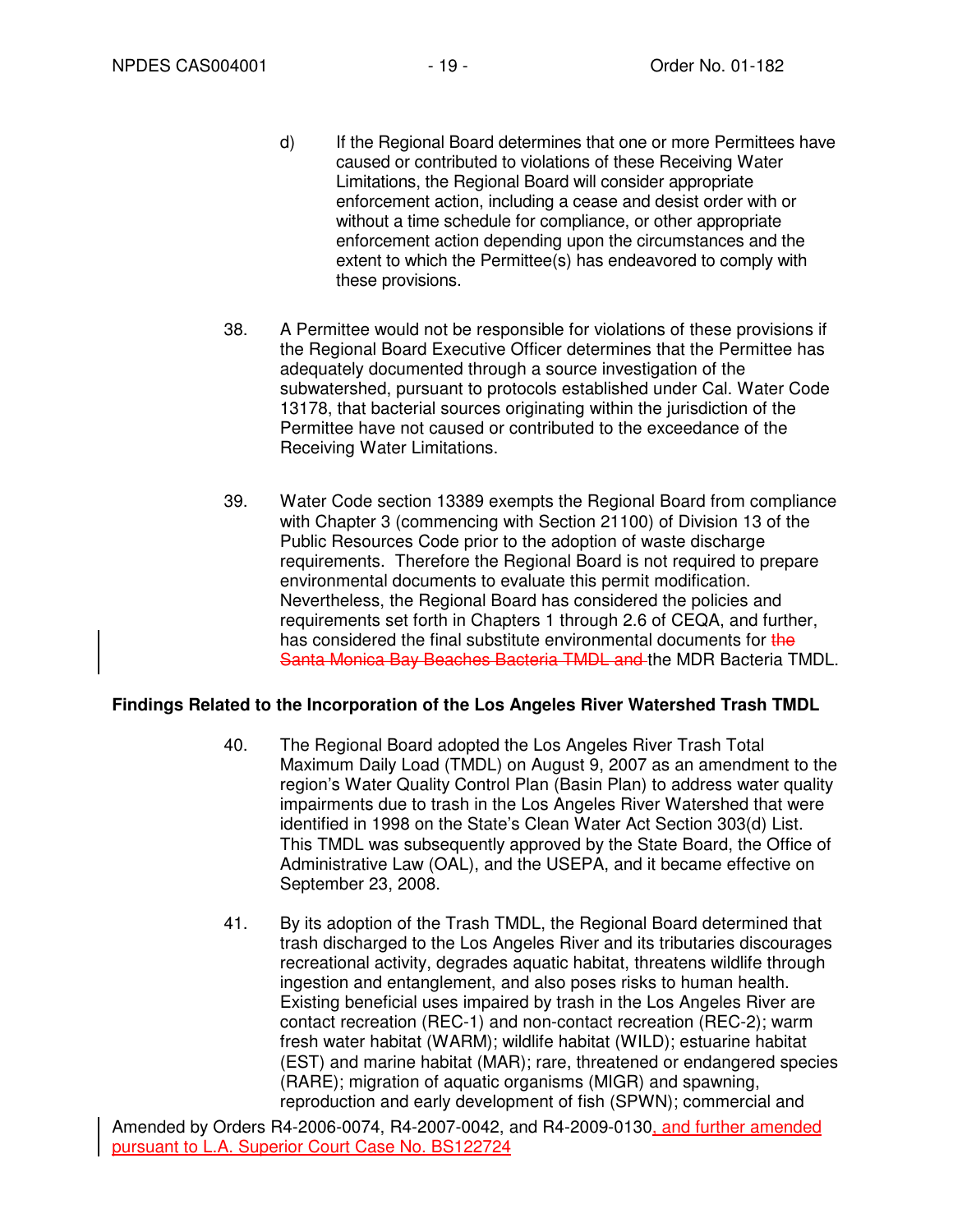sport fishing (COMM); wetland habitat (WET); and cold freshwater habitat (COLD).

- 42. The Los Angeles River Watershed Trash TMDL identifies discharges from the municipal separate storm sewer system as the principal source of trash to the Los Angeles River and its tributaries. As such, WLAs were assigned to MS4 Permittees that discharge to the MS4 in the watershed. The WLAs are expressed as progressively decreasing allowable amounts of trash discharges from jurisdictional areas within the watershed. The Trash TMDL requires MS4 Permittees to make annual reductions of their discharges of trash to the Los Angeles River Watershed over a 9-year period, until the numeric target of zero trash discharged from the MS4 is achieved for the 2013-2014 storm year. The Basin Plan assigns MS4 Permittees within the Los Angeles River Watershed baseline Waste Load Allocations from which annual reductions are to be made. (See Basin Plan, Table 7-2.2.) The Basin Plan also specifies interim and final Waste Load Allocations as decreasing percentages of the Table 7-2.2 baseline WLAs, and specifies the corresponding "Compliance Points". (See Basin Plan, Table 7-2.3.)
- 43. The Los Angeles River Watershed Trash TMDL specifies that the WLAs shall be implemented through MS4 permits. Federal regulations require that NPDES permits be consistent with the assumptions and requirements of any available waste load allocation. (40 CFR 122.44(d)(1)(vii)(B).) State law requires both that the Regional Board implement its Basin Plan when adopting waste discharge requirements (WDRs) and that NPDES permits apply "any more stringent effluent standards or limitations necessary to implement water quality control plans…" (Wat. Code §§ 13263, 13377).
- 44. The Ninth Circuit Court of Appeals in Defenders of Wildlife v. Browner ruled that the Clean Water Act grants the permitting agency discretion either to require "strict compliance" with water quality standards through the imposition of numeric effluent limitations, or to employ an iterative approach toward compliance with water quality standards, by requiring improved BMPs over time (*Defenders of Wildlife v. Browner* ( $9<sup>th</sup>$  Cir. 1999) 191 F.3d 1159). In a precedential decision, the State Board acknowledged that the holding in Browner allows the issuance of MS4 permits that limit their provisions to BMPs that control pollutants to the MEP, and which do not require compliance with water quality standards. However, the Water Boards have declined to adopt that approach in light of the impacts of discharges from MS4s on waters throughout the State and Los Angeles region (see Order WQ 2001-15 and Part 2 of the LA County MS4 Permit). The State Board concluded and the Regional Board agrees that "where urban runoff is causing or contributing to exceedances of water quality standards, it is appropriate to require improvements to BMPs that address those exceedances" (Order WQ 2001-15, p. 8).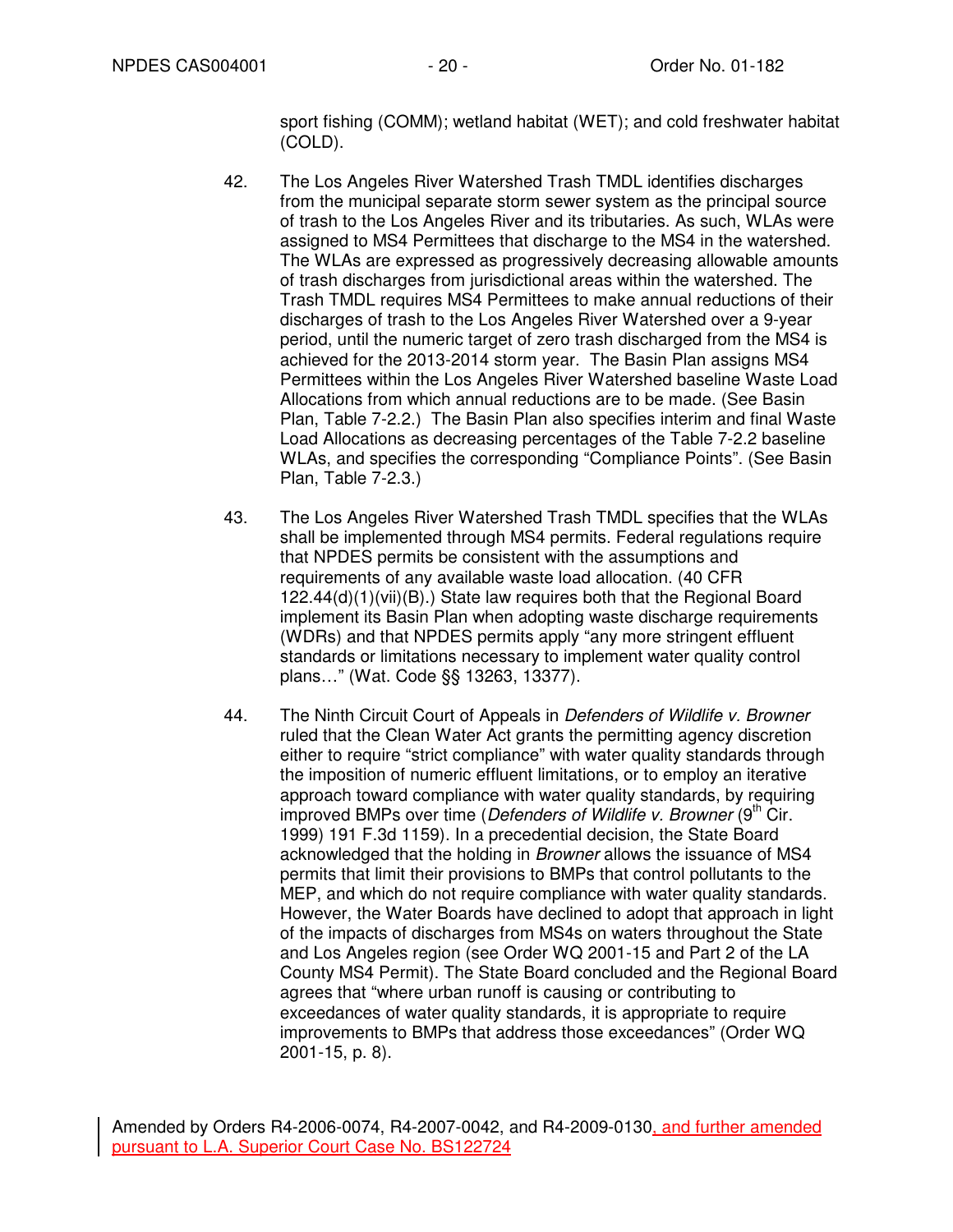- 45. In a recent decision, the State Board also concluded that incorporation of the provisions of TMDLs into MS4 permits requires extra consideration. Specifically, the State Board held: "TMDLs, which take significant resources to develop and finalize, are devised with specific implementation plans and compliance dates designed to bring impaired waters into compliance with water quality standards. It is our intent that federally mandated TMDLs be given substantive effect. Doing so can improve the efficacy of California's NPDES storm water permits." The State Board stated that TMDLs should not be an "academic exercise", and indicated that in some instances when implementing TMDLs, numeric effluent limitations may be an appropriate means of controlling pollutants in storm water, provided the Regional Board's determination is adequately supported in the permit findings (Order WQ 2009-0008). The following paragraphs support the Regional Board's determination to implement the Trash TMDL with numeric effluent limitations.
- 46. The Trash TMDL specified a specific formula for calculating and allocating annual reductions in trash discharges from each jurisdiction. The formula results in specified annual amounts of trash that may be discharged from each jurisdiction into the receiving waters. Translation of the compliance points described in the TMDL into jurisdiction-specific load reductions from the baseline levels, as specified in the TMDL, logically results in the articulation of an annual limit on the amount of a pollutant that may be discharged. The specification of allowable annual trash discharge amounts meets the definition of an "effluent limitation", as that term is defined in subdivision (c) of section 13385.1 of the California Water Code. Specifically, the trash discharge limitations constitute a "numeric restriction … on the quantity [or] discharge rate … of a pollutant or pollutants that may be discharged from an authorized location." While there may be other ways to incorporate the compliance points from the TMDL into permit conditions, the Regional Board is not aware of any other mechanisms that would result in actual compliance with the requirements of the TMDL as it was intended.
- 47. The process to establish the Trash TMDL was exceedingly lengthy, heavily litigated and scrutinized, and contained extensive analysis. The essence of this TMDL has been twice adopted by the Regional Board, and approved by the State Board, OAL, and the US EPA, and has been subject to considerable judicial review. Therefore, the assumptions underlying this TMDL have been thoroughly vetted by staff, stakeholders, other agencies, and the courts over a significant period of time.
- 48. In its resolution establishing the Trash TMDL, the Regional Board already determined that the implementation schedule was reasonable and feasible, and noted that the MS4 Permittees had notice of the trash impairment since at least 1998 (with its listing on the 1998 303(d) list) and had been required to attain water quality standards for trash in the receiving waters since this order was first adopted in December of 2001. (See e.g., Resolution R07-012, finding 14.) The Court of Appeal affirmed the Regional Board's determination that the final waste load allocations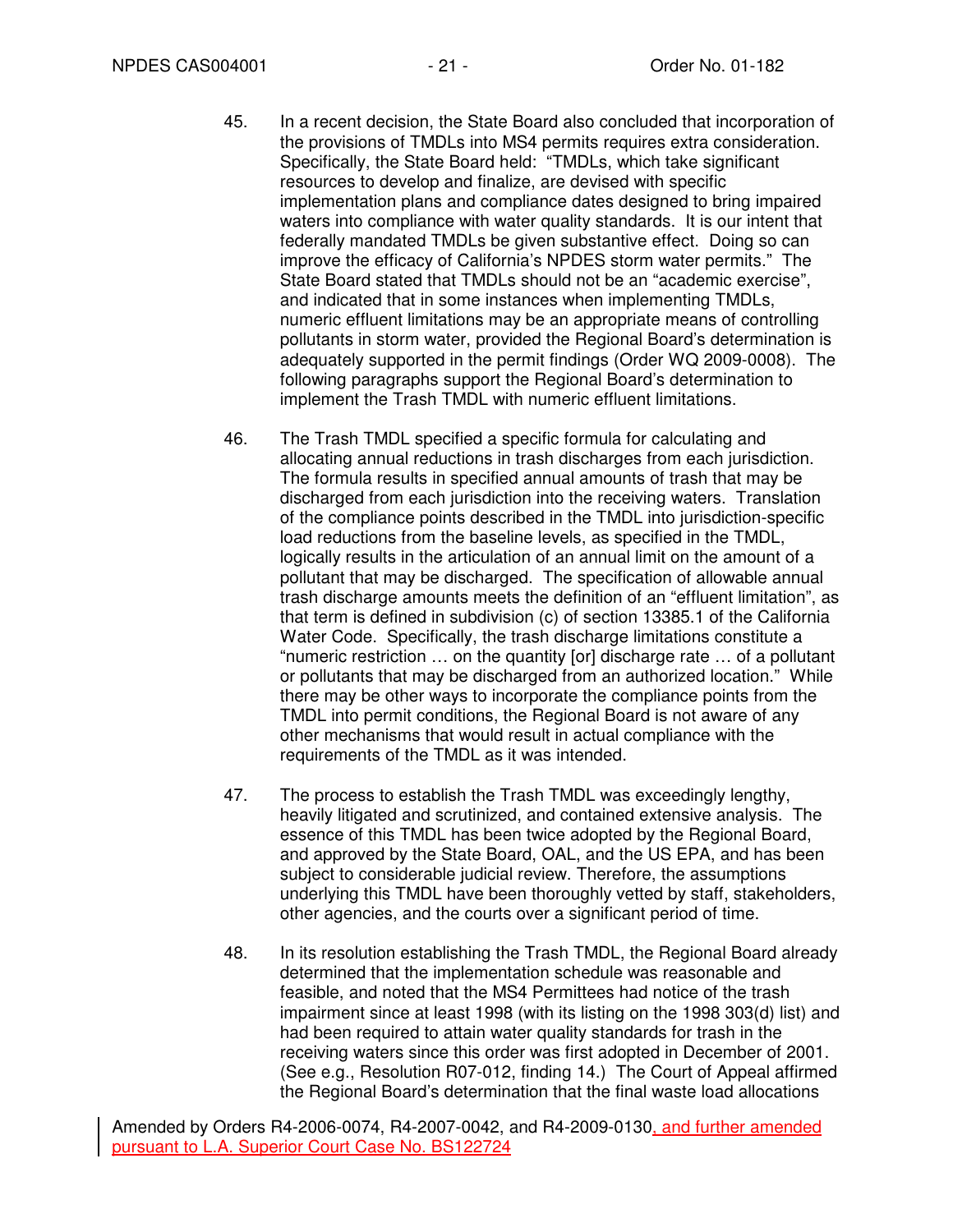were attainable and not inordinately expensive. (Cities of Arcadia, 135 Cal.App.4<sup>th</sup> at 1413 and 1427-1430.) Full capture systems, partial capture devices, and institutional controls are presently available to feasibly and practicably attain the interim and final effluent limitations, and it is anticipated that this order will precipitate additional innovations in control strategies and technologies, just as the adoption of the Trash TMDL resulted in the proffering and certification of seven full capture systems.

- 49. The Trash TMDL and this order include provisions that allow Permittees to be deemed in compliance with their effluent limitations through the installation of certain best management practices (certified full capture systems). Any Permittee that is deemed in compliance through the use of certified full capture systems would not be in violation of the effluent limitations even if some trash is discharged in excess of the annual limitations.
- 50. The Trash TMDL includes provisions requiring its reconsideration after a trash reduction of 50% has been achieved and sustained in the watershed, which provides an opportunity to reexamine some of the assumptions of the TMDL after tangible and meaningful progress has been made in the watershed. (See Basin Plan, Table 7-2.3, fn. 2.) Should this reconsideration result in a modification to the final waste load allocations, the permit will be reopened pursuant to Part 6., paragraph I.1.b, to ensure the effluent limitations contained in Tables 1a and 1b of Appendix 7-1 are consistent with the assumptions and requirements of any revised waste load allocations.  $(40 \text{ CFR} \text{S} 122.44(d)(1)(vii)(B))$ .
- 51. Depending upon the compliance strategy selected by each Permittee, compliance with the effluent limitations set forth in Appendix 7-1 may require a demonstration that the Permittee is in strict compliance with water quality standards. It remains the Permittee's choice, however, to comply via certified full capture systems (which do not require a demonstration of strict compliance with water quality standards), or partial capture devices and/or institutional controls.
- 52. Section 402(p)(3)(B)(iii) of the Clean Water Act, requires MS4 Permittees to reduce the pollutants in their storm water discharges to the "maximum extent practicable" (MEP). As set forth herein, "practicable" options presently exist to achieve compliance with the effluent limitations. Since the effluent limitations can be practicably achieved, their imposition is within the federally mandated MEP standard, and no analysis contemplated by City of Burbank v. SWRCB (2005) 35 Cal.4th 613 pursuant to Water Code section 13241 is necessary to support these effluent limitations.
- 53. In its discretion, the Regional Board may administratively impose civil liability of up to \$10,000 for "each day in which the violation [of waste discharge requirements] occurs." (Wat. C. § 13385, subd (c).) Not every storm event may result in trash discharges. The Los Angeles River Trash TMDL adopted by the Regional Board states that improperly deposited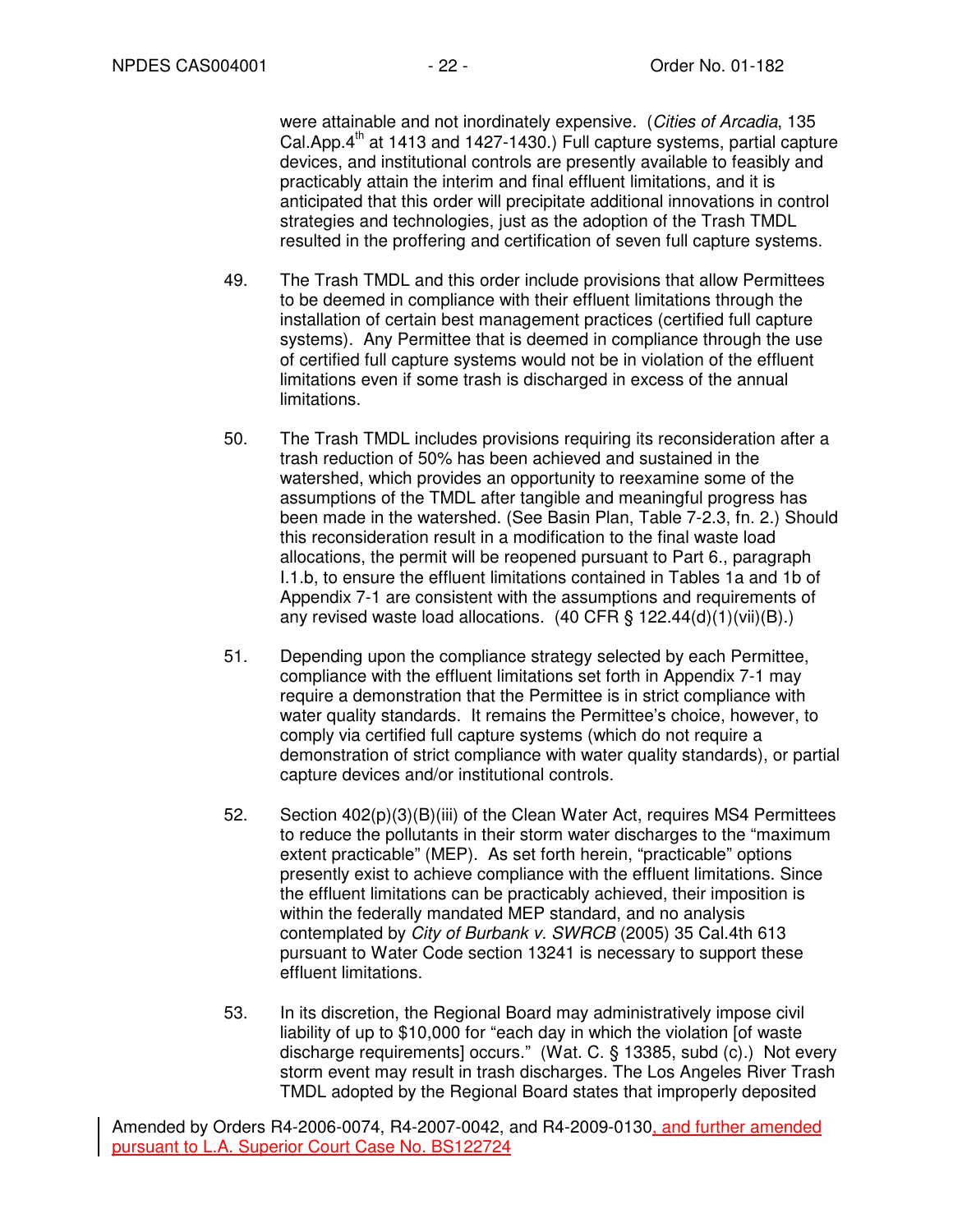trash is mobilized during storm events of greater than 0.25 inches of precipitation. Therefore, violations of the effluent limitations are limited to the days of a storm event of greater than 0.25 inches. Once a Permittee has violated the annual effluent limitation, any subsequent discharges of trash during any day of a storm event of greater than 0.25 inches during the same storm year constitutes an additional "day in which the violation [of the effluent limitation] occurs".

- 54. Unlike subdivision (c) of Water Code section 13385 where violations of effluent limitations are assessed on a per day basis, the mandatory minimum penalties subdivisions (Wat. Code § 13385, subd. (h) and (i)) require the Regional Board to assess mandatory minimum penalties for "each violation" of an effluent limitation. The effluent limitations in Appendix 7-1 are expressed as annual limitations. Therefore, there can be no more than one violation of each interim or final effluent limitation per year. Trash is considered a Group I pollutant, as specified in Appendix A to section 123.45 of Title 40 of the Code of Federal Regulations. Therefore, each annual violation of an effluent limitation in Appendix 7-1 by forty percent or more would be considered a "serious violation" under subdivision (h). With respect to the final effluent limitation of zero trash, any detectable discharge of trash necessarily is a serious violation, in accordance with the State Board's Enforcement Policy. Violations of the effluent limitations in Appendix 7-1 would not constitute "chronic" violations that would give rise to mandatory liability under subdivision (i) because four or more violations of the effluent limitations subject to a mandatory penalty cannot occur in a period of six consecutive months.
- 55. Therefore, the modifications to the Order include effluent limitations in a manner consistent with the assumptions and requirements of the WLAs from which they are derived as well as an allowance to comply with these effluent limitations [*i.e.* WLAs] through proper installation and maintenance of certified full capture systems.
- 56. Modifications consistent with the assumptions and requirements of the TMDL are therefore included in Parts 4 (Special Provisions) and 5 (Definitions) of this Order. Part 7 (Total Maximum Daily Load Provisions) is added to this Order and incorporates provisions to assure that Los Angeles County MS4 Permittees achieve the Waste Load Allocations (WLAs) and comply with other requirements of Total Maximum Daily Loads (TMDLs) covering impaired waters impacted by the Permittees' discharges. These modifications are made pursuant to 40 CFR sections 122.41(f), 122.44.(d)(1)(vii)(B), and 122.62, and Part 6.I.1 of this Order. Tables 7-2.1, 7-2.2, and 7-2.3 of the Basin Plan set forth the pertinent provisions of the Los Angeles River Watershed Trash TMDL. The interim and final effluent limitations consistent with the assumptions and requirements of the waste load allocations, and related provisions required of Permittees within the watershed are provided in Part 7 of this Order.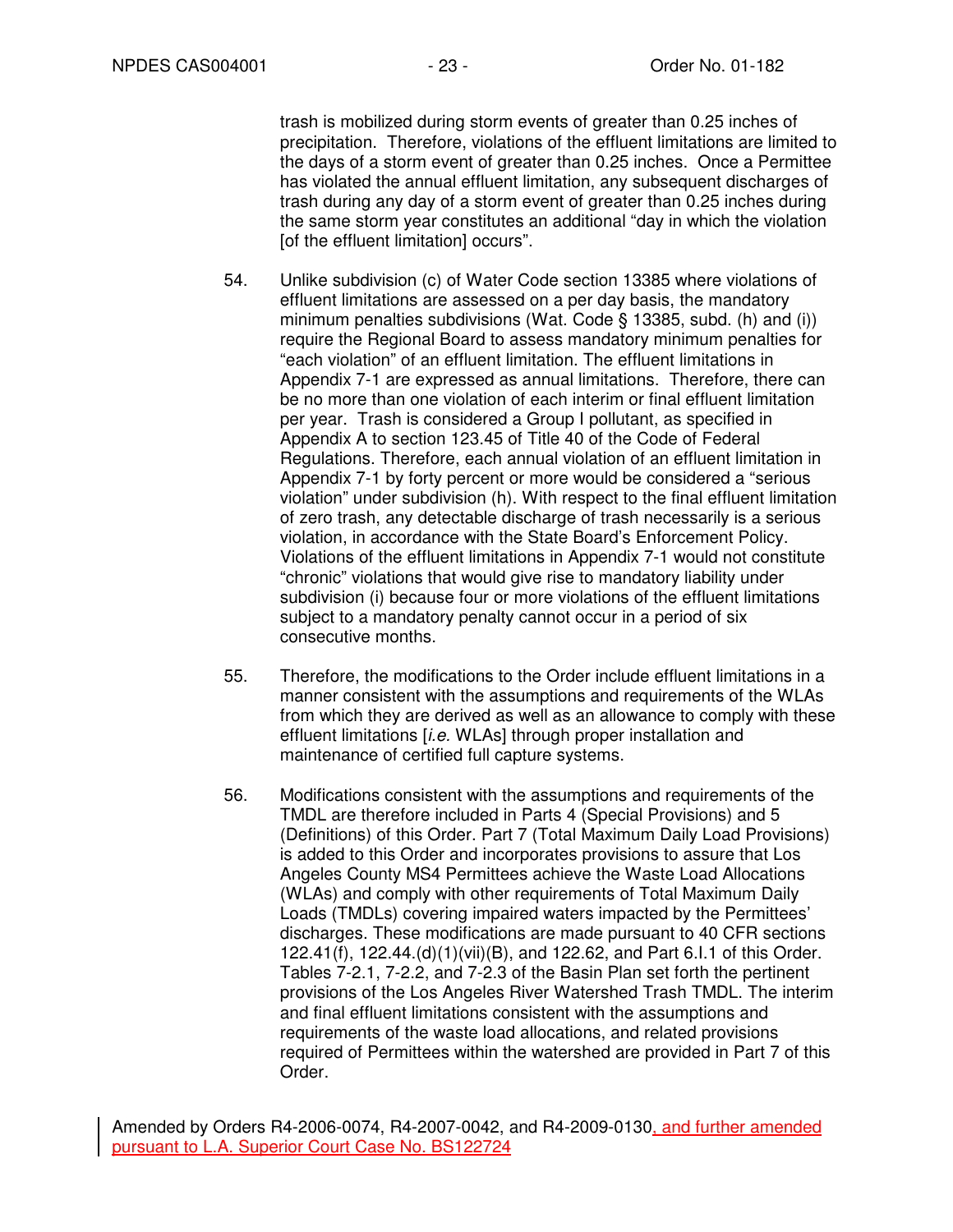- 57. Permittees identified as responsible agencies in the Trash TMDL may achieve compliance with interim and final effluent limitations through progressive installation of BMPs meeting the definition of "full capture" throughout their jurisdictions' drainage areas. Alternatively, Permittees may install "partial capture" devices and/or implement institutional controls to meet their respective interim and final effluent limitations. Where partial capture devices are utilized as the sole trash control measure, the degree of compliance may be demonstrated based upon performance data specific to the jurisdictional area. However, compliance with the final effluent limitation cannot be achieved through the exclusive use of partial capture devices. Where a combination of partial capture devices and institutional controls are used, compliance shall be determined based on the approximation of jurisdiction-specific trash discharges.
- 58. The Executive Officer will develop a standard reporting form, consistent with these provisions, which shall be used by Permittees to report compliance with the effluent limitations on an annual basis.
- 60. Pursuant to federal regulations at 40 CFR sections 124.8 and 125.56, a Fact Sheet was prepared to provide the basis for incorporating the Los Angeles River Watershed Trash TMDL into this Order. This Fact Sheet is hereby incorporated by reference into these findings.

# **F. Implementation**

- 1. The California Environmental Quality Act (CEQA) (Cal. Pub. Resources Code § 21000 et seq.) requires that public agencies consider the environmental impacts of the projects they approve for development. CEQA applies to projects that are considered discretionary and does not apply to ministerial projects, which involve the use of established standards or objective measurements. A ministerial project may be made discretionary by adopting local ordinance provisions or imposing conditions to create decision-making discretion in approving the project. In the alternative, Permittees may establish standards and objective criteria administratively for storm water mitigation for ministerial projects. For water quality purposes, the Regional Board considers that all new development and significant redevelopment activity in specified categories, that receive approval or permits from a municipality, are subject to storm water mitigation requirements.
- 2. The objective of this Order is to protect the beneficial uses of receiving waters in Los Angeles County. To meet this objective, this Order requires that the SQMP specify BMPs that will be implemented to reduce the discharge of pollutants in storm water to the maximum extent practicable. Further, Permittees are to assure that storm water discharges from the MS4 shall neither cause nor contribute to the exceedance of water quality standards and objectives nor create conditions of nuisance in the receiving waters, and that the discharge of non-storm water to the MS4 has been effectively prohibited.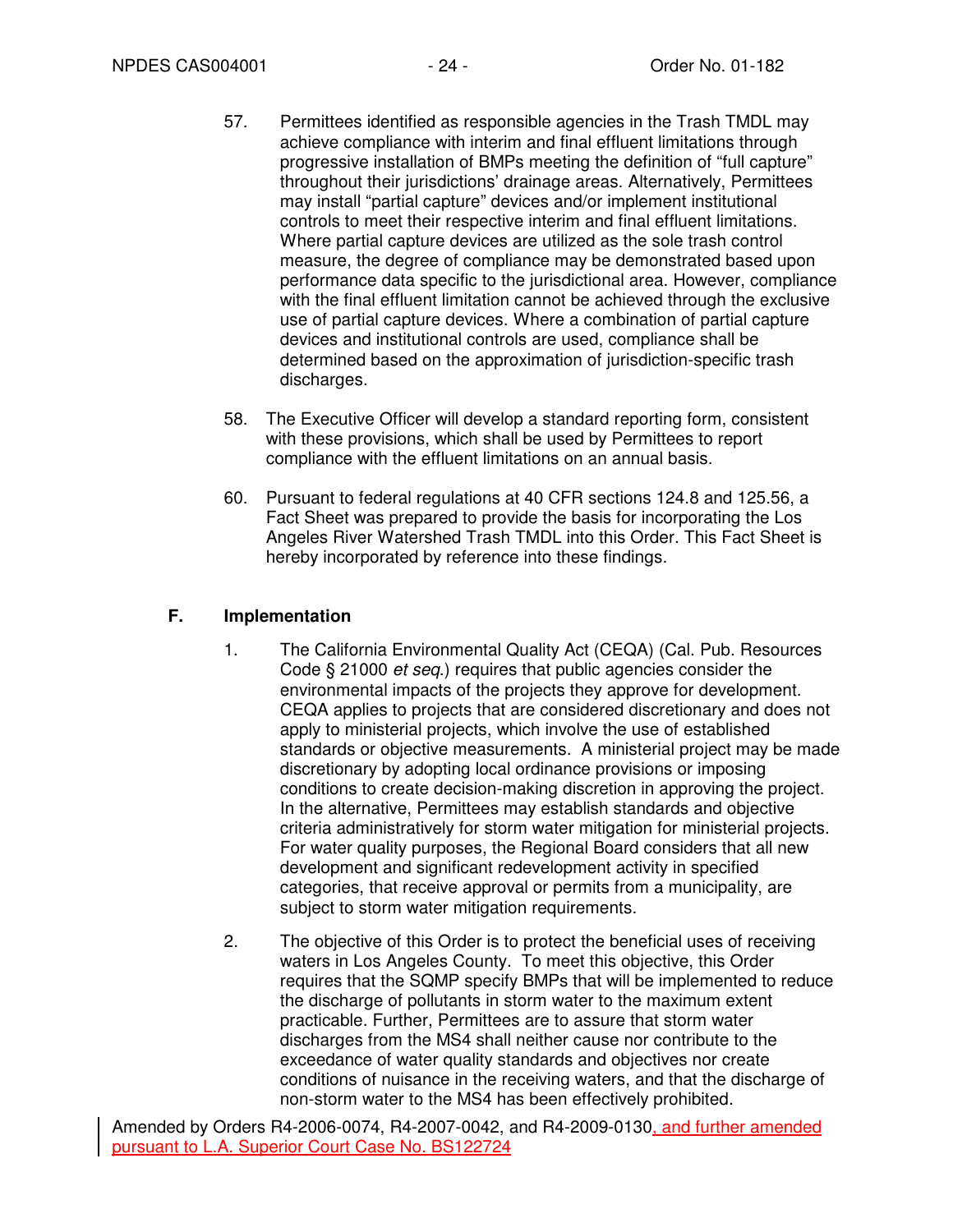- 3. The SQMP required in this Order builds upon the programs established in Order Nos. 90-079, and 96-054, consists of the components recommended in the USEPA guidance manual, and was developed with the cooperation of representatives from the regulated community and environmental groups. The SQMP includes provisions that promote customized initiatives, both on a countywide and watershed basis, in developing and implementing cost-effective measures to minimize discharge of pollutants to the receiving water. The various components of the SQMP, taken as a whole rather than individually, are expected to reduce pollutants in storm water and urban runoff to the maximum extent practicable. Provisions of the SQMP are fully enforceable under provisions of this Order.
- 4. The emphasis of the SQMP is pollution prevention through education, public outreach, planning, and implementation as source control BMPs first and then Structural and Treatment Control BMPs next. Successful implementation of the provisions of the SQMP will require cooperation and coordination of all public agencies in each Permittee's organization, among Permittees, and with the regulated community.
- 5. The implementation of a Public Information and Participation Program is a critical component of a storm water management program. An informed and knowledgeable community is critical to the success of a storm water management program since it helps insure the following: (i) greater support for the program as the public gains a greater understanding of the reasons why it is necessary and important, and (ii) greater compliance with the program as the public becomes aware of the personal responsibilities expected of them and others in the community, including the individual actions they can take to protect or improve the quality of area waters.
- 6. This Order includes a Monitoring Program that incorporates Minimum Levels (MLs) established under the SIP. The SIP's MLs represent the lowest quantifiable concentration for priority toxic pollutants that is measurable with the use of proper method-based analytical procedures and factoring out matrix interference. The SIP's MLs therefore represent the best available science for determining MLs and are appropriate for a storm water monitoring program. The use of MLs allows the detection of toxic priority pollutants at concentrations of concern using recent advances in chemical analytical methods.
- 7. This Order provides flexibility for Permittees to petition the Regional Board Executive Officer to substitute a BMP under the SQMP with an alternative BMP, if they can provide information and documentation on the effectiveness of the alternative, equal to or greater than the prescribed BMP in meeting the objectives of this Order.
- 8. This Order contemplates that the Permittees are responsible for considering potential storm water impacts when making planning decisions in order to fulfill the Permittees' CWA requirement to reduce the discharge of pollutants in municipal storm water to the MEP from new development and redevelopment activities. However, the Permittees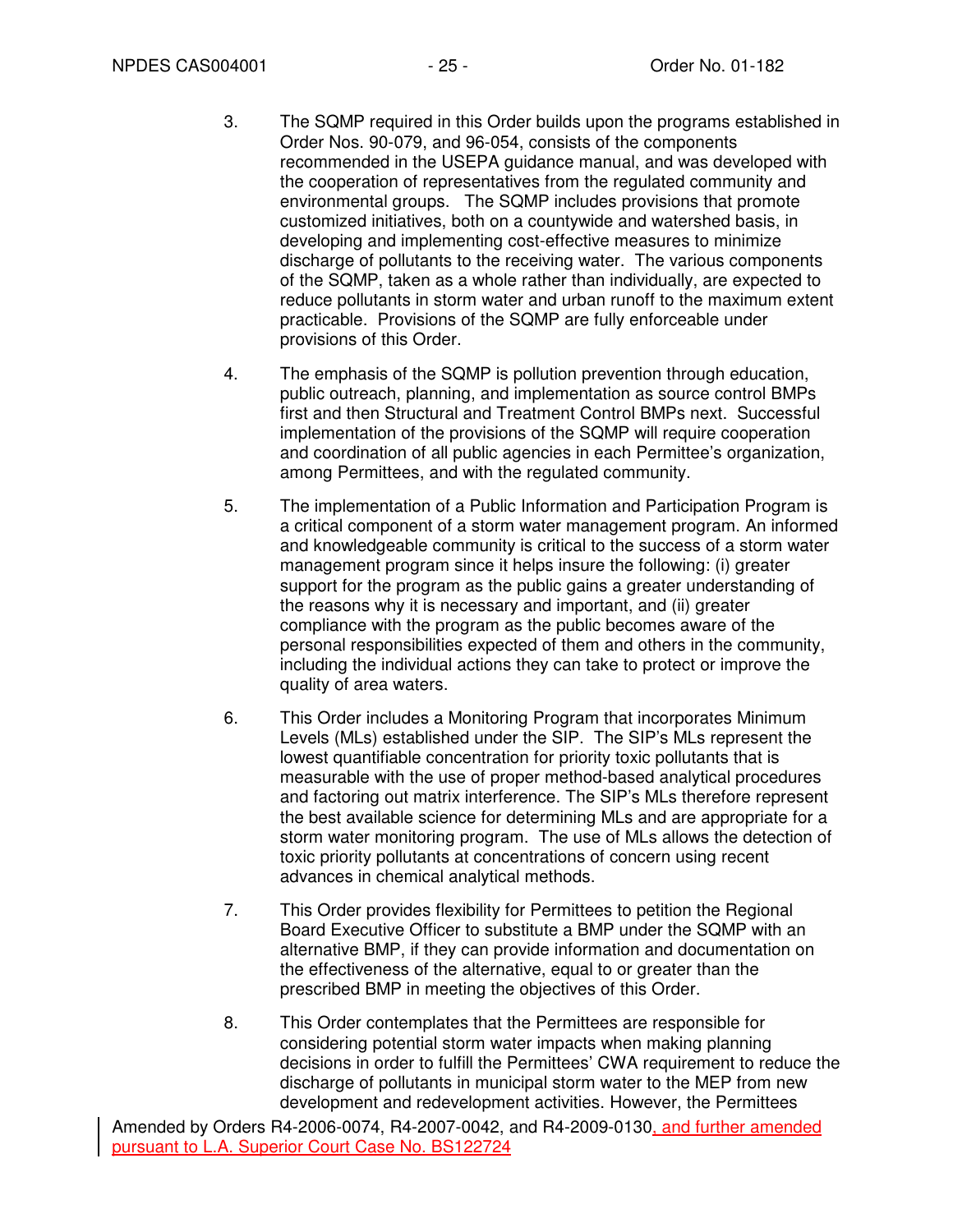retain authority to make the final land-use decisions and retain full statutory authority for deciding what land uses are appropriate at specific locations within each Permittee's jurisdiction. This Order and its requirements are not intended to restrict or control local land use decision-making authority.

9. This Order is not intended to prohibit the inspection for or abatement of vectors by the State Department of Health Services or local vector agencies in accordance with Cal. Health and Safety Code § 2270 et seq. and §116110 et seq. Certain Treatment Control BMPs if not properly designed, operated or maintained may create habitats for vectors (e.g. mosquito and rodents). This Order contemplates that the Permittees will closely cooperate and collaborate with local vector control agencies and the State Department of Health Services for the implementation, operation, and maintenance of Treatment Control BMPs in order to minimize the risk to public health from vector borne diseases.

# **G. Public Process**

- 1. The Regional Board has notified the Permittees and interested agencies and persons of its intent to issue waste discharge requirements for this discharge, and has provided them with an opportunity to submit their written view and recommendations.
- 2. The Regional Board, in a public hearing, heard and considered all comments pertaining to the discharge and to the tentative requirements.
- 3. The Regional Board has conducted public workshops to discuss drafts of the permit. On April 24, 2001, Regional Board staff conducted a workshop outlining the reasoning behind the changes proposed for the new permit and received input from the Permittees and the public regarding those proposed changes. On July 26, 2001, a second public workshop was held at a special Regional Board meeting. The Permittees and the public had another opportunity to express their opinions regarding the proposed changes to the permit in front of the Regional Board members. A significant number of working meetings with the Permittees and other interested parties have occurred throughout the period from the submittal of the ROWD and completion of the tentative draft, in an attempt to incorporate and address all the comments presented.
- 4. The Los Angeles County Flood Control District, the County of Los Angeles and the other municipalities are co-permittees as defined in 40 CFR 122.26 (b)(1). Los Angeles County Flood Control District will coordinate with the other municipalities and facilitate program implementation. Each Permittee is responsible only for a discharge for which it is the operator.
- 5. This Order shall serve as a NPDES Permit, pursuant to CWA § 402, or amendments thereto, and shall take effect 50 days from Order adoption provided the Regional Administrator of the USEPA has no objections.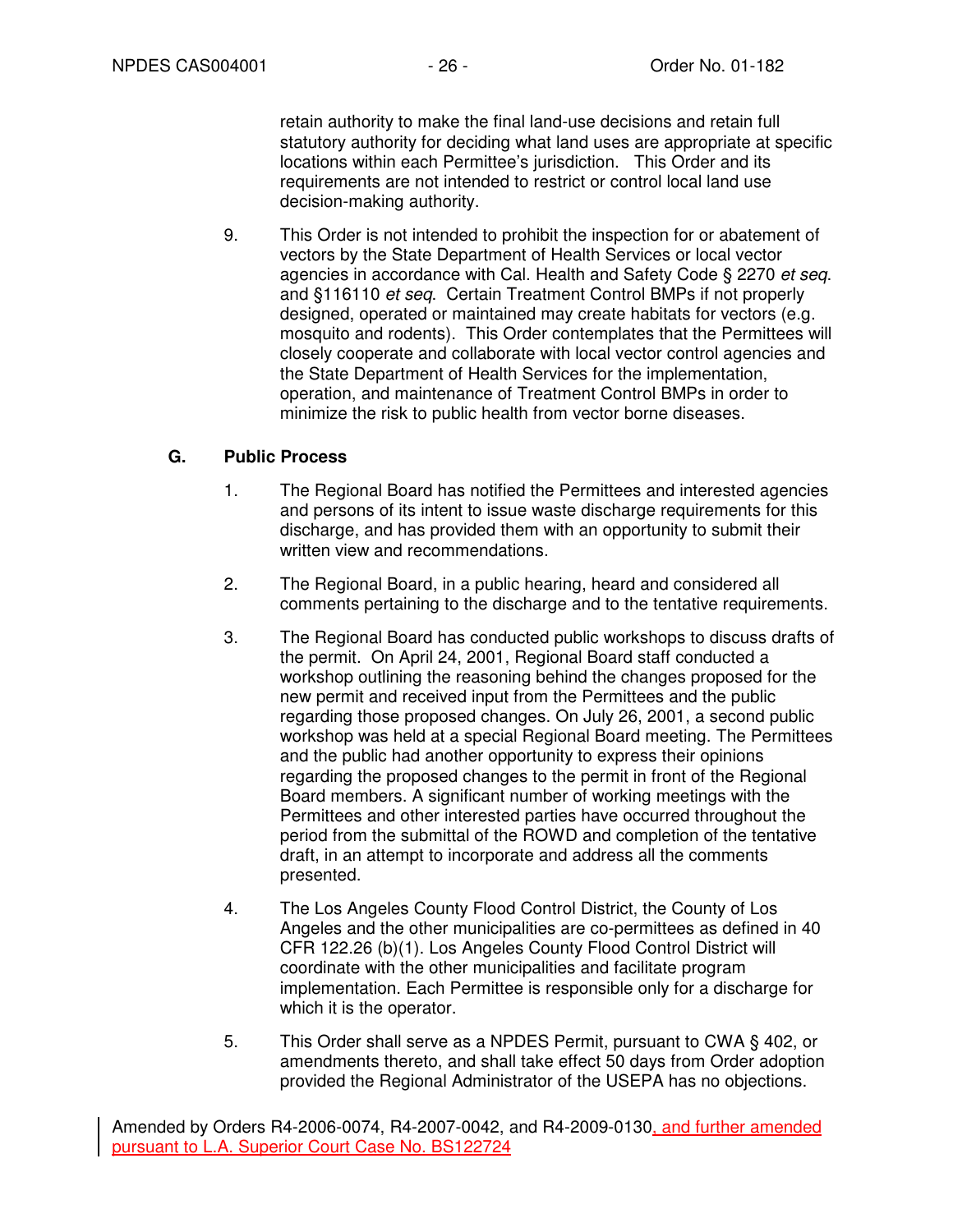- 6. The action to adopt an NPDES permit is exempt from the provisions of Chapter 3 of CEQA (Cal. Pub. Resources Code § 21100 et seq.), in accordance with CWC § 13389.
- 7. Pursuant to CWC §13320, any aggrieved party may seek review of this Order by filing a petition with the State Board. A petition must be sent to: State Water Resources Control Board, P.O. Box 100, Sacramento, California, 95812, within 30 days of adoption of the Order by the Regional Board.
- 8. This Order may be modified or alternatively revoked or reissued prior to its expiration date, in accordance with the procedural requirements of the NPDES program, and the CWC for the issuance of waste discharge requirements.

**IT IS HEREBY ORDERED** that the Los Angeles County Flood Control District, Los Angeles County, and the Cities of Agoura Hills, Alhambra, Arcadia, Artesia, Azusa, Baldwin Park, Bell, Bellflower, Bell Gardens, Beverly Hills, Bradbury, Burbank, Calabasas, Carson, Cerritos, Claremont, Commerce, Compton, Covina, Cudahy, Culver City, Diamond Bar, Downey, Duarte, El Monte, El Segundo, Gardena, Glendale, Glendora, Hawaiian Gardens, Hawthorne, Hermosa Beach, Hidden Hills, Huntington Park, Industry, Inglewood, Irwindale, La Cañada Flintridge, La Habra Heights, Lakewood, La Mirada, La Puente, La Verne, Lawndale, Lomita, Los Angeles, Lynwood, Malibu, Manhattan Beach, Maywood, Monrovia, Montebello, Monterey Park, Norwalk, Palos Verdes Estates, Paramount, Pasadena, Pico Rivera, Pomona, Rancho Palos Verdes, Redondo Beach, Rolling Hills, Rolling Hills Estates, Rosemead, San Dimas, San Fernando, San Gabriel, San Marino, Santa Clarita, Santa Fe Springs, Santa Monica, Sierra Madre, Signal Hill, South El Monte, South Gate, South Pasadena, Temple City, Torrance, Vernon, Walnut, West Covina, West Hollywood, Westlake Village, and Whittier, in order to meet the provisions contained in Division 7 of the CWC and regulations adopted thereunder, and the provisions of the CWA, as amended, and regulations and guidelines adopted thereunder, shall comply with the following:

# **Part 1. DISCHARGE PROHIBITIONS**

- Part 1. A. The Permittees shall effectively prohibit non-storm water discharges into the MS4 and watercourses, except where such discharges:
	- 1. Are covered by a separate individual or general NPDES permit for non-storm water discharges; or
	- 2. Fall within one of the categories below, and meet all conditions when specified by the Regional Board Executive Officer:
		- a) Category A Natural flow:
			- (1) Natural springs and rising ground water;
			- (2) Flows from riparian habitats or wetlands;
			- (3) Stream diversions, permitted by the State Board; and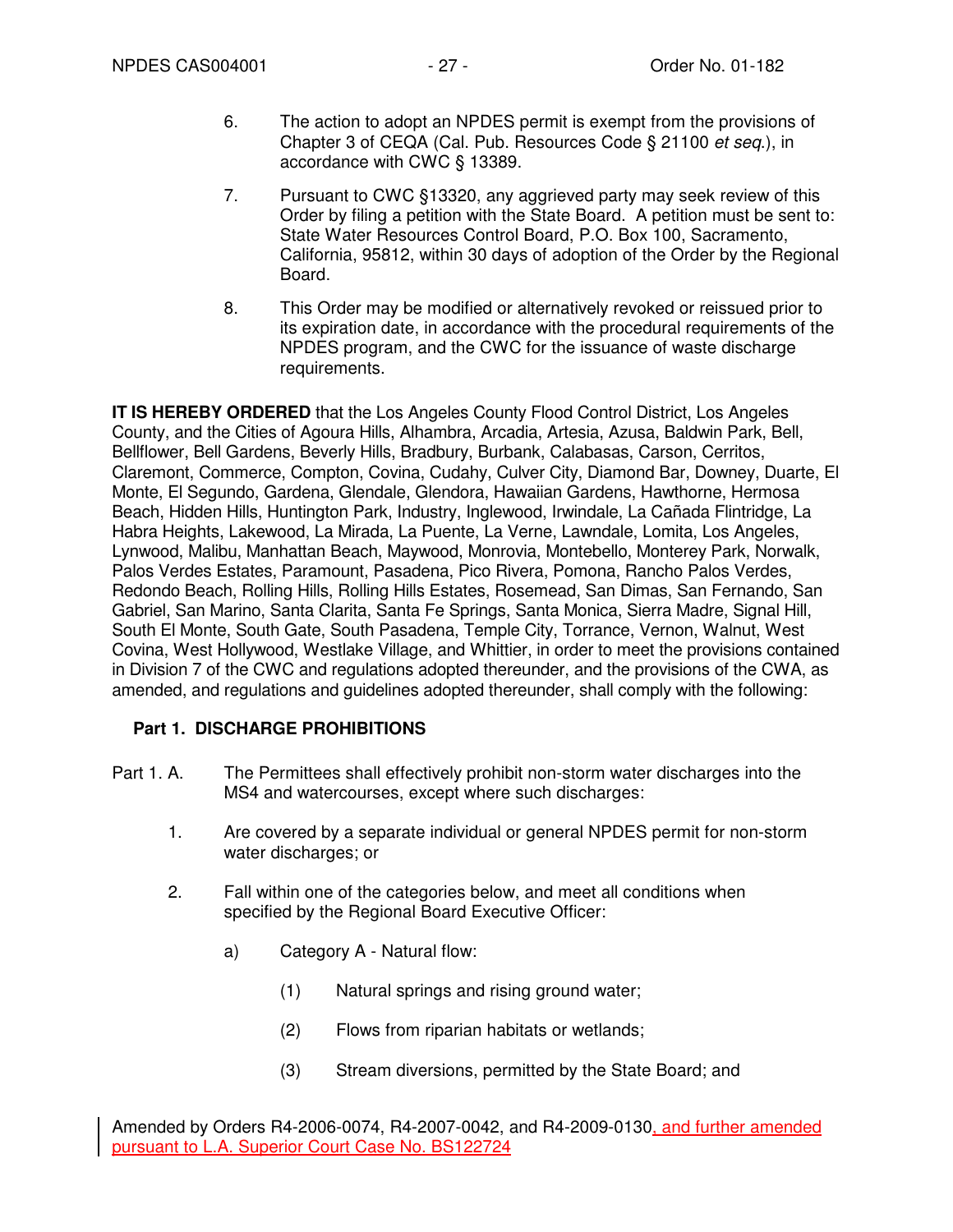- (4) Uncontaminated ground water infiltration [as defined by 40 CFR 35.2005(20)].
- b) Category B Flows from emergency fire fighting activity.
- c) Category C Flows incidental to urban activities:
	- (1) Reclaimed and potable landscape irrigation runoff;
	- (2) Potable drinking water supply and distribution system releases (consistent with American Water Works Association guidelines for dechlorination and suspended solids reduction practices);
	- (3) Drains for foundations, footings, and crawl spaces;
	- (4) Air conditioning condensate;
	- (5) Dechlorinated/debrominated swimming pool discharges;
	- (6) Dewatering of lakes and decorative fountains;
	- (7) Non-commercial car washing by residents or by non-profit organizations; and
	- (8) Sidewalk rinsing.

The Regional Board Executive Officer may add or remove categories of nonstorm water discharges above. Furthermore, in the event that any of the above categories of non-storm water discharges are determined to be a source of pollutants by the Regional Board Executive Officer, the discharge will no longer be exempt from this prohibition unless the Permittee implements conditions approved by the Regional Board Executive Officer to ensure that the discharge is not a source of pollutants. Notwithstanding the above, the Regional Board Executive Officer may impose additional prohibitions of non-storm water discharges in consideration of antidegradation policies and TMDLs.

Part 1. B. Discharges of Summer Dry Weather flows from MS4s-into Santa Monica Bay<sup>3</sup> or into Marina del Rey Harbor Basins D, E, or F, including Mothers' Beach, that cause or contribute to exceedances of the bacteria Receiving Water Limitations in Part 2.5 and 2.6 below, are prohibited.<sup>4</sup>

<sup>&</sup>lt;sup>3</sup> [Intentionally left blank] Santa Monica Bay encompasses the coastal waters from Point Dume to Point Fermin and seaward to the 500-meter depth contour. It includes all beaches from the Los Angeles/Ventura County line south to the Outer Cabrillo Beach located just south of the Palos Verdes Peninsula.

<sup>&</sup>lt;sup>4</sup> Responsibility for such prohibited discharges is determined as indicated in <del>Footnote 3 part (2) of Table 7-4.1 and</del> Footnote 2 part (1) of Table 7-5.1 of the Basin Plan. All Permittees within a subwatershed of the Santa Monica Bay Watershed Management Area are jointly responsible for compliance with the limitations imposed in Tables 7-4.1 and 7-5.1 of the Basin Plan.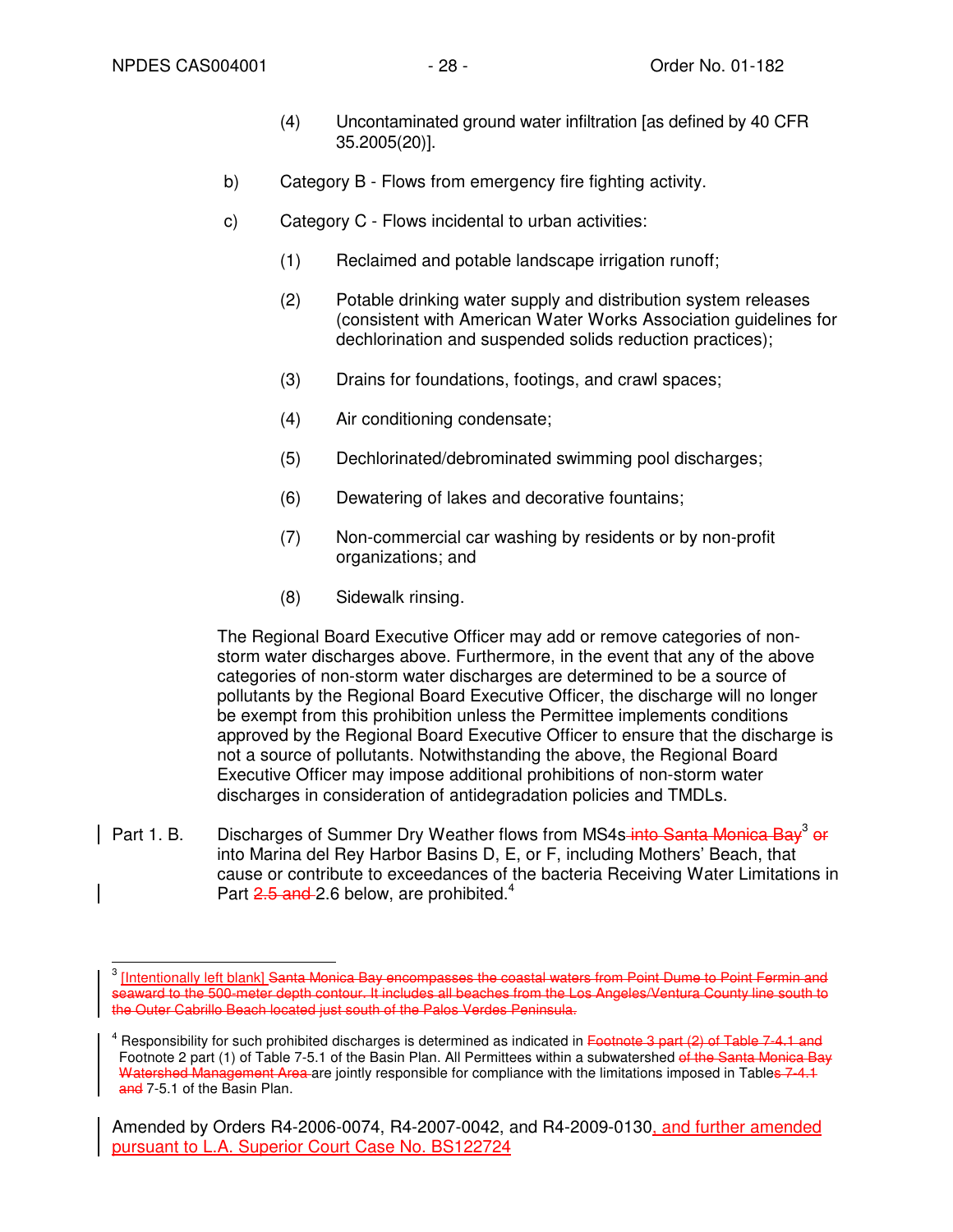# **Part 2. RECEIVING WATER LIMITATIONS**

- 1. Except as provided in Part 2.5 and 2.6 below, discharges from the MS4 that cause or contribute to the violation of Water Quality Standards or water quality objectives are prohibited.
- 2. Discharges from the MS4 of storm water, or non-storm water, for which a Permittee is responsible for, shall not cause or contribute to a condition of nuisance.
- 3. The Permittees shall comply with Part 2.1. and 2.2. through timely implementation of control measures and other actions to reduce pollutants in the discharges in accordance with the SQMP and its components and other requirements of this Order including any modifications. The SQMP and its components shall be designed to achieve compliance with receiving water limitations. If exceedances of Water Quality Objectives or Water Quality Standards (collectively, Water Quality Standards) persist, notwithstanding implementation of the SQMP and its components and other requirements of this permit, the Permittee shall assure compliance with discharge prohibitions and receiving water limitations by complying with the following procedure:
	- a) Upon a determination by either the Permittee or the Regional Board that discharges are causing or contributing to an exceedance of an applicable Water Quality Standard, the Permittee shall promptly notify and thereafter submit a Receiving Water Limitations (RWL) Compliance Report (as described in the Program Reporting Requirements, Section I of the Monitoring and Reporting Program) to the Regional Board that describes BMPs that are currently being implemented and additional BMPs that will be implemented to prevent or reduce any pollutants that are causing or contributing to the exceedances of Water Quality Standards. This RWL Compliance Report may be incorporated in the annual Storm Water Report and Assessment unless the Regional Board directs an earlier submittal. The RWL Compliance Report shall include an implementation schedule. The Regional Board may require modifications to the RWL Compliance Report.
	- b) Submit any modifications to the RWL Compliance Report required by the Regional Board within 30 days of notification.
	- c) Within 30 days following the approval of the RWL Compliance Report, the Permittee shall revise the SQMP and its components and monitoring program to incorporate the approved modified BMPs that have been and will be implemented, an implementation schedule, and any additional monitoring required.
	- d) Implement the revised SQMP and its components and monitoring program according to the approved schedule.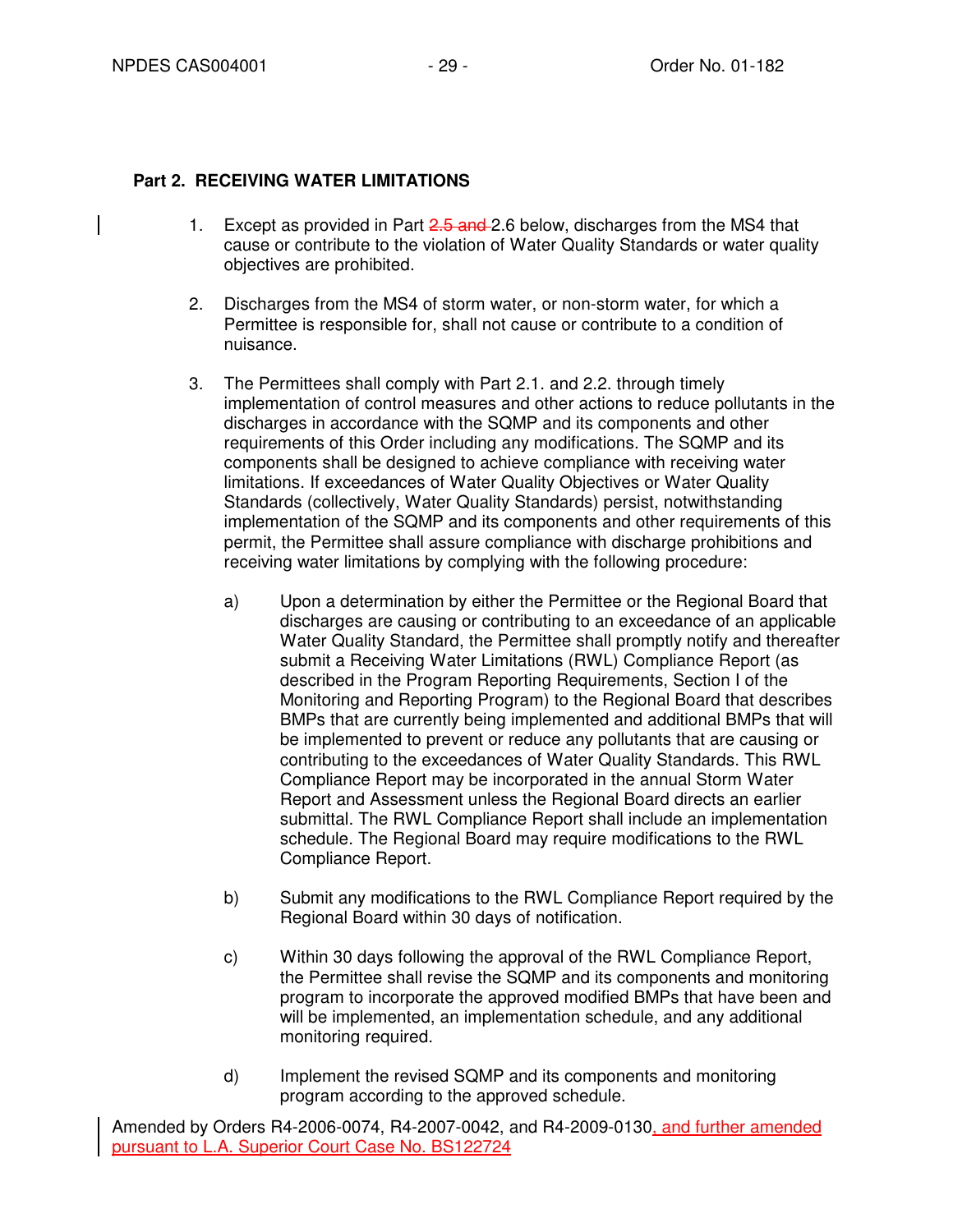- 4. So long as the Permittee has complied with the procedures set forth above and is implementing the revised SQMP and its components, the Permittee does not have to repeat the same procedure for continuing or recurring exceedances of the same receiving water limitations unless directed by the Regional Board to develop additional BMPs.
- 5. **Intentionally left blank]<del>During Summer Dry Weather there shall be no</del>** discharges of bacteria from MS4s into the Santa Monica Bay that cause or contribute to exceedances in the Wave Wash, of the applicable bacteria objectives. The applicable bacteria objectives include both the single sample and geometric mean bacteria objectives set to protect the Water Contact Recreation (REC-1) beneficial use, as set forth in the Basin Plan.<sup>5</sup>
- 6. During Summer Dry Weather there shall be no discharges of bacteria from MS4s into Marina del Rey Harbor Basins D, E, or F, including Mothers' Beach that cause or contribute to exceedances of the applicable bacteria objectives. The applicable bacteria objectives include both the single sample and geometric mean bacteria objectives set to protect the Water Contact Recreation (REC-1) beneficial use, as set forth in the Basin Plan.<sup>6</sup>

# **Part 3. STORM WATER QUALITY MANAGEMENT PROGRAM (SQMP) IMPLEMENTATION**

# **A. General Requirements**

- 1. Each Permittee shall, at a minimum, implement the SQMP. The SQMP is an enforceable element of this Order. The SQMP shall be implemented no later than February 1, 2002, unless a later date has been specified for a particular provision in this Order.
- 2. The SQMP shall, at a minimum, comply with the applicable storm water program requirements of 40 CFR 122.26(d)(2). The SQMP and its components shall be implemented so as to reduce the discharges of pollutants in storm water to the MEP.
- 3. Each Permittee shall implement additional controls, where necessary, to reduce the discharges of pollutants in storm water to the MEP.
- 4. Permittees that modify the countywide SQMP (i.e., implement additional controls, implement different controls than described in the countywide SQMP, or determine that certain BMPs in the countywide SQMP are not

 5 [Intentionally left blank]Samples collected for determining compliance with the receiving water limitations of Part 2.5 shall be processed in accordance with the sampling procedures and analytical methodology set forth in the Santa Monica Bay Beaches Bacterial TMDLs Coordinated Shoreline Monitoring Plan dated April 7, 2004 and the Monitoring and Reporting Program CI 6948.

 $^6$  Samples collected for determining compliance with the receiving water limitations of Part 2.6 shall be processed in accordance with the sampling procedures and analytical methodology set forth in the Marina del Rey Harbor Mothers' Beach and Back Basins Bacterial TMDL Coordinated Shoreline Monitoring Plan dated April 13, 2007 and the Monitoring and Reporting Program CI 6948.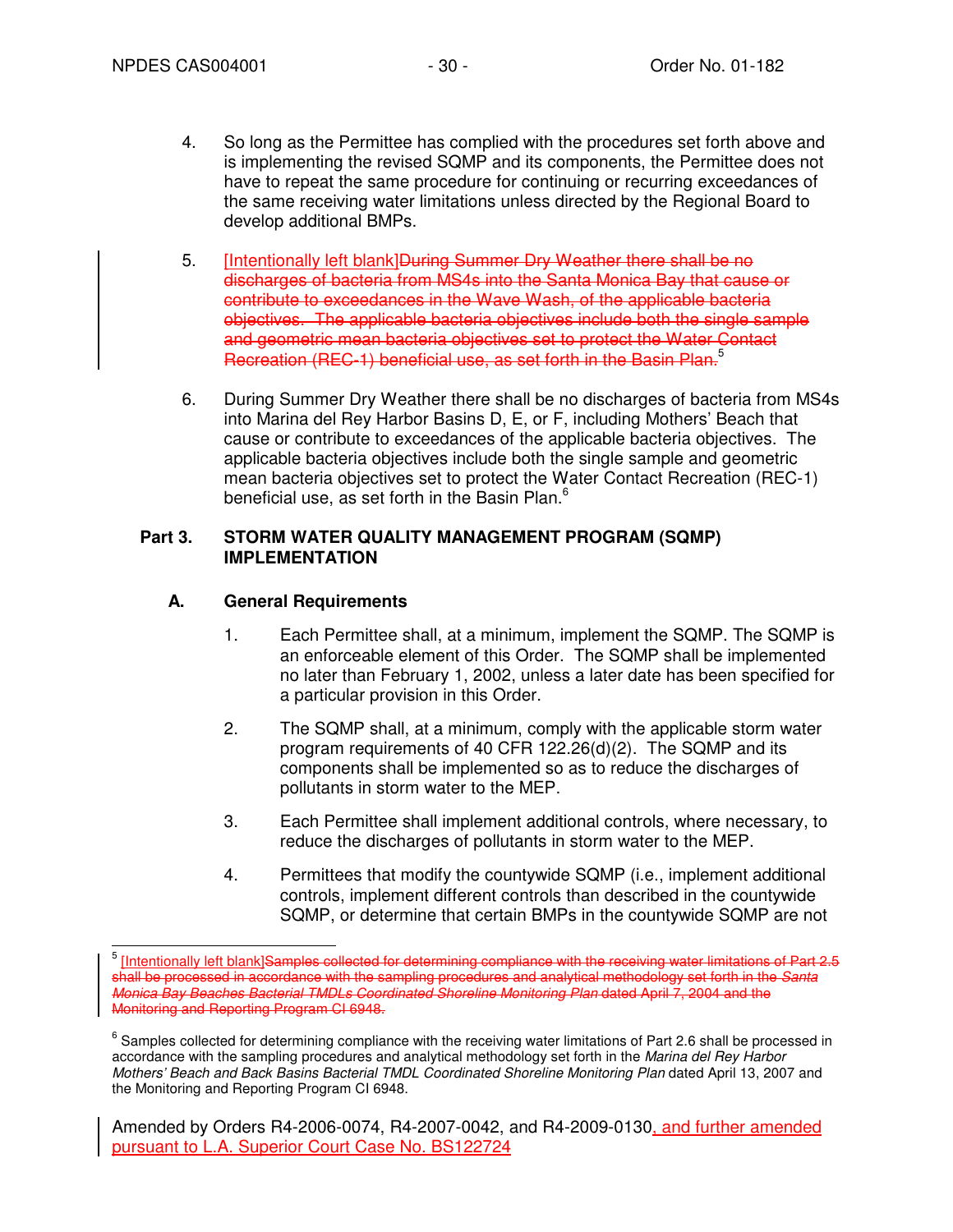applicable in the area under its jurisdiction), shall develop a local SQMP, no later than August 1, 2002. The local SQMP shall be customized to reflect the conditions in the area under the Permittee's jurisdiction and shall specify activities being implemented under the appropriate elements described in the countywide SQMP.

# **B. Best Management Practice Implementation**

The Permittees shall implement or require the implementation of the most effective combination of BMPs for storm water/urban runoff pollution control. When implemented, BMPs are intended to result in the reduction of pollutants in storm water to the MEP.

# **C. Revision of the Storm Water Quality Management Program**

The Permittees shall revise the SQMP, at the direction of the Regional Board Executive Officer, to incorporate program implementation amendments so as to comply with regional, watershed specific requirements, and/or waste load allocations developed and approved pursuant to the process for the designation and implementation of Total Maximum Daily Loads (TMDLs) for impaired water bodies.

# **D. Designation and Responsibilities of the Principal Permittee**

The Los Angeles County Flood Control District is hereby designated as the Principal Permittee. As such, the Principal Permittee shall:

- 1. Coordinate and facilitate activities necessary to comply with the requirements of this Order, but is not responsible for ensuring compliance of any individual Permittee;
- 2. Coordinate permit activities among Permittees and act as liaison between Permittees and the Regional Board on permitting issues;
- 3. Provide personnel and fiscal resources for the necessary updates of the SQMP and its components;
- 4. Provide technical and administrative support for committees that will be organized to implement the SQMP and its components;
- 5. Convene the Watershed Management Committees (WMCs) constituted pursuant to Part F, below, upon designation of representatives;
- 6. Implement the Countywide Monitoring Program required under this Order and evaluate, assess and synthesize the results of the monitoring program;
- 7. Provide personnel and fiscal resources for the collection, processing and submittal to the Regional Board of annual reports and summaries of other reports required under the SQMP; and
- 8. Comply with the "Responsibilities of the Permittees" in Part 3.E., below.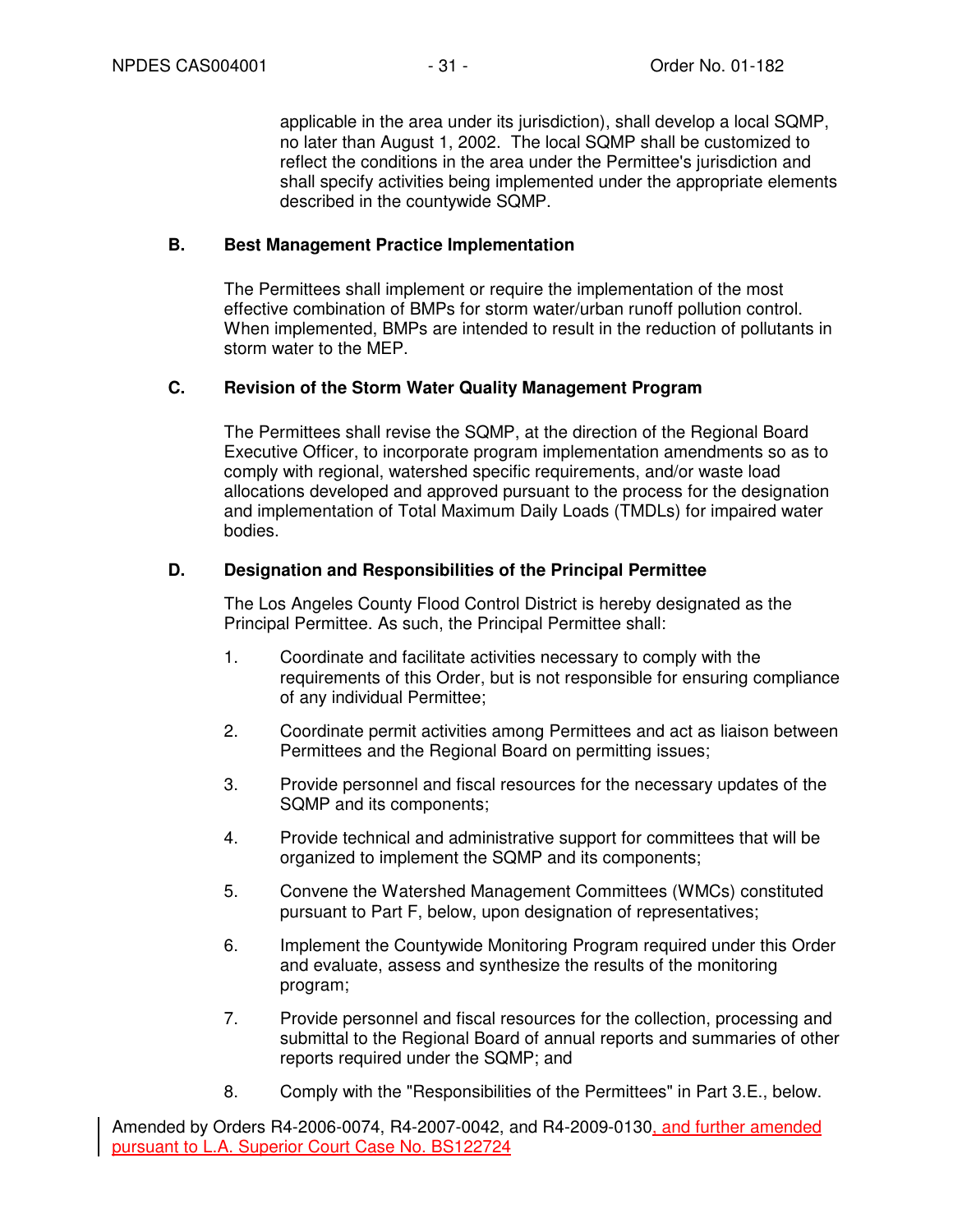# **E. Responsibilities of the Permittees**

Each Permittee is required to comply with the requirements of this Order applicable to discharges within its boundaries (see Findings D.1, D.2. and D.3.) and not for the implementation of the provisions applicable to the Principal Permittee or other Permittees. Each Permittee shall, within its geographic jurisdiction:

- 1. Comply with the requirements of the SQMP and any modifications thereto;
- 2. Coordinate among its internal departments and agencies, as appropriate, to facilitate the implementation of the requirements of the SQMP applicable to such Permittee in an efficient and cost-effective manner;
- 3. Designate a technically knowledgeable representative to the appropriate WMC;
- 4. Participate in intra-agency coordination (e.g. Fire Department, Building and Safety, Code Enforcement, Public Health, etc.) necessary to successfully implement the provisions of this Order and the SQMP.
- 5. Prepare an annual Budget Summary of expenditures applied to the storm water management program. This summary shall identify the storm water budget for the following year, using estimated percentages and written explanations where necessary, for the specific categories noted below:
	- a) Program management
		- Administrative costs
	- b) Program Implementation

Where information is available, provide an estimated percent breakdown of expenditures for the categories below:

- Illicit connection/illicit discharge
- Development planning
- Development construction
- Construction inspection activities
- Industrial/Commercial inspection activities
- Public Agency Activities
	- Maintenance of Structural BMPs and Treatment Control BMPs
	- Municipal Street Sweeping
	- Catch basin clean-up
	- Trash collection
	- Capital costs
- c) Public Information and Participation
- d) Monitoring Program
- e) Miscellaneous Expenditures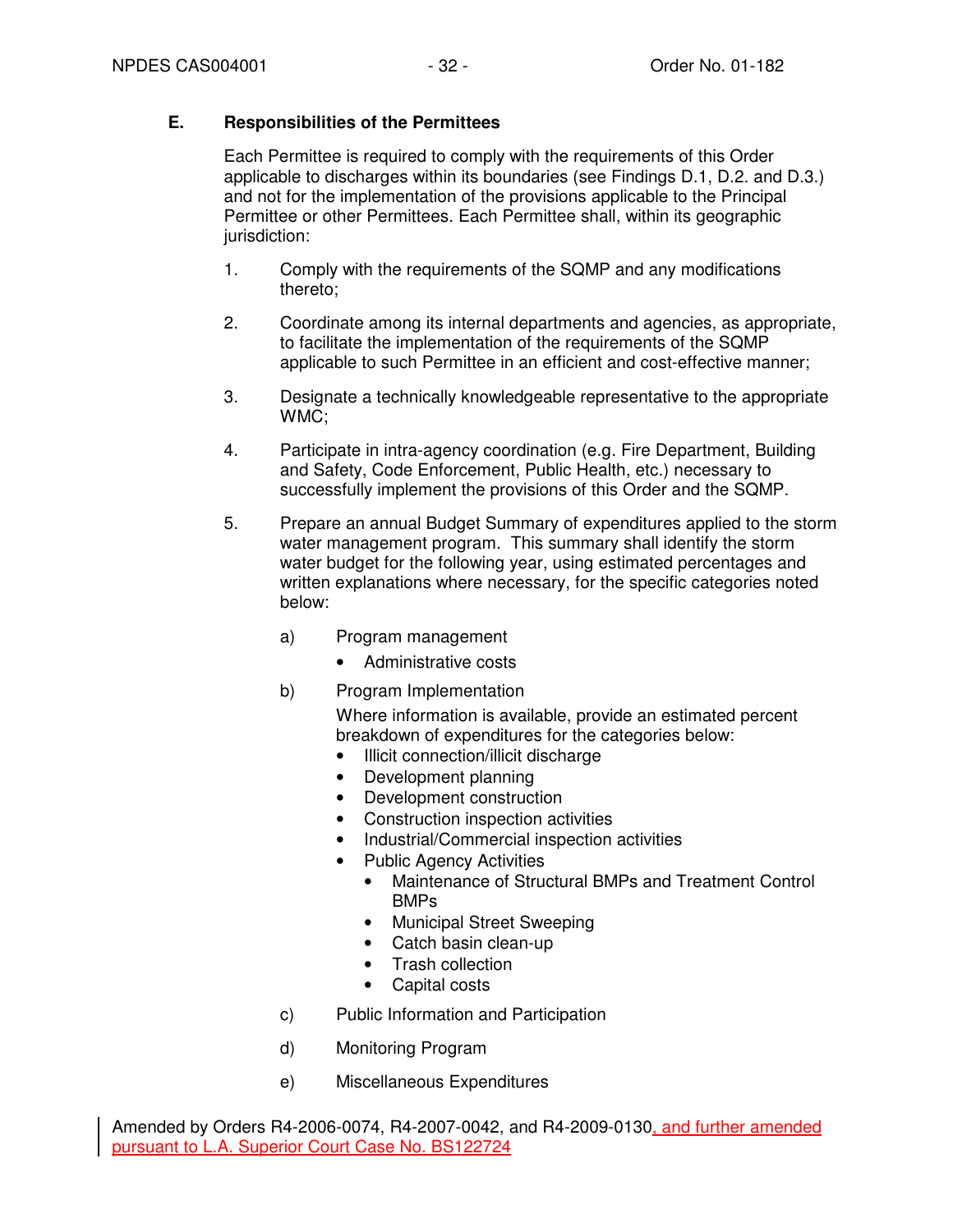6. Each Permittee, in addition to the Budget Summary, shall report any supplemental dedicated budgets for the same categories.

# **F. Watershed Management Committees (WMCs)**

- 1. Each WMC shall be comprised of a voting representative from each Permittee in the WMA.
- 2. The WMC's chair and secretary shall be chosen by the WMC upon Order adoption and on an annual basis, thereafter. In the absence of volunteer Permittee(s) for the positions, the Principal Permittee shall assume those roles until the WMC chooses members of the committee for the positions.
- 3. Each WMC shall:
	- a) Facilitate cooperation and exchange of information among Permittees;
	- b) Establish additional goals and objectives and associated deadlines for the WMA, as the program implementation progresses;
	- c) Prioritize pollution control efforts based on beneficial use impairment(s), watershed characteristics and analysis of results from studies and the monitoring program;
	- d) Develop and/or update and monitor the adequate implementation, on an annual basis, of the tasks identified for the WMA;
	- e) Assess the effectiveness of, prepare revisions for, and recommend appropriate changes to the SQMP and its components;
	- f) Continue to prioritize the Industrial/Commercial critical sources for investigation, outreach and follow-up; and
	- g) Meet four times per year and, as necessary.

### **G. Legal Authority**

- 1. Permittees shall possess the necessary legal authority to prohibit non-storm water discharges to the storm drain system, including, but not limited to:
	- a) Illicit discharges and illicit connections and require removal of illicit connections;
	- b) The discharge of wash waters to the MS4 from the cleaning of gas stations, auto repair garages, or other types of automotive service facilities;
	- c) The discharge of runoff to the MS4 from mobile auto washing, steam cleaning, mobile carpet cleaning, and other such mobile commercial and industrial operations;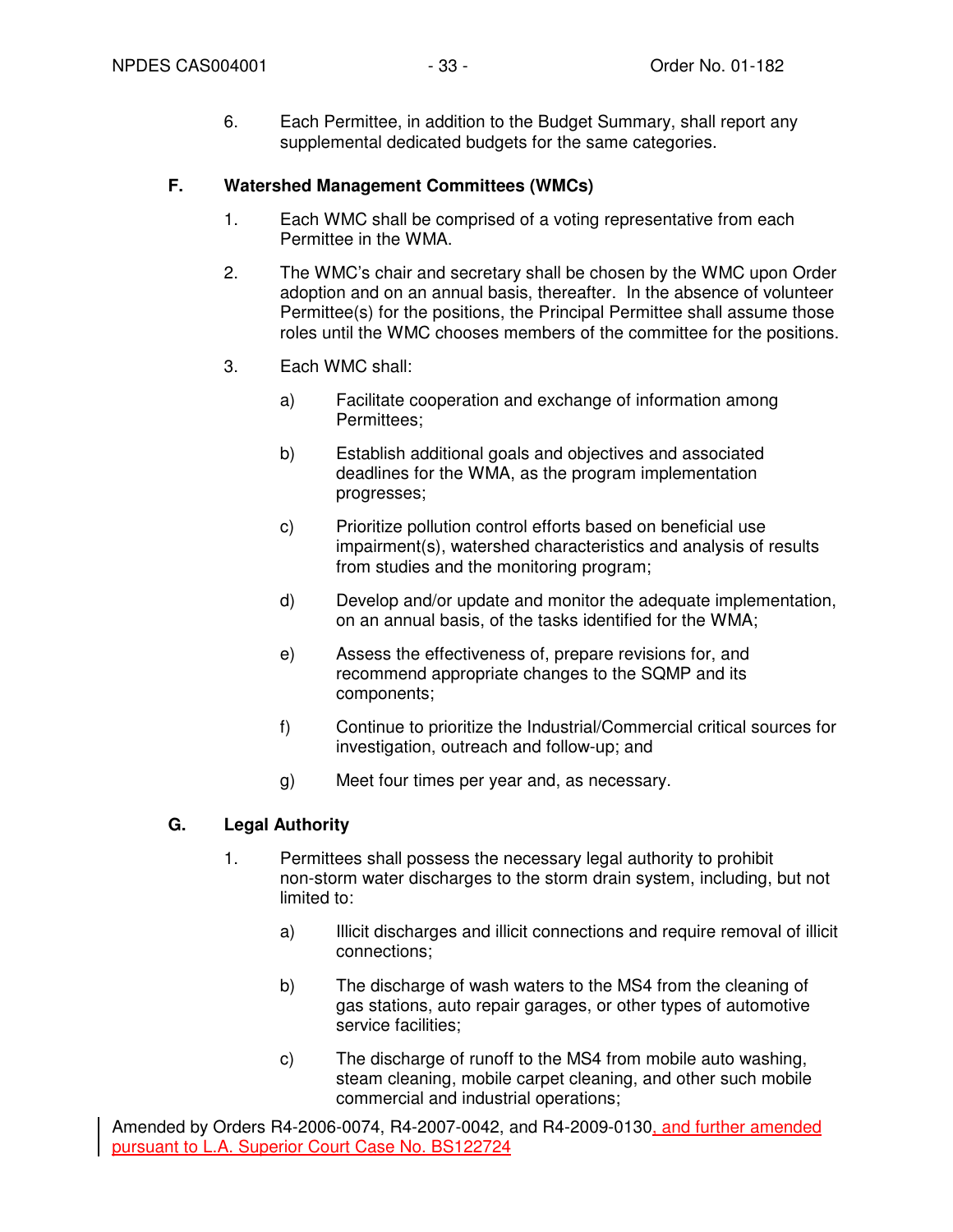- d) The discharge of runoff to the MS4 from areas where repair of machinery and equipment which are visibly leaking oil, fluid or antifreeze, is undertaken;
- e) The discharge of runoff to the MS4 from storage areas of materials containing grease, oil, or other hazardous substances, and uncovered receptacles containing hazardous materials;
- f) The discharge of chlorinated/ brominated swimming pool water and filter backwash to the MS4;
- g) The discharge of runoff from the washing of toxic materials from paved or unpaved areas to the MS4;
- h) Washing impervious surfaces in industrial/commercial areas that results in a discharge of runoff to the MS4;
- i) The discharge of concrete or cement laden wash water from concrete trucks, pumps, tools, and equipment to the MS4; and
- j) Dumping or disposal of materials into the MS4 other than storm water, such as:
	- (1) Litter, landscape debris and construction debris;
	- (2) Any state or federally banned or unregistered pesticides;
	- (3) Food and food processing wastes; and
	- (4) Fuel and chemical wastes, animal wastes, garbage, batteries, and other materials that have potential adverse impacts on water quality.
- 2. The Permittees shall possess adequate legal authority to:
	- a) Require persons within their jurisdiction to comply with conditions in Permittees' ordinances, permits, contracts, model programs, or orders (i.e. hold dischargers to its MS4 accountable for their contributions of pollutants and flows);
	- b) Utilize enforcement mechanisms to require compliance with Permittees ordinances, permits, contracts, or orders;
	- c) Control pollutants, including potential contribution, in discharges of storm water runoff associated with industrial activities (including construction activities) to its MS4 and control the quality of storm water runoff from industrial sites (including construction sites). This requirement applies to Source Control, and Treatment Control BMPs;
	- d) Carry out all inspection, surveillance and monitoring procedures necessary to determine compliance and non-compliance with permit conditions, including the prohibition of illicit discharges to the MS4. Permittees must possess authority to enter, sample, inspect, review and copy records, and require regular reports from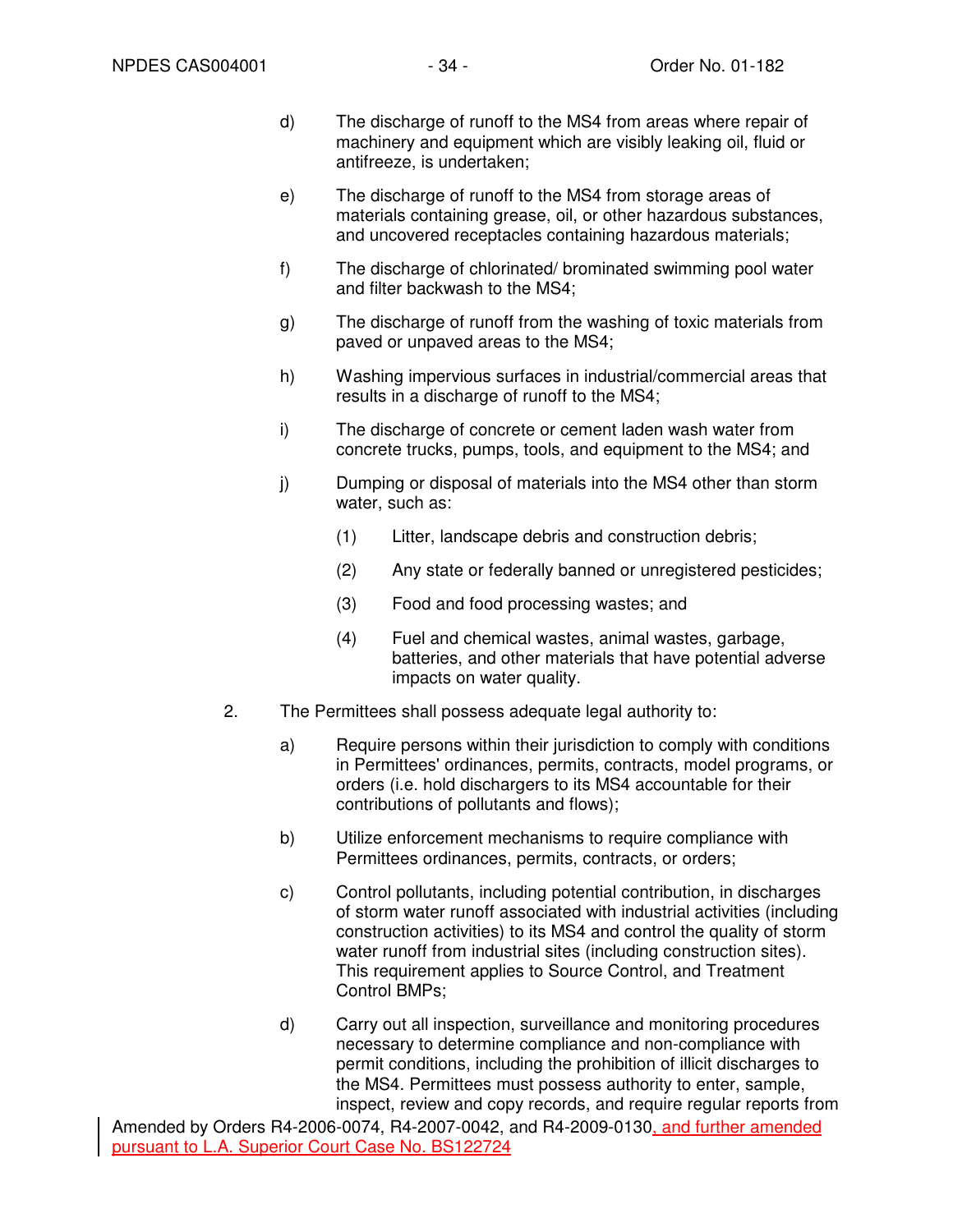industrial facilities (including construction sites) discharging polluted or with the potential to discharge polluted storm water runoff into its MS4;

- e) Require the use of BMPs to prevent or reduce the discharge of pollutants to MS4s to MEP; and
- f) Require that Treatment Control BMPs be properly operated and maintained to prevent the breeding of vectors.
- 3. Each Permittee shall, no later than November 1, 2002, amend and adopt (if necessary), a Permittee-specific storm water and urban runoff ordinance to enforce all requirements of this permit.
- 4. Each Permittee shall submit no later than December 2, 2002, a new or updated statement by its legal counsel that the Permittee has obtained all necessary legal authority to comply with this Order through adoption of ordinances and/or municipal code modifications.

# **Part 4. SPECIAL PROVISIONS**

### **Maximum Extent Practicable Standard**

This permit, and the provisions herein, are intended to develop, achieve, and implement a timely, comprehensive, cost-effective storm water pollution control program to reduce the discharge of pollutants in storm water to the MEP from the permitted areas in the County of Los Angeles to the waters of the State.

### **A. General Requirements**

1. Best Management Practice Substitution

The Regional Board Executive Officer may approve any site-specific BMP substitution upon petition by a Permittee(s), if the Permittee can document that:

- a) The proposed alternative BMP or program will meet or exceed the objective of the original BMP or program in the reduction of storm water pollutants; or
- b) The fiscal burden of the original BMP or program is substantially greater than the proposed alternative and does not achieve a substantially greater improvement in storm water quality; and,
- c) The proposed alternative BMP or program will be implemented within a similar period of time.

# **B. Public Information and Participation Program (PIPP)**

The Principal Permittee shall implement a Public Information and Participation Program (PIPP) that includes, but is not limited to, the requirements listed in this section. The Principal Permittee shall be responsible for developing and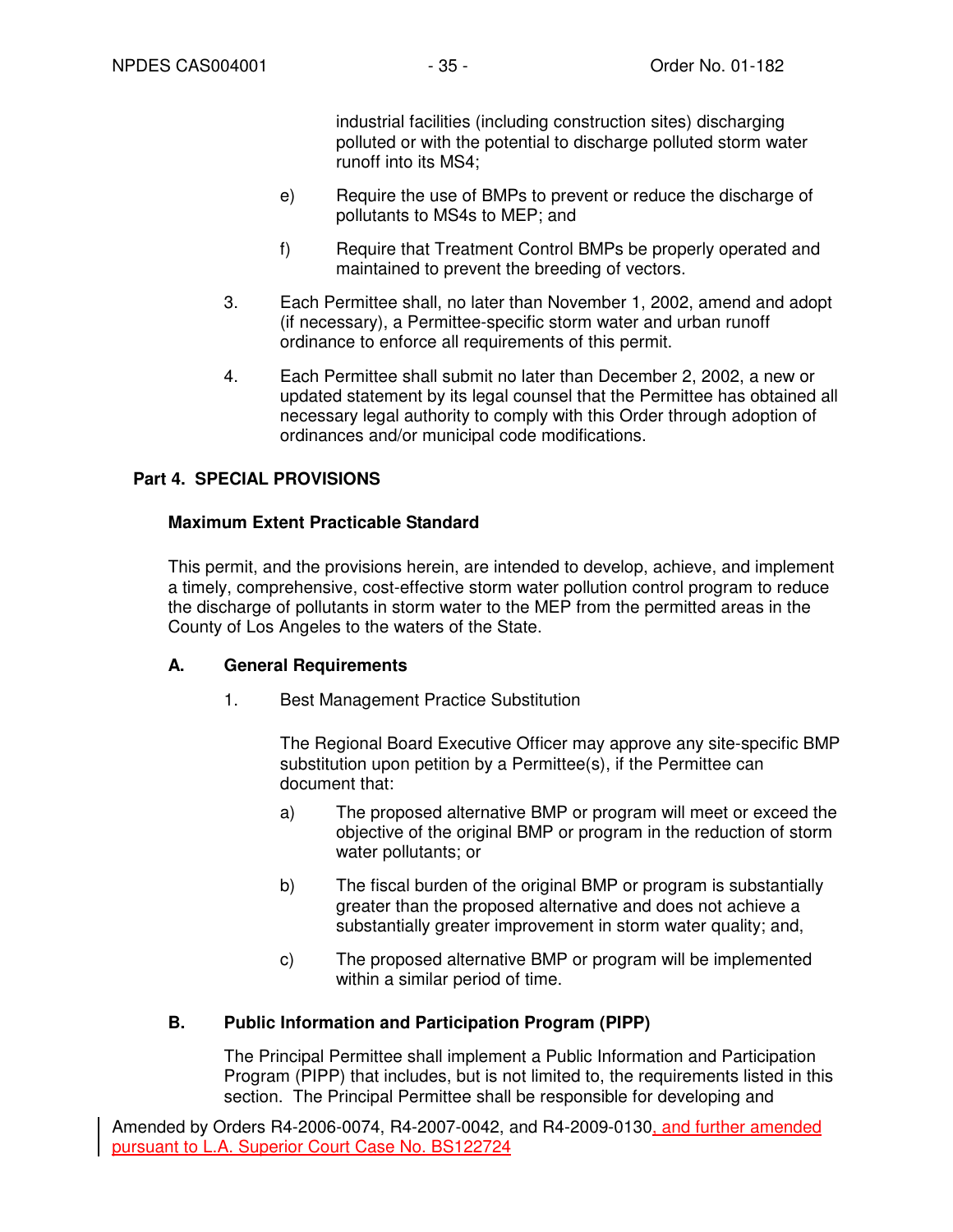implementing the Public Education Program, as described in the SQMP, and shall coordinate with Permittees to implement specific requirements.

The objectives of the PIPP are as follows:

- To measurably increase the knowledge of the target audiences regarding the MS4, the impacts of storm water pollution on receiving waters, and potential solutions to mitigate the problems caused;
- To measurably change the waste disposal and runoff pollution generation behavior of target audiences by encouraging implementation of appropriate solutions; and
- To involve and engage socio-economic groups and ethnic communities in Los Angeles County to participate in mitigating the impacts of storm water pollution.

The Principal Permittee shall convene an advisory committee to provide input and assistance in meeting the goals and objectives of the public education campaign. The advisory committee shall be consulted during the process of developing the PIPP campaign, and shall provide comments and advice during the process of preparing a Request For Proposals for a storm water public education contractor. The committee may participate as a part of a working group that evaluates contractor proposals and other tasks as appropriate. The committee shall be comprised of representatives of the environmental community, Permittee cities, Regional Board staff, and experts in the fields of public education and marketing. The Principal Permittee shall ensure that the committee meets at least once a year.

- 1. Residential Program
	- a) "No Dumping" Message

Each Permittee shall mark all storm drain inlets that they own with a legible "no dumping" message. In addition, signs with prohibitive language discouraging illegal dumping must be posted at designated public access points to creeks, other relevant water bodies, and channels no later than February 2, 2004. Signage and storm drain messages shall be legible and maintained as necessary during the term of the permit.

b) Countywide Hotline

The 888-CLEAN-LA hotline will serve as the general public reporting contact for reporting clogged catch basin inlets and illicit discharges/dumping, faded or lack of catch basin stencils, and general storm water management information. Each Permittee may establish its own hotline if preferred. Permittees shall include this information, updated when necessary, in public information, and the government pages of the telephone book, as they are developed or published. The Principal Permittee shall compile a list of the general public reporting contacts from all Permittees and make this information available on the web site (888CleanLA.com) and upon request. Permittees shall provide the Principal Permittee with their reporting contacts no later than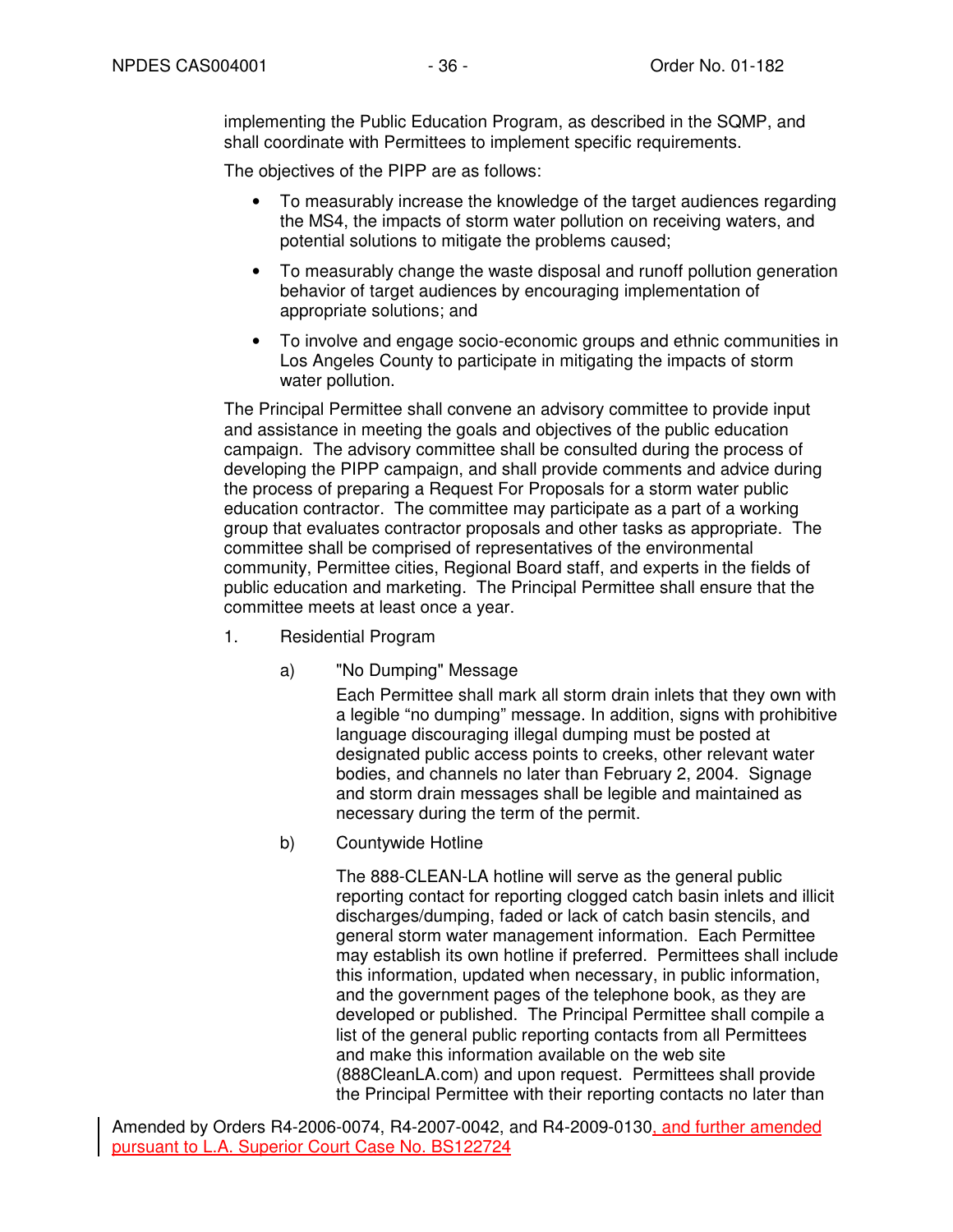March 1, 2002. Permittees are responsible for providing current, updated information to the Principal Permittee.

- c) Outreach and Education
	- (1) The Principal Permittee shall continue to implement the following activities that were components of the first fiveyear PIPP:
		- (i) Advertising;
		- (ii) Media relations;
		- (iii) Public service announcements;
		- (iv) "How To" instructional material distributed in a targeted and activity-related manner;
		- (v) Corporate, community association, environmental organization and entertainment industry tie-ins; and
		- (vi) Events targeted to specific activities and population subgroups.
	- (2) The Principal Permittee shall develop a strategy to educate ethnic communities and businesses through culturally effective methods. Details of this strategy should be incorporated into the Public Education Program, and implemented, no later than February 3, 2003.
	- (3) The Principal Permittee shall enhance the existing outreach efforts to residents and businesses related to the proper disposal of cigarette butts.
	- (4) Each Permittee shall conduct educational activities within its jurisdiction and participate in countywide events.
	- (5) The Principal Permittee shall organize Public Outreach Strategy meetings for Permittees on a quarterly basis, beginning no later than May 1, 2002. The Principal Permittee shall provide guidance for Permittees to augment the countywide outreach and education program. Permittees shall coordinate regional and local outreach and education to reduce duplication of efforts. Permittees are encouraged to include other interested parties in the outreach strategy to strengthen and coordinate educational efforts.
	- (6) The Principal Permittee shall ensure that a minimum of 35 million impressions per year are made on the general public about storm water quality via print, local TV access, local radio, or other appropriate media.
	- (7) The Principal Permittee, in cooperation with the Permittees, shall provide schools within each School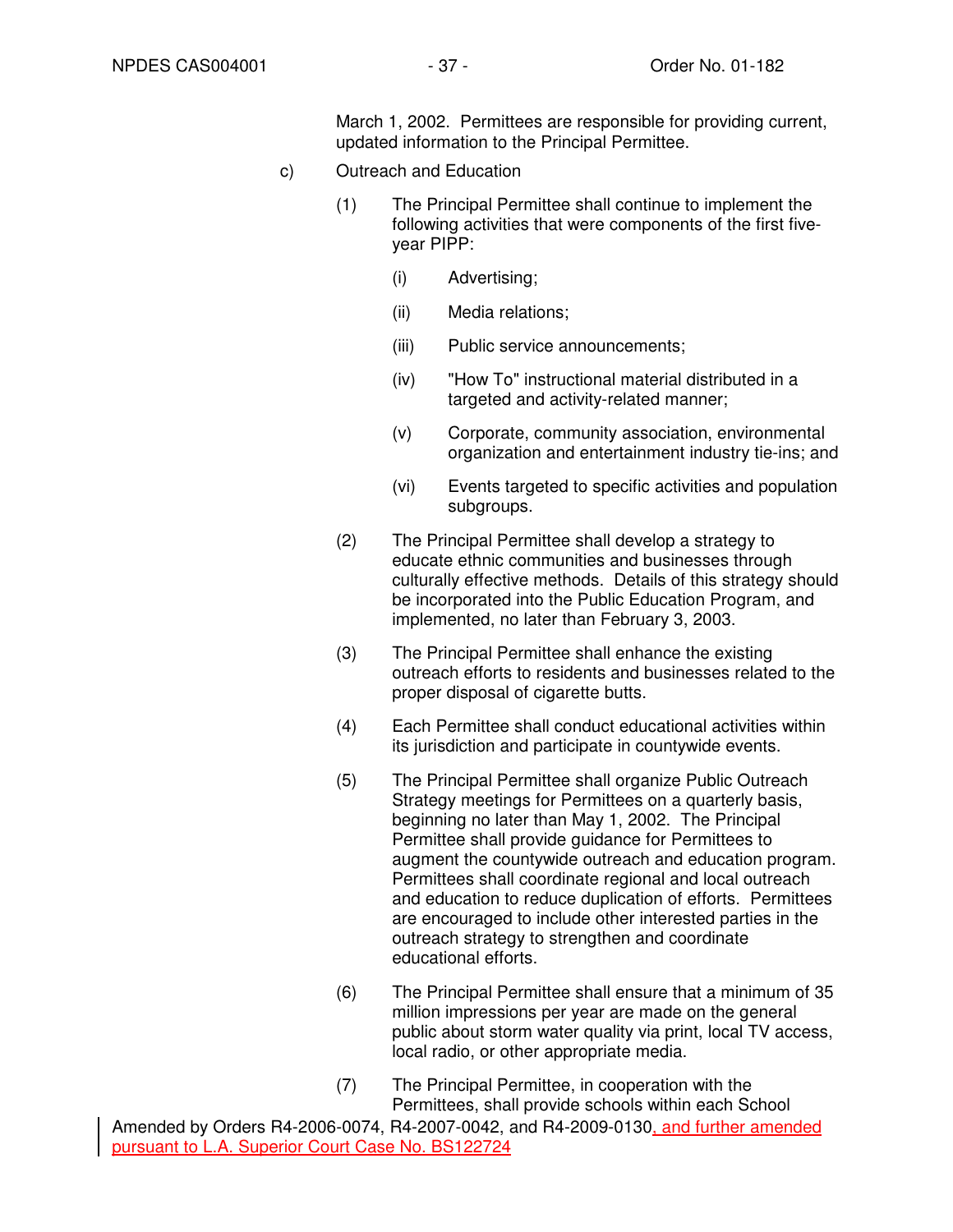District in the County with materials, including, but not limited to, videos, live presentations, and other information necessary to educate a minimum of 50 percent of all school children (K-12) every 2 years on storm water pollution.

- (8) Permittees shall provide the contact information for their appropriate staff responsible for storm water public education activities to the Principal Permittee no later than April 1, 2002, and changes to contact information no later than 30 days after a change occurs.
- (9) The Principal Permittee shall develop a strategy to measure the effectiveness of in-school educational programs. The protocol shall include assessment of students' knowledge of storm water pollution problems and solutions before and after educational efforts are conducted. The protocol shall be developed and submitted to the Regional Board Executive Officer for approval no later than May 1, 2002. It shall be implemented upon approval.
- (10) In order to ensure that the PIPP is demonstrably effective in changing the behavior of the public, the Principal Permittee shall develop a behavioral change assessment strategy no later than May 1, 2002. The strategy shall be developed based on sociological data and studies (such as the County Segmentation Study). The Principal Permittee shall submit the assessment strategy to the Regional Board Executive Office for approval. It shall be implemented on approval.
- d) Pollutant-Specific Outreach

The Principal Permittee, in cooperation with Permittees, shall coordinate to develop outreach programs that focus on the watershed-specific pollutants listed in Table 1 no later than February 3, 2003. Metals may be appropriately addressed through the Industrial/Commercial Facilities Program (e.g. distribute education materials on appropriate BMPs for metal waste management to facilities that have been identified as a potential source, such as metal fabricating facilities). Region-wide pollutants may be included in the Principal Permittee's mass media outreach efforts.

| Table 1.             |                                         |
|----------------------|-----------------------------------------|
| Watershed            | <b>Target Pollutants for Outreach</b>   |
| <b>Ballona Creek</b> | Trash, Indicator Bacteria, Metals, PAHs |
| <b>Malibu Creek</b>  | Trash, Nutrients (Nitrogen), Indicator  |
|                      | Bacteria, Sediments                     |
| Los Angeles River    | Trash, Nutrients (Nitrogen), Indicator  |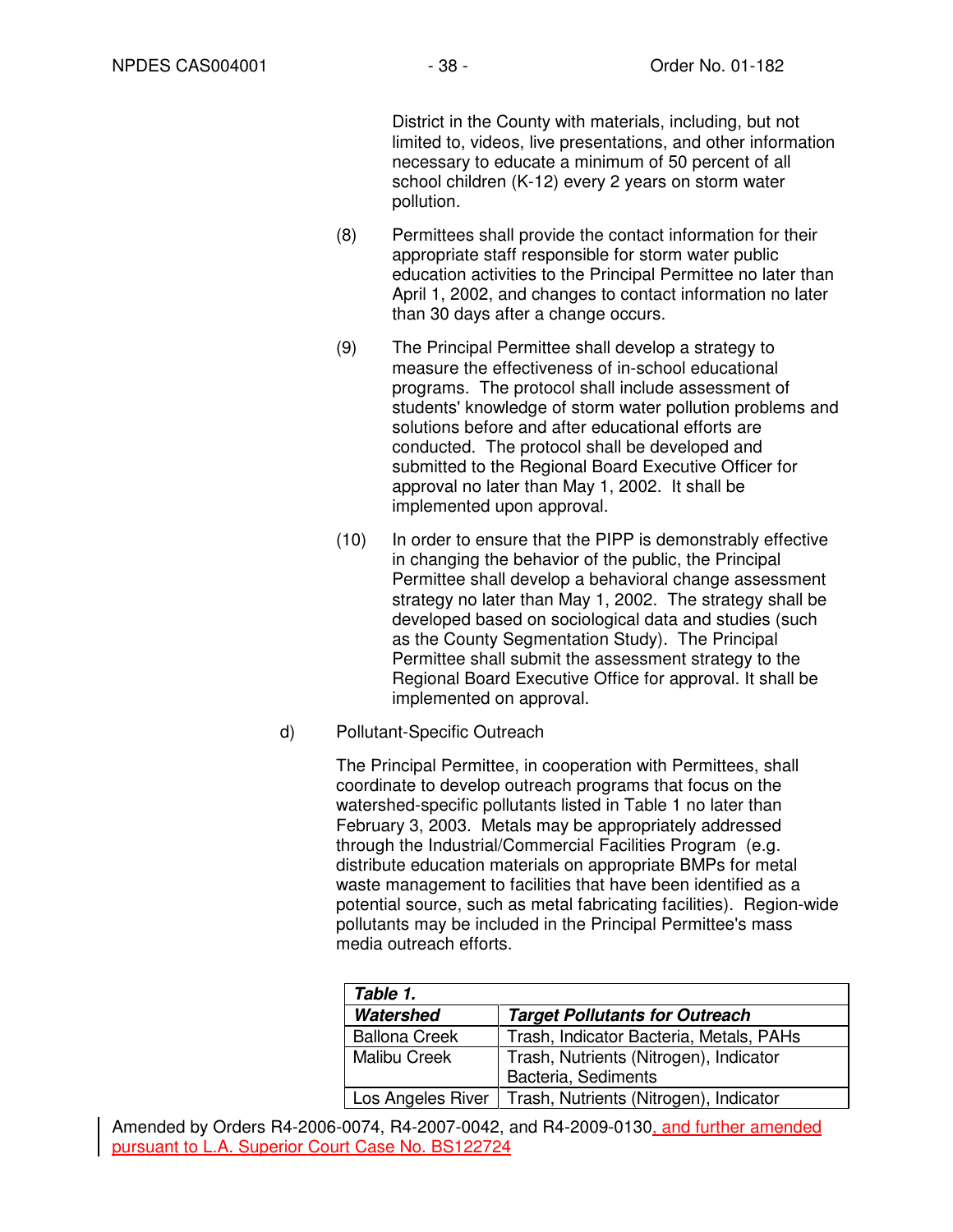|                   | Bacteria, Metals, Pesticides, PAHs     |
|-------------------|----------------------------------------|
| San Gabriel River | Trash, Nutrients (Nitrogen), Indicator |
|                   | Bacteria, Metals                       |
| Santa Clara River | Nutrients (Nitrogen), Coliform         |
| Dominguez         | Trash, Indicator Bacteria, PAHs        |
| Channel           |                                        |

Each Permittee shall make outreach materials available to the general public and target audiences, such as schools, community groups, contractors and developers, and at appropriate public counters and events. Outreach material shall include information on pollutants, sources of concern, and source abatement measures.

#### 2. Businesses Program

a) Corporate Outreach

The Principal Permittee shall develop and implement a Corporate Outreach program to educate and inform corporate managers about storm water regulations. The program shall target RGOs and restaurant chains. At a minimum, this program shall include:

- (1) Conferring with corporate management to explain storm water regulations:
- (2) Distribution and discussion of educational material regarding storm water pollution and BMPs, and provide managers with suggestions to facilitate employee compliance with storm water regulations.

Corporate Outreach for all RGOs and restaurant chain corporations shall be conducted not less than twice during the permit term, with the first outreach contact to begin no later than February 3, 2003.

b) Business Assistance Program

The Principal Permittee and Permittees may implement a Business Assistance Program to provide technical resource assistance to small businesses to advise them on BMPs implementation to reduce the discharge of pollutants in storm water runoff. Programs may include:

- (1) On-site technical assistance or consultation via telephone to identify and implement storm water pollution prevention methods and best management practices; and
- (2) Making available, distributing, and discussing of applicable BMP and educational materials.

### **C. Industrial/Commercial Facilities Control Program**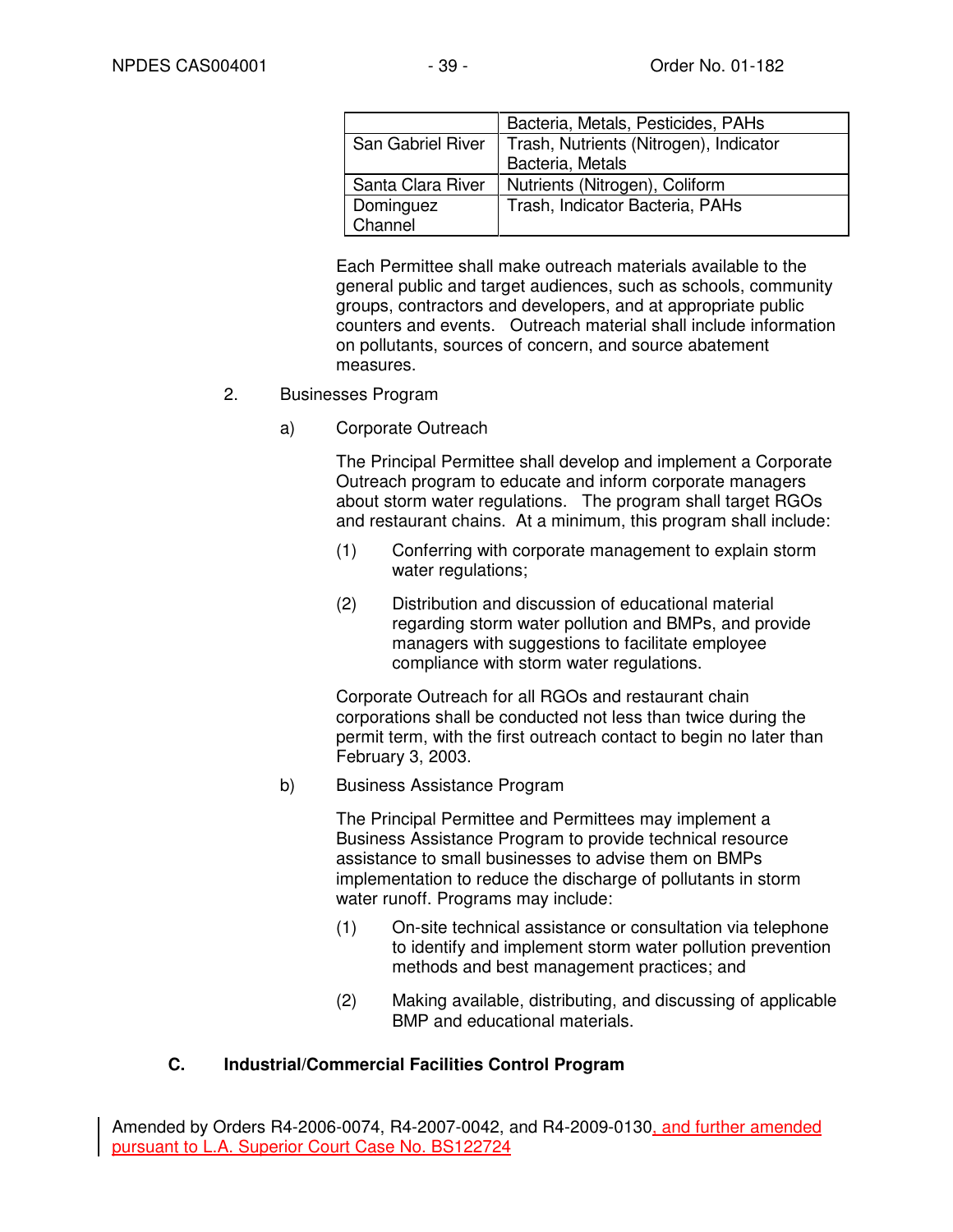Each Permittee shall require implementation of pollutant reduction and control measures at industrial and commercial facilities, with the objective of reducing pollutants in storm water runoff. Except as specified in other sections of this Order, pollutant reduction and control measures can be used alone or in combination, and can include Structural and Source Control BMPs, and operation and maintenance procedures, which can be applied before, during, and/or after pollution generating activities. At a minimum, the Industrial/Commercial Facilities Control Program shall include requirements to: (1) track, (2) inspect, and (3) ensure compliance at industrial and commercial facilities that are critical sources of pollutants in storm water.

# **1. Track Critical Sources**

- a) Each Permittee shall maintain a watershed-based inventory or database of all facilities within its jurisdiction that are critical sources of storm water pollution. Critical sources to be tracked are summarized below, and also specified in Attachment B:
	- (1) Commercial Facilities
		- restaurants;
		- automotive service facilities; and
		- RGOs and automotive dealerships.
	- (2) USEPA Phase I Facilities (Tier 1 and 2)
	- (3) Other Federally-mandated Facilities [as specified in 40 CFR 122.26(d)(2)(iv)(C)]
		- municipal landfills;
		- hazardous waste treatment, disposal, and recovery facilities; and
		- facilities subject to SARA Title III (also known as EPCRA).
- b) Each Permittee shall include the following minimum fields of information for each industrial and commercial facility:
	- name of facility and name of owner/operator;
	- address:
	- coverage under the GIASP or other individual or general NPDES permits; and
	- a narrative description including SIC codes that best reflects the industrial activities at and principal products of each facility.

The Regional Board encourages Permittees to add other fields of information, such as material usage and/or industrial output, and discrepancies between SIC Code designations (as reported by facility operators) and the actual type of industrial activity has the potential to pollute storm water. In addition, the Regional Board recommends use of an automated database system, such as a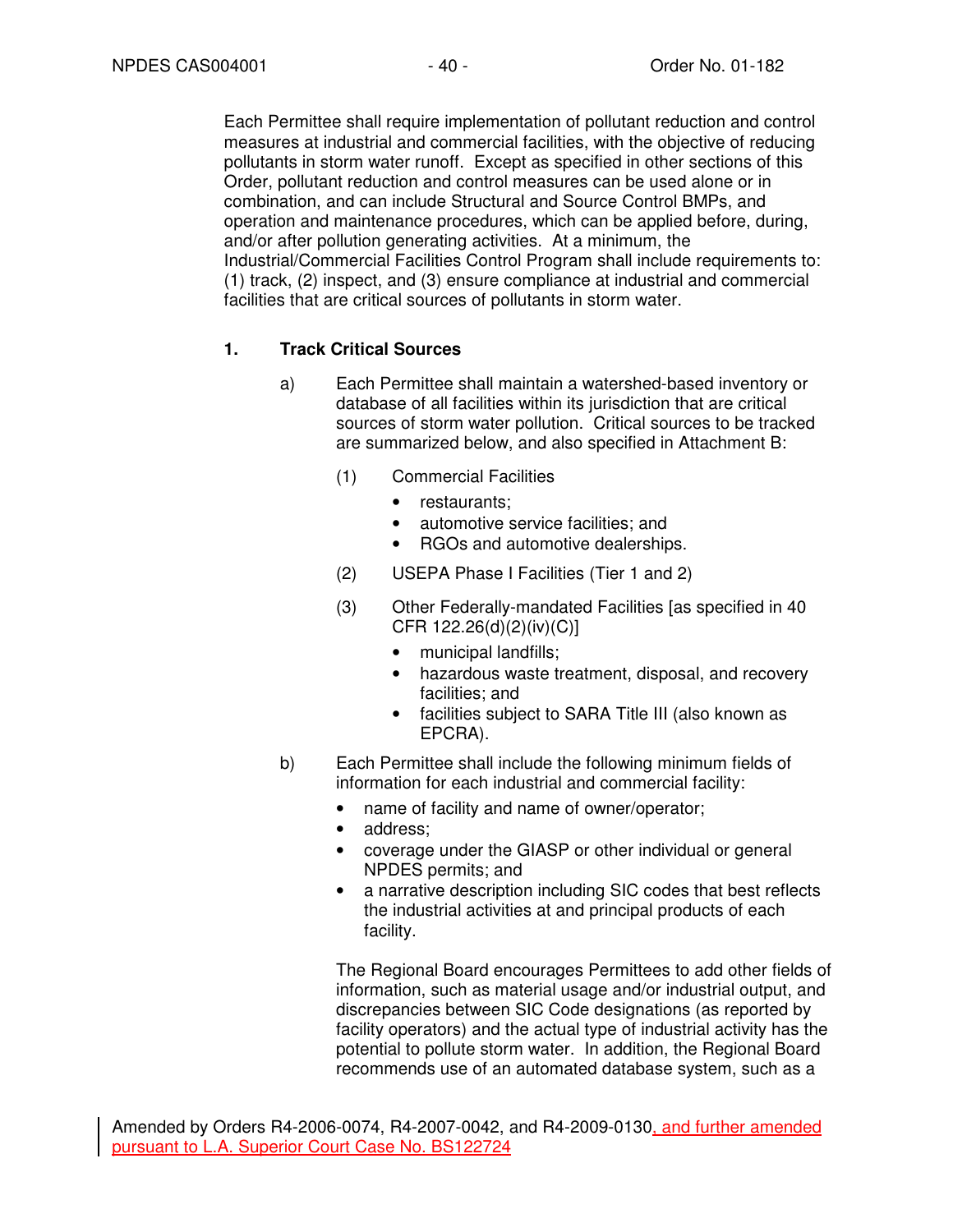Geographical Information System (GIS) or Internet-based system; however, this is not required.

c) Each Permittee shall update its inventory of critical sources at least annually. The update may be accomplished through collection of new information obtained through field activities or through other readily available intra-agency informational databases (e.g. business licenses, pretreatment permits, sanitary sewer hook-up permits).

### **2. Inspect Critical Sources**

Each Permittee shall inspect all facilities in the categories and at a level and frequency as specified in the following subsections.

- a) Commercial Facilities
	- (1) Restaurants

Frequency of Inspections: Twice during the 5-year term of the Order, provided that the first inspection occurs no later than August 1, 2004, and that there is a minimum interval of one year in between the first compliance inspection and the second compliance inspection.

Level of inspections: Each Permittee, in cooperation with its appropriate department (such as health or public works), shall inspect all restaurants within its jurisdiction to confirm that storm water BMPs are being effectively implemented in compliance with State law, County and municipal ordinances, Regional Board Resolution 98-08, and the SQMP. At each restaurant, inspectors shall verify that the restaurant operator:

- has received educational materials on storm water pollution prevention practices;
- does not pour oil and grease or oil and grease residue onto a parking lot, street or adjacent catch basin;
- keeps the trash bin area clean and trash bin lids closed, and does not fill trash bins with washout water or any other liquid;
- does not allow illicit discharges, such as discharge of washwater from floormats, floors, porches, parking lots, alleys, sidewalks and street areas (in the immediate vicinity of the establishment), filters or garbage/trash containers;
- removes food waste, rubbish or other materials from parking lot areas in a sanitary manner that does not create a nuisance or discharge to the storm drain.

(2) Automotive Service Facilities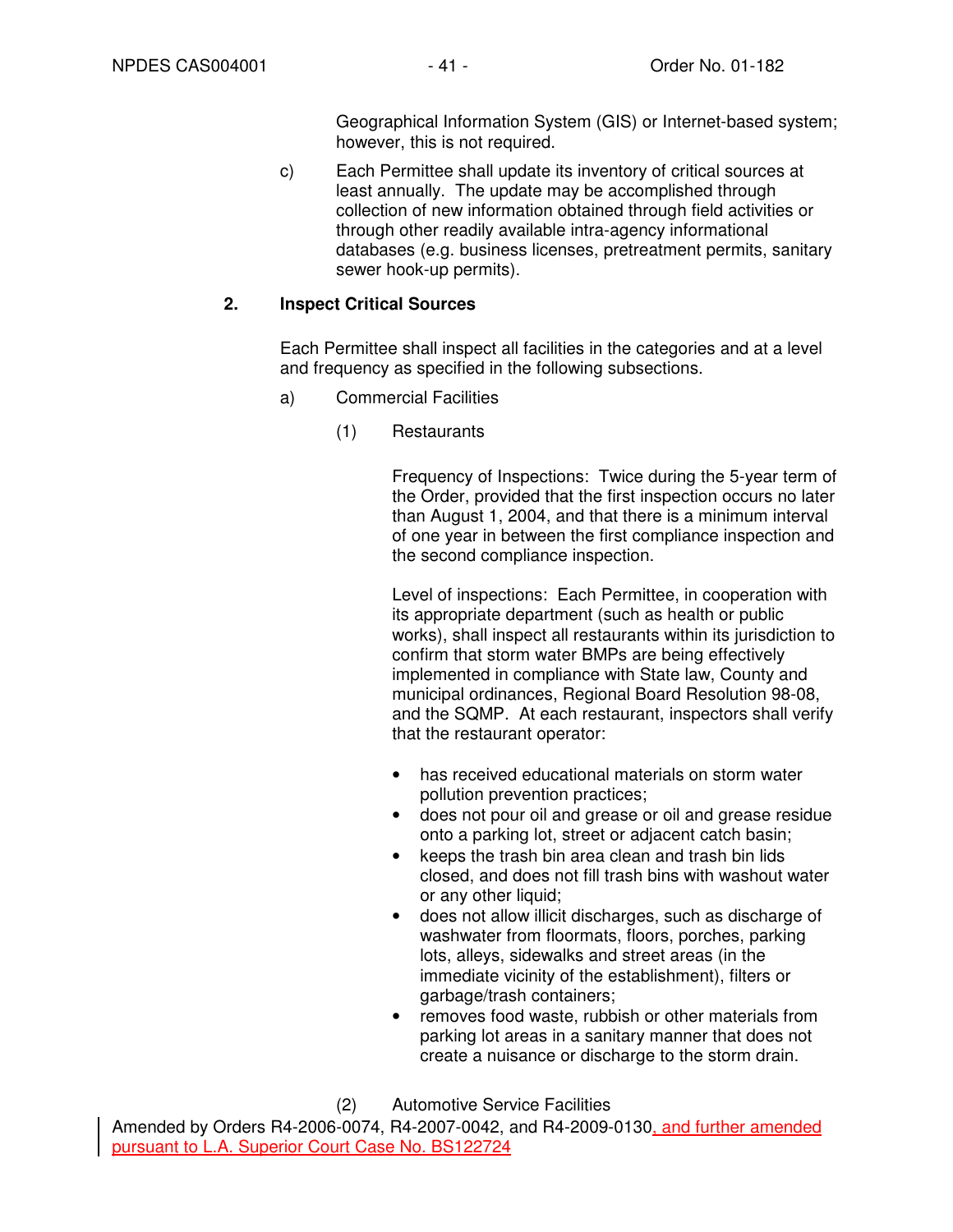Frequency of Inspections: Twice during the 5-year term of the Order, provided that the first inspection occurs no later than August 1, 2004, and that there is a minimum interval of one year in between the first compliance inspection and the second compliance inspection.

Level of inspections: Each Permittee shall inspect all automotive service facilities within its jurisdiction to confirm that storm water BMPs are effectively implemented in compliance with County and municipal ordinances, Regional Board Resolution 98-08, and the SQMP. At each automotive service facility, inspectors shall verify that each operator:

- maintains the facility area so that it is clean and dry and without evidence of excessive staining;
- implements housekeeping BMPs to prevent spills and leaks;
- properly discharges wastewaters to a sanitary sewer and/or contains wastewaters for transfer to a legal point of disposal;
- is aware of the prohibition on discharge of non-storm water to the storm drain;
- properly manages raw and waste materials including proper disposal of hazardous waste;
- protects outdoor work and storage areas to prevent contact of pollutants with rainfall and runoff;
- labels, inspects, and routinely cleans storm drain inlets that are located on the facility's property; and
- trains employees to implement storm water pollution prevention practices.
- (3) Retail Gasoline Outlets and Automotive Dealerships

Frequency of Inspection: Twice during the 5-year term of the Order, provided that the first inspection occurs no later than August 1, 2004, and that there is a minimum interval of one year in between the first compliance inspection and the second compliance inspection.

Level of Inspection: Each Permittee shall confirm that BMPs are being effectively implemented at each RGO and automotive dealership within its jurisdiction, in compliance with the SQMP, Regional Board Resolution 98-08, and the Stormwater Quality Task Force Best Management Practice Guide for RGOs. At each RGO and automotive dealership, inspectors shall verify that each operator: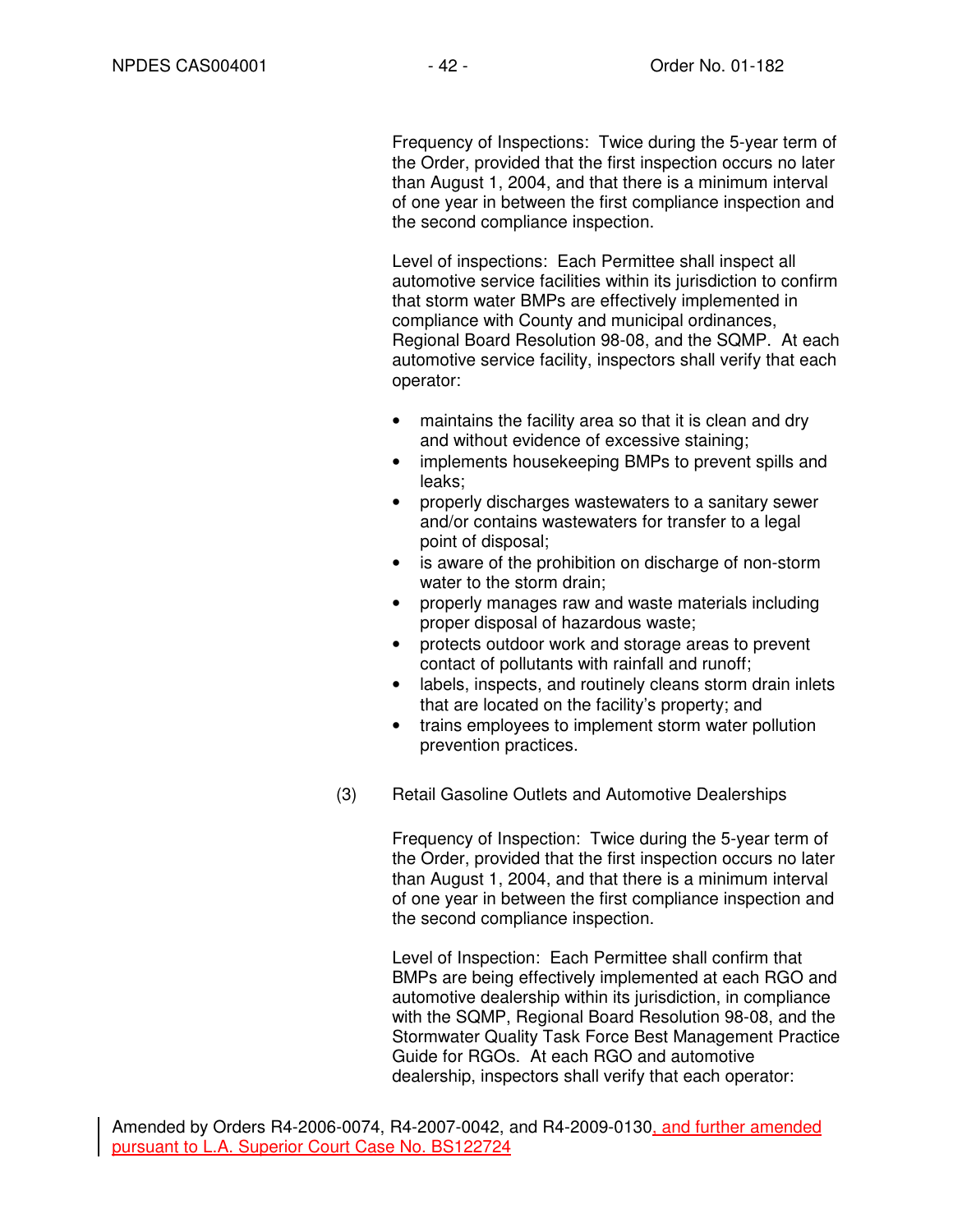- routinely sweeps fuel-dispensing areas for removal of litter and debris, and keeps rags and absorbents ready for use in case of leaks and spills;
- is aware that washdown of facility area to the storm drain is prohibited;
- is aware of design flaws (such as grading that doesn't prevent run-on, or inadequate roof covers and berms), and that equivalent BMPs are implemented;
- inspects and cleans storm drain inlets and catch basins within each facility's boundaries no later than October 1<sup>st</sup> of each year;
- posts signs close to fuel dispensers, which warn vehicle owners/operators against "topping off" of vehicle fuel tanks and installation of automatic shutoff fuel dispensing nozzles;
- routinely checks outdoor waste receptacle and air/water supply areas, cleans leaks and drips, and ensures that only watertight waste receptacles are used and that lids are closed; and
- trains employees to properly manage hazardous materials and wastes as well as to implement other storm water pollution prevention practices.
- b) Phase I Facilities

Permittees need not inspect facilities that have been inspected by the Regional Board within the past 24 months. For the remaining Phase I facilities that the Regional Board has not inspected, each Permittee shall conduct compliance inspections as specified below.

### **Frequency of Inspection**

**Facilities in Tier 1 Categories:** Twice during the 5-year term of the Order, provided that the first inspection occurs no later than August 1, 2004, and that there is a minimum interval of one year in between the first compliance inspection and the second compliance inspection.

**Facilities in Tier 2 Categories:** Twice during the 5-year term of the permit, provided that the first inspection occurs no later than August 1, 2004. Permittees need not perform additional inspections at those facilities determined to have no risk of exposure of industrial activity to storm water. For those facilities that do have exposure of industrial activities to storm water, a Permittee may reduce the frequency of additional compliance inspections to once every 5 years, provided that the Permittee inspects at least 20% of the facilities in Tier 2 each year.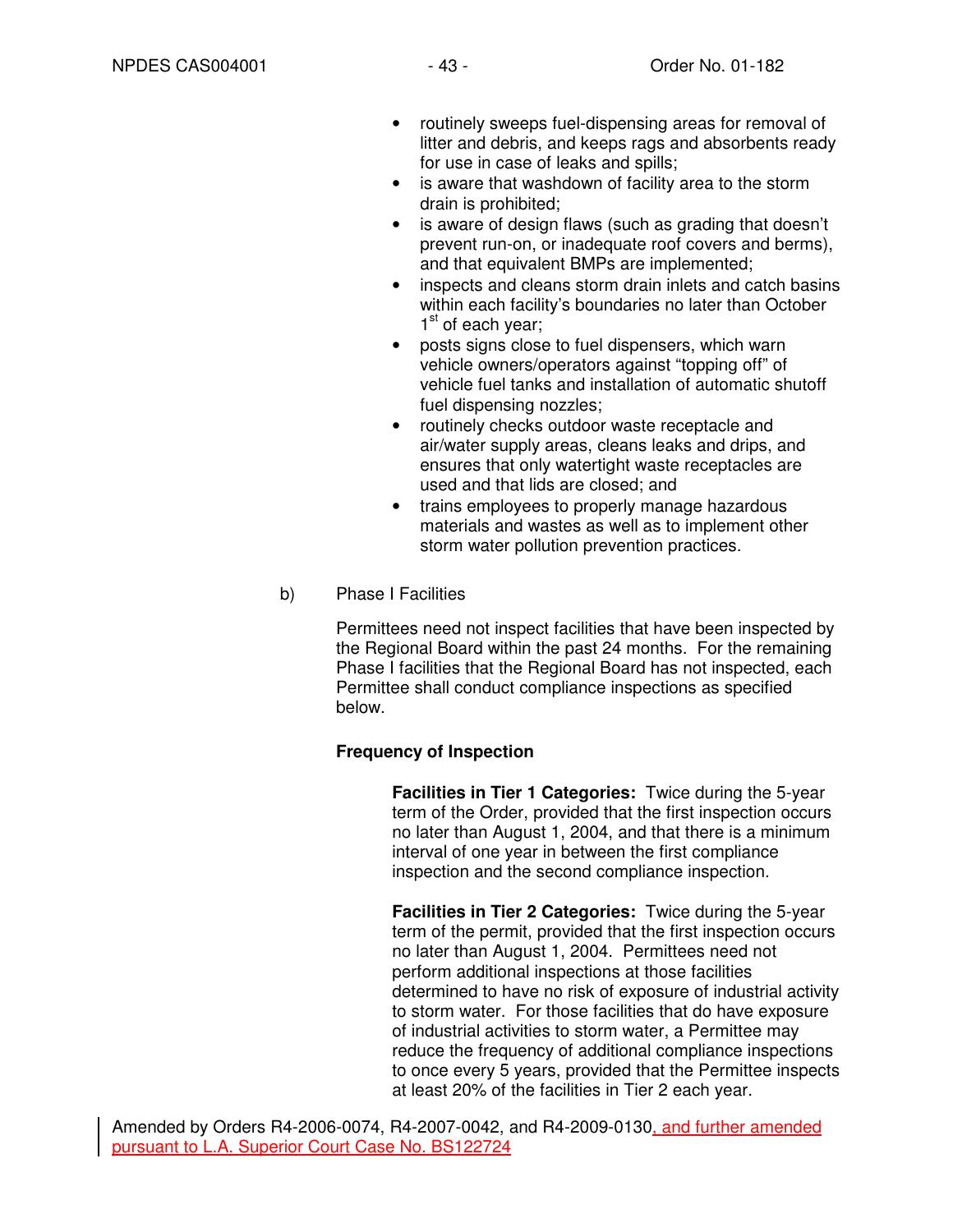**Level of Inspection:** Each Permittee shall confirm that each operator:

- has a current Waste Discharge Identification (WDID) number for facilities discharging storm water associated with industrial activity, and that a Storm Water Pollution Prevention Plan is available on-site, and
- is effectively implementing BMPs in compliance with County and municipal ordinances, Regional Board Resolution 98-08, and the SQMP.
- c) Other Federally-mandated Facilities

**Frequency of Inspection:** Twice during the 5-year term of the Order, provided that the first inspection occurs no later than August 1, 2004, and that there is a minimum interval of one year in between the first compliance inspection and the second compliance inspection.

**Level of Inspection:** Each Permittee shall confirm that each operator:

- has a current Waste Discharge Identification (WDID) number for facilities discharging storm water associated with industrial activity, and that a Storm Water Pollution Prevention Plan is available on-site, and
- is effectively implementing BMPs in compliance with County and municipal ordinances, Regional Board Resolution 98-08, and the SQMP.
- 3. Ensure Compliance of Critical Sources
	- a) **BMP Implementation:** In the event that a Permittee determines that a BMP specified by the SQMP or Regional Board Resolution 98-08 is infeasible at any site, that Permittee shall require implementation of other BMPs that will achieve the equivalent reduction of pollutants in the storm water discharges. Likewise, for those BMPs that are not adequate to achieve water quality objectives, Permittees may require additional site-specific controls, such as Treatment Control BMPs.
	- b) **Environmentally Sensitive Areas and Impaired Waters:** For critical sources that are in ESAs or that are tributary to CWA § 303(d) impaired water bodies, Permittees shall consider requiring operators to implement additional controls to reduce pollutants in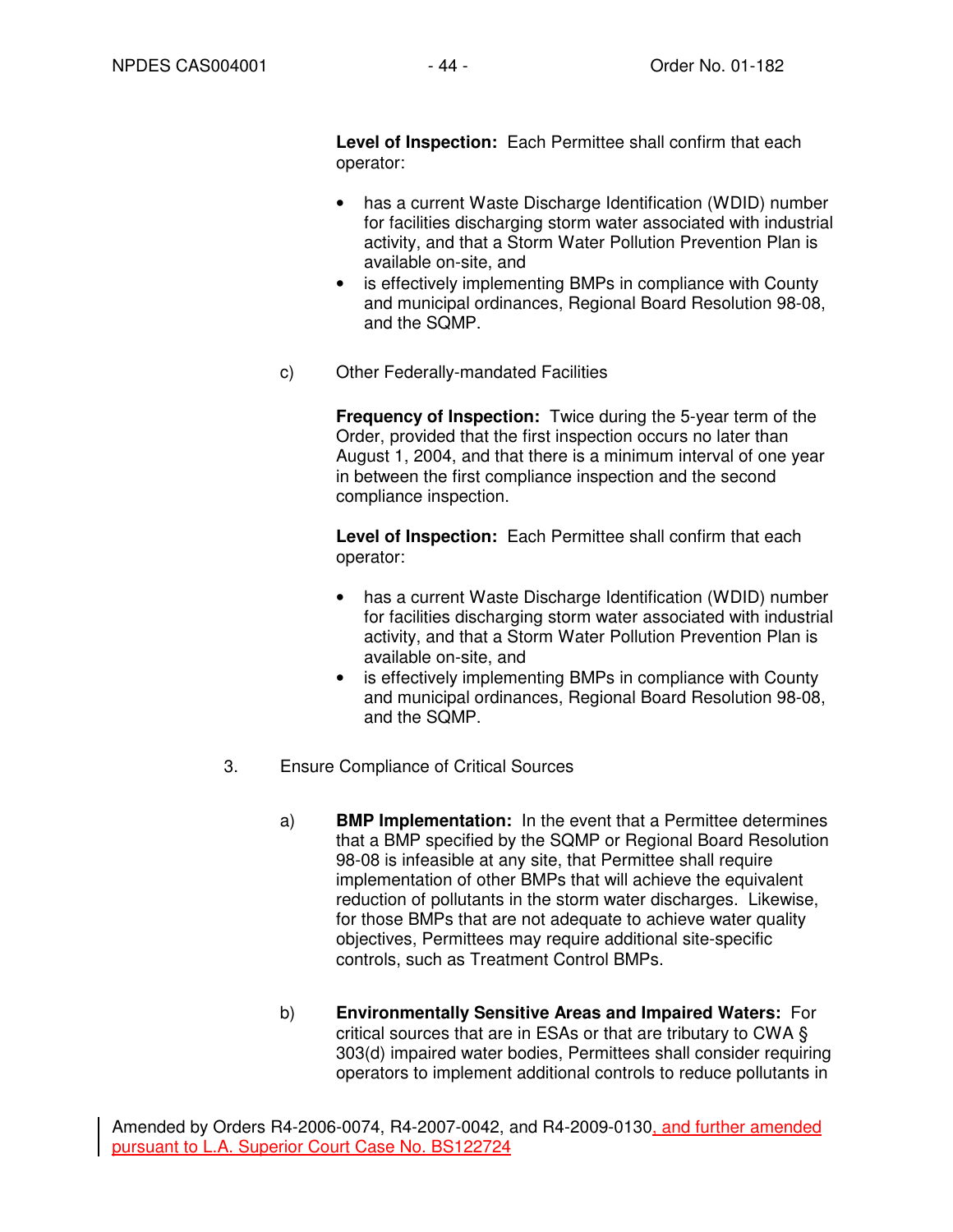storm water runoff that are causing or contributing to the exceedences of Water Quality Objectives.

- c) **Progressive Enforcement:** Each Permittee shall implement a progressive enforcement policy to ensure that facilities are brought into compliance with all storm water requirements within a reasonable time period as specified below.
	- (1) In the event that a Permittee determines, based on an inspection conducted above, that an operator has failed to adequately implement all necessary BMPs, that Permittee shall take progressive enforcement action which, at a minimum, shall include a follow-up inspection within 4 weeks from the date of the initial inspection.
	- (2) In the event that a Permittee determines that an operator has failed to adequately implement BMPs after a follow-up inspection, that Permittee shall take further enforcement action as established through authority in its municipal code and ordinances or through the judicial system.
	- (3) Each Permittee shall maintain records, including inspection reports, warning letters, notices of violations, and other enforcement records, demonstrating a good faith effort to bring facilities into compliance.
- d) Interagency Coordination
	- (1) **Referral of Violations of the SQMP, Regional Board Resolution 98-08, and Municipal Storm Water Ordinances:** A Permittee may refer a violation(s) to the Regional Board provided that that Permittee has made a good faith effort of progressive enforcement. At a minimum, a Permittee's good faith effort must include documentation of:
		- Two follow-up inspections, and
		- Two warning letters or notices of violation.
	- (2) **Referral of Violations of the GIASP, including Requirements to File a Notice of Intent:** For those facilities in violation of the GIASP, Permittees may escalate referral of such violations to the Regional Board after one inspection and one written notice to the operator regarding the violation. In making such referrals, Permittees shall include, at a minimum, the following documentation:
		- Name of the facility;
		- Operator of the facility;
		- Owner of the facility;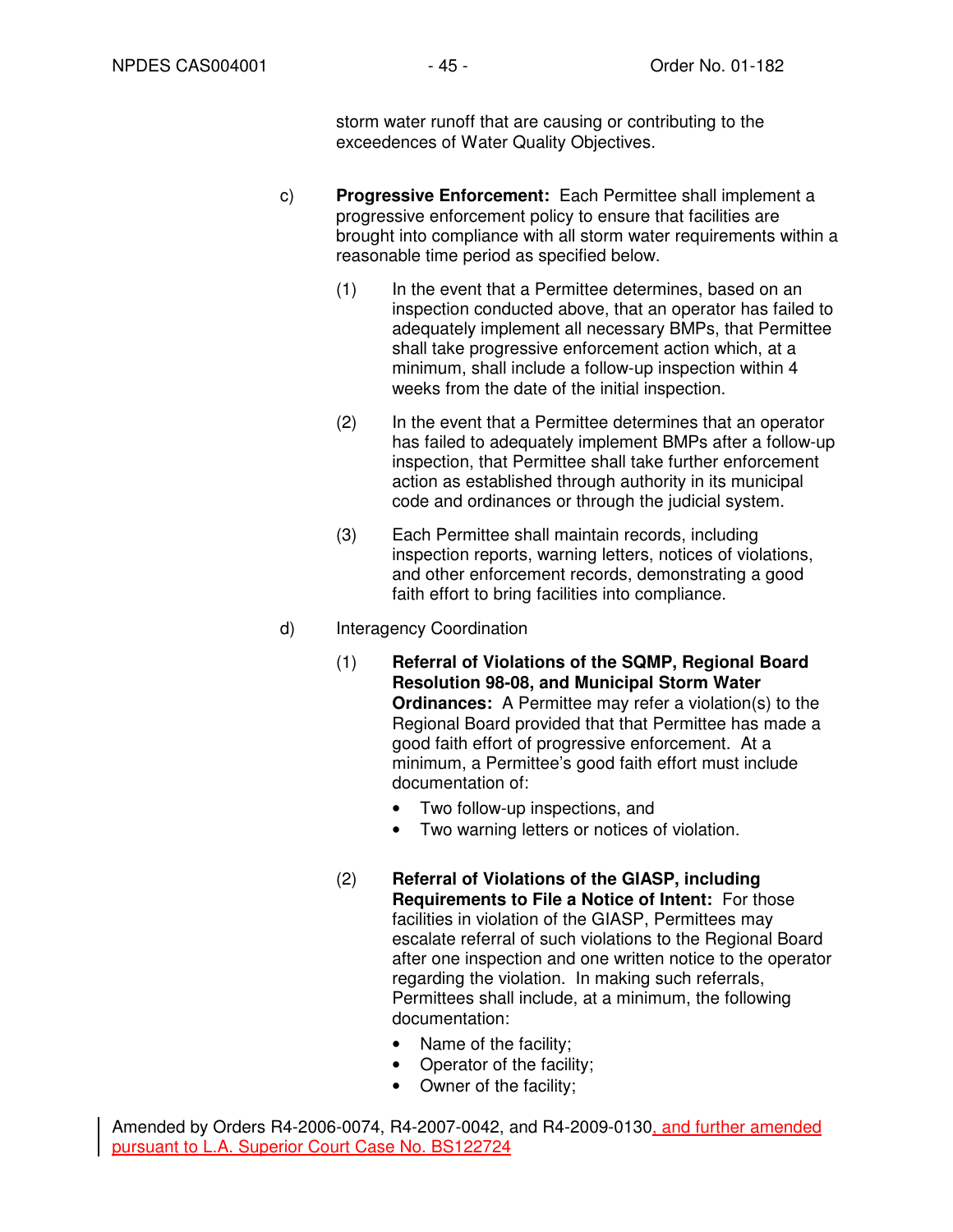- Industrial activity being conducted at the facility that is subject to the GIASP; and
- Records of communication with the facility operator regarding the violation, which shall include at least an inspection report and one written notice of the violation.

Permittees shall, at a minimum, make such referrals on a quarterly basis.

- (3) **Investigation of Complaints Regarding Facilities Transmitted by the Regional Board Staff:** Each Permittee shall initiate, within one business day, investigation of complaints (other than non-storm water discharges) regarding facilities within its jurisdiction. The initial investigation shall include, at a minimum, a limited inspection of the facility to confirm the complaint to determine if the facility is effectively complying with the SQMP and municipal storm water/urban runoff ordinances, and to oversee corrective action.
- (4) **Support of Regional Board Enforcement Actions:** As directed by the Regional Board Executive Officer, Permittees shall support Regional Board enforcement actions by: assisting in identification of current owners, operators, and lessees of facilities; providing staff, when available, for joint inspections with Regional Board inspectors; appearing as witnesses in Regional Board enforcement hearings; and providing copies of inspection reports and other progressive enforcement documentation.
- (5) **Participation in a Task Force:** The Permittees, Regional Board, and other stakeholders may form a Storm Water Task Force, the purpose of which is to communicate concerns regarding special cases of storm water violations by industrial and commercial facilities and to develop a coordinated approach to enforcement action.

# **D. Development Planning Program**

The Permittees shall implement a development-planning program that will require all Planning Priority development and Redevelopment projects to:

- Minimize impacts from storm water and urban runoff on the biological integrity of Natural Drainage Systems and water bodies in accordance with requirements under CEQA (Cal. Pub. Resources Code § 21100), CWC § 13369, CWA § 319, CWA § 402(p), CWA § 404, CZARA § 6217(g), ESA § 7, and local government ordinances ;
- Maximize the percentage of pervious surfaces to allow percolation of storm water into the ground;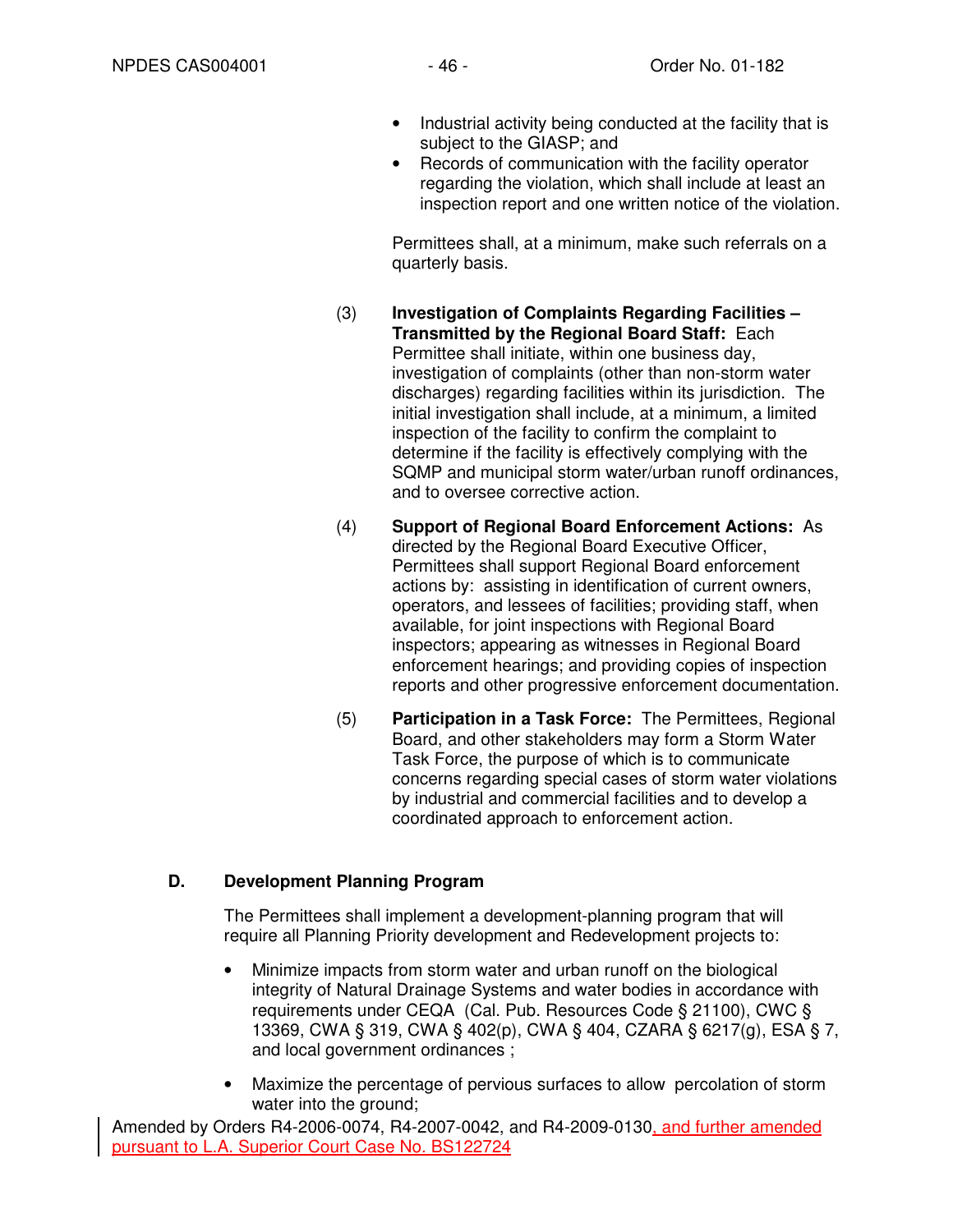- Minimize the quantity of storm water directed to impervious surfaces and the MS4;
- Minimize pollution emanating from parking lots through the use of appropriate Treatment Control BMPs and good housekeeping practices;
- Properly design and maintain Treatment Control BMPs in a manner that does not promote the breeding of vectors; and
- Provide for appropriate permanent measures to reduce storm water pollutant loads in storm water from the development site.
- 1. Peak Flow Control

The Permittees shall control post-development peak storm water runoff discharge rates, velocities, and duration (peak flow control) in Natural Drainage Systems (i.e., mimic pre-development hydrology) to prevent accelerated stream erosion and to protect stream habitat. Natural Drainage Systems are located in the following areas:

- a) Malibu Creek;
- b) Topanga Canyon Creek;
- c) Upper Los Angeles River;
- d) Upper San Gabriel River;
- e) Santa Clara River; and
- f) Los Angeles County Coastal streams (see Basin Plan Table 2-1).

The Principal Permittee in consultation with Permittees shall develop numerical criteria for peak flow control, based on the results of the Peak Discharge Impact Study (see Monitoring Program Section II.I).

Each Permittee shall, no later than February 1, 2005, implement numerical criteria for peak flow control.

A Permittee or group of Permittees may substitute for the countywide peak flow control criteria with a Hydromodification Control Plan (HCP), on approval by the Regional Board, in the following circumstances:

- (1) Stream or watershed-specific conditions indicate the need for a different peak flow control criteria, and the alternative numerical criteria is developed through the application of hydrologic modeling and supporting field observations; or
- (2) A watershed-wide plan has been developed for implementation of control measures to reduce erosion and stabilize drainage systems on a watershed basis.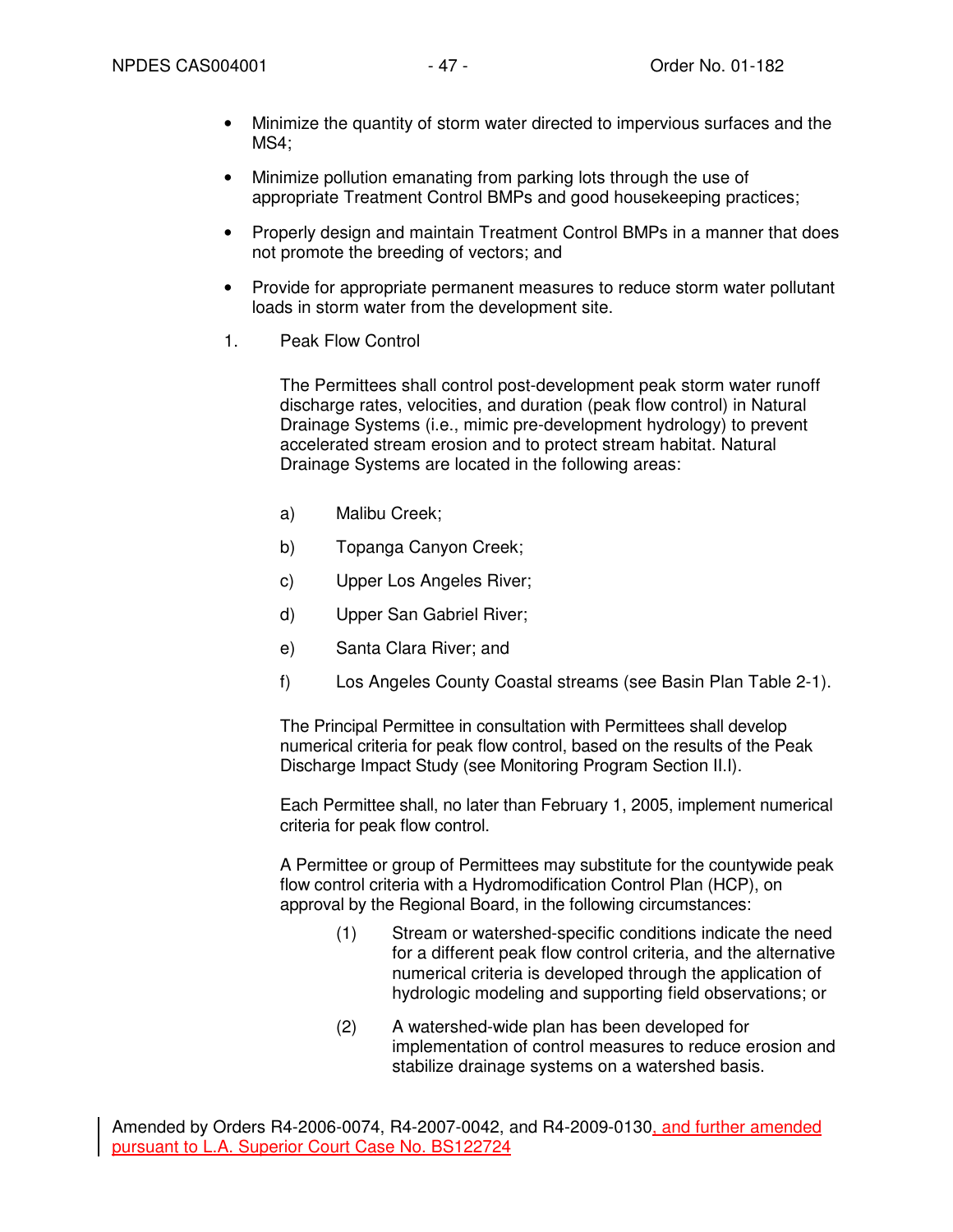- 2. Standard Urban Storm Water Mitigation Plans (SUSMPs)
	- a) Each Permittee shall amend codes and ordinances not later than August 1, 2002 to give legal effect to SUSMP changes contained in this Order. Changes to SUSMP requirements shall take effect not later than September 2, 2002.
	- b) Each Permittee shall require that a single-family hillside home:
		- (1) Conserve natural areas;
		- (2) Protect slopes and channels;
		- (3) Provide storm drain system stenciling and signage;
		- (4) Divert roof runoff to vegetated areas before discharge unless the diversion would result in slope instability; and
		- (5) Direct surface flow to vegetated areas before discharge unless the diversion would result in slope instability.
	- c) Each Permittee shall require that a SUSMP as approved by the Regional Board in Board Resolution No. R 00-02 be implemented for the following categories of developments:
		- (1) Ten or more unit homes (includes single family homes, multifamily homes, condominiums, and apartments);
		- (2) A 100,000 or more square feet of impervious surface area industrial/ commercial development;
		- (3) Automotive service facilities (SIC 5013, 5014, 5541, 7532- 7534, and 7536-7539);
		- (4) Retail gasoline outlets;
		- (5) Restaurants (SIC 5812);
		- (6) Parking lots 5,000 square feet or more of surface area or with 25 or more parking spaces; and
		- (7) Redevelopment projects in subject categories that meet Redevelopment thresholds.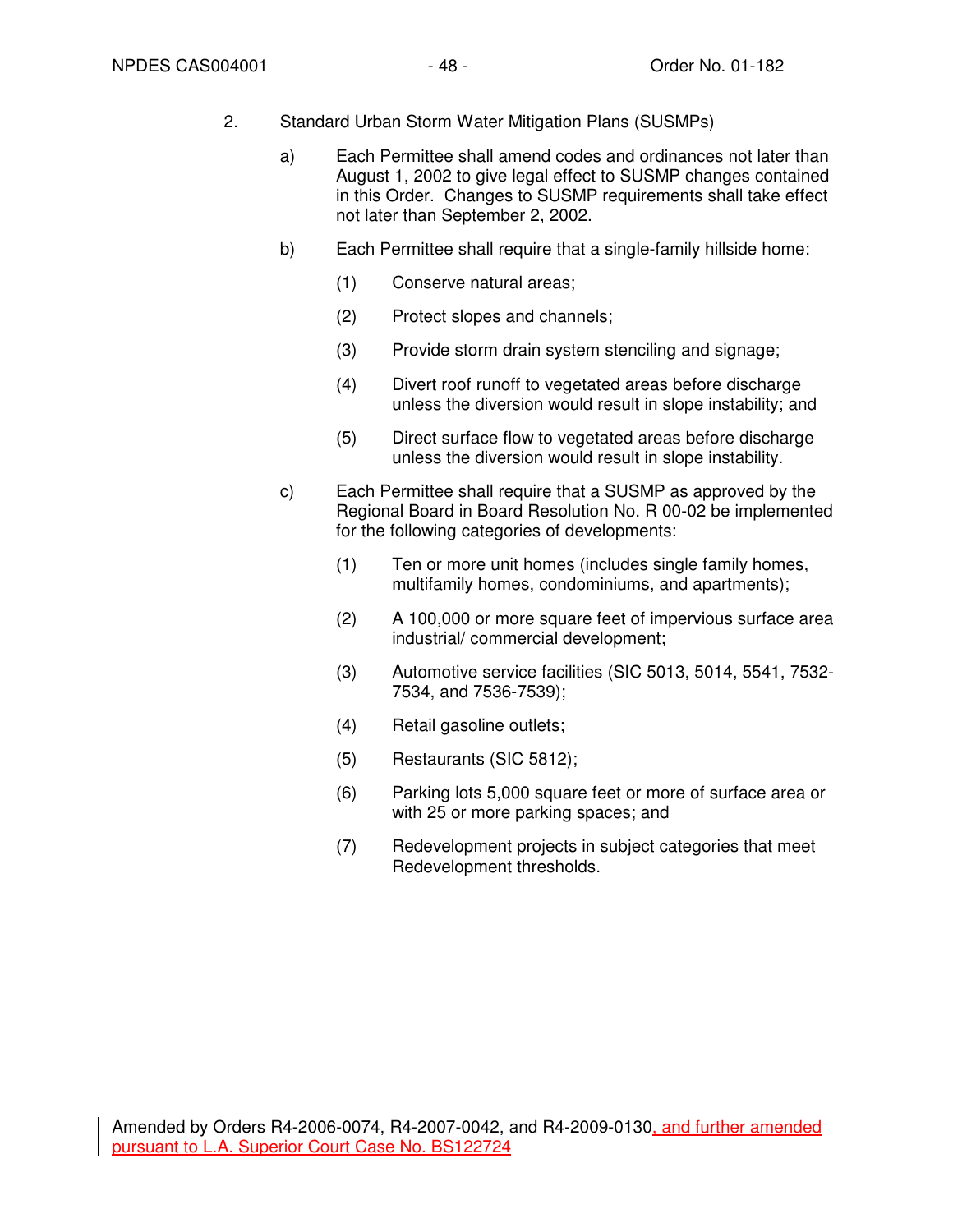- d) Each Permittee shall submit an ESA Delineation Map for its jurisdictional boundary, based on the Regional Board's ESA Definition, no later than June 3, 2002, for approval by the Regional Board Executive Officer in consultation with the California Department of Fish and Game, and the California Coastal Commission.
- e) Each Permittee shall require the implementation of SUSMP provisions no later than September 2, 2002, for all projects located in or directly adjacent to or discharging directly to an ESA, where the development will:
	- (1) Discharge storm water and urban runoff that is likely to impact a sensitive biological species or habitat; and
	- (2) Create 2,500 square feet or more of impervious surface area.
- 3. Numerical Design Criteria

The Permittees shall require that post-construction Treatment Control BMPs incorporate, at a minimum, either a volumetric or flow based treatment control design standard, or both, as identified below to mitigate (infiltrate, filter or treat) storm water runoff:

- a) Volumetric Treatment Control BMP
	- $(1)$  The 85<sup>th</sup> percentile 24-hour runoff event determined as the maximized capture storm water volume for the area, from the formula recommended in Urban Runoff Quality Management, WEF Manual of Practice No. 23/ ASCE Manual of Practice No. 87, (1998); or
	- (2) The volume of annual runoff based on unit basin storage water quality volume, to achieve 80 percent or more volume treatment by the method recommended in California Stormwater Best Management Practices Handbook – Industrial/ Commercial, (1993); or
	- (3) The volume of runoff produced from a 0.75 inch storm event, prior to its discharge to a storm water conveyance system; or
	- (4) The volume of runoff produced from a historical-record based reference 24-hour rainfall criterion for "treatment" (0.75 inch average for the Los Angeles County area) that achieves approximately the same reduction in pollutant loads achieved by the  $85<sup>th</sup>$  percentile 24-hour runoff event.
- b) Flow Based Treatment Control BMP
	- (1) The flow of runoff produced from a rain event equal to at least 0.2 inches per hour intensity; or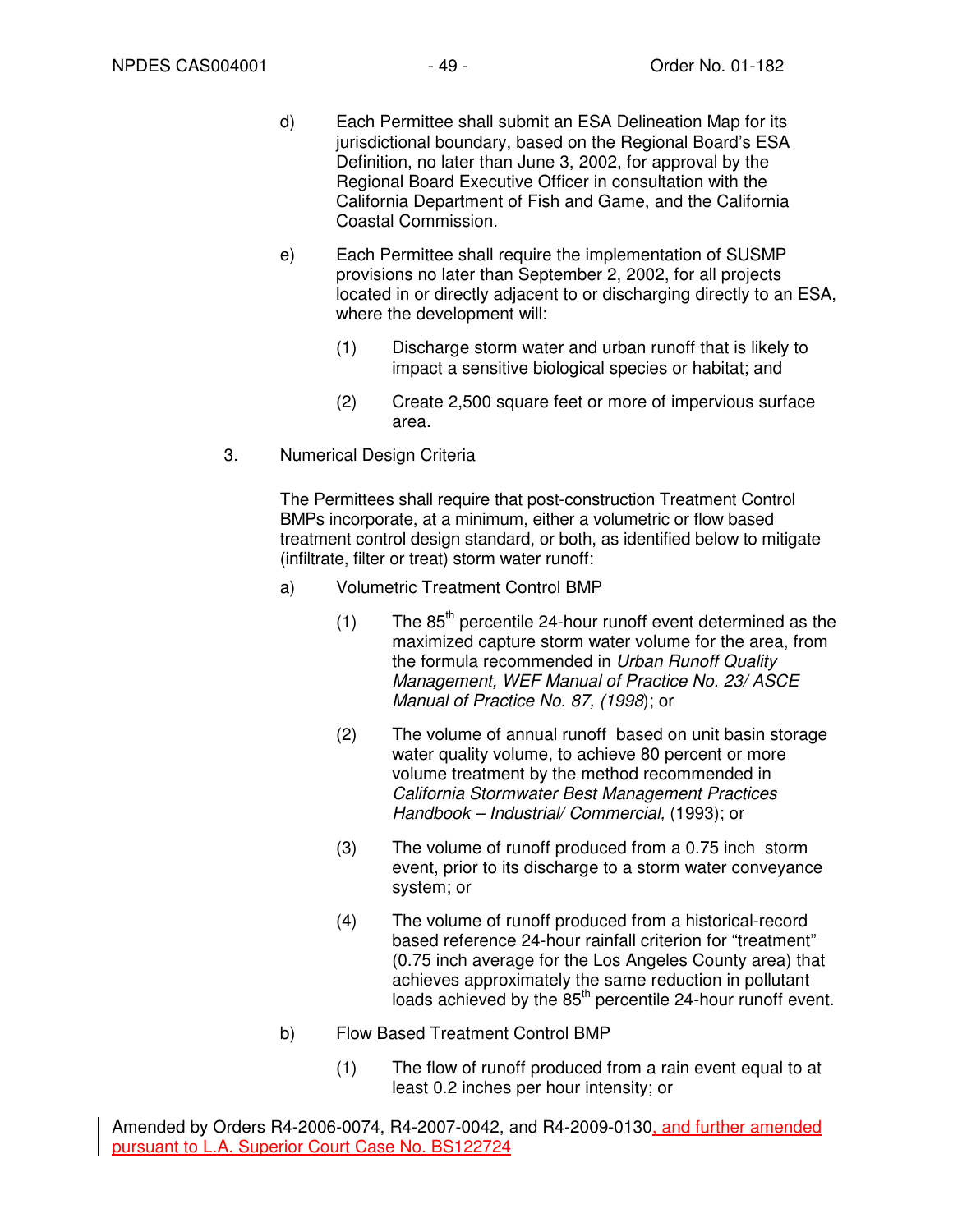- (2) The flow of runoff produced from a rain event equal to at least two times the  $85<sup>th</sup>$  percentile hourly rainfall intensity for Los Angeles County; or
- (3) The flow of runoff produced from a rain event that will result in treatment of the same portion of runoff as treated using volumetric standards above.
- 4. Applicability of Numerical Design Criteria

The Permittees shall require the following categories of Planning Priority Projects to design and implement post-construction treatment controls to mitigate storm water pollution:

- a) Single-family hillside residential developments of one acre or more of surface area;
- b) Housing developments (includes single family homes, multifamily homes, condominiums, and apartments) of ten units or more;
- c) A 100,000 square feet or more impervious surface area industrial/ commercial development;
- d) Automotive service facilities (SIC 5013, 5014, 5541, 7532-7534 and 7536-7539) [5,000 square feet or more of surface area];
- e) Retail gasoline outlets [5,000 square feet or more of impervious surface area and with projected Average Daily Traffic (ADT) of 100 or more vehicles]. Subsurface Treatment Control BMPs which may endanger public safety (i.e., create an explosive environment) are considered not appropriate;
- f) Restaurants (SIC 5812) [5,000 square feet or more of surface area];
- g) Parking lots 5,000 square feet or more of surface area or with 25 or more parking spaces;
- h) Projects located in, adjacent to or discharging directly to an ESA that meet threshold conditions identified above in 2.e; and
- i) Redevelopment projects in subject categories that meet Redevelopment thresholds.
- 5. Not later than March 10, 2003, each Permittee shall require the implementation of SUSMP and post-construction control requirements for the industrial/commercial development category to projects that disturb one acre or more of surface area.
- 6. Site Specific Mitigation

Each Permittee shall, no later than September 2, 2002, require the implementation of a site-specific plan to mitigate post-development storm water for new development and redevelopment not requiring a SUSMP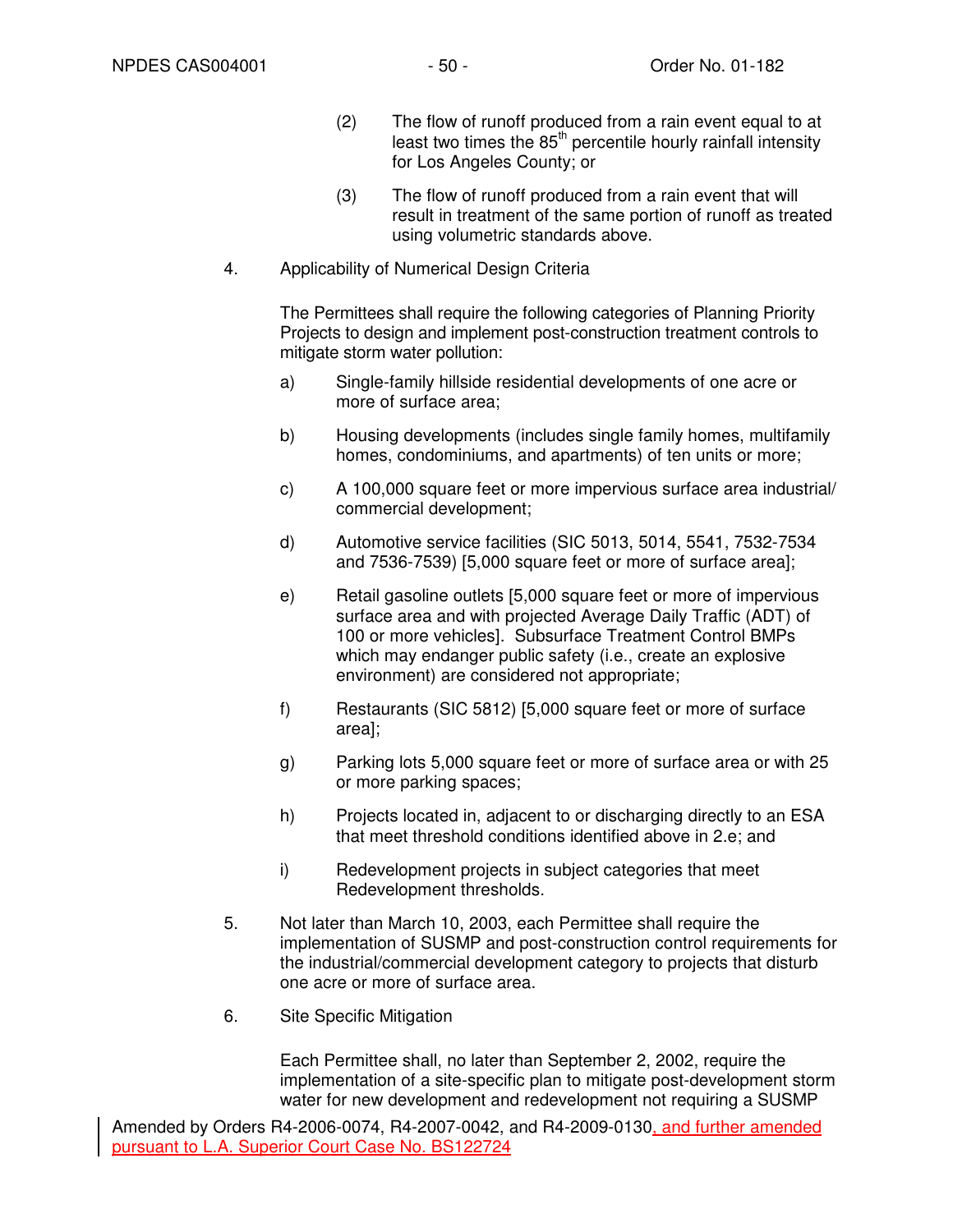but which may potentially have adverse impacts on post-development storm water quality, where one or more of the following project characteristics exist:

- a) Vehicle or equipment fueling areas;
- b) Vehicle or equipment maintenance areas, including washing and repair;
- c) Commercial or industrial waste handling or storage;
- d) Outdoor handling or storage of hazardous materials;
- e) Outdoor manufacturing areas;
- f) Outdoor food handling or processing;
- g) Outdoor animal care, confinement, or slaughter; or
- h) Outdoor horticulture activities.
- 7. Redevelopment Projects

The Permittees shall apply the SUSMP, or site specific requirements including post-construction storm water mitigation to all Planning Priority Projects that undergo significant Redevelopment in their respective categories.

a) Significant Redevelopment means land-disturbing activity that results in the creation or addition or replacement of 5,000 square feet or more of impervious surface area on an already developed site.

Where Redevelopment results in an alteration to more than fifty percent of impervious surfaces of a previously existing development, and the existing development was not subject to post development storm water quality control requirements, the entire project must be mitigated. Where Redevelopment results in an alteration to less than fifty percent of impervious surfaces of a previously existing development, and the existing development was not subject to post development storm water quality control requirements, only the alteration must be mitigated, and not the entire development.

- b) Redevelopment does not include routine maintenance activities that are conducted to maintain original line and grade, hydraulic capacity, original purpose of facility or emergency redevelopment activity required to protect public health and safety.
- c) Existing single family structures are exempt from the Redevelopment requirements.
- 8. Maintenance Agreement and Transfer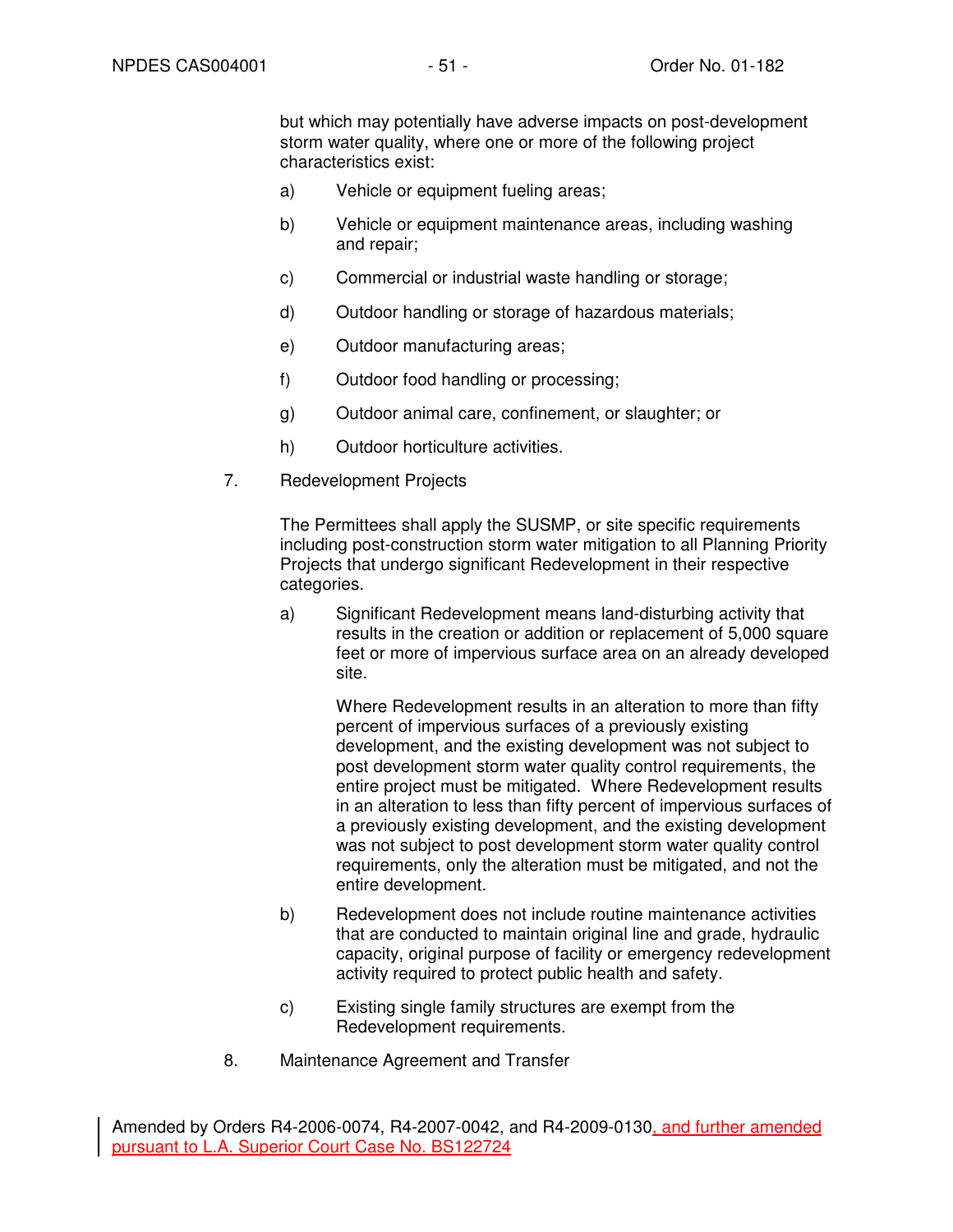Each Permittee shall require that all developments subject to SUSMP and site specific plan requirements provide verification of maintenance provisions for Structural and Treatment Control BMPs, including but not limited to legal agreements, covenants, CEQA mitigation requirements, and or conditional use permits. Verification at a minimum shall include:

- a) The developer's signed statement accepting responsibility for maintenance until the responsibility is legally transferred; and either
- b) A signed statement from the public entity assuming responsibility for Structural or Treatment Control BMP maintenance and that it meets all local agency design standards; or
- c) Written conditions in the sales or lease agreement, which requires the recipient to assume responsibility for maintenance and conduct a maintenance inspection at least once a year; or
- d) Written text in project conditions, covenants and restrictions (CCRs) for residential properties assigning maintenance responsibilities to the Home Owners Association for maintenance of the Structural and Treatment Control BMPs; or
- e) Any other legally enforceable agreement that assigns responsibility for the maintenance of post-construction Structural or Treatment Control BMPs.
- 9. Regional Storm Water Mitigation Program

A Permittee or Permittee group may apply to the Regional Board for approval of a regional or sub-regional storm water mitigation program to substitute in part or wholly SUSMP requirements. Upon review and a determination by the Regional Board Executive Officer that the proposal is technically valid and appropriate, the Regional Board may consider for approval such a program if its implementation will:

- a) Result in equivalent or improved storm water quality;
- b) Protect stream habitat;
- c) Promote cooperative problem solving by diverse interests;
- d) Be fiscally sustainable and has secure funding; and
- e) Be completed in five years including the construction and start-up of treatment facilities.

Nothing in this provision shall be construed as to delay the implementation of SUSMP requirements, as approved in this Order.

10. Mitigation Funding

The Permittees may propose a management framework, for endorsement by the Regional Board Executive Officer, to support regional or sub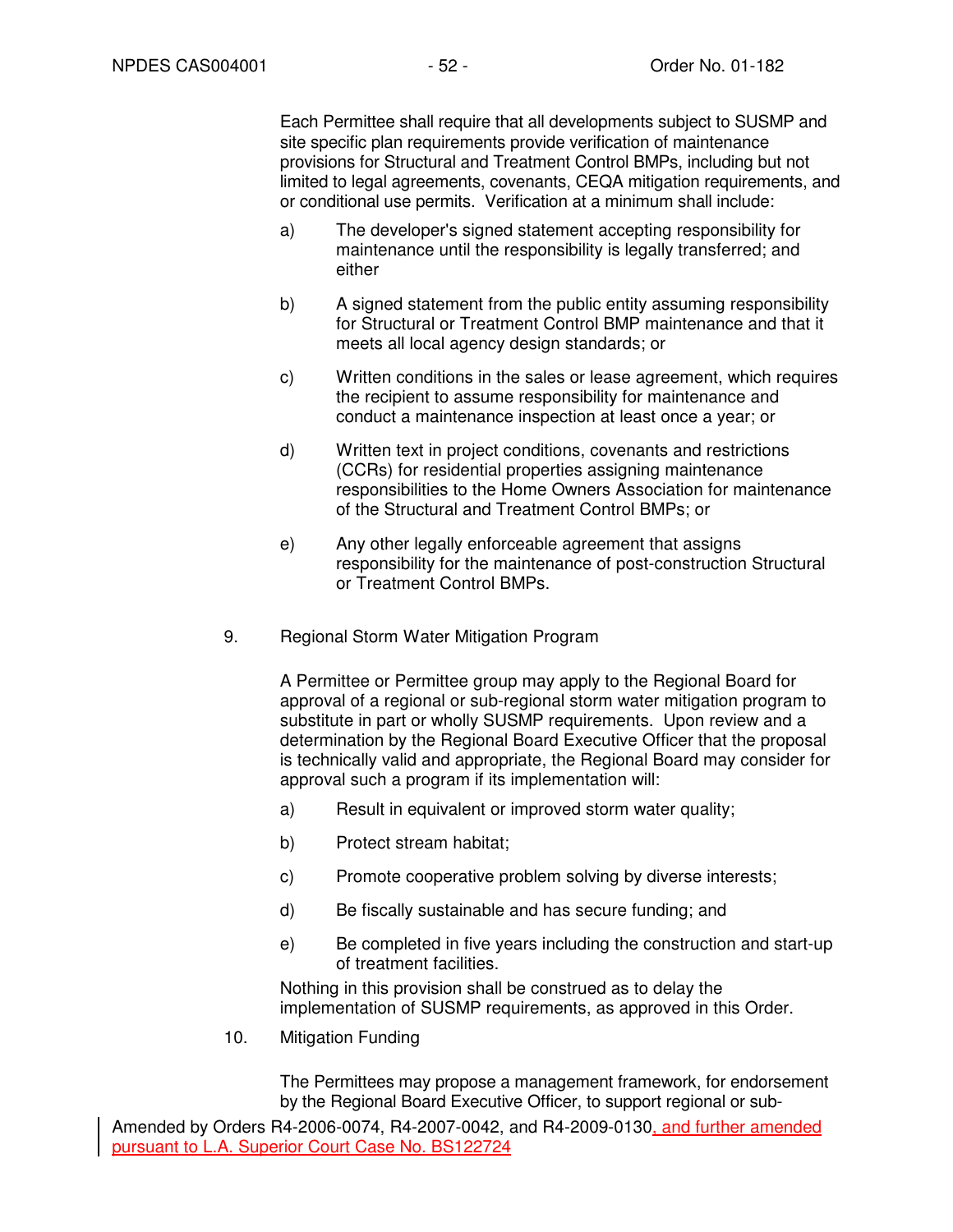regional solutions to storm water pollution, where any of the following situations occur:

- a) A waiver for impracticability is granted;
- b) Legislative funds become available;
- c) Off-site mitigation is required because of loss of environmental habitat; or
- d) An approved watershed management plan or a regional storm water mitigation plan exists that incorporates an equivalent or improved strategy for storm water mitigation.
- 11. California Environmental Quality Act (CEQA) Document Update

Each Permittee shall incorporate into its CEQA process, with immediate effect, procedures for considering potential storm water quality impacts and providing for appropriate mitigation when preparing and reviewing CEQA documents. The procedures shall require consideration of the following:

- a) Potential impact of project construction on storm water runoff;
- b) Potential impact of project post-construction activity on storm water runoff:
- c) Potential for discharge of storm water from areas from material storage, vehicle or equipment fueling, vehicle or equipment maintenance (including washing), waste handling, hazardous materials handling or storage, delivery areas or loading docks, or other outdoor work areas;
- d) Potential for discharge of storm water to impair the beneficial uses of the receiving waters or areas that provide water quality benefit;
- e) Potential for the discharge of storm water to cause significant harm on the biological integrity of the waterways and water bodies;
- f) Potential for significant changes in the flow velocity or volume of storm water runoff that can cause environmental harm; and
- g) Potential for significant increases in erosion of the project site or surrounding areas.
- 12. General Plan Update
	- a) Each Permittee shall amend, revise or update its General Plan to include watershed and storm water quality and quantity management considerations and policies when any of the following General Plan elements are updated or amended: (i) Land Use, (ii) Housing, (iii) Conservation, and (iv) Open Space.
	- b) Each Permittee shall provide the Regional Board with the draft amendment or revision when a listed General Plan element or the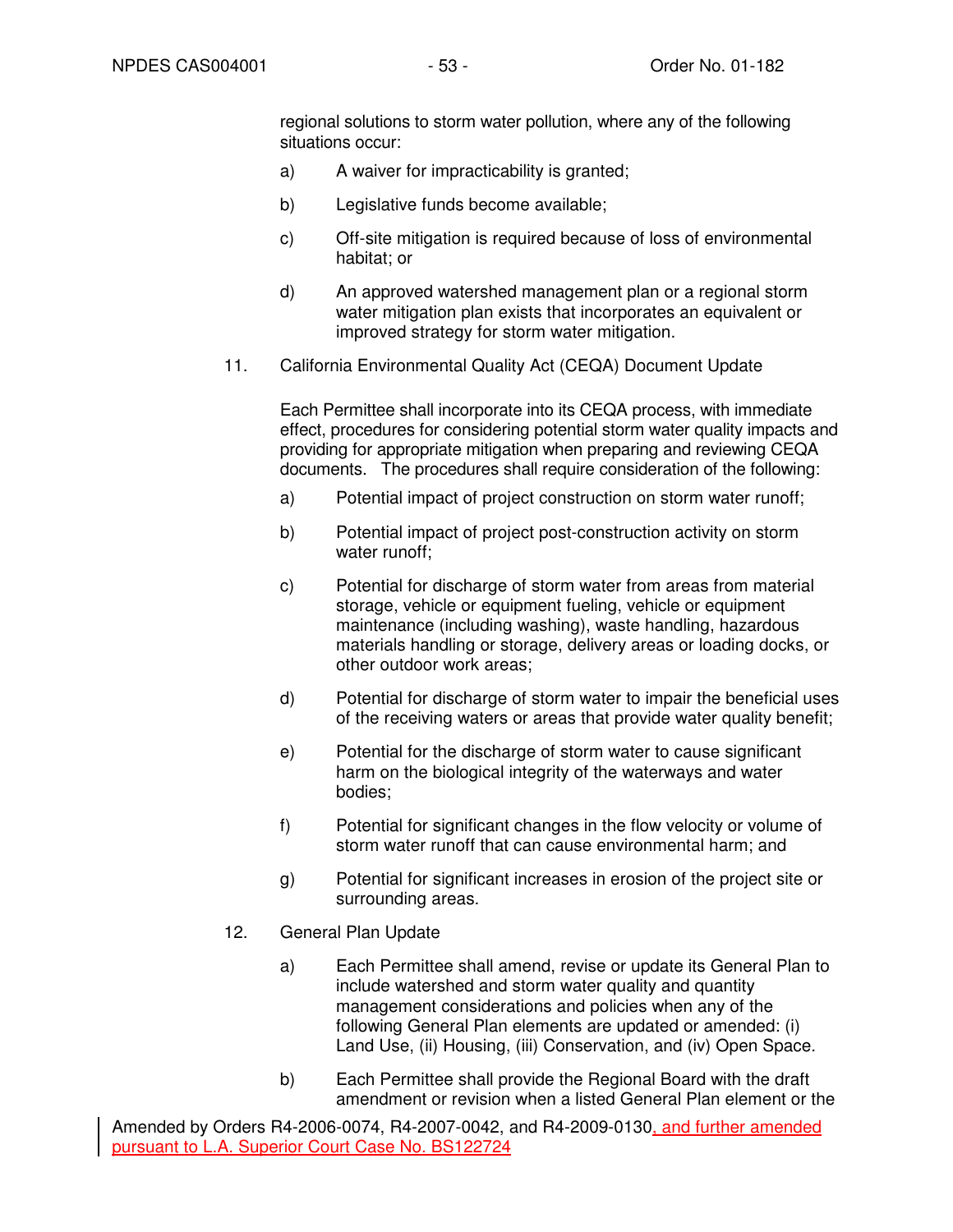General Plan is noticed for comment in accordance with Cal. Govt. Code § 65350 et seq.

13. Targeted Employee Training

Each Permittee shall train its employees in targeted positions (whose jobs or activities are engaged in development planning) regarding the development planning requirements on an annual basis beginning no later than August 1, 2002, and more frequently if necessary. For Permittees with a population of 250,000 or more (2000 U.S. Census), training shall be completed no later than February 3, 2003.

- 14. Developer Technical Guidance and Information
	- a) Each Permittee shall develop and make available to the developer community SUSMP (development planning) guidelines immediately.
	- b) The Principal Permittee in partnership with Permittees shall issue no later than February 2, 2004, a technical manual for the siting and design of BMPs for the development community in Los Angeles County. The technical manual may be adapted from the revised California Storm Water Quality Task Force Best Management Practices Handbooks scheduled for publication in September 2002. The technical manual shall at a minimum include:
		- (1) Treatment Control BMPs based on flow-based and volumetric water quality design criteria for the purposes of countywide consistency;
		- (2) Peak Flow Control criteria to control peak discharge rates, velocities and duration;
		- (3) Expected pollutant removal performance ranges obtained from national databases, technical reports and the scientific literature;
		- (4) Maintenance considerations; and
		- (5) Cost considerations.

### **E. Development Construction Program**

- 1. Each Permittee shall implement a program to control runoff from construction activity at all construction sites within its jurisdiction. The program shall ensure the following minimum requirements are effectively implemented at all construction sites:
	- a) Sediments generated on the project site shall be retained using adequate Treatment Control or Structural BMPs;
	- b) Construction-related materials, wastes, spills, or residues shall be retained at the project site to avoid discharge to streets, drainage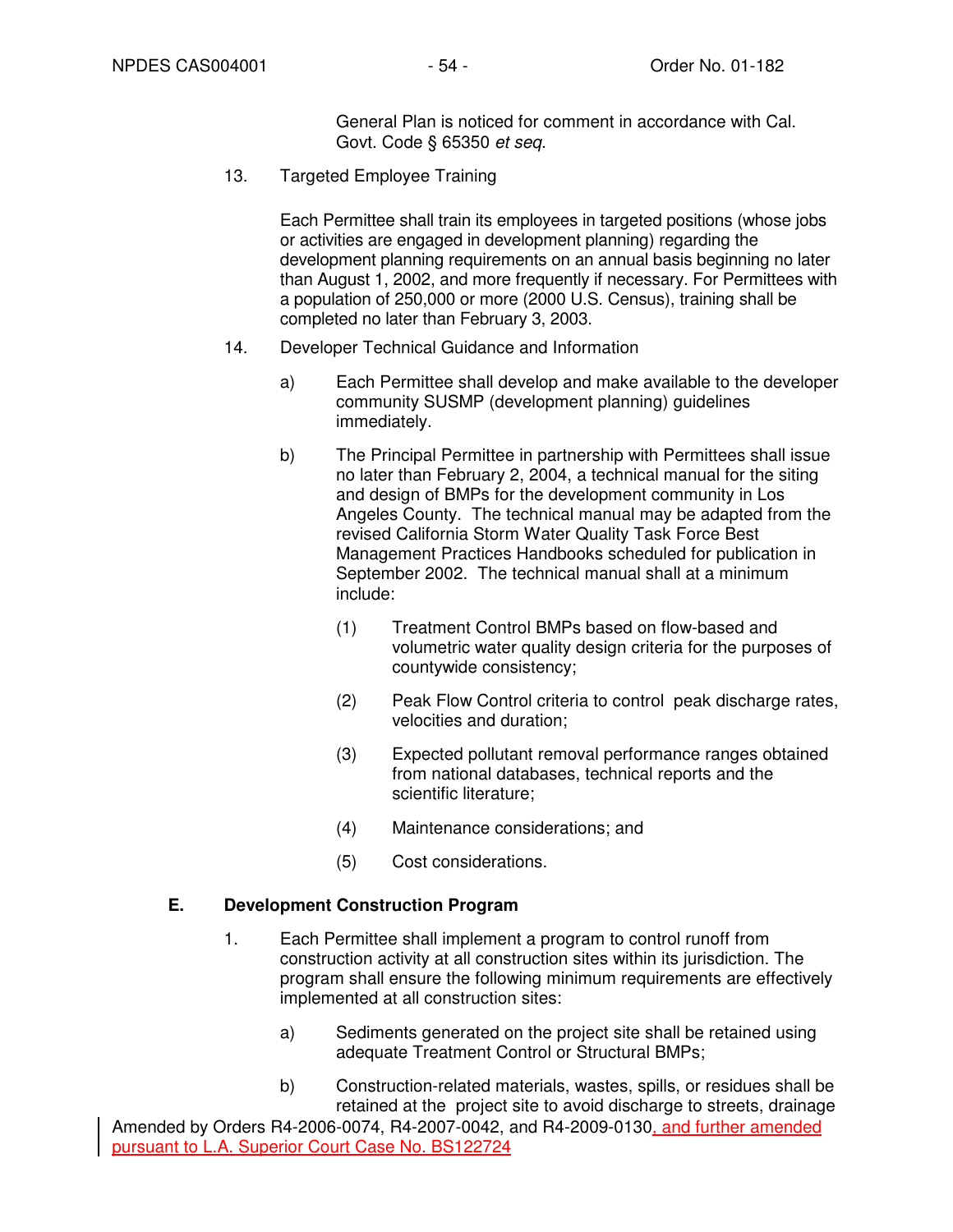facilities, receiving waters, or adjacent properties by wind or runoff;

- c) Non-storm water runoff from equipment and vehicle washing and any other activity shall be contained at the project site; and
- d) Erosion from slopes and channels shall be controlled by implementing an effective combination of BMPs (as approved in Regional Board Resolution No. 99-03), such as the limiting of grading scheduled during the wet season; inspecting graded areas during rain events; planting and maintenance of vegetation on slopes; and covering erosion susceptible slopes.
- 2. For construction sites one acre and greater, each Permittee shall comply with all conditions in section E.1. above and shall:
	- a) Require the preparation and submittal of a Local Storm Water Pollution Prevention Plan (Local SWPPP), for approval prior to issuance of a grading permit for construction projects. The Local SWPPP shall include appropriate construction site BMPs and maintenance schedules. (A Local SWPPP may substitute for the State SWPPP if the Local SWPPP is at least as inclusive in controls and BMPs as the State SWPPP). The Local SWPPP must include the rationale used for selecting or rejecting BMPs. The project architect, or engineer of record, or authorized qualified designee, must sign a statement on the Local SWPPP to the effect:

"As the architect/engineer of record, I have selected appropriate BMPs to effectively minimize the negative impacts of this project's construction activities on storm water quality. The project owner and contractor are aware that the selected BMPs must be installed, monitored, and maintained to ensure their effectiveness. The BMPs not selected for implementation are redundant or deemed not applicable to the proposed construction activity."

The landowner or the landowner's agent shall sign a statement to the effect:

> "I certify that this document and all attachments were prepared under my direction or supervision in accordance with a system designed to assure that qualified personnel properly gather and evaluate the information submitted. Based on my inquiry of the person or persons who manage the system or those persons directly responsible for gathering the information, to the best of my knowledge and belief, the information submitted is true, accurate, and complete. I am aware that submitting false and/or inaccurate information, failing to update the Local SWPPP to reflect current conditions, or failing to properly and/or adequately implement the Local SWPPP may result in revocation of grading and/or other permits or other sanctions provided by law."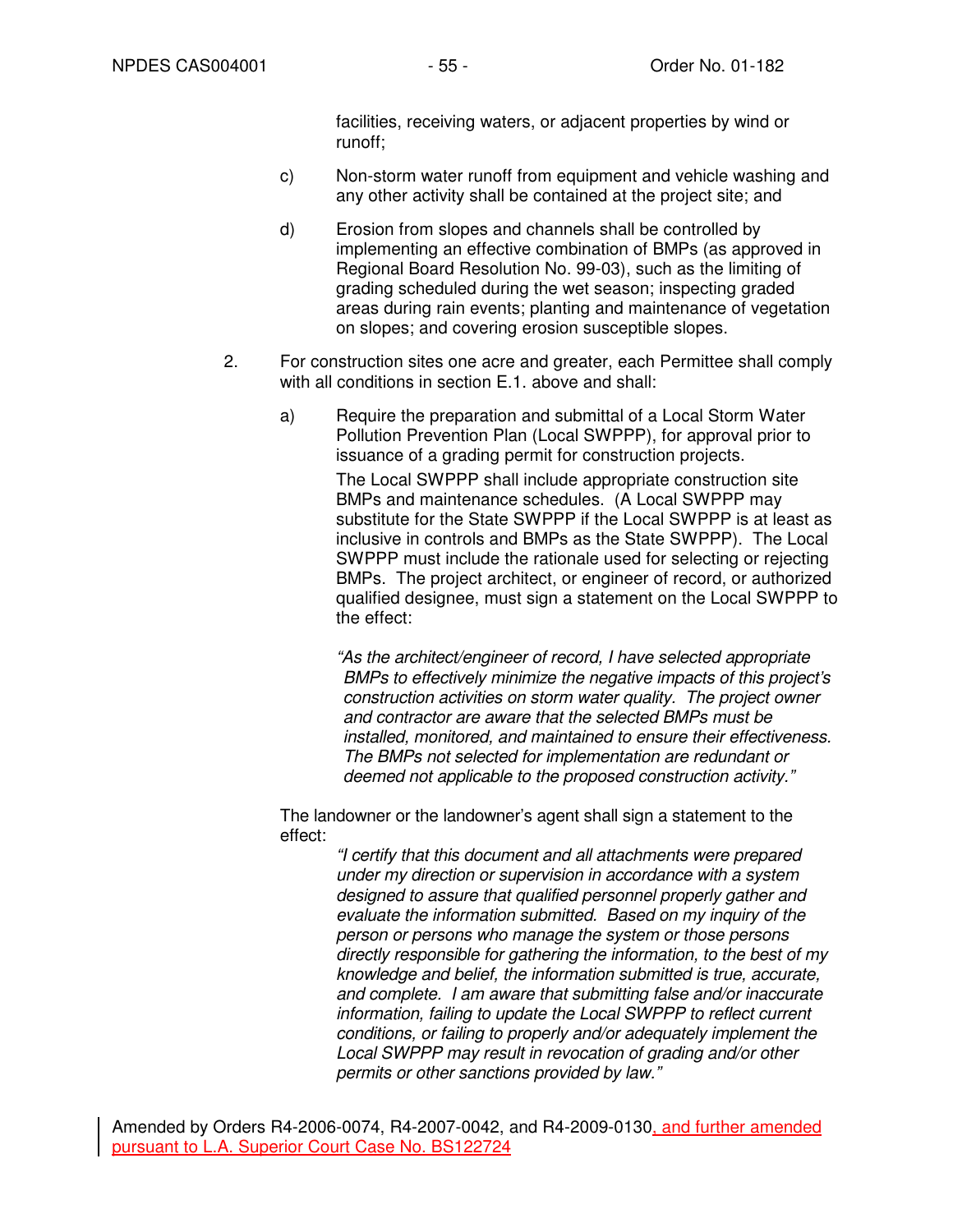The Local SWPPP certification shall be signed by the landowner as follows, for a corporation: by a responsible corporate officer which means (a) a president, secretary, treasurer, or vice president of the corporation in charge of a principal business function, or any other person who performs similar policy or decision-making functions for the corporation, or (b) the manager of the construction activity if authority to sign documents has been assigned or delegated to the manager in accordance with corporate procedures; for a partnership or sole proprietorship: by a general partner or the proprietor; or for a municipality or other public agency: by an elected official, a ranking management official (e.g., County Administrative Officer, City Manager, Director of Public Works, City Engineer, District Manager), or the manager of the construction activity if authority to sign Local SWPPPs has been assigned or delegated to the manager in accordance with established agency policy.

- b) Inspect all construction sites for storm water quality requirements during routine inspections a minimum of once during the wet season. The Local SWPPP shall be reviewed for compliance with local codes, ordinances, and permits. For inspected sites that have not adequately implemented their Local SWPPP, a follow-up inspection to ensure compliance will take place within 2 weeks. If compliance has not been attained, the Permittee will take additional actions to achieve compliance (as specified in municipal codes). If compliance has not been achieved, and the site is also covered under a statewide general construction storm water permit, each Permittee shall enforce their local ordinance requirements, and if non-compliance continues the Regional Board shall be notified for further joint enforcement actions.
- c) Require, no later than March 10, 2003, prior to issuing a grading permit for all projects less than five acres requiring coverage under a statewide general construction storm water permit, proof of a Waste Discharger Identification (WDID) Number for filing a Notice of Intent (NOI) for permit coverage and a certification that a SWPPP has been prepared by the project developer. A Local SWPPP may substitute for the State SWPPP if the Local SWPPP is at least as inclusive in controls and BMPs as the State SWPPP.
- 3. For sites five acres and greater, each Permittee shall comply with all conditions in Sections E.1. and E.2. and shall:
	- a) Require, prior to issuing a grading permit for all projects requiring coverage under the state general permit, proof of a Waste Discharger Identification (WDID) Number for filing a Notice of Intent (NOI) for coverage under the GCASP and a certification that a SWPPP has been prepared by the project developer. A Local SWPPP may substitute for the State SWPPP if the Local SWPPP is at least as inclusive in controls and BMPs as the State SWPPP.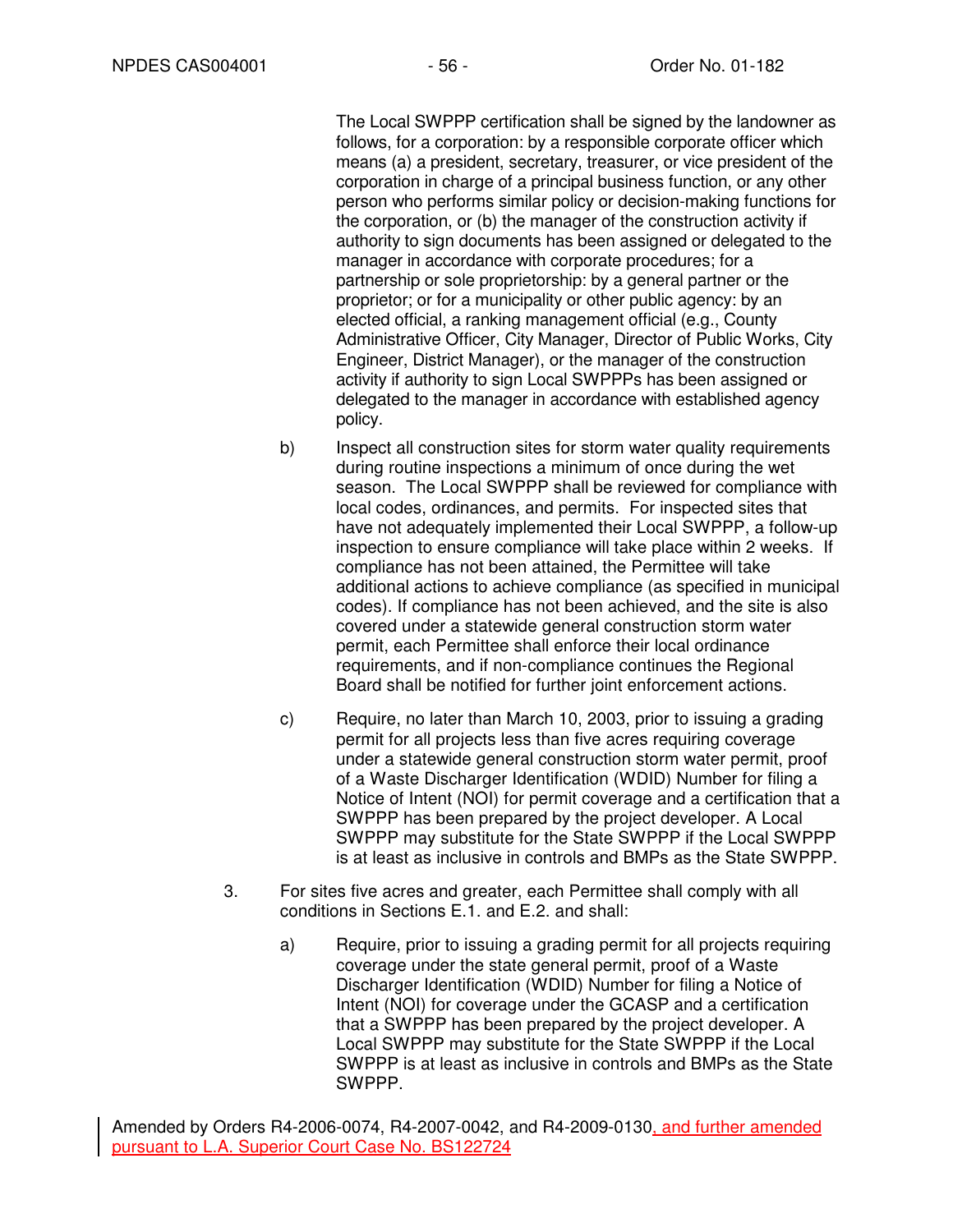- b) Require proof of an NOI and a copy of the SWPPP at any time a transfer of ownership takes place for the entire development or portions of the common plan of development where construction activities are still on-going.
- c) Use an effective system to track grading permits issued by each Permittee. To satisfy this requirement, the use of a database or GIS system is encouraged, but not required.
- 4. GCASP Violation Referrals
	- a) Referral of Violations of the SQMP, Regional Board Resolution 98-08, and municipal storm water ordinances:

A Permittee may refer a violation(s) to the Regional Board provided that the Permittee has made a good faith effort of progressive enforcement. At a minimum, a Permittee's good faith effort must include documentation of:

- Two follow-up inspections within 3 months, and
- Two warning letters or notices of violation.
- b) Referral of Violations of GCASP Filing Requirements:

For those projects subject to the GCASP, Permittees shall refer non-filers (i.e., those projects which cannot demonstrate that they have a WDID number) to the Regional Board, within 15 days of making a determination. In making such referrals, Permittees shall include, at a minimum, the following documentation:

- Project location;
- Developer;
- Estimated project size; and
- Records of communication with the developer regarding filing requirements.
- 5. Each Permittee shall train employees in targeted positions (whose jobs or activities are engaged in construction activities including construction inspection staff) regarding the requirements of the storm water management program no later than August 1, 2002, and annually thereafter. For Permittees with a population of 250,000 or more (2000 U.S. Census), initial training shall be completed no later than February 3, 2003. Each Permittee shall maintain a list of trained employees.

### **F. Public Agency Activities Program**

Each Permittee shall implement a Public Agency program to minimize storm water pollution impacts from public agency activities. Public Agency requirements consist of:

- Sewage Systems Maintenance, Overflow, and Spill Prevention
- Public Construction Activities Management
- Vehicle Maintenance/Material Storage Facilities/Corporation Yards Management
- Landscape and Recreational Facilities Management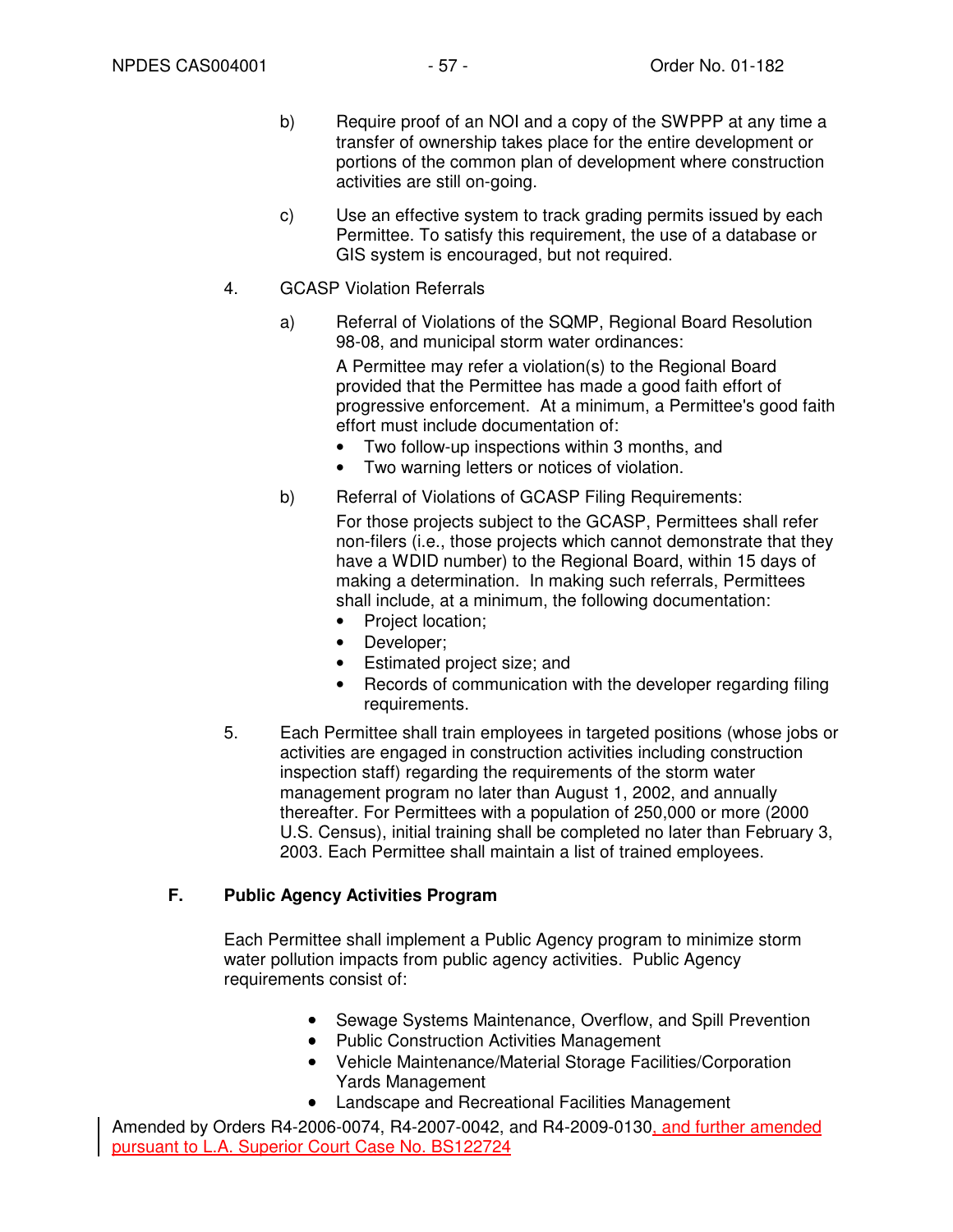- Storm Drain Operation and Management
- Streets and Roads Maintenance
- Parking Facilities Management
- Public Industrial Activities Management
- Emergency Procedures
- Treatment Feasibility Study
- 1. Sewage System Maintenance, Overflow, and Spill Prevention
	- a) Each Permittee shall implement a response plan for overflows of the sanitary sewer system within their respective jurisdiction, which shall consist at a minimum of the following:
		- (1) Investigation of any complaints received;
		- (2) Upon notification, immediate response to overflows for containment; and
		- (3) Notification to appropriate sewer and public health agencies when a sewer overflows to the MS4.
	- b) In addition to 1.a.1, 1.a.2, and 1.a.3 above, for those Permittees, which own and/or operate a sanitary sewer system, the Permittee shall also implement the following requirements:
		- (1) Procedures to prevent sewage spills or leaks from sewage facilities from entering the MS4; and
		- (2) Identify, repair, and remediate sanitary sewer blockages, exfiltration, overflow, and wet weather overflows from sanitary sewers to the MS4.
- 2. Public Construction Activities Management
	- a) Each Permittee shall implement the Development Planning Program requirements (Permit Part 4.D) at public construction projects.
	- b) Each Permittee shall implement the Development Construction Program requirements (Permit Part 4.E) at Permittee owned construction sites.
	- c) Each Permittee shall obtain coverage under the GCASP for public construction sites 5 acres or greater (or part of a larger area of development) except that a municipality under 100,000 in population (1990 U.S. Census) need not obtain coverage under a separate permit until March 10, 2003.
	- d) Each Permittee, no later than March 10, 2003, shall obtain coverage under a statewide general construction storm water permit for public construction sites for projects between one and five acres.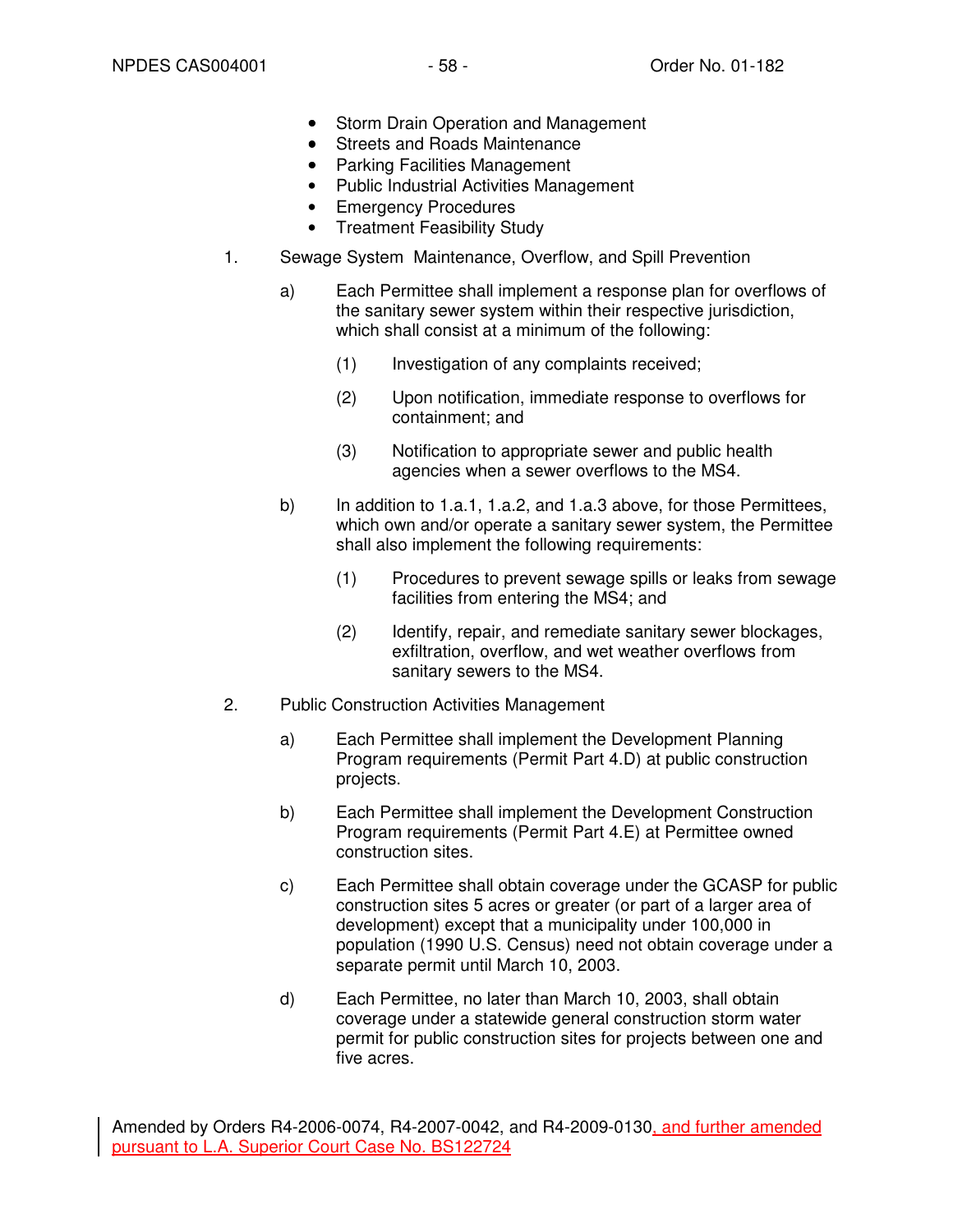- 3. Vehicle Maintenance/Material Storage Facilities/Corporation Yards Management
	- a) Each Permittee, consistent with the SQMP, shall implement SWPPPs for public vehicle maintenance facilities, material storage facilities, and corporation yards which have the potential to discharge pollutants into storm water.
	- b) Each Permittee shall implement BMPs to minimize pollutant discharges in storm water including but not be limited to:
		- (1) Good housekeeping practices;
		- (2) Material storage control;
		- (3) Vehicle leaks and spill control; and
		- (4) Illicit discharge control.
	- c) Each Permittee shall implement the following measures to prevent the discharge of pollutants to the MS4:
		- (1) For existing facilities, that are not already plumbed to the sanitary sewer, all vehicle and equipment wash areas (except for fire stations) shall either be:
			- (i) Self-contained;
			- (ii) Equipped with a clarifier;
			- (iii) Equipped with an alternative pre-treatment device; or
			- (iv) Plumbed to the sanitary sewer.
		- (2) For new facilities, or during redevelopment of existing facilities (including fire stations), all vehicle and equipment wash areas shall be plumbed to the sanitary sewer and be equipped with a pre-treatment device in accordance with requirements of the sewer agency.
- 4. Landscape and Recreational Facilities Management

Each Permittee shall implement the following requirements:

- a) A standardized protocol for the routine and non-routine application of pesticides, herbicides (including pre-emergents), and fertilizers;
- b) Consistency with State Board's guidelines and monitoring requirements for application of aquatic pesticides to surface waters (WQ Order No. 2001-12 DWQ);
- c) Ensure no application of pesticides or fertilizers immediately before, during, or immediately after a rain event or when water is flowing off the area to be applied;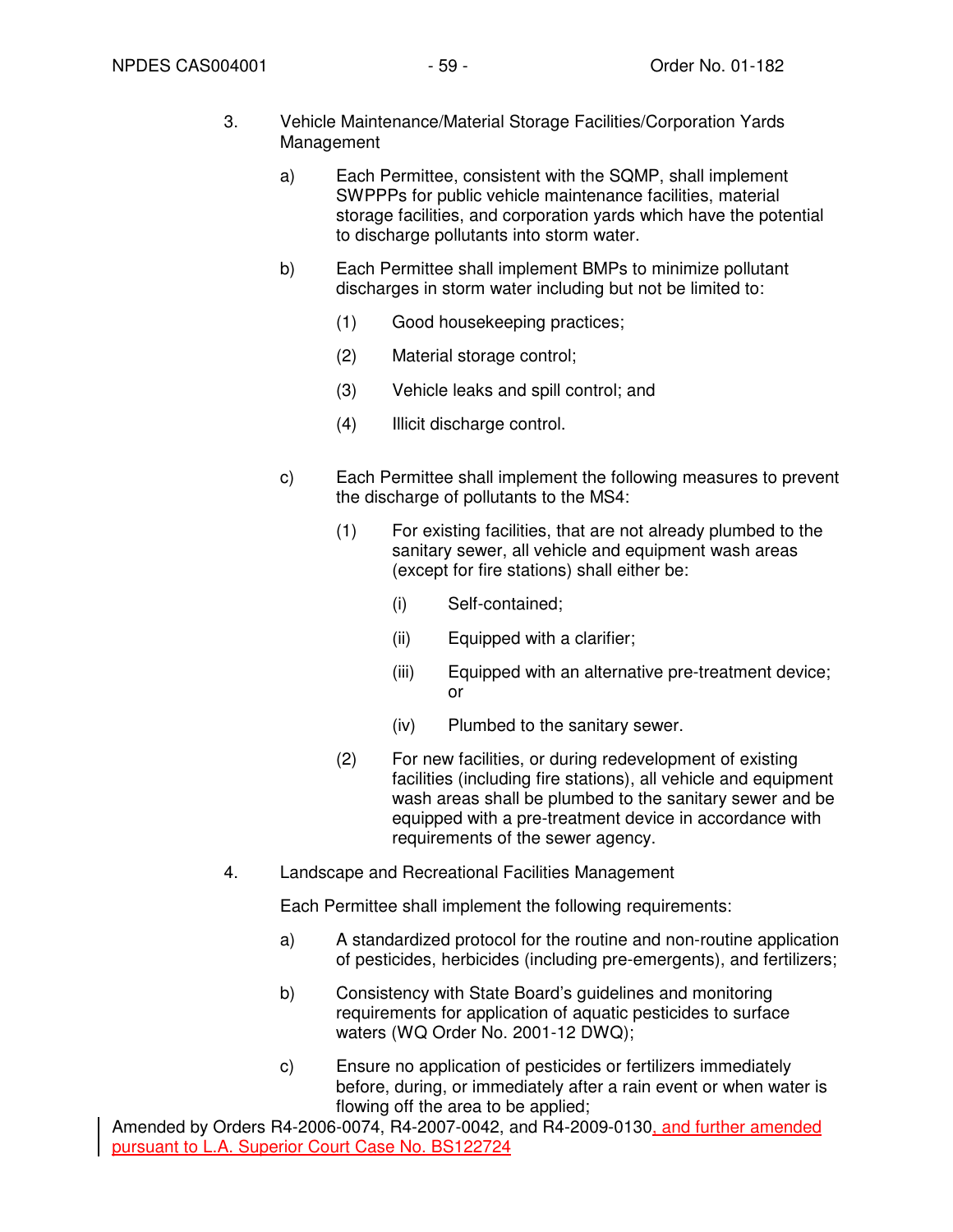- d) Ensure that no banned or unregistered pesticides are stored or applied;
- e) Ensure that staff applying pesticides are certified by the California Department of Food and Agriculture, or are under the direct supervision of a certified pesticide applicator;
- f) Implement procedures to encourage retention and planting of native vegetation and to reduce water, fertilizer, and pesticide needs;
- g) Store fertilizers and pesticides indoors or under cover on paved surfaces or use secondary containment;
- h) Reduce the use, storage, and handling of hazardous materials to reduce the potential for spills; and
- i) Regularly inspect storage areas.
- 5. Storm Drain Operation and Management
	- a) Each Permittee shall designate catch basin inlets within its jurisdiction as one of the following:

| Priority A:                                              | Catch basins that are designated as<br>consistently generating the highest volumes<br>of trash and/or debris. |
|----------------------------------------------------------|---------------------------------------------------------------------------------------------------------------|
| Priority B:                                              | Catch basins that are designated as<br>consistently generating moderate volumes<br>of trash and/or debris.    |
| Priority C:                                              | Catch basins that are designated as<br>generating low volumes of trash and/or<br>debris.                      |
| ittees subject to a trash TMDL (Ballona Creek WMA) shall |                                                                                                               |

- b) Permittees subject to a trash TMDL (Ballona Creek WMA) shall continue to implement the requirements listed below until trash TMDL implementation measures are adopted. Thereafter, the subject Permittees shall implement programs in conformance with the TMDL implementation schedule, which shall include an effective combination of measures such as street sweeping, catch basin cleaning, installation of treatment devices and trash receptacles, or other BMPs. Default requirements include:
	- (1) Inspection and cleaning of catch basins between May 1 and September 30 of each year;
	- (2) Additional cleaning of any catch basin that is at least 40% full of trash and/or debris;
	- (3) Record keeping of catch basins cleaned; and
	- (4) Recording of the overall quantity of catch basin waste collected.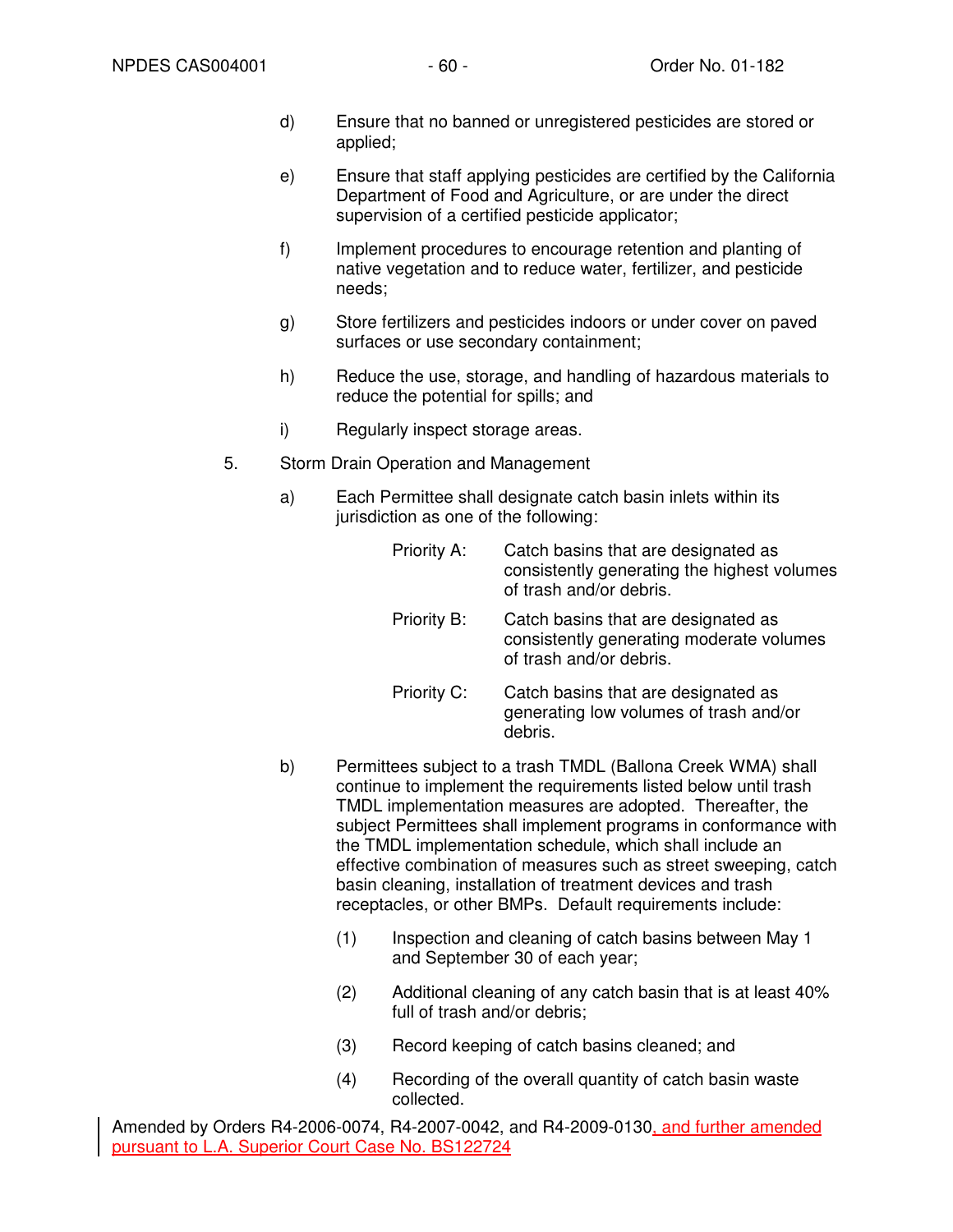If the implementation phase for the Los Angeles River and Ballona Creek Trash TMDLs has not begun by October 2003, subject Permittees shall implement the requirements described below in subsection 5(c), until such time programs in conformance with the subject Trash TMDLs are being implemented.

Permittees subject to the Los Angeles River Watershed Trash TMDL shall implement the requirements set forth in Part 7. Total Maximum Daily Load Provisions, subsection 1 "TMDL for Trash in the Los Angeles River Watershed".

- c) Permittees not subject to a trash TMDL shall:
	- (1) Clean catch basins according to the following schedule:

Priority A: A minimum of three times during the wet season and once during the dry season every year.

Priority B: A minimum of once during the wet season and once during the dry season every year.

Priority C: A minimum of once per year.

In addition to the schedule above, between February 1, 2002 and July 1, 2003, Permittees shall ensure that any catch basin that is at least 40% full of trash and/or debris shall be cleaned out. After July 1, 2003, Permittees shall ensure that any catch basin that is at least 25% full of trash and debris shall be cleaned out.

- (2) For any special event that can be reasonably expected to generate substantial quantities of trash and litter, include provisions that require for the proper management of trash and litter generated, as a condition of the special use permit issued for that event. At a minimum, the municipality who issues the permit for the special event shall arrange for either temporary screens to be placed on catch basins or for catch basins in that area to be cleaned out subsequent to the event and prior to any rain event.
- (3) Place trash receptacles at all transit stops within its jurisdiction that have shelters no later than August 1, 2002, and at all other transit stops within its jurisdiction no later than February 3, 2003. All trash receptacles shall be maintained as necessary.
- d) Each Permittee shall inspect the legibility of the catch basin stencil or label nearest the inlet. Catch basins with illegible stencils shall be recorded and re-stenciled or re-labeled within 180 days of inspection.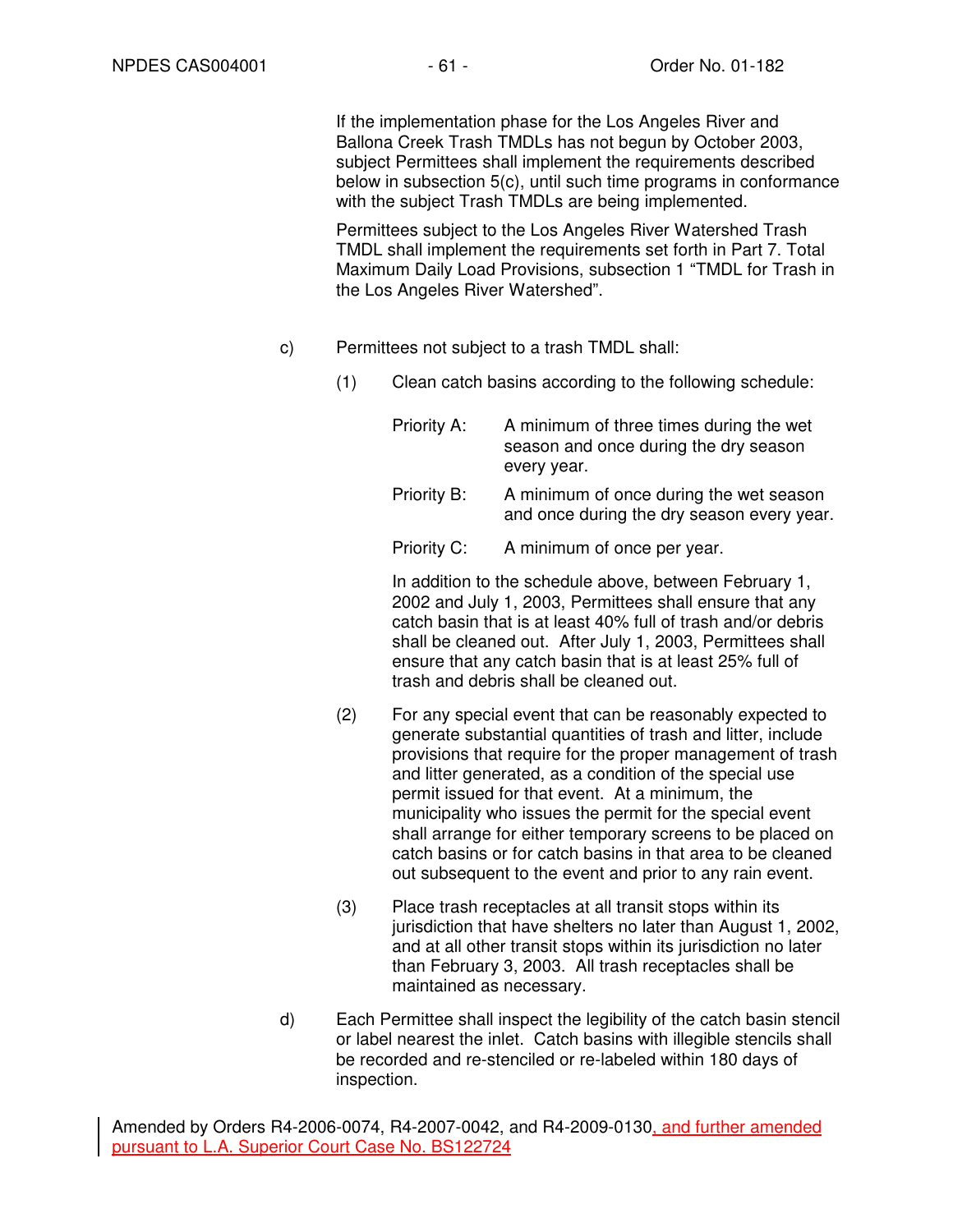- e) Each Permittee shall implement BMPs for Storm Drain Maintenance that include:
	- (1) A program to visually monitor Permittee-owned open channels and other drainage structures for debris at least annually and identify and prioritize problem areas of illicit discharge for regular inspection;
	- (2) A review of current maintenance activities to assure that appropriate storm water BMPs are being utilized to protect water quality;
	- (3) Removal of trash and debris from open channel storm drains shall occur a minimum of once per year before the storm season;
	- (4) Minimize the discharge of contaminants during MS4 maintenance and clean outs; and
	- (5) Proper disposal of material removed.
- 6. Streets and Roads Maintenance
	- a) Each Permittee shall designate streets and/or street segments within its jurisdiction as one of the following:
		- Priority A: Streets and/or street segments that are designated as consistently generating the highest volumes of trash and/or debris.
		- Priority B: Streets and/or street segments that are designated as consistently generating moderate volumes of trash and/or debris.
		- Priority C: Streets and/or street segments that are designated as generating low volumes of trash and/or debris.
	- b) Each Permittee shall perform street sweeping of curbed streets according to the following schedule:
		- Priority A: These streets and/or street segments shall be swept at least two times per month.
		- Priority B: Each Permittee shall ensure that each street and/or street segments is swept at least once per month.
		- Priority C: These streets and/or street segments shall be swept as necessary but in no case less than once per year.
	- c) Each Permittee shall require that:
		- (1) Sawcutting wastes be recovered and disposed of properly and that in no case shall waste be left on a roadway or allowed to enter the storm drain;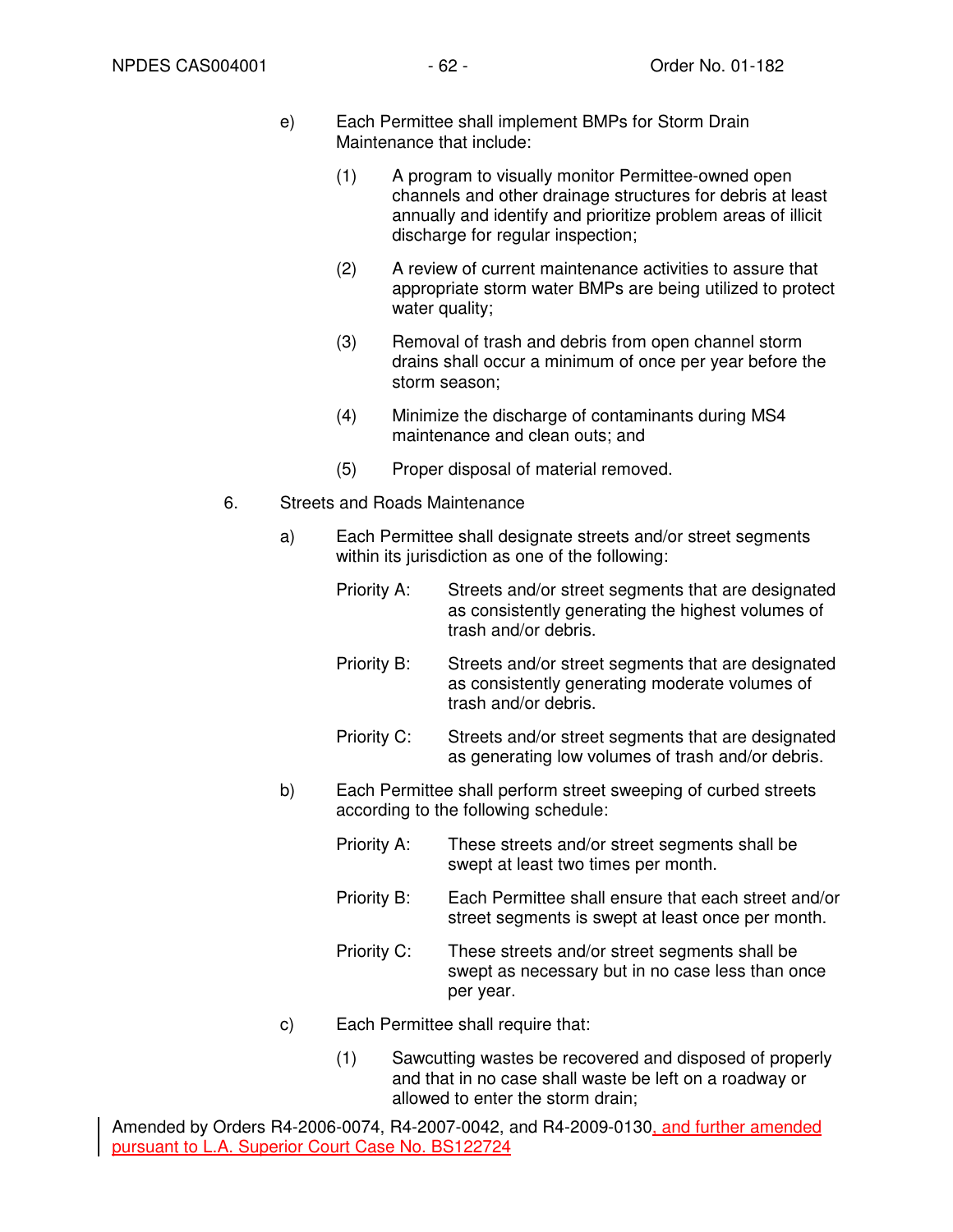- (2) Concrete and other street and road maintenance materials and wastes shall be managed to prevent discharge to the MS4; and
- (3) The washout of concrete trucks and chutes shall only occur in designated areas and never discharged to storm drains, open ditches, streets, or catch basins.
- d) Each Permittee shall, no later than August 1, 2002, train their employees in targeted positions (whose interactions, jobs, and activities affect storm water quality) regarding the requirements of the storm water management program to:
	- (1) Promote a clear understanding of the potential for maintenance activities to pollute storm water; and
	- (2) Identify and select appropriate BMPs.

For Permittees with a population of 250,000 or more (2000 U.S. Census) training shall be completed no later than February 1, 2003.

7. Parking Facilities Management

Permittee-owned parking lots exposed to storm water shall be kept clear of debris and excessive oil buildup and cleaned no less than 2 times per month and/or inspected no less than 2 times per month to determine if cleaning is necessary. In no case shall a Permittee-owned parking lot be cleaned less than once a month.

8. Public Industrial Activities Management

Each Permittee shall, for any municipal activity considered a discharge of storm water associated with industrial activity, obtain separate coverage under the GIASP except that a municipality under 100,000 in population (1990 U.S. Census) need not file the Notice Of Intent to be covered by said permit until March 10, 2003 (with the exception of power plants, airports, and uncontrolled sanitary landfills).

9. Emergency Procedures

Each Permittee shall repair essential public services and infrastructure in a manner to minimize environmental damage in emergency situations such as: earthquakes; fires; floods; landslides; or windstorms. BMPs shall be implemented to the extent that measures do not compromise public health and safety. After initial emergency response or emergency repair activities have been completed, each Permittee shall implement BMPs and programs as required under this Order.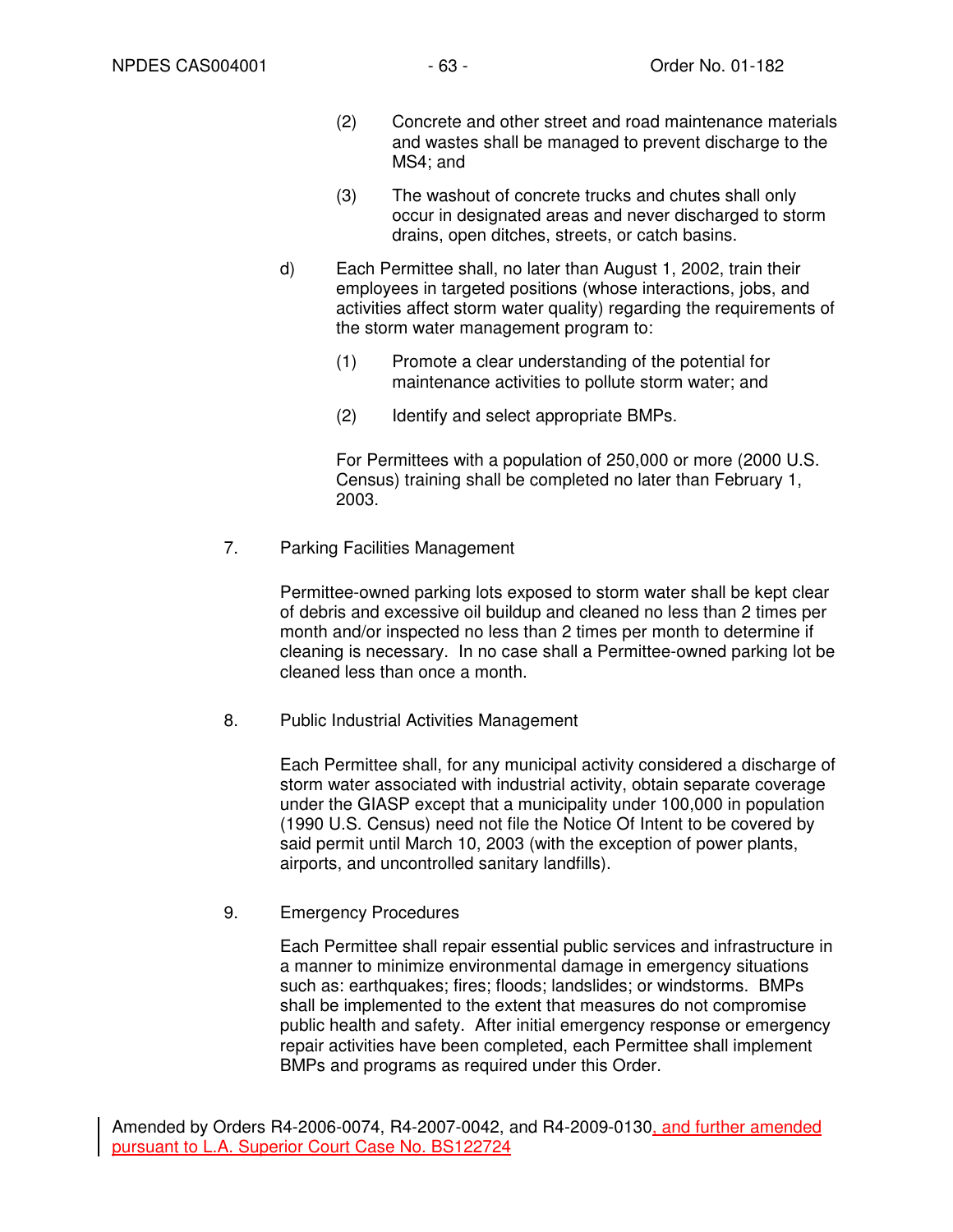# 10. Treatment Feasibility Study

The Permittees in cooperation with the County Sanitation Districts of Los Angeles County shall conduct a study to investigate the possible diversion of dry weather discharges or the use of alternative Treatment Control BMPs to treat flows from their jurisdiction which may impact public health and safety and/or the environment. The Permittees shall collectively review their individual prioritized lists and create a watershed based priority list of drains for potential diversion or treatment and submit the priority listing to the Regional Board Executive Officer, no later than July 1, 2003.

# **G. Illicit Connections and Illicit Discharges Elimination Program**

Permittees shall eliminate all illicit connections and illicit discharges to the storm drain system, and shall document, track, and report all such cases in accordance with the elements and performance measures specified in the following subsections.

- 1. General
	- a) Implementation: Each Permittee must develop an Implementation Program which specifies how each Permittee is implementing revisions to the IC/ID Program of the SQMP. This Implementation Program must be documented, and available for review and approval by the Regional Board Executive Officer, upon request.
	- b) Tracking: All Permittees shall, no later than February 3, 2003, develop and maintain a listing of all permitted connections to their storm drain system. All Permittees shall map at a scale and in a format specified by the Principal Permittee all illicit connections and discharges on their baseline maps, and shall transmit this information to the Principal Permittee. No later than February 3, 2003, the Principal Permittee shall use this information as well as results of baseline and priority screening for illicit connections (as set forth in subsection 2 below) to start an annual evaluation of patterns and trends of illicit connections and illicit discharges, with the objectives of identifying priority areas for elimination of illicit connections and illicit discharges.
	- c) Training: All Permittees shall train all targeted employees who are responsible for identification, investigation, termination, cleanup, and reporting of illicit connections and discharges. For Permittees with a population of less than 250,000 (2000 U.S. Census), training shall be completed no later than August 1, 2002. For Permittees with a population of 250,000 or more (2000 U.S. Census), training shall be completed no later than February 3, 2003. Furthermore, all Permittees shall conduct refresher training on an annual basis thereafter.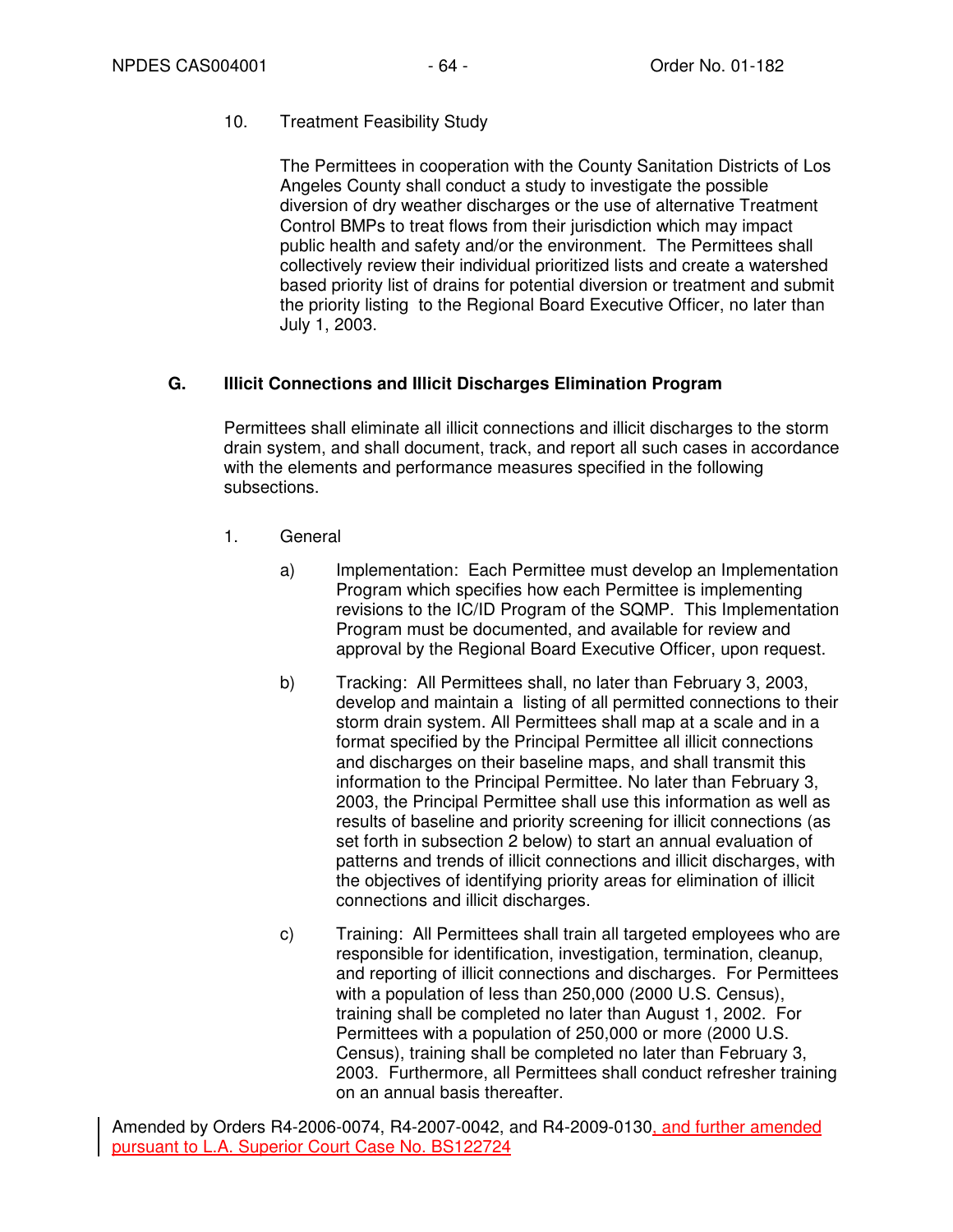- 2. Illicit Connections
	- a) Screening for Illicit Connections
		- (1) Field Screening: All Permittees shall field Screen the storm drain system for illicit connections in accordance with the following schedule:
			- (i) Open channels: No later than February 3, 2003;
			- (ii) Underground pipes in priority areas: No later than February 1, 2005; and
			- (iii) Underground pipes with a diameter of 36 inches or greater: No later than December 12, 2006.

Permittees shall report, to the Principal Permittee, on the location and length of open channels or underground pipes that have been Screened vis a vis the entire storm drain network, and on the status of suspected, confirmed, and terminated illicit connections. Permittees shall maintain a list containing all permitted connections and the status of connections under investigation for possible illicit connection.

- (2) Permit Screening: No later than December 12, 2006, Permittees shall complete a review of all permitted connections to the storm drain system, to confirm compliance with Part 1 (Discharge Prohibition).
- b) Response to Illicit Connections
	- (1) Investigation: Upon discovery or upon receiving a report of a suspected illicit connection, Permittees shall initiate an investigation within 21 days, to determine the source of the connection, the nature and volume of discharge through the connection, and the responsible party for the connection.
	- (2) Termination: Upon confirmation of the illicit nature of a storm drain connection, Permittees shall ensure termination of the connection within 180 days, using enforcement authority as needed.
- 3. Illicit Discharges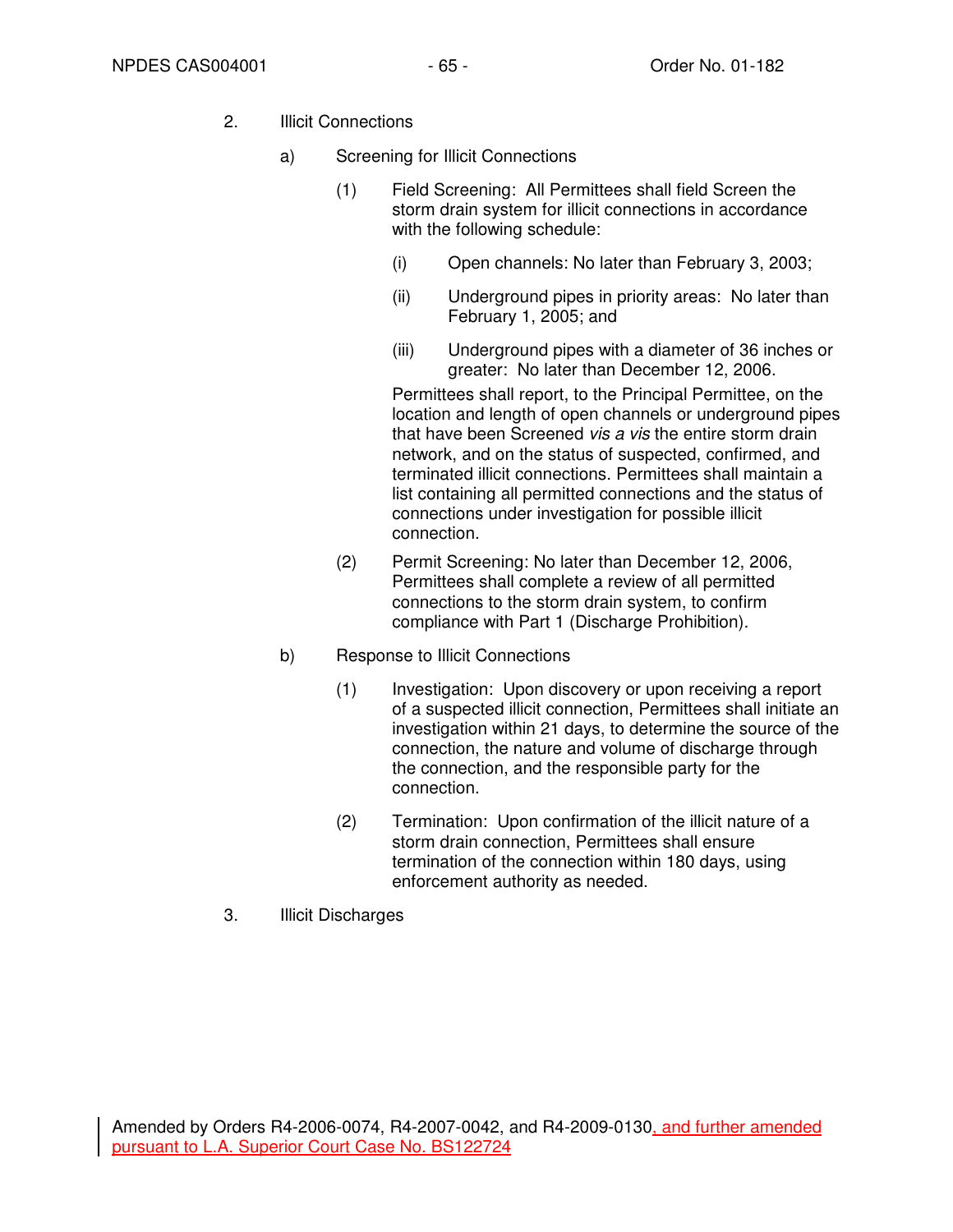- a) Abatement and Cleanup: Permittees shall respond, within one business day of discovery or a report of a suspected illicit discharge, with activities to abate, contain, and clean up all illicit discharges, including hazardous substances.
- b) Investigation: Permittees shall investigate illicit discharges as soon as practicable (during or immediately following containment and cleanup activities), and shall take enforcement action as appropriate.

### **Part 5. DEFINITIONS**

The following are definitions for terms applicable to this Order:

**"Adverse Impact"** means a detrimental effect upon water quality or beneficial uses caused by a discharge or loading of a pollutant or pollutants.

**"Anti-degradation policies"** means the Statement of Policy with Respect to Maintaining High Quality Water in California (State Board Resolution No. 68-16) which protects surface and ground waters from degradation. In particular, this policy protects waterbodies where existing quality is higher than that necessary for the protection of beneficial uses including the protection of fish and wildlife propagation and recreation on and in the water.

**"Applicable Standards and Limitations"** means all State, interstate, and federal standards and limitations to which a "discharge" or a related activity is subject under the CWA, including "effluent limitations, "water quality standards, standards of performance, toxic effluent standards or prohibitions, "best management practices," and pretreatment standards under sections 301, 302, 303, 304, 306, 307, 308, 403 and 404 of CWA.

"**Areas of Special Biological Significance (ASBS)**" means all those areas of this state as ASBS, listed specifically within the California Ocean Plan or so designated by the State Board which, among other areas, includes the area from Mugu Lagoon to Latigo Point: Oceanwater within a line originating from Laguna Point at 34° 5' 40" north, 119° 6'30" west, thence southeasterly following the mean high tideline to a point at Latigo Point defined by the intersection of the meanhigh tide line and a line extending due south of Benchmark 24; thence due south to a distance of 1000 feet offshore or to the 100 foot isobath, whichever distance is greater; thence northwesterly following the 100 foot isobath or maintaining a 1,000-foot distance from shore, whichever maintains the greater distance from shore, to a point lying due south of Laguna Point, thence due north to Laguna Point.

**"Authorized Discharge"** means any discharge that is authorized pursuant to an NPDES permit or meets the conditions set forth in this Order.

**"Automotive Service Facilities"** means a facility that is categorized in any one of the following Standard Industrial Classification (SIC) codes: 5013, 5014, 5541, 5511, 7532-7534, or 7536- 7539. For inspection purposes, Permittees need not inspect facilities with SIC codes 5013, 5014, 5541, 5511, provided that these facilities have no outside activities or materials that may be exposed to storm water.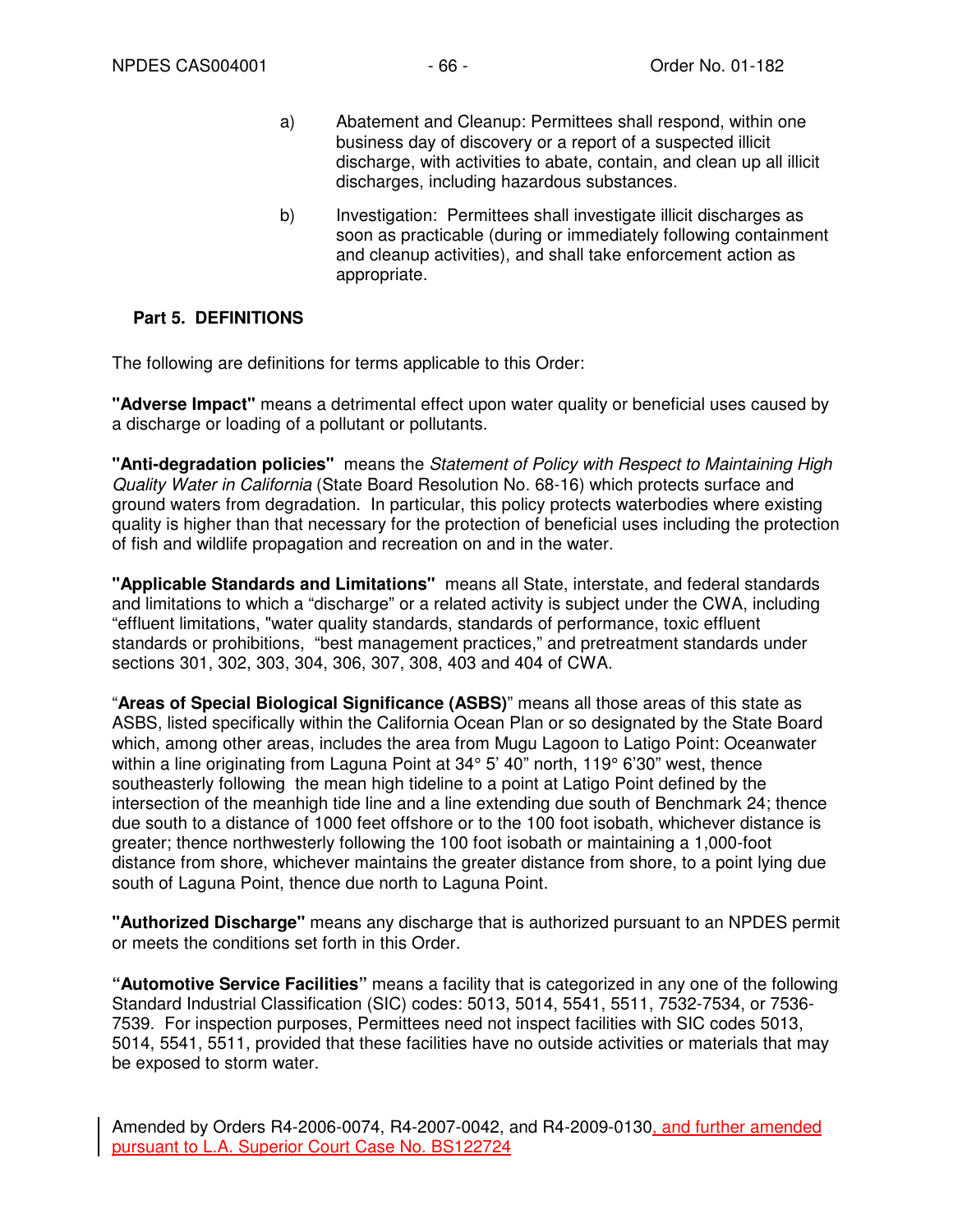**"Baseline Waste Load Allocation"** means the Waste Load Allocation assigned to a Permittee before reductions are required. The progressive reductions in the Waste Load Allocations are based on a percentage of the Baseline Waste Load Allocation. The Baseline Waste Load Allocation for each jurisdiction was calculated based on the annual average amount of trash discharged to the storm drain system from a representative sampling of land use areas, as determined during the Baseline Monitoring Program. The Baseline Waste Load Allocations are incorporated into the Basin Plan at Table 7-2.2.

**"Basin Plan"** means the Water Quality Control Plan, Los Angeles Region, Basin Plan for the Coastal Watersheds of Los Angeles and Ventura Counties, adopted by the Regional Board on June 13, 1994 and subsequent amendments.

**"Beneficial Uses"** means the existing or potential uses of receiving waters in the permit area as designated by the Regional Board in the Basin Plan.

**"Best Management Practices (BMPs)"** means methods, measures, or practices designed and selected to reduce or eliminate the discharge of pollutants to surface waters from point and nonpoint source discharges including storm water. BMPs include structural and nonstructural controls, and operation and maintenance procedures, which can be applied before, during, and/or after pollution producing activities.

**"Commercial Development"** means any development on private land that is not heavy industrial or residential. The category includes, but is not limited to: hospitals, laboratories and other medical facilities, educational institutions, recreational facilities, plant nurseries, car wash facilities, mini-malls and other business complexes, shopping malls, hotels, office buildings, public warehouses and other light industrial complexes.

**"Construction"** means constructing, clearing, grading, or excavation that results in soil disturbance. Construction includes structure teardown. It does not include routine maintenance to maintain original line and grade, hydraulic capacity, or original purpose of facility; emergency construction activities required to immediately protect public health and safety; interior remodeling with no outside exposure of construction material or construction waste to storm water; mechanical permit work; or sign permit work.

**"Control"** means to minimize, reduce, eliminate, or prohibit by technological, legal, contractual or other means, the discharge of pollutants from an activity or activities.

**"Daily Generation Rate (DGR)"** means the estimated amount of trash deposited within a representative drainage area during a 24-hour period, derived from the amount of trash collected from streets and catch basins in the area over a 30-day period.

**"Dechlorinated/Debrominated Swimming Pool Discharge"** means swimming pool discharges which have no measurable chlorine or bromine and do not contain any detergents, wastes, or additional chemicals not typically found in swimming pool water. The term does not include swimming pool filter backwash.

Amended by Orders R4-2006-0074, R4-2007-0042, and R4-2009-0130, and further amended pursuant to L.A. Superior Court Case No. BS122724 **"Development"** means any construction, rehabilitation, redevelopment or reconstruction of any public or private residential project (whether single-family, multi-unit or planned unit development); industrial, commercial, retail and other non-residential projects, including public agency projects; or mass grading for future construction. It does not include routine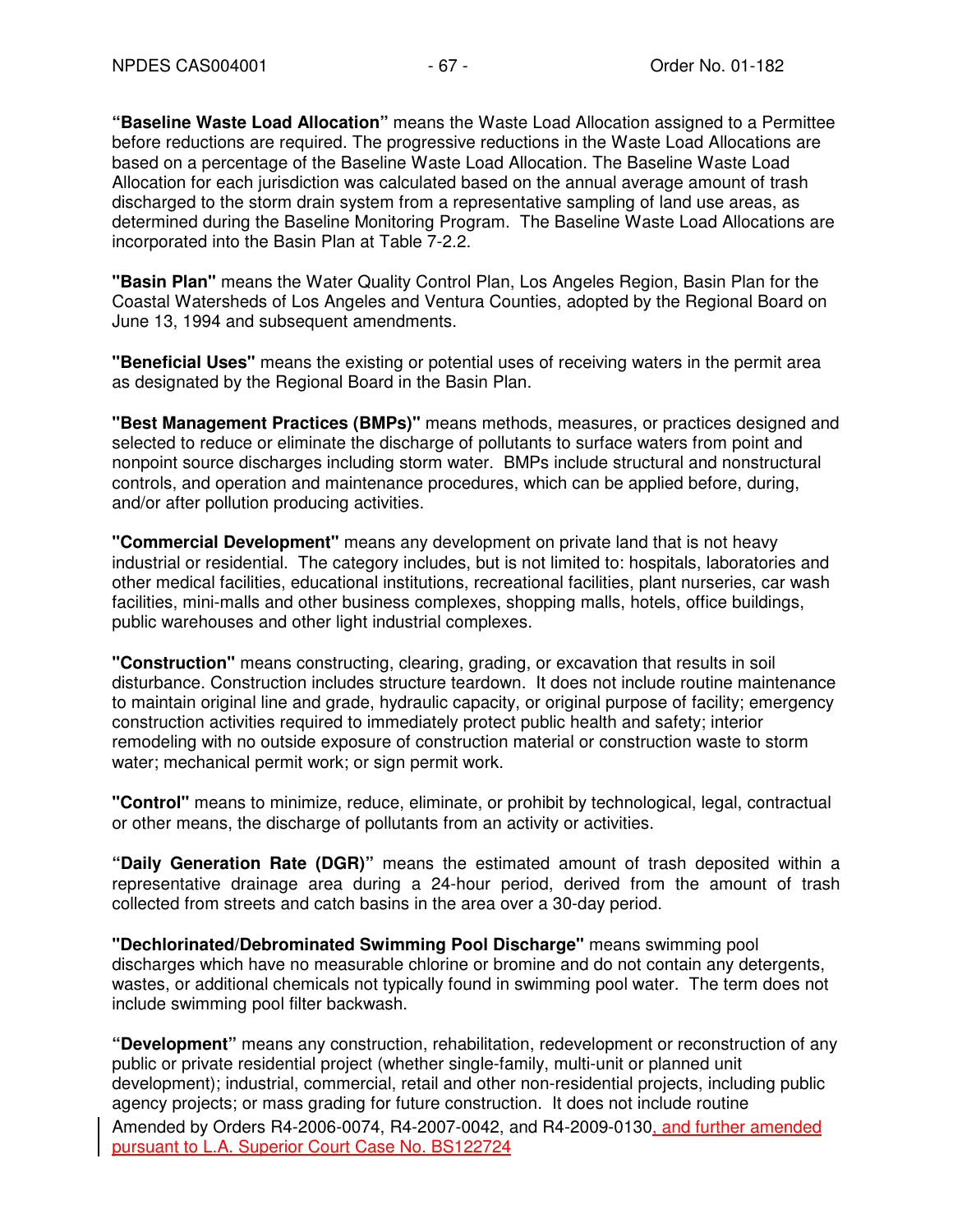maintenance to maintain original line and grade, hydraulic capacity, or original purpose of facility, nor does it include emergency construction activities required to immediately protect public health and safety.

**"Directly Adjacent**" means situated within 200 feet of the contiguous zone required for the continued maintenance, function, and structural stability of the environmentally sensitive area.

**"Director"** means the Director of a municipality and Person(s) designated by and under the Director's instruction and supervision.

**"Discharge"** means when used without qualification the "discharge of a pollutant."

**"Discharging Directly"** means outflow from a drainage conveyance system that is composed entirely or predominantly of flows from the subject, property, development, subdivision, or industrial facility, and not commingled with the flows from adjacent lands.

**"Discharge of a Pollutant"** means: any addition of any "pollutant" or combination of pollutants to "waters of the United States" from any "point source" or, any addition of any pollutant or combination of pollutants to the waters of the "contiguous zone" or the ocean from any point source other than a vessel or other floating craft which is being used as a means of transportation. The term discharge includes additions of pollutants into waters of the United States from: surface runoff which is collected or channeled by man; discharges through pipes, sewers, or other conveyances owned by a State, municipality, or other person which do not lead to a treatment works; and discharges through pipes, sewers, or other conveyances, leading into privately owned treatment works.

**"Disturbed Area"** means an area that is altered as a result of clearing, grading, and/or excavation.

**"Dry Weather"** means those days with less than 0.1 inch of rainfall, and occurring more than three days after a Rain Day.

**"Environmentally Sensitive Areas (ESAs)"** means an area in which plant or animal life or their habitats are either rare or especially valuable because of their special nature or role in an ecosystem and which would be easily disturbed or degraded by human activities and developments (California Public Resources Code § 30107.5). Areas subject to storm water mitigation requirements are: areas designated as Significant Ecological Areas by the County of Los Angeles (Los Angeles County Significant Areas Study, Los Angeles County Department of Regional Planning (1976) and amendments); an area designated as a Significant Natural Area by the California Department of Fish and Game's Significant Natural Areas Program, provided that area has been field verified by the Department of Fish and Game; an area listed in the Basin Plan as supporting the "Rare, Threatened, or Endangered Species (RARE)" beneficial use; and an area identified by a Permittee as environmentally sensitive.

**"Full Capture System"** means any single device or series of devices, certified by the Executive Officer, that traps all particles retained by a 5 mm mesh screen and has a design treatment capacity of not less than the peak flow rate Q resulting from a one-year, one-hour storm in the sub-drainage area. The Rational Equation is used to compute the peak flow rate:

Where:

$$
Q = C \times I \times A,
$$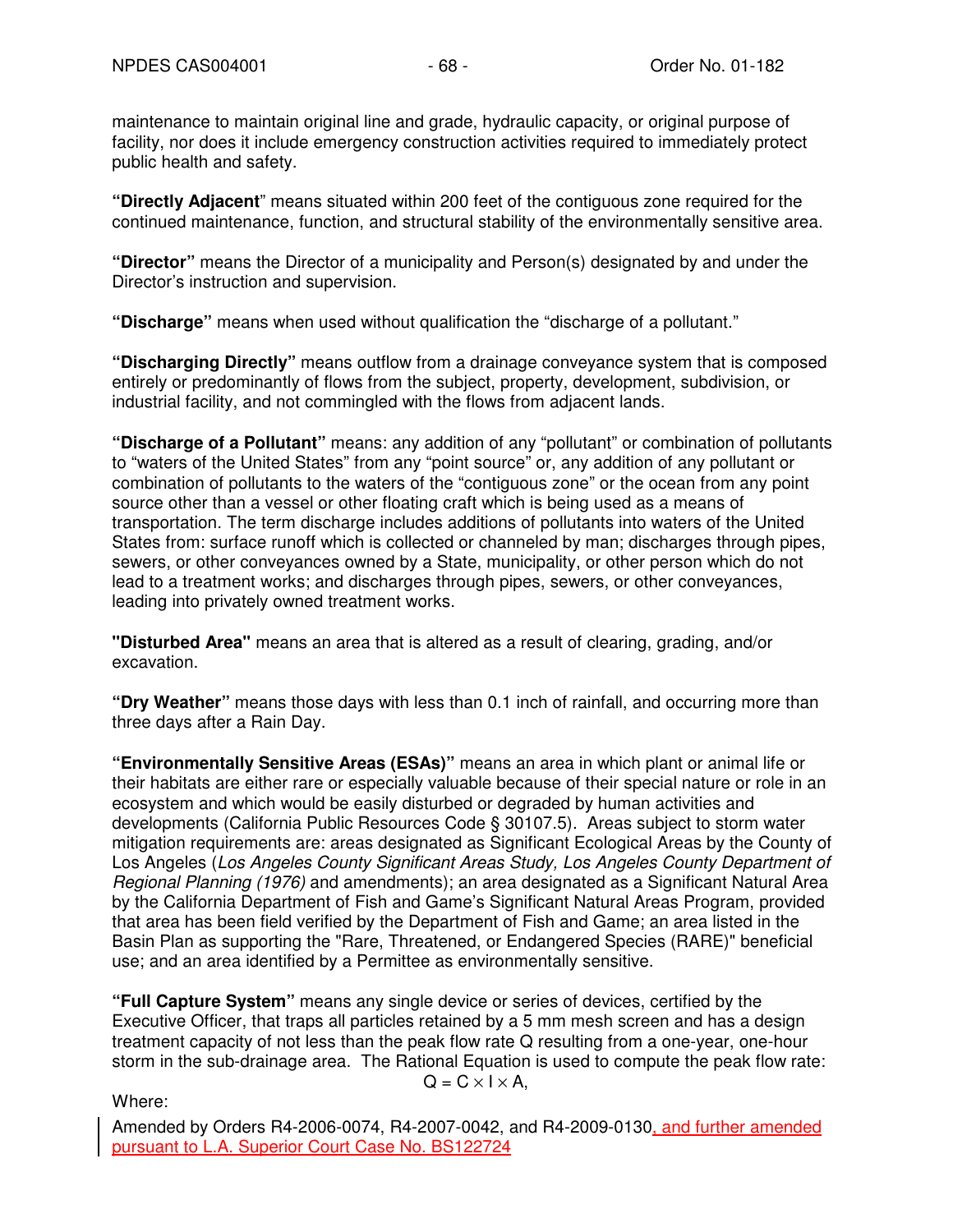$Q =$  design flow rate (cubic feet per second, cfs);

 $C =$  runoff coefficient (dimensionless);

I = design rainfall intensity (inches per hour, as determined per the Los Angeles County rainfall isohyetal maps relevant to the Los Angeles River watershed), $^7$  and  $A = sub-drainage area (acres).$ 

**"General Construction Activities Storm Water Permit (GCASP)"** means the general NPDES permit adopted by the State Board which authorizes the discharge of storm water from construction activities under certain conditions.

**"General Industrial Activities Storm Water Permit (GIASP)"** means the general NPDES permit adopted by the State Board which authorizes the discharge of storm water from certain industrial activities under certain conditions.

**"Hillside"** means property located in an area with known erosive soil conditions, where the development contemplates grading on any natural slope that is 25% or greater and where grading contemplates cut or fill slopes.

**"Illicit Connection"** means any man-made conveyance that is connected to the storm drain system without a permit, excluding roof drains and other similar type connections. Examples include channels, pipelines, conduits, inlets, or outlets that are connected directly to the storm drain system.

 **"Illicit Discharge"** means any discharge to the storm drain system that is prohibited under local, state, or federal statutes, ordinances, codes, or regulations. The term illicit discharge includes all non storm-water discharges except discharges pursuant to an NPDES permit, discharges that are identified in Part 1, "Discharge Prohibitions" of this order, and discharges authorized by the Regional Board Executive Officer.

**"Illicit Disposal"** means any disposal, either intentionally or unintentionally, of material(s) or waste(s) that can pollute storm water.

**"Industrial/Commercial Facility"** means any facility involved and/or used in the production, manufacture, storage, transportation, distribution, exchange or sale of goods and/or commodities, and any facility involved and/or used in providing professional and non-professional services. This category of facilities includes, but is not limited to, any facility defined by the Standard Industrial Classifications (SIC). Facility ownership (federal, state, municipal, private) and profit motive of the facility are not factors in this definition.

**"Infiltration"** means the downward entry of water into the surface of the soil.

**"Inspection"** means entry and the conduct of an on-site review of a facility and its operations, at reasonable times, to determine compliance with specific municipal or other legal requirements. The steps involved in performing an inspection, include, but are not limited to:

The isohyetal map may be updated annually by the Los Angeles County hydrologist to reflect additional rain data gathered during the previous year. Annual updates published by the Los Angeles County Department of Public Works are prospectively incorporated by reference into this Order.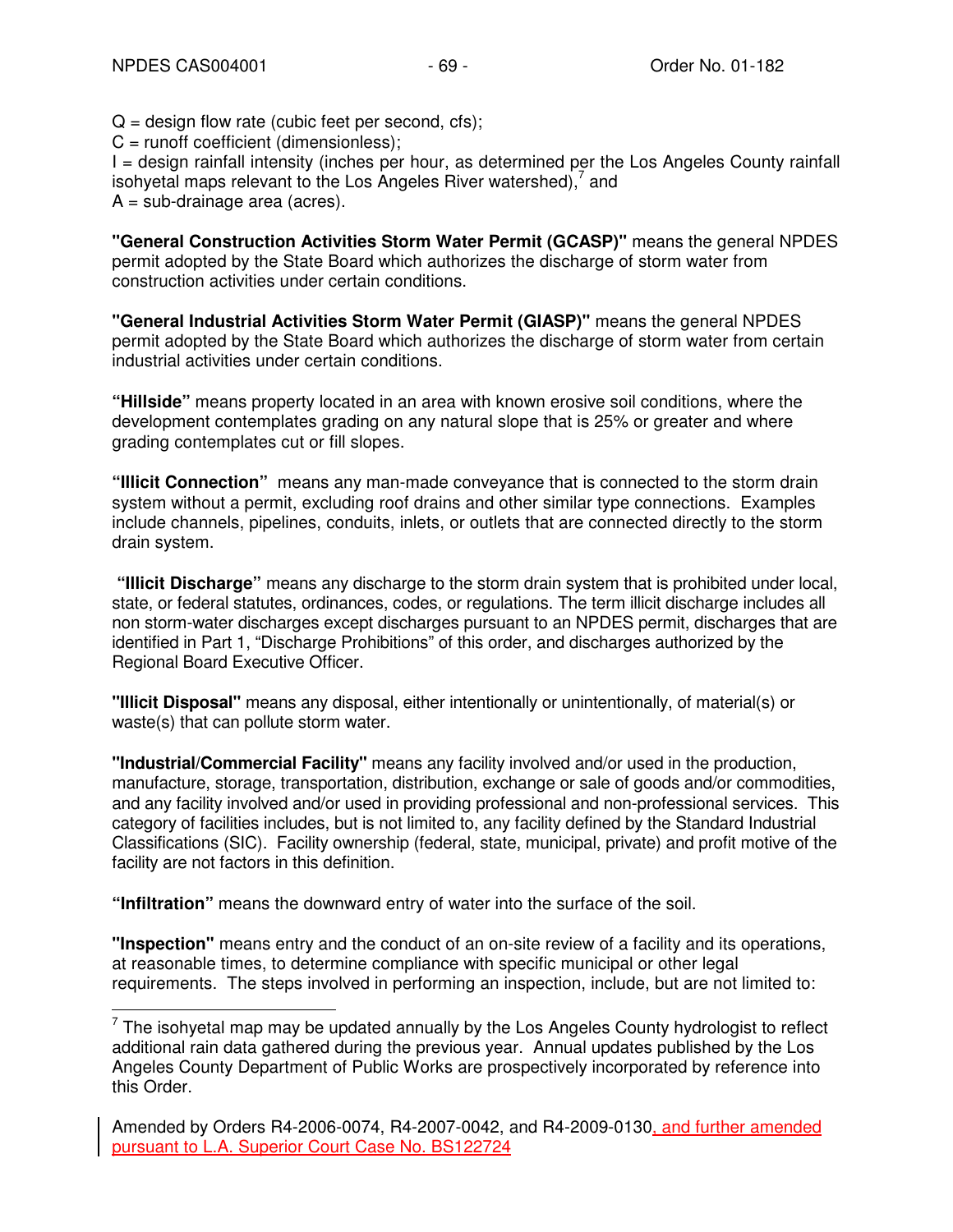- 1. Pre-inspection documentation research.;
- 2. Request for entry;
- 3. Interview of facility personnel;
- 4. Facility walk-through.
- 5. Visual observation of the condition of facility premises;
- 6. Examination and copying of records as required;
- 7. Sample collection (if necessary or required);
- 8. Exit conference (to discuss preliminary evaluation); and,
- 9. Report preparation, and if appropriate, recommendations for coming into compliance.

In the case of restaurants, a Permittee may conduct an inspection from the curbside, provided that such "curbside" inspection provides the Permittee with adequate information to determine an operator's compliance with BMPs that must be implemented per requirements of this Order, Regional Board Resolution 98-08, County and municipal ordinances, and the SQMP.

**"Institutional Controls"** means programmatic trash control measures that do not require construction or structural modifications to the MS4. Examples include street sweeping, public education, and clean out of catch basins that discharge to storm drains.

**"Large Municipal Separate Storm Sewer System (MS4)"** means all MS4s that serve a population greater than 250,000 (1990 Census) as defined in 40 CFR 122.26 (b)(4). The Regional Board designated Los Angeles County as a large MS4 in 1990, based on: (i) the U.S. Census Bureau 1990 population count of 8.9 million, and (ii) the interconnectivity of the MS4s in the incorporated and unincorporated areas within the County.

**"Local SWPPP"** means the Storm Water Pollution Prevention Plan required by the local agency for a project that disturbs one or more acres of land.

**"Maximum Extent Practicable (MEP)"** means the standard for implementation of storm water management programs to reduce pollutants in storm water. CWA  $\S$  402(p)(3)(B)(iii) requires that municipal permits "shall require controls to reduce the discharge of pollutants to the maximum extent practicable, including management practices, control techniques and system, design and engineering methods, and such other provisions as the Administrator or the State determines appropriate for the control of such pollutants. See also State Board Order WQ 2000-11 at page 20.

**"Method Detection Limit (MDL)"** means the minimum concentration of a substance that can be measured and reported with 99 percent confidence that the analyte concentration is greater than zero, as defined in 40 CFR 136, Appendix B.

**"Minimum Level (ML)"** means the concentration at which the entire analytical system must give a recognizable signal and acceptable calibration point. The ML is the concentration in a sample that is equivalent to the concentration of the lowest calibration standard analyzed by a specific analytical procedure, assuming that all the method specified sample weights, volumes, and processing steps have been followed.

Amended by Orders R4-2006-0074, R4-2007-0042, and R4-2009-0130, and further amended pursuant to L.A. Superior Court Case No. BS122724 **"Municipal Separate Storm Sewer System (MS4)"** means a conveyance or system of conveyances (including roads with drainage systems, municipal streets, alleys, catch basins,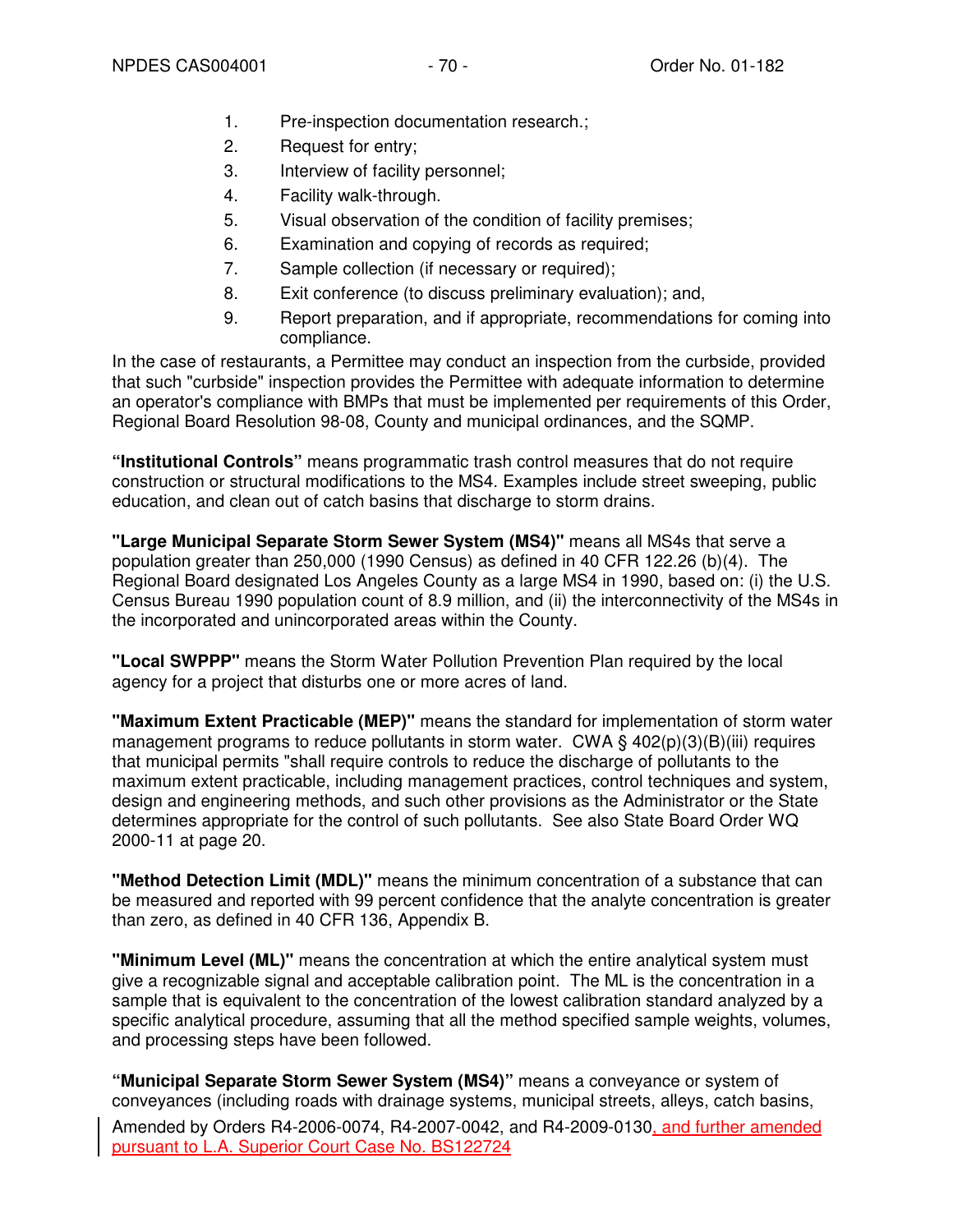curbs, gutters, ditches, manmade channels, or storm drains) owned by a State, city, county, town or other public body, that is designed or used for collecting or conveying storm water, which is not a combined sewer, and which is not part of a publicly owned treatment works, and which discharges to Waters of the United States.

**"National Pollutant Discharge Elimination System (NPDES)"** means the national program for issuing, modifying, revoking and reissuing, terminating, monitoring and enforcing permits, and imposing and enforcing pretreatment requirements, under CWA §307, 402, 318, and 405. The term includes an "approved program."

**"Natural Drainage Systems**" means unlined or unimproved (not engineered) creeks, streams, rivers or similar waterways.

**"New Development"** means land disturbing activities; structural development, including construction or installation of a building or structure, creation of impervious surfaces; and land subdivision.

**"Non-Storm Water Discharge"** means any discharge to a storm drain that is not composed entirely of storm water.

**"Nuisance"** means anything that meets all of the following requirements: (1) is injurious to health, or is indecent or offensive to the senses, or an obstruction to the free use of property, so as to interfere with the comfortable enjoyment of life or property; (2) affects at the same time an entire community or neighborhood, or any considerable number of persons, although the extent of the annoyance or damage inflicted upon individuals may be unequal.; (3) occurs during, or as a result of, the treatment or disposal of wastes.

**"Parking Lot"** means land area or facility for the parking or storage of motor vehicles used for businesses, commerce, industry, or personal use, with a lot size of 5,000 square feet or more of surface area, or with 25 or more parking spaces.

**"Partial Capture Device"** means any structural trash control device that has not been certified by the Executive Officer as meeting the "full capture" performance requirements.

**"Permittee(s)"** means Co-Permittees and any agency named in this Order as being responsible for permit conditions within its jurisdiction. Permittees to this Order include the Los Angeles County Flood Control District, Los Angeles County, and the cities of Agoura Hills, Alhambra, Arcadia, Artesia, Azusa, Baldwin Park, Bellflower, Bell Gardens, Beverly Hills, Bradbury, Burbank, Calabasas, Carson, Cerritos, Claremont, Commerce, Compton, Covina, Cudahy, Culver City, Diamond Bar, Downey, Duarte, El Monte, El Segundo, Gardena, Glendale, Glendora, Hawaiian Gardens, Hawthorne, Hermosa Beach, Hidden Hills, Huntington Park, Industry, Inglewood, Irwindale, La Canada Flintridge, La Habra Heights, Lakewood, La Mirada, La Puente, La Verne, Lawndale, Lomita, Los Angeles, Lynwood, Malibu, Manhattan Beach, Maywood, Monrovia, Montebello, Monterey Park, Norwalk, Palos Verdes Estates, Paramount, Pasadena, Pico Rivera, Pomona, Rancho Palos Verdes, Redondo Beach, Rolling Hills, Rolling Hills Estates, Rosemead, San Dimas, San Fernando, San Gabriel, San Marino, Santa Clarita, Santa Fe Springs, Santa Monica, Sierra Madre, Signal Hill, South El Monte, South Gate, South Pasadena, Temple City, Torrance, Vernon, Walnut, West Covina, West Hollywood, Westlake Village, and Whittier.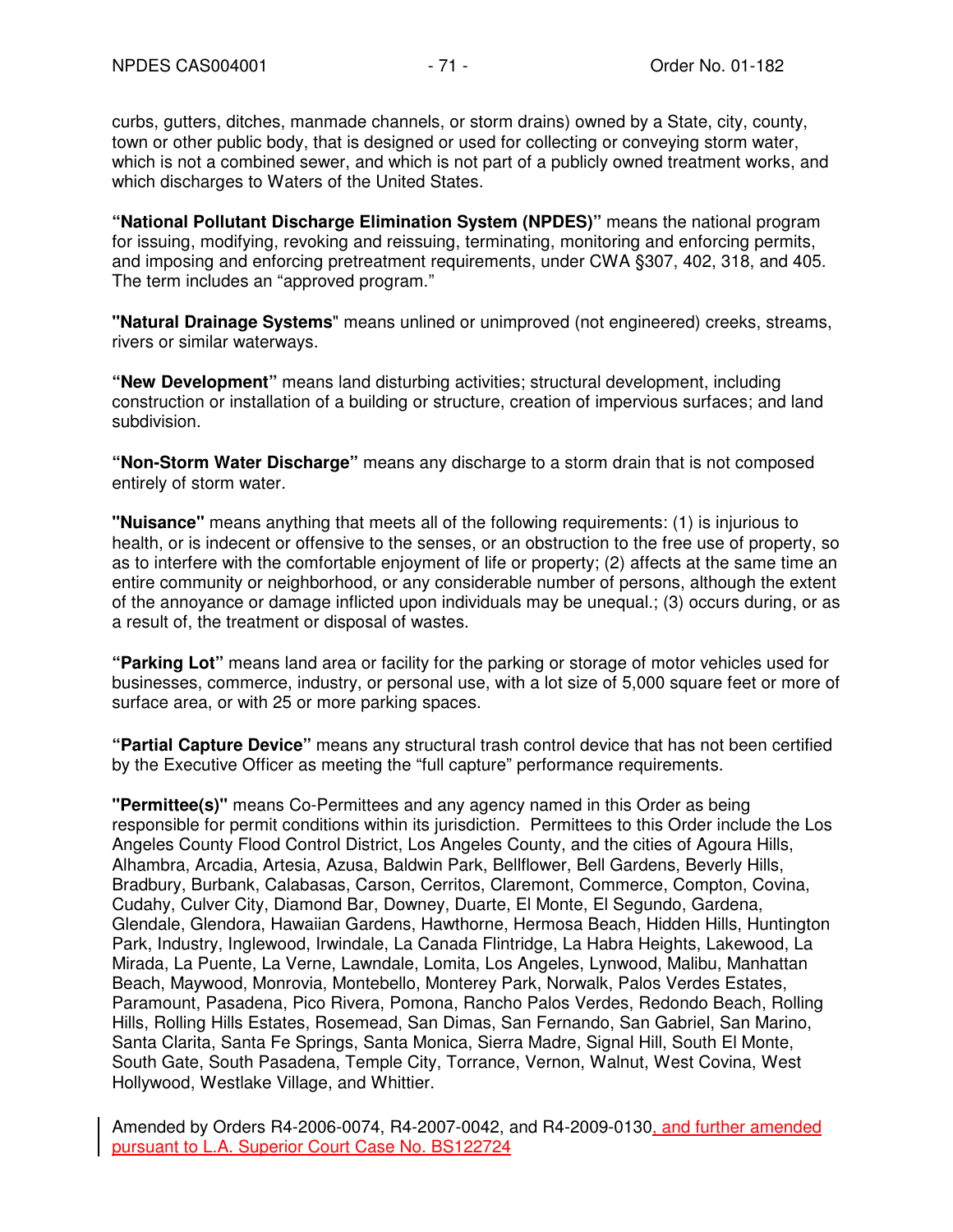**"Planning Priority Projects"** means those projects that are required to incorporate appropriate storm water mitigation measures into the design plan for their respective project. These types of projects include:

- 1. Ten or more unit homes (includes single family homes, multifamily homes, condominiums, and apartments)
- 2. A 100,000 or more square feet of impervious surface area industrial/ commercial development (1 ac starting March 2003)
- 3. Automotive service facilities (SIC 5013, 5014, 5541, 7532-7534, and 7536-7539)
- 4. Retail gasoline outlets
- 5. Restaurants (SIC 5812)
- 6. Parking lots 5,000 square feet or more of surface area or with 25 or more parking spaces
- 7. Redevelopment projects in subject categories that meet Redevelopment thresholds
- 8. Projects located in or directly adjacent to or discharging directly to an ESA, which meet thresholds; and
- 9. Those projects that require the implementation of a site-specific plan to mitigate post-development storm water for new development not requiring a SUSMP but which may potentially have adverse impacts on post-development storm water quality, where the following project characteristics exist:
	- a) Vehicle or equipment fueling areas;
	- b) Vehicle or equipment maintenance areas, including washing and repair;
	- c) Commercial or industrial waste handling or storage;
	- d) Outdoor handling or storage of hazardous materials;
	- e) Outdoor manufacturing areas;
	- f) Outdoor food handling or processing;
	- g) Outdoor animal care, confinement, or slaughter; or
	- h) Outdoor horticulture activities.

**"Pollutants"** means those "pollutants" defined in CWA §502(6) (33.U.S.C.§1362(6)), and incorporated by reference into California Water Code §13373.

**"Potable Water Distribution Systems Releases"** means sources of flows from drinking water storage, supply and distribution systems including flows from system failures, pressure releases, system maintenance, distribution line testing, fire hydrant flow testing; and flushing and dewatering of pipes, reservoirs, vaults, and minor non-invasive well maintenance activities not involving chemical addition(s). It does not include wastewater discharges from activities that occur at wellheads, such as well construction, well development (i.e., aquifer pumping tests, well purging, etc.), or major well maintenance.

**"Project"** means all development, redevelopment, and land disturbing activities. The term is not limited to "Project" as defined under CEQA (Pub. Resources Code §21065).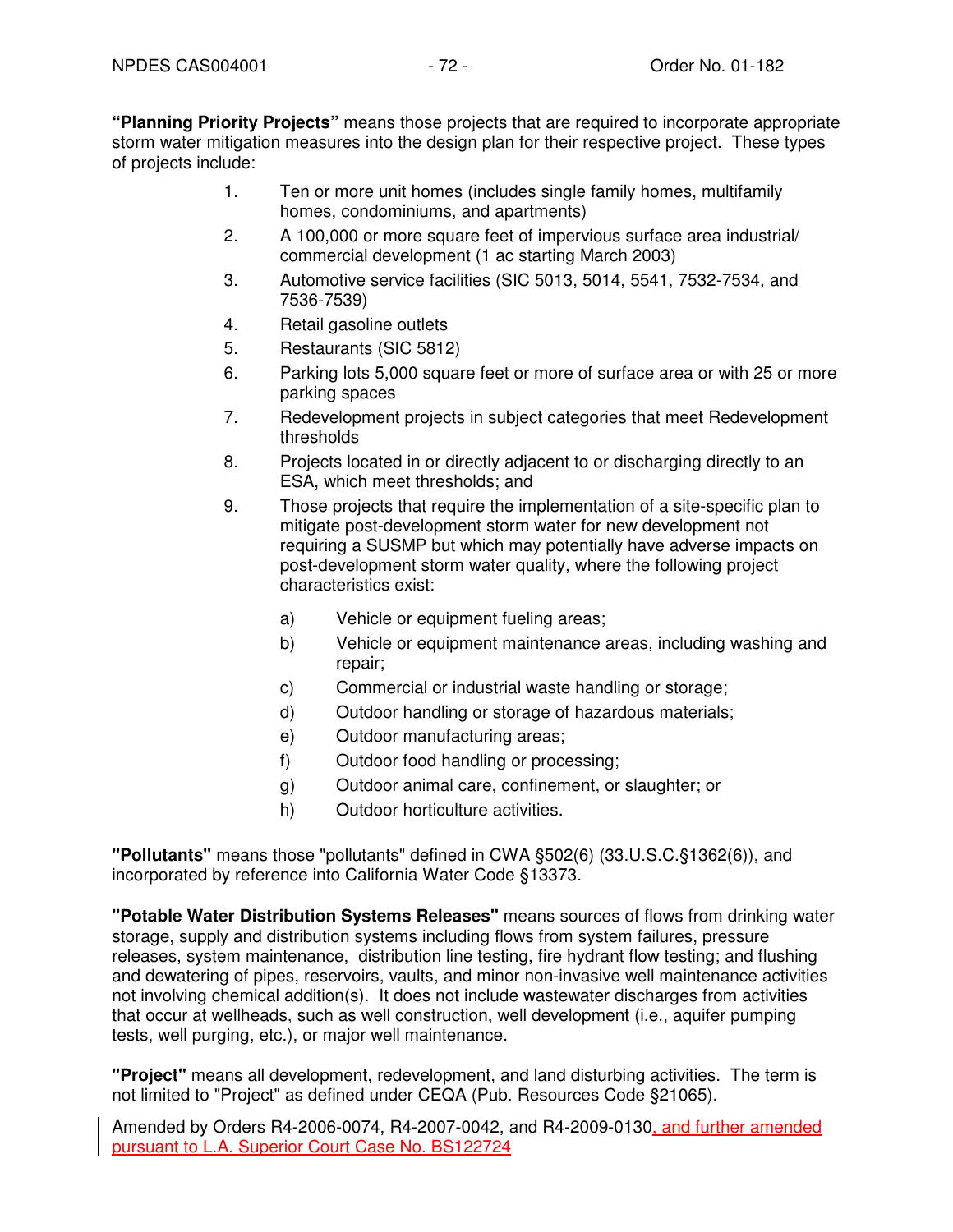**"Rain Days"** are those days with greater than or equal to 0.1 inch of rainfall.

**"Rain Event"** means any rain event greater than 0.1 inch in 24 hours except where specifically stated otherwise.

**"Rare, Threatened, or Endangered Species (RARE)"** means a beneficial use for waterbodies in the Los Angeles Region, as designated in the Basin Plan (Table 2-1), that supports habitats necessary, at least in part, for the survival and successful maintenance of plant or animal species established under state or federal law as rare, threatened, or endangered.

**"Receiving Waters"** means all surface water bodies in the Los Angeles Region that are identified in the Basin Plan.

**"Redevelopment"** means land-disturbing activity that results in the creation, addition, or replacement of 5,000 square feet or more of impervious surface area on an already developed site. Redevelopment includes, but is not limited to: the expansion of a building footprint; addition or replacement of a structure; replacement of impervious surface area that is not part of a routine maintenance activity; and land disturbing activities related to structural or impervious surfaces. It does not include routine maintenance to maintain original line and grade, hydraulic capacity, or original purpose of facility, nor does it include emergency construction activities required to immediately protect public health and safety.

**"Regional Administrator"** means the Regional Administrator of the Regional Office of the USEPA or the authorized representative of the Regional Administrator.

**"Restaurant"** means a facility that sells prepared foods and drinks for consumption, including stationary lunch counters and refreshment stands selling prepared foods and drinks for immediate consumption (SIC Code 5812).

**"Retail Gasoline Outlet"** means any facility engaged in selling gasoline and lubricating oils.

**"Runoff"** means any runoff including storm water and dry weather flows from a drainage area that reaches a receiving water body or subsurface. During dry weather it is typically comprised of base flow either contaminated with pollutants or uncontaminated, and nuisance flows.

**"Screening"** means using proactive methods to identify illicit connections through a continuously narrowing process. The methods may include: performing baseline monitoring of open channels, conducting special investigations using a prioritization approach, analyzing maintenance records for catch basin and storm drain cleaning and operation, and verifying all permitted connections into the storm drains. Special investigation techniques may include: dye testing, visual inspection, smoke testing, flow monitoring, infrared, aerial and thermal photography, and remote control camera operation.

**"Sidewalk Rinsing"** means pressure washing of paved pedestrian walkways with average water usage of 0.006 gallons per square foot, with no cleaning agents, and properly disposing of all debris collected, as authorized under Regional Board Resolution No. 98-08.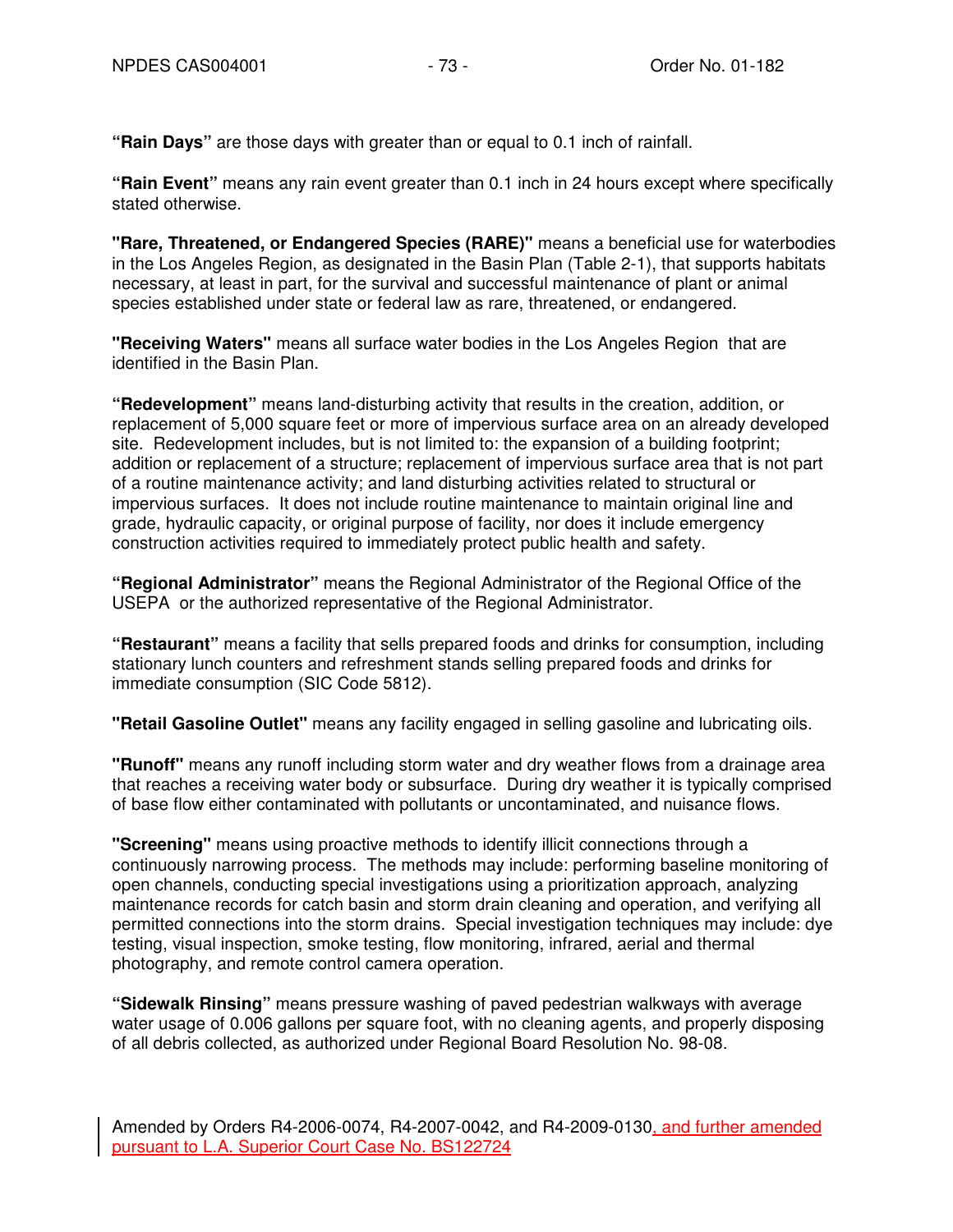**"Significant Ecological Area (SEA)**" means an area that is determined to possess an example of biotic resources that cumulatively represent biological diversity, for the purposes of protecting biotic diversity, as part of the Los Angeles County General Plan.<sup>8</sup>

Areas are designated as SEAs, if they possess one or more of the following criteria:

- 1. The habitat of rare, endangered, and threatened plant and animal species.
- 2. Biotic communities, vegetative associations, and habitat of plant and animal species that are either one of a kind, or are restricted in distribution on a regional basis.
- 3. Biotic communities, vegetative associations, and habitat of plant and animal species that are either one of a kind or are restricted in distribution in Los Angeles County.
- 4. Habitat that at some point in the life cycle of a species or group of species, serves as a concentrated breeding, feeding, resting, migrating grounds and is limited in availability either regionally or within Los Angeles County.
- 5. Biotic resources that are of scientific interest because they are either an extreme in physical/geographical limitations, or represent an unusual variation in a population or community.
- 6. Areas important as game species habitat or as fisheries.
- 7. Areas that would provide for the preservation of relatively undisturbed examples of natural biotic communities in Los Angeles County.
- 8. Special areas.

**"Significant Natural Area (SNA)"** means an area defined by the California Department of Fish and Game (DFG), Significant Natural Areas Program, as an area that contains an important example of California's biological diversity. The most current SNA maps, reports, and descriptions can be downloaded from the DFG website at ftp://maphost.dfg.ca.gov/outgoing/whdab/sna/. These areas are identified using the following biological criteria only, irrespective of any administrative or jurisdictional considerations:

- 1. Areas supporting extremely rare species or habitats.
- 2. Areas supporting associations or concentrations of rare species or habitats.
- 3. Areas exhibiting the best examples of rare species and habitats in the state.

**"Site"** means the land or water area where any "facility or activity" is physically located or conducted, including adjacent land used in connection with the facility or activity.

**"Source Control BMP"** means any schedules of activities, prohibitions of practices, maintenance procedures, managerial practices or operational practices that aim to prevent storm water pollution by reducing the potential for contamination at the source of pollution.

**"SQMP"** means the Los Angeles Countywide Stormwater Quality Management Program.

 8 The 61 existing SEAs represent the findings of a study that was completed in 1976 by England and Nelson, Environmental Consultants, as amended through the adoption of a revised Los Angeles County General Plan in 1980. The results of an update study to evaluate existing SEAs within unincorporated Los Angeles County is currently being proposed to the Los Angeles County Planning Commission (Los Angeles County Significant Ecological Area Update Study 2000, Background Report, PCR Services Corporation). The Update Study 2000, which contains existing and proposed SEA boundaries, can be downloaded from the Los Angeles County Department of Planning website at http://planning.co.la.ca.us/drp\_revw.html#SEA

 $9$  These criteria from the 1976 study have been modified in the Update Study 2000.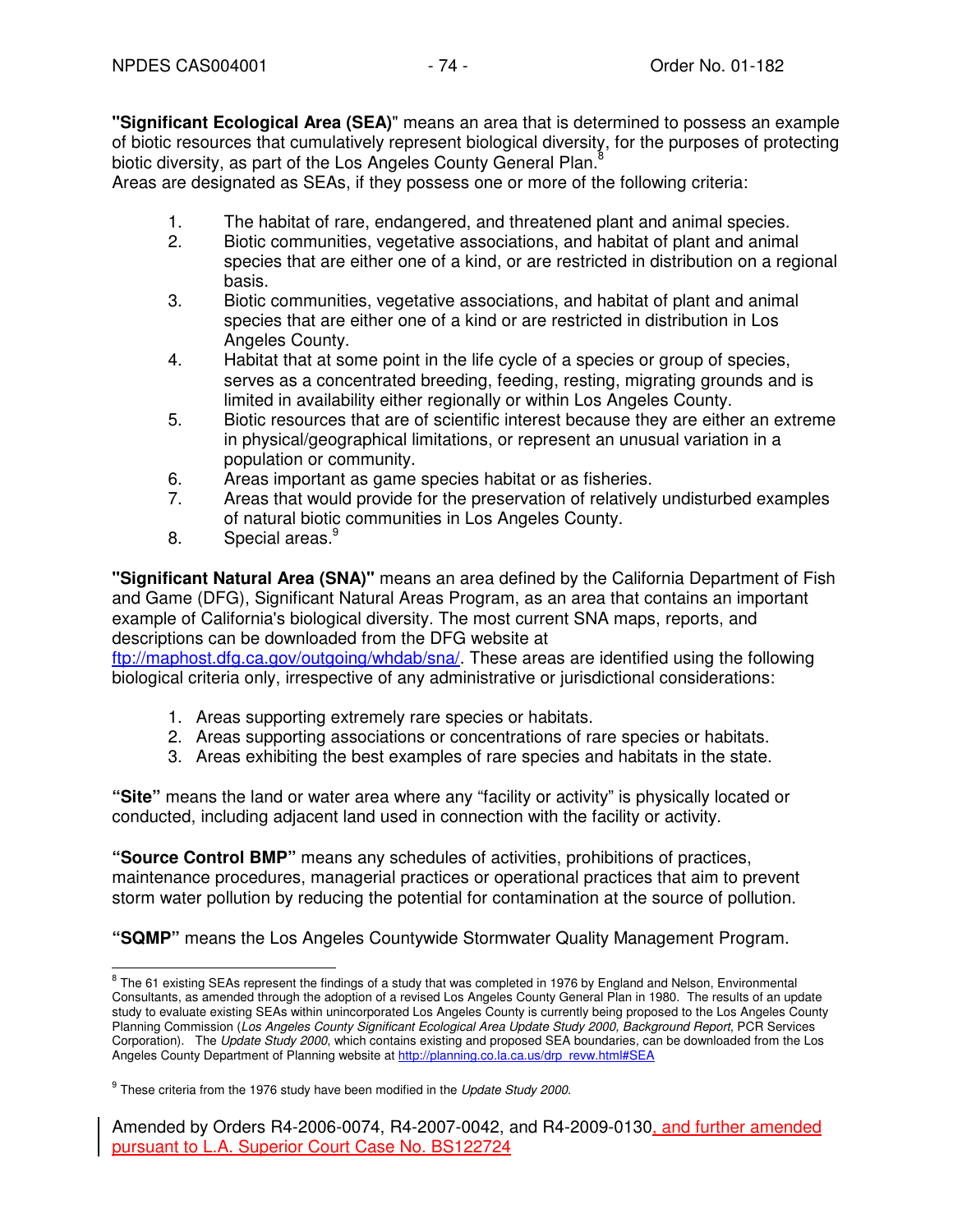**"State Storm Water Pollution Prevention Plan (State SWPPP)"** means a plan, as required by a State General Permit, identifying potential pollutant sources and describing the design, placement and implementation of BMPs, to effectively prevent non-stormwater Discharges and reduce Pollutants in Stormwater Discharges during activities covered by the General Permit.

**"Storm Water"** means storm water runoff, snow melt runoff, and surface runoff and drainage.

**"Storm Water Discharge Associated with Industrial Activity"** means industrial discharge as defined in 40 CFR 122.26(b)(14)

**"Stormwater Quality Management Program"** means the Los Angeles Countywide Stormwater Quality Management Program, which includes descriptions of programs, collectively developed by the Permittees in accordance with provisions of the NPDES Permit, to comply with applicable federal and state law, as the same is amended from time to time.

**"Structural BMP"** means any structural facility designed and constructed to mitigate the adverse impacts of storm water and urban runoff pollution (e.g. canopy, structural enclosure). The category may include both Treatment Control BMPs and Source Control BMPs.

**"Summer Dry Weather"** means Dry Weather days occurring from April 1 through October 31 of each year.

**"SUSMP"** means the Los Angeles Countywide Standard Urban Stormwater Mitigation Plan. The SUSMP shall address conditions and requirements of new development.

**"Total Maximum Daily Load (TMDL)"** means the sum of the individual waste load allocations for point sources and load allocations for nonpoint sources and natural background.

**"Toxicity Identification Evaluation (TIE)"** means a set of procedures to identify the specific chemical(s) responsible for toxicity. These procedures are performed in three phases (characterization, identification, and confirmation) using aquatic organism toxicity tests.

**"Toxicity Reduction Evaluation (TRE)"** means a study conducted in a step-wise process to identify the causative agents of effluent or ambient toxicity, isolate the sources of toxicity, evaluate the effectiveness of toxicity control options, and then confirm the reduction in toxicity.

**"Treatment"** means the application of engineered systems that use physical, chemical, or biological processes to remove pollutants. Such processes include, but are not limited to, filtration, gravity settling, media absorption, biodegradation, biological uptake, chemical oxidation and UV radiation.

**"Treatment Control BMP"** means any engineered system designed to remove pollutants by simple gravity settling of particulate pollutants, filtration, biological uptake, media absorption or any other physical, biological, or chemical process.

**"USEPA Phase I Facilities"** means facilities in specified industrial categories that are required to obtain an NPDES permit for storm water discharges, as required by 40 CFR 122.26(c). These categories include: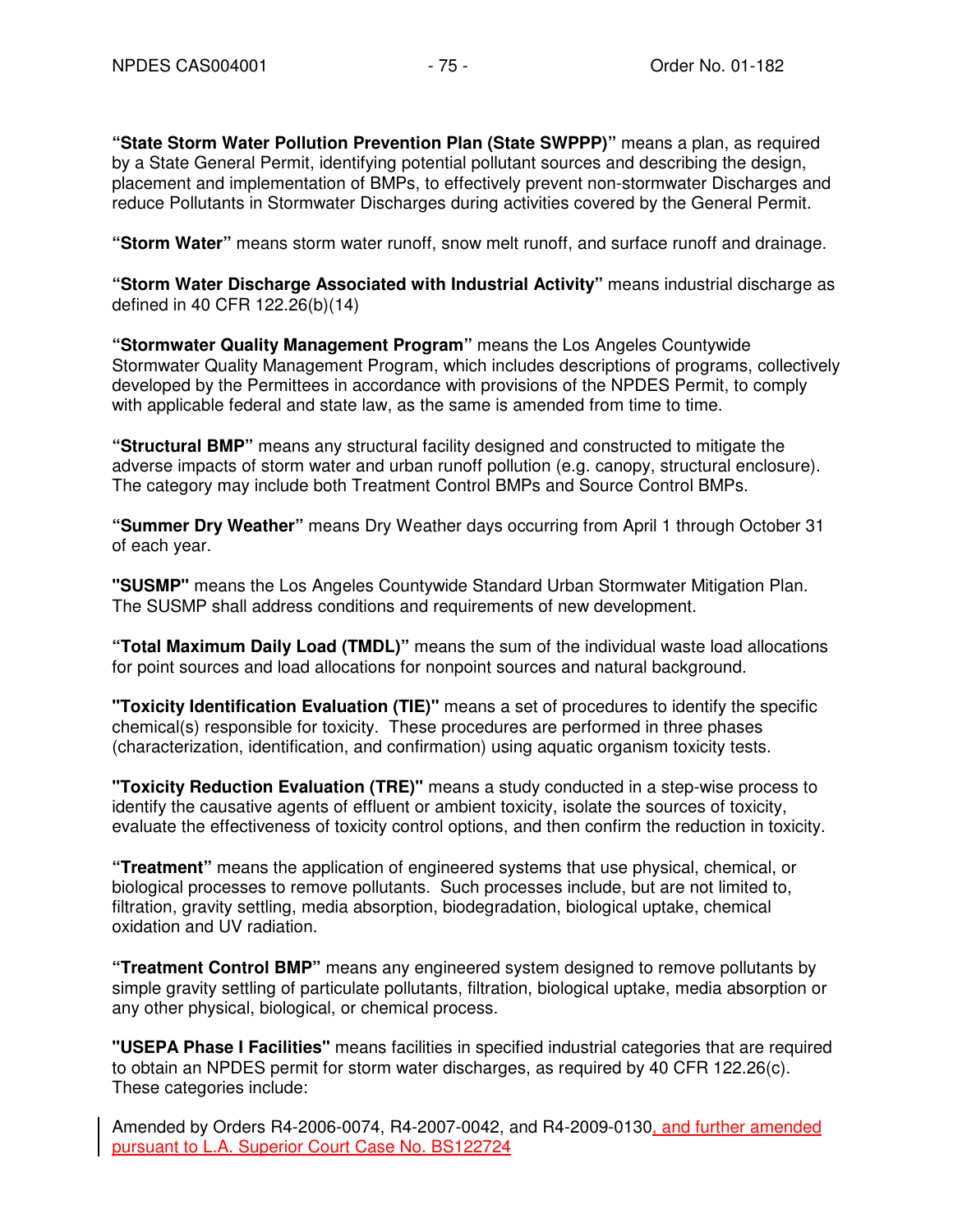- i. facilities subject to storm water effluent limitation guidelines, new source performance standards, or toxic pollutant effluent standards (40 CFR N)
- ii. manufacturing facilities
- iii. oil and gas/mining facilities
- iv. hazardous waste treatment, storage, or disposal facilities
- v. landfills, land application sites, and open dumps
- vi. recycling facilities
- vii. steam electric power generating facilities
- viii. transportation facilities
- ix. sewage of wastewater treatment works
- x. light manufacturing facilities

**"Vehicle Maintenance/Material Storage Facilities/Corporation Yards"** means any Permittee owned or operated facility or portion thereof that:

- i. Conducts industrial activity, operates equipment, handles materials, and provides services similar to Federal Phase I facilities:
- **ii.** Performs fleet vehicle service/maintenance on ten or more vehicles per day including repair, maintenance, washing, and fueling;
- **iii.** Performs maintenance and/or repair of heavy industrial machinery/equipment; and
- iv. Stores chemicals, raw materials, or waste materials in quantities that require a hazardous materials business plan or a Spill Prevention, Control , and Countermeasures (SPCC) plan.

**"Water Quality Standards and Water Quality Objectives"** means water quality criteria contained in the Basin Plan, the California Ocean Plan, the National Toxics Rule, the California Toxics Rule, and other state or federally approved surface water quality plans. Such plans are used by the Regional Board to regulate all discharges, including storm water discharges.

**"Waters of the State"** means any surface water or groundwater, including saline waters, within boundaries of the state.

### **"Waters of the United States" or "Waters of the U.S."** means:

- a. All waters that are currently used, were used in the past, or may be susceptible to use in interstate or foreign commerce, including all waters which are subject to the ebb and flow of the tide;
- b. All interstate waters, including interstate "wetlands";
- c. All other waters such as intrastate lakes, rivers, streams (including intermittent streams), mudflats, sandflats, "wetlands," sloughs, prairie potholes, wet meadows, playa lakes, or natural ponds the use, degradation, or destruction of which would affect or could affect interstate or foreign commerce including any such waters:
	- 1. Which are or could be used by interstate or foreign travelers for recreational or other purposes;
	- 2. From which fish or shellfish are or could be taken and sold in interstate or foreign commerce; or
	- 3. Which are used or could be used for industrial purposes by industries in interstate commerce;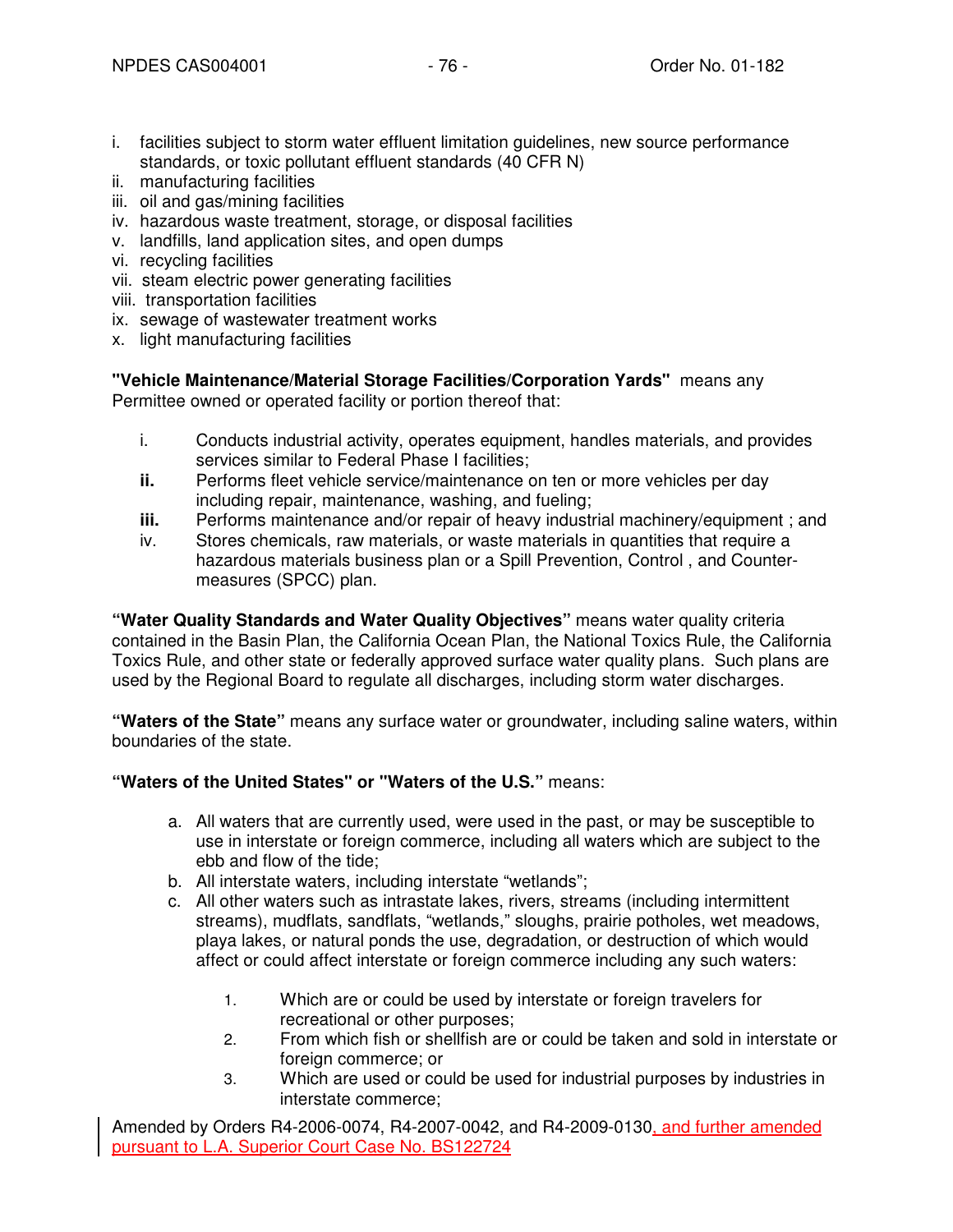- d. All impoundments of waters otherwise defined as waters of the United States under this definition;
- e. Tributaries of waters identified in paragraphs (a) through (d) of this definition;
- f. The territorial sea; and
- g. "Wetlands" adjacent to waters (other than waters that are themselves wetlands) identified in paragraph (a) through (f) of this definition.

Waste treatment systems, including treatment ponds or lagoons designed to meet the requirements of CWA (other than cooling ponds as defined in 40 CFR 423.22(m), which also meet the criteria of this definition) are not waters of the United States. This exclusion applies only to man-made bodies of water, which neither were originally created in waters of the United States (such as disposal area in wetlands) nor resulted from the impoundment of waters of the United States. Waters of the United States do not include prior converted cropland. Notwithstanding the determination of an area's status as prior converted cropland by any other federal agency, for the purposes of the CWA, the final authority regarding CWA jurisdiction remains with USEPA.

**"Wave Wash"** means the point at which a storm drain or creek empties and the effluent from the storm drain initially mixes with the receiving ocean water.

**"Wet Season"** means the calendar period beginning October 1 through April 15.

### **Part 6. STANDARD PROVISIONS**

### **A. Standard Requirements**

- 1. Each Permittee shall comply with all provisions and requirements of this permit.
- 2. Should a Permittee discover a failure to submit any relevant facts or that it submitted incorrect information in a report, it shall promptly submit the missing or correct information.
- 3. Each Permittee shall report all instances of non-compliance not otherwise reported at the time monitoring reports are submitted.
- 4. This Order includes the attached Monitoring and Reporting Program, and SUSMP(Regional Board Resolution No. R00-02), which are a part of the permit and must be complied with in the same manner as with the rest of the requirements in the permit.

### **B. Regional Board Review**

Any formal determination or approval made by the Regional Board Executive Officer pursuant to the provisions of this Order may be reviewed by the Regional Board. A Permittee(s) or a member of the public may request such review upon petition within 30 days of the effective date of the notification of such decision to the Permittee(s) and interested parties on file at the Regional Board.

### **C. Public Review**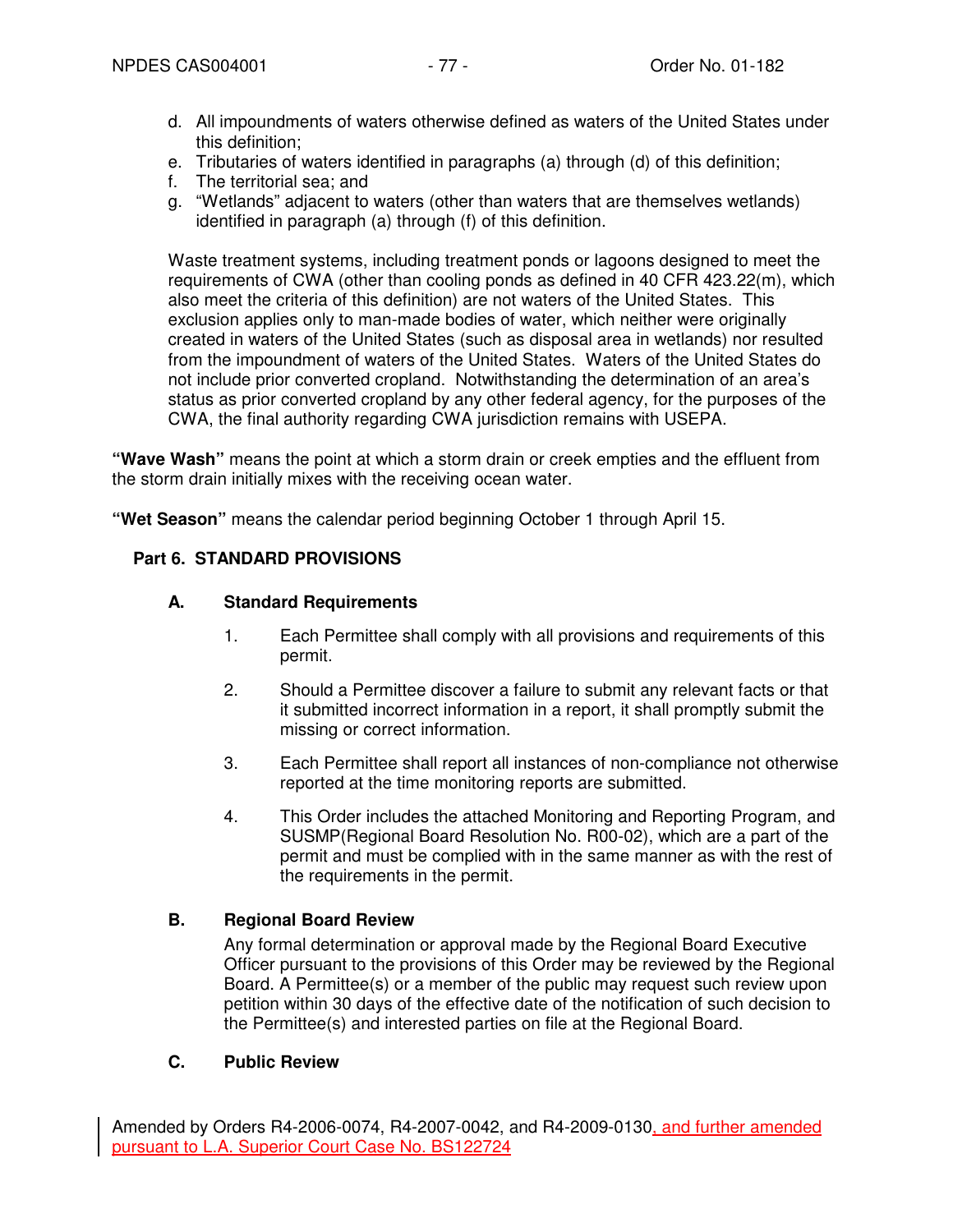- 1. All documents submitted to the Regional Board in compliance with the terms and conditions of this Order shall be made available to members of the public pursuant to the Freedom of Information Act (5 U.S.C. § 552 (as amended) and the Public Records Act (Cal. Government Code § 6250 et seq.).
- 2. All documents submitted to the Regional Board Executive Officer for approval shall be made available to the public for a 30-day period to allow for public comment.

# **D. Duty to Comply**

- 1. Each Permittee must comply with all of the terms, requirements, and conditions of this Order. Any violation of this order constitutes a violation of the Clean Water Act, its regulations and the California Water Code, and is grounds for enforcement action, Order termination, Order revocation and reissuance, denial of an application for reissuance; or a combination thereof [40 CFR 122.41(a), CWC § 13261, 13263, 13265, 13268, 13300, 13301, 13304, 13340, 13350].
- 2. A copy of these waste discharge specifications shall be maintained by each Permittee so as to be available during normal business hours to Permittee employees and members of the public.
- 3. Any discharge of wastes at any point(s) other than specifically described in this Order is prohibited, and constitutes a violation of the Order.

### **E. Duty to Mitigate [40 CFR 122.41 (d)]**

Each Permittee shall take all reasonable steps to minimize or prevent any discharge that has a reasonable likelihood of adversely affecting human health or the environment.

### **F. Inspection and Entry [40 CFR 122.41(i), CWC § 13267]**

The Regional Board, USEPA, and other authorized representatives shall be allowed:

- 1. Entry upon premises where a regulated facility is located or conducted, or where records are kept under conditions of this Order;
- 2. Access to copy any records, at reasonable times, that are kept under the conditions of this Order;
- 3. To inspect at reasonable times any facility, equipment (including monitoring and control equipment), practices, or operations regulated or required under this Order; and,
- 4. To photograph, sample, and monitor at reasonable times for the purpose of assuring compliance with this Order, or as otherwise authorized by the CWA and the CWC.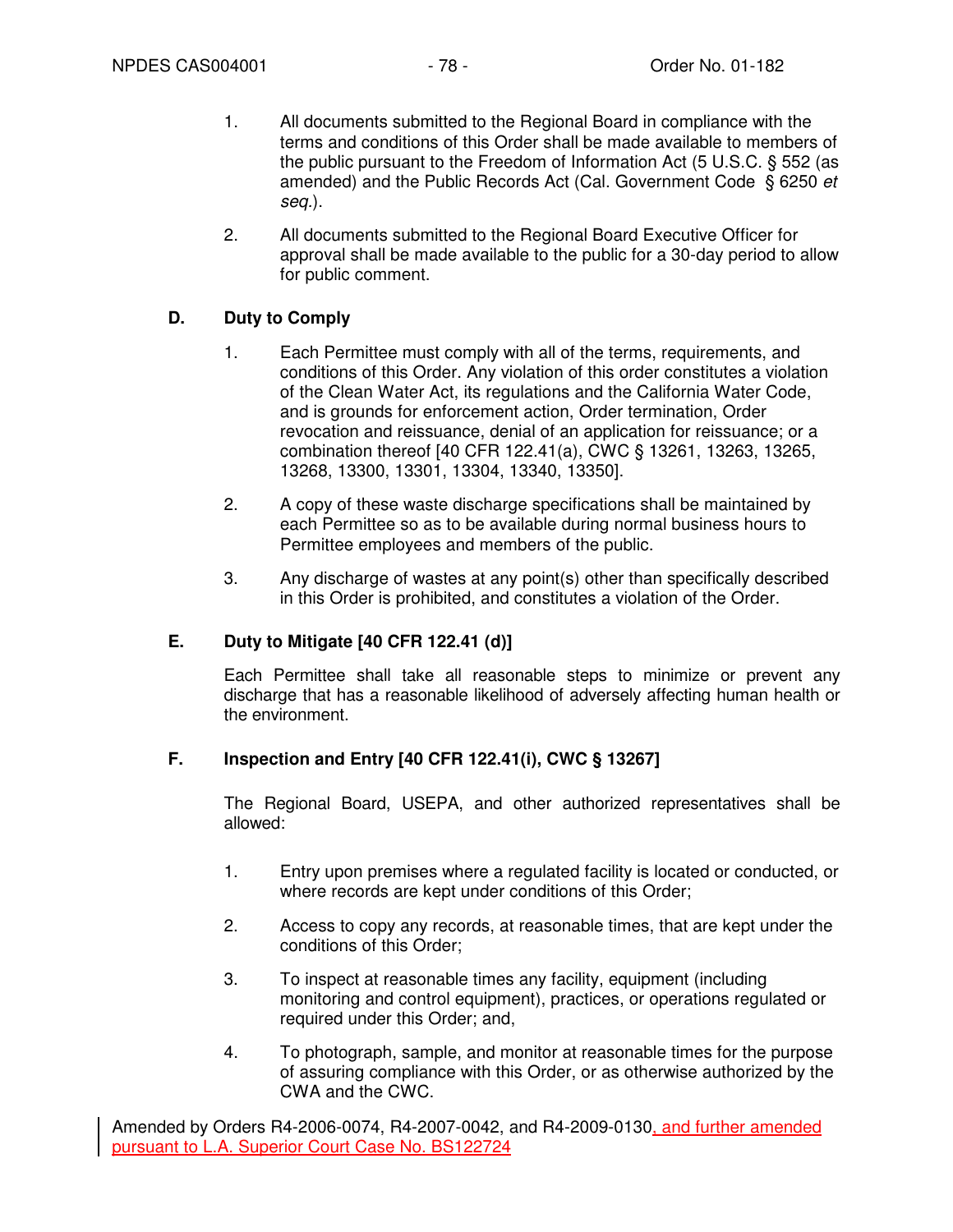## **G. Proper Operation and Maintenance [40 CFR 122.41 (e), CWC § 13263(f)]**

The Permittees shall at all times properly operate and maintain all facilities and systems of treatment (and related appurtenances) that are installed or used by the Permittees to achieve compliance with this Order. Proper operation and maintenance includes adequate laboratory controls and appropriate quality assurance procedures. This provision requires the operation of backup or auxiliary facilities or similar system that are installed by a Permittee only when necessary to achieve compliance with the conditions of this Order.

## **H. Signatory Requirements [40 CFR 122.41(k) & 122.22]**

Except as otherwise provided in this Order, all applications, reports, or information submitted to the Regional Board shall be signed by the Director of Public Works, City Engineer, or authorized designee and certified as set forth in 40 CFR 122.22.

### **I. Reopener and Modification [40 CFR 122.41(f) & 122.62]**

- 1. This Order may only be modified, revoked, or reissued, prior to the expiration date, by the Regional Board, in accordance with the procedural requirements of the CWC and CCR Title 23 for the issuance of waste discharge requirements, 40 CFR 122.62, and upon prior notice and hearing, to:
	- a) Address changed conditions identified in the required reports or other sources deemed significant by the Regional Board;
	- b) Incorporate applicable requirements or statewide water quality control plans adopted by the State Board or amendments to the Basin Plan;
	- c) Comply with any applicable requirements, guidelines, and/or regulations issued or approved pursuant to CWA Section 402(p); and/or,
	- d) Consider any other federal, or state laws or regulations that became effective after adoption of this Order.
- 2. After notice and opportunity for a hearing, this Order may be terminated or modified for cause, including, but not limited to:
	- a) Violation of any term or condition contained in this Order;
	- b) Obtaining this Order by misrepresentation, or failure to disclose all relevant facts; or,
	- c) A change in any condition that requires either a temporary or permanent reduction or elimination of the authorized discharge.
- 3. The filing of a request by the Principal Permittee or Permittees for a modification, revocation and re-issuance, or termination, or a notification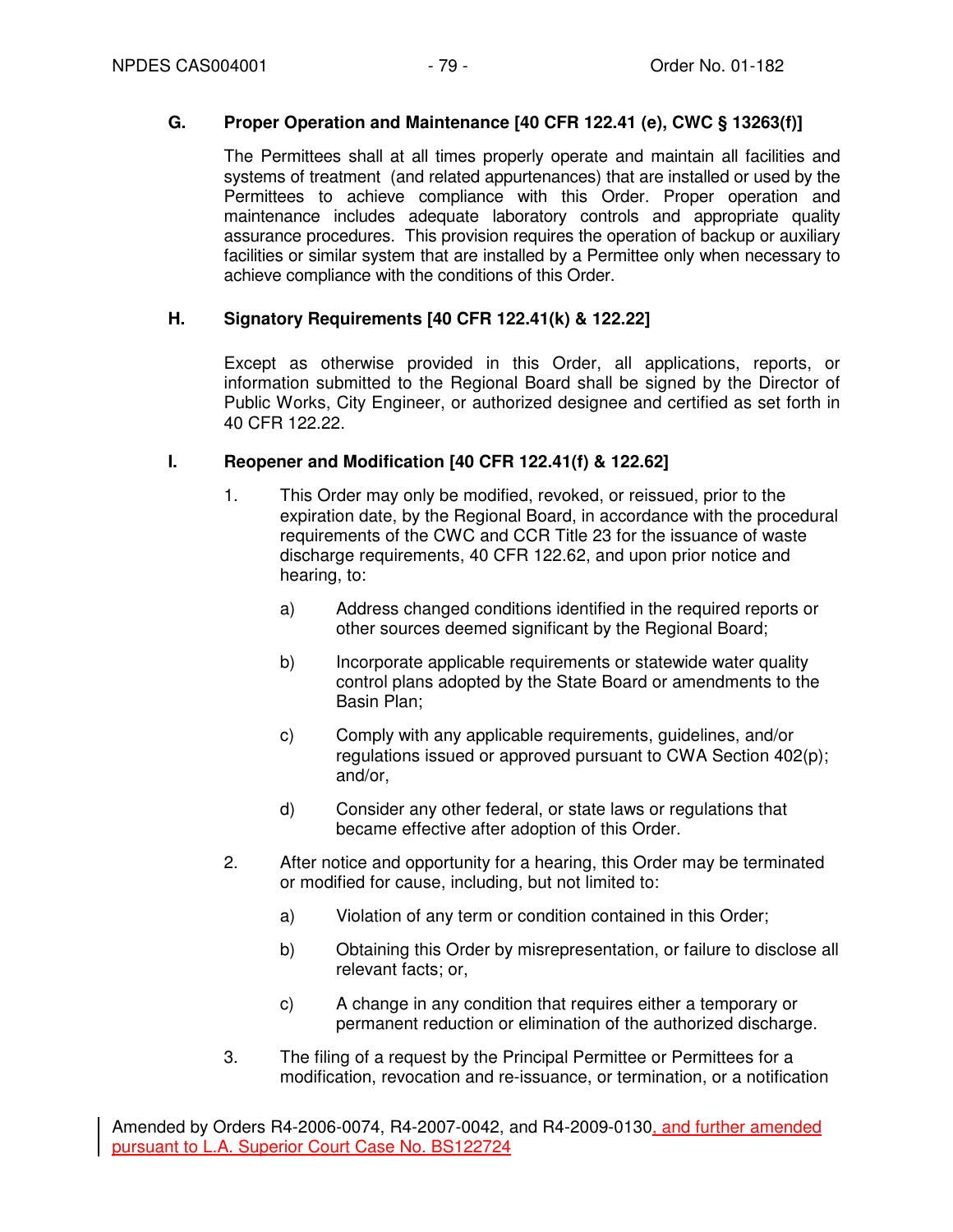of planned changes or anticipated noncompliance does not stay any condition of this Order.

- 4. This Order may be modified to make corrections or allowances for changes in the permitted activity listed in this section, following the procedures at 40 CFR 122.63, if processed as a minor modification. Minor modifications may only:
	- a) Correct typographical errors, or
	- b) Require more frequent monitoring or reporting by the Permittee.

# **J. Severability**

The provisions of this permit are severable; and if any provision of this permit or the application of any provision of this permit to any circumstance is held invalid, the application of such provision to other circumstances and the remainder of this permit shall not be affected.

# **K. Duty to Provide Information [40 CFR 122.41(h)]**

The Permittees shall furnish, within a reasonable time, any information the Regional Board or USEPA may request to determine whether cause exists for modifying, revoking and reissuing, or terminating this Order. The Permittees shall also furnish to the Regional Board, upon request, copies of records required to be kept by this Order.

# **L. Twenty-four Hour Reporting [40 CFR 122.41(l)(6)]<sup>10</sup>**

- 1. The Permittees shall report to the Regional Board any noncompliance that may endanger health or the environment. Any information shall be provided orally within 24 hours from the time any Permittee becomes aware of the circumstances. A written submission shall also be provided within five days of the time the Permittee becomes aware of the circumstances. The written submission shall contain a description of the noncompliance and its cause; the period of noncompliance, including exact dates and times and, if the noncompliance has not been corrected, the anticipated time it is expected to continue; and steps taken or planned to reduce, eliminate, and prevent reoccurrence of the noncompliance.
- 2. The Regional Board may waive the required written report on a case-bycase basis.

# **M. Bypass [40 CFR 122.41(m)]<sup>11</sup>**

j <sup>10</sup> This provision applies to incidents where effluent limitations (numerical or narrative) as provided in this Order or in the Los Angeles County SQMP are exceeded, and which endanger public health or the environment.

 $11$  This provision applies to the operation and maintenance of storm water controls and BMPs as provided in this Order or in the SQMP.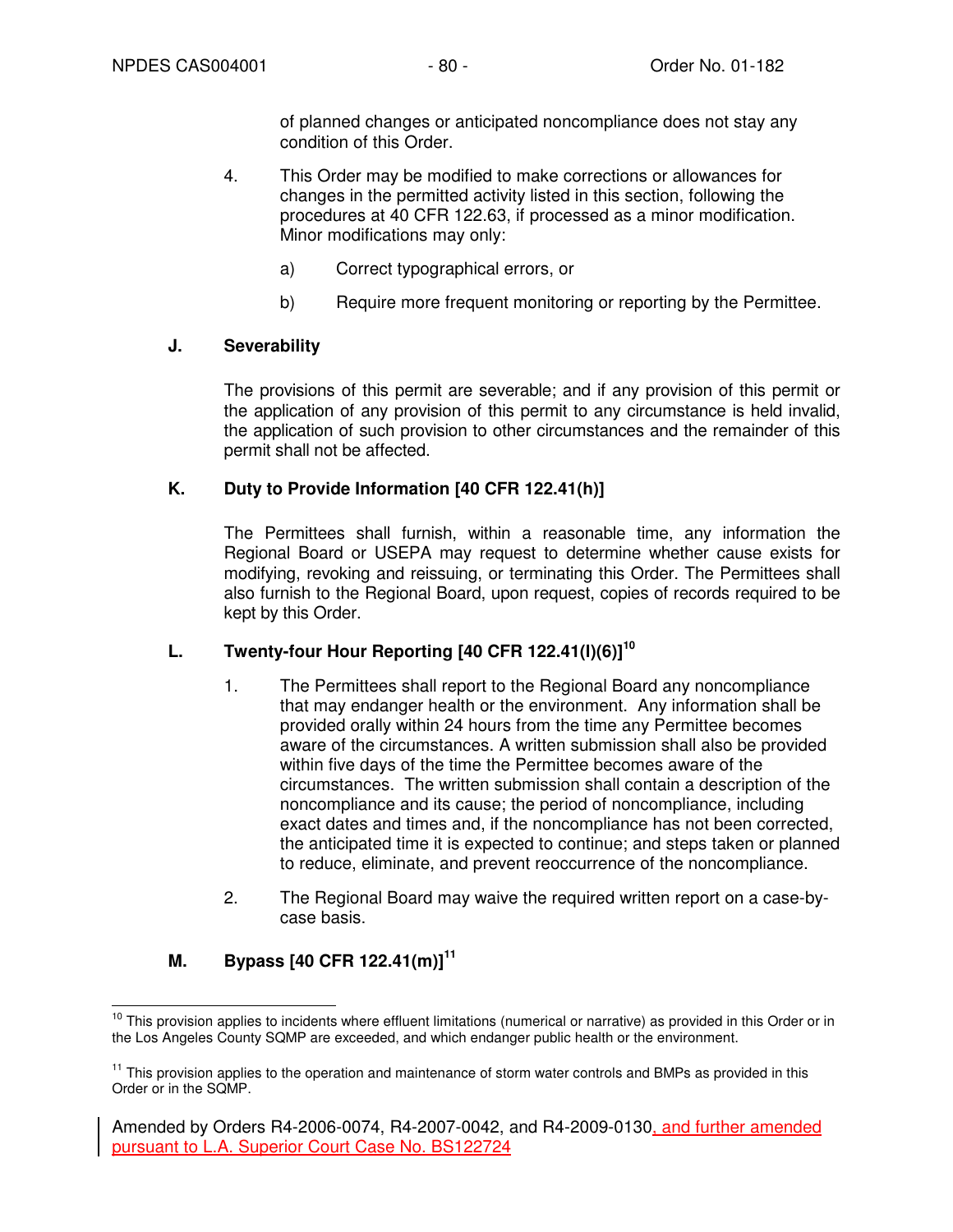Bypass (the intentional diversion of waste streams from any portion of a treatment facility) is prohibited. The Regional Board may take enforcement action against Permittees for bypass unless:

- 1. Bypass was unavoidable to prevent loss of life, personal injury or severe property damage. (Severe property damage means substantial physical damage to property, damage to the treatment facilities that causes them to become inoperable, or substantial and permanent loss of natural resources that can reasonably be expected to occur in the absence of a bypass. Severe property damage does not mean economic loss caused by delays in production.);
- 2. There were no feasible alternatives to bypass, such as the use of auxiliary treatment facilities, retention of untreated waste, or maintenance during normal periods of equipment down time. This condition is not satisfied if adequate back-up equipment should have been installed in the exercise of reasonable engineering judgment to prevent a bypass that could occur during normal periods of equipment downtime or preventive maintenance;
- 3. The Permittee submitted a notice at least ten days in advance of the need for a bypass to the Regional Board; or,
- 4. Permittees may allow a bypass to occur that does not cause effluent limitations to be exceeded, but only if it is for essential maintenance to assure efficient operation. In such a case, the above bypass conditions are not applicable. The Permittee shall submit notice of an unanticipated bypass as required.

# **N. Upset [40 CFR 122.41(n)]<sup>12</sup>**

Upset means an exceptional incident in which there is unintentional and temporary noncompliance with technology based permit effluent limitations because of factors beyond the reasonable control of the permittee. An upset does not include noncompliance to the extent caused by operational error, improperly designed treatment facilities, inadequate treatment facilities, lack of preventive maintenance, or careless or improper operation.

- 1. A Permittee that wishes to establish the affirmative defense of an upset in an action brought for non compliance shall demonstrate, through properly signed, contemporaneous operating logs, or other relevant evidence that:
	- a) An upset occurred and that the Permittee can identify the cause(s) of the upset;
	- b) The permitted facility was being properly operated by the time of the upset;
	- c) The Permittee submitted notice of the upset as required; and,

j <sup>12</sup> Supra. See footnote number 3.

Amended by Orders R4-2006-0074, R4-2007-0042, and R4-2009-0130, and further amended pursuant to L.A. Superior Court Case No. BS122724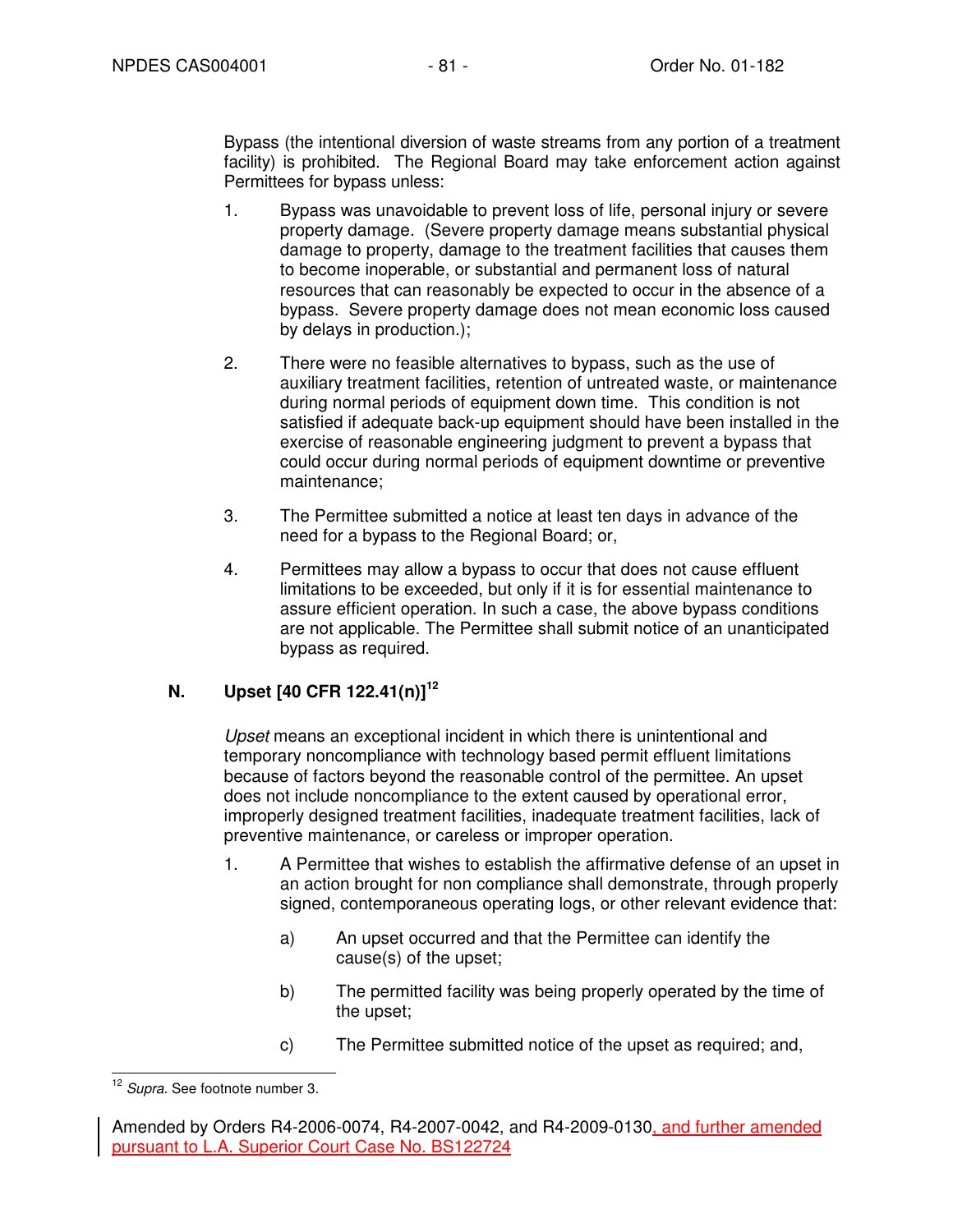- d) The Permittee complied with any remedial measures required.
- 2. No determination made before an action for noncompliance, such as during administrative review of claims that non-compliance was caused by an upset, is final administrative action subject to judicial review.
- 3. In any enforcement proceeding, the Permittee seeking to establish the occurrence of an upset has the burden of proof.

## **O. Property Rights [40 CFR 122.41(g)]**

This Order does not convey any property rights of any sort, or any exclusive privilege.

#### **P. Enforcement**

- 1. Violation of any of the provisions of the NPDES permit or any of the provisions of this Order may subject the violator to any of the penalties described herein, or any combination thereof, at the discretion of the prosecuting authority; except that only one kind of penalties may be applied for each kind of violation. The CWA provides the following:
	- a) Criminal Penalties for:
		- (1) Negligent Violations:

The CWA provides that any person who negligently violates permit conditions implementing § 301, 302, 306, 307, 308, 318, or 405 is subject to a fine of not less than \$2,500 nor more than \$25,000 per day for each violation, or by imprisonment for not more than 1 year, or both.

(2) Knowing Violations:

The CWA provides that any person who knowingly violates permit conditions implementing § 301, 302, 306, 307, 308, 318, or 405 is subject to a fine of not less than \$5,000 nor more than \$50,000 per day of violation, or by imprisonment for not more than 3 years, or both.

(3) Knowing Endangerment:

The CWA provides that any person who knowingly violates permit conditions implementing § 301, 302, 307, 308, 318, or 405 and who knows at that time that he is placing another person in imminent danger of death or serious bodily injury is subject to a fine of not more than \$250,000, or by imprisonment for not more than 15 years, or both.

(4) False Statement:

The CWA provides that any person who knowingly makes any false material statement, representation, or certification in any application, record, report, plan, or other document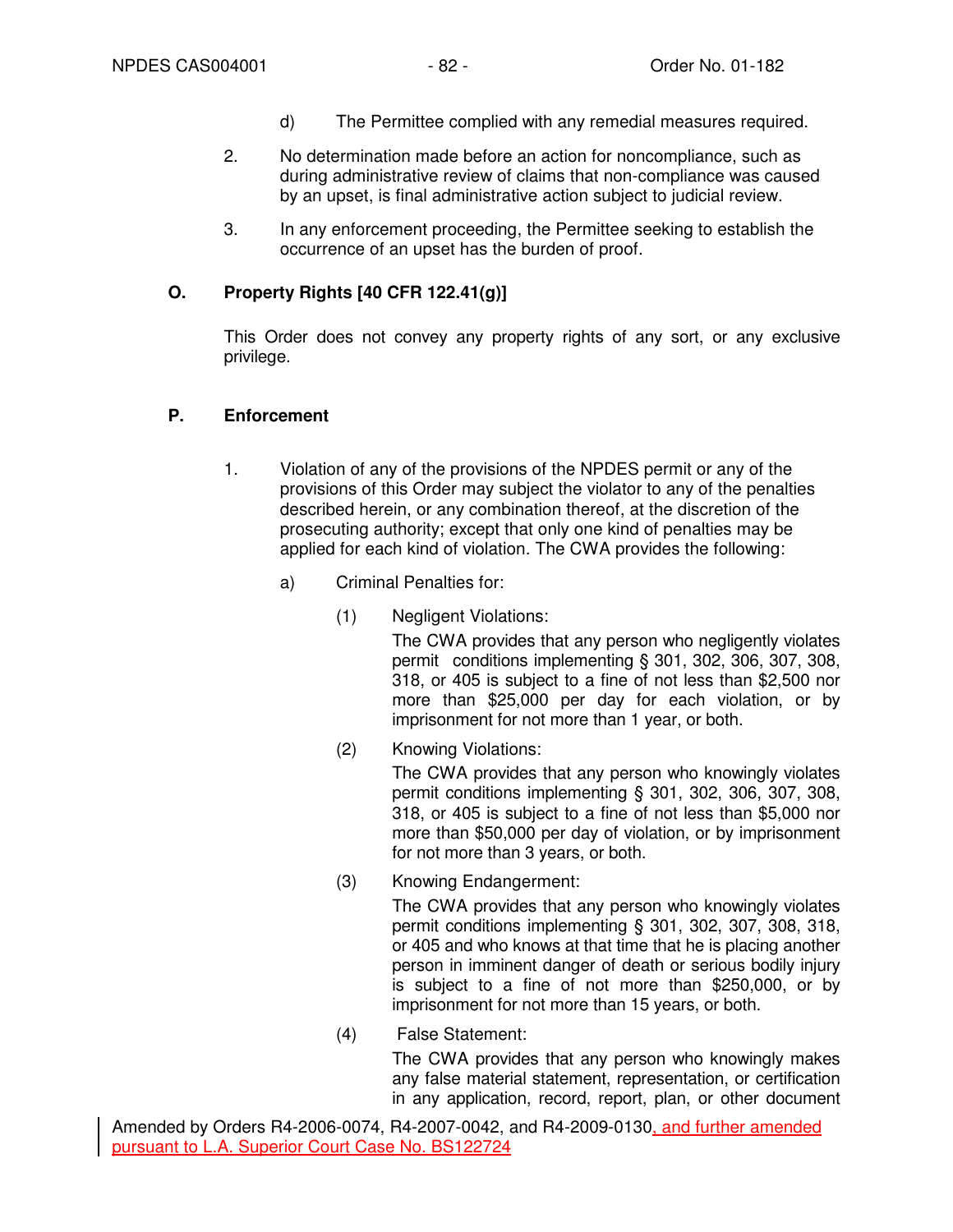filed or required to be maintained under the Act or who knowingly falsifies, tampers with, or renders inaccurate, any monitoring device or method required to be maintained under the Act, shall upon conviction, be punished by a fine of not more than \$10,000 or by imprisonment for not more than two years, or by both. If a conviction is for a violation committed after a first conviction of such person under this paragraph, punishment shall be by a fine of not more than \$20,000 per day of violation, or by imprisonment of not more than four years, or by both. (See CWA  $\S$  309(c)(4))

b) Civil Penalties

The CWA provides that any person who violates a permit condition implementing § 301, 302, 306, 307, 308, 318, or 405 is subject to a civil penalty not to exceed \$27,500 per day for each violation.

2. The CWC provides that any person who violates a waste discharge requirement provision of the CWC is subject to civil penalties of up to \$5,000 per day, \$10,000 per day, or \$25,000 per day of violation; or when the violation involves the discharge of pollutants, is subject to civil penalties of up to \$10 per gallon per day or \$25 per gallon per day of violation; or some combination thereof, depending on the violation or combination of violations.

# **Q. Need to Halt or Reduce Activity not a Defense [40 CFR 122.41(c)]**

It shall not be a defense for a Permittee in an enforcement action that it would have been necessary to halt or reduce the permitted activity in order to maintain compliance with the conditions of this Order.

### **R. Rescission**

Regional Board Order No. 96-054 is hereby rescinded.

### **S. Expiration**

This Order expires on December 12, 2006. The Permittees must submit a Report of Waste Discharges and a proposed Storm Water Quality Management Program in accordance with CCR Title 23 as application for reissuance of waste discharge requirements no later than June 12, 2006.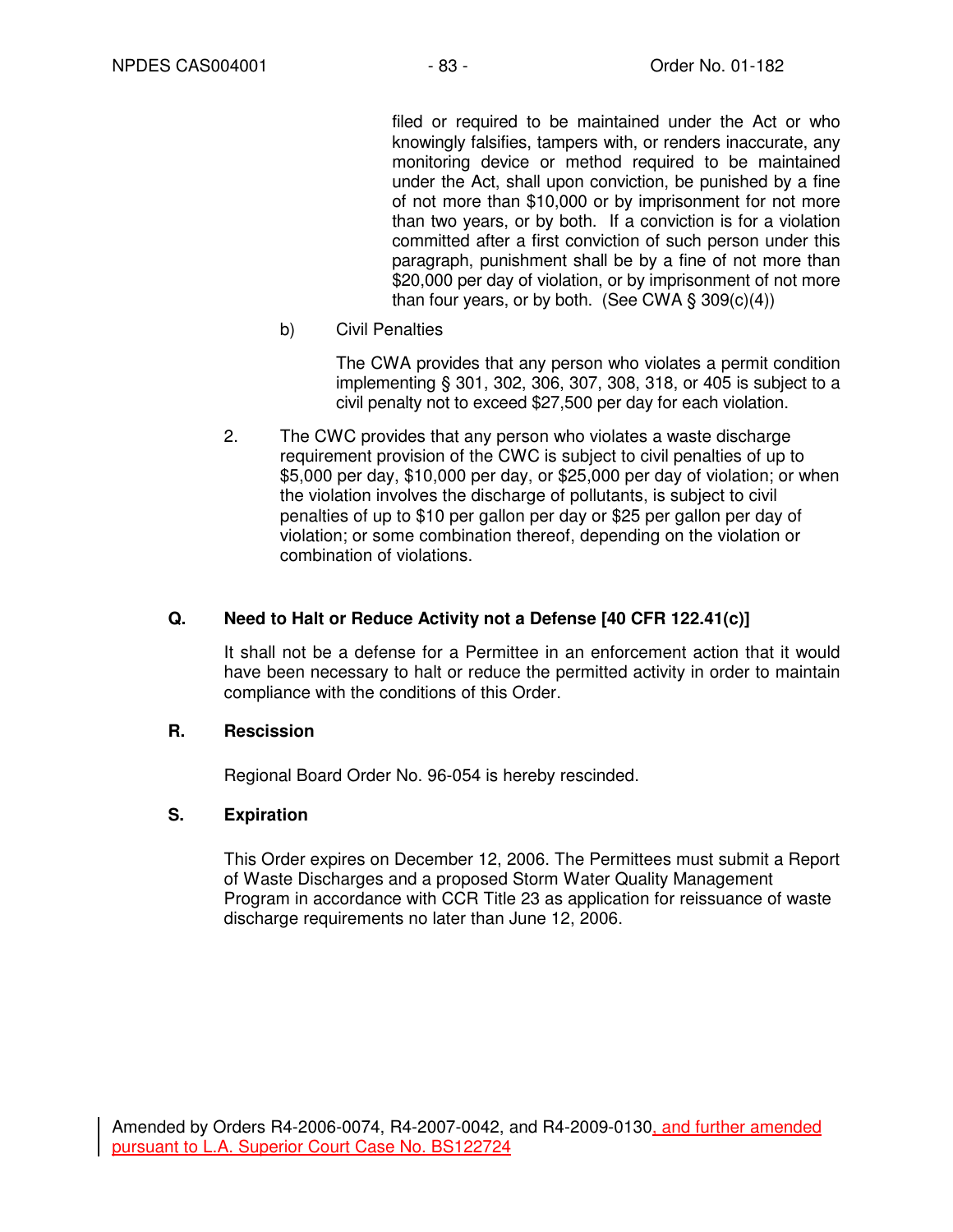# **PART 7 - TOTAL MAXIMUM DAILY LOAD PROVISIONS**

The provisions of this Part implement and are consistent with the assumptions and requirements of Waste Load Allocations from TMDLs for which some or all of the Permittees in this Order are responsible.

# **1. TMDL for Trash in the Los Angeles River Watershed**

- A. Waste Load Allocations: Each Permittee identified in Appendix 7-1 shall comply with the interim and final effluent limitations set forth in Appendix 7-1 hereto.<sup>1</sup>
- B. Compliance:
	- (1) Permittees may comply with the effluent limitations using any lawful means. Such compliance options are broadly classified as *full capture*, partial capture, or institutional controls, as described below, and any combination of these may be employed to achieve compliance:
		- (a) Full Capture Systems:
			- 1) The Basin Plan authorizes the Executive Officer to certify full capture systems, which are systems that meet the operating and performance requirements as described in this Order, and the procedures identified in "Procedures and Requirements for Certification of a Best Management Practice for Trash Control as a Full Capture System." (See Appendix  $7-2.1$ <sup>14</sup>
			- 2) Permittees are authorized to comply with their effluent limitations through certified full capture systems provided the requirements of paragraph 3), immediately below, and any conditions in the certification, continue to be met.
			- 3) Permittees may comply with their effluent limitations through progressive installation of *full capture systems* throughout their jurisdiction until all areas draining to the Los Angeles River system are addressed. For purposes of this Permit, attainment of the effluent limitations shall be conclusively presumed for any drainage area to the Los Angeles River (or its tributaries)<sup>15</sup> where certified full capture systems treat all drainage from the area, provided that the full capture systems are adequately sized and maintained, and that maintenance records are up-to-date and available for inspection by the Regional Board.
				- i. A Permittee relying entirely on full capture systems shall be deemed in compliance with its final effluent limitation if it demonstrates that all drainage areas under its jurisdiction are serviced by appropriate

j <sup>13</sup> The interim and final effluent limitations set forth in Appendix 7-1 are equivalent to the Compliance Points identified in Table 7-2.3 of the Basin Plan.

The Regional Board currently recognizes eight full capture systems. These are: Vortex Separation Systems (VSS) and seven other Executive Officer certified full capture systems, including specific types or designs of trash nets; two gross solids removal devices (GSRDs); catch basin brush inserts and mesh screens; vertical and horizontal trash capture screen inserts; and a connector pipe screen device. <sup>15</sup> Tributaries to the Los Angeles River include, but are not limited to, Pacoima Wash, Tujunga Wash, Burbank Western Channel, Verdugo Wash, Arroyo Seco, Rio Hondo, and Compton Creek.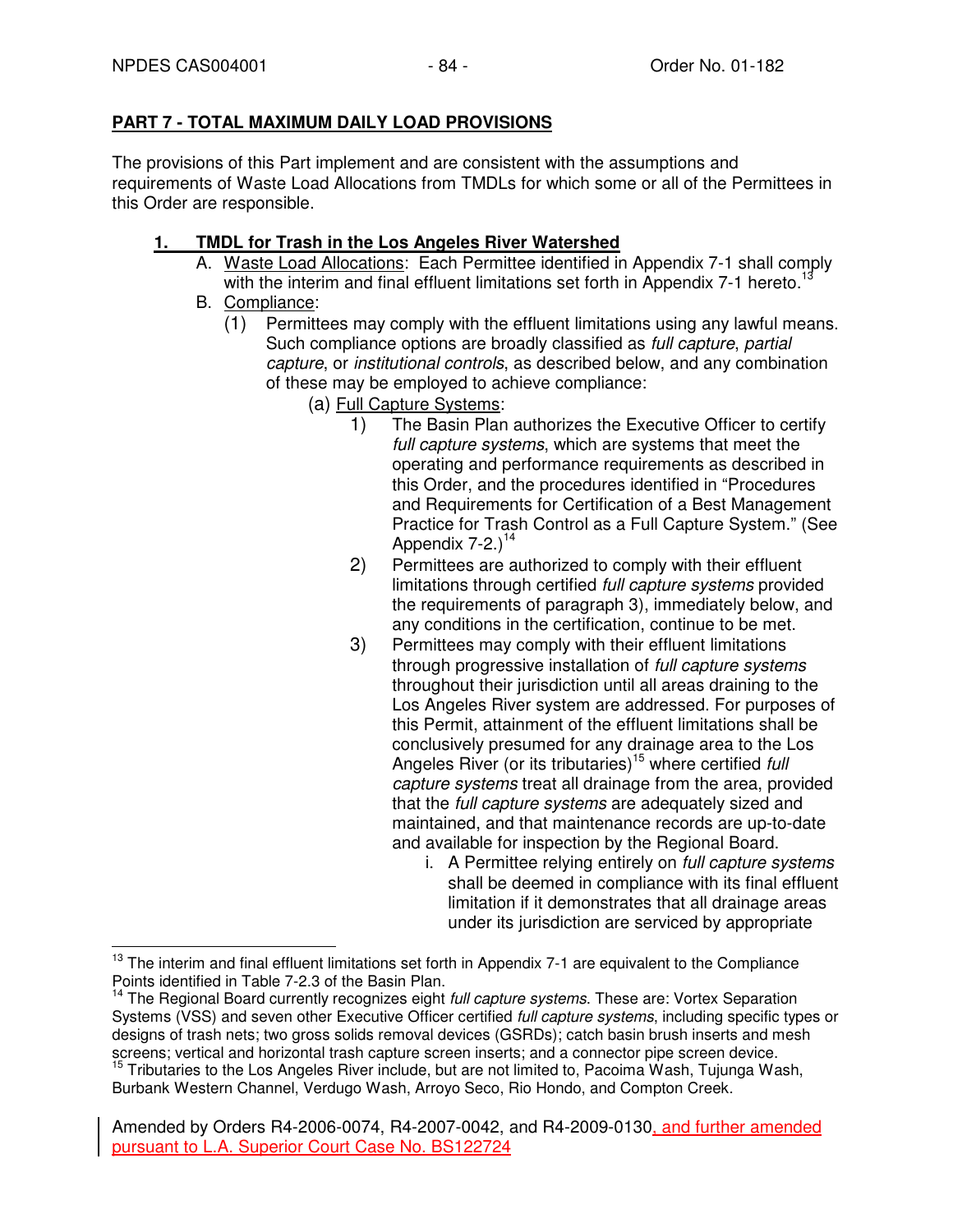certified full capture systems as described in paragraph (a)(3).

- ii. A Permittee relying entirely on *full capture systems* shall be deemed in compliance with its interim effluent limitations:
	- 1. By demonstrating that full capture systems treat the percentage of drainage areas in the watershed that corresponds to the required trash abatement.
	- 2. Alternatively, a Permittee may propose a schedule for jurisdiction-wide installation of full capture systems, targeting first the areas of greatest trash generation ( based upon the information on drainage area and litter generation rates by land use provided in Appendices I and III of the Los Angeles River Trash TMDL Staff Report) for the Executive Officer's approval. The Executive Officer shall not approve any such schedule that does not result in timely compliance with the final effluent limitations. A Permittee shall be deemed in compliance with its interim effluent limitations provided it is fully in compliance with any such approved schedule.
- (b) Partial Capture Devices and Institutional Controls: Permittees may comply with their interim and final effluent limitations through the installation of *partial capture devices* and the application of institutional controls. 16
	- 1) Trash discharges from areas serviced solely by partial capture devices may be estimated based on demonstrated performance of the device(s) in the jurisdictional area.<sup>1</sup> That is, trash reduction is equivalent to the *partial capture* devices' trash removal efficiency multiplied by the percentage of drainage area serviced by the devices.
	- 2) Except as provided in subdivision 3), below, trash discharges from areas addressed by institutional controls and/or partial capture devices (where site-specific performance data is not available) shall be calculated using a mass balance approach, based on the daily generation rate (DGR) for a representative area.<sup>18</sup> The DGR shall be determined from direct measurement of trash deposited in the drainage area during any thirty-day

 $\overline{a}$ <sup>16</sup> While interim effluent limitations may be complied with using partial capture devices, compliance with final effluent limitations cannot be achieved with the exclusive use of partial capture devices.

Performance shall be demonstrated under different conditions (e.g. low to high trash loading).

 $18$  The area should be representative of the land uses within the jurisdiction and shall be approved by the Executive Officer prior to the 30-day collection period.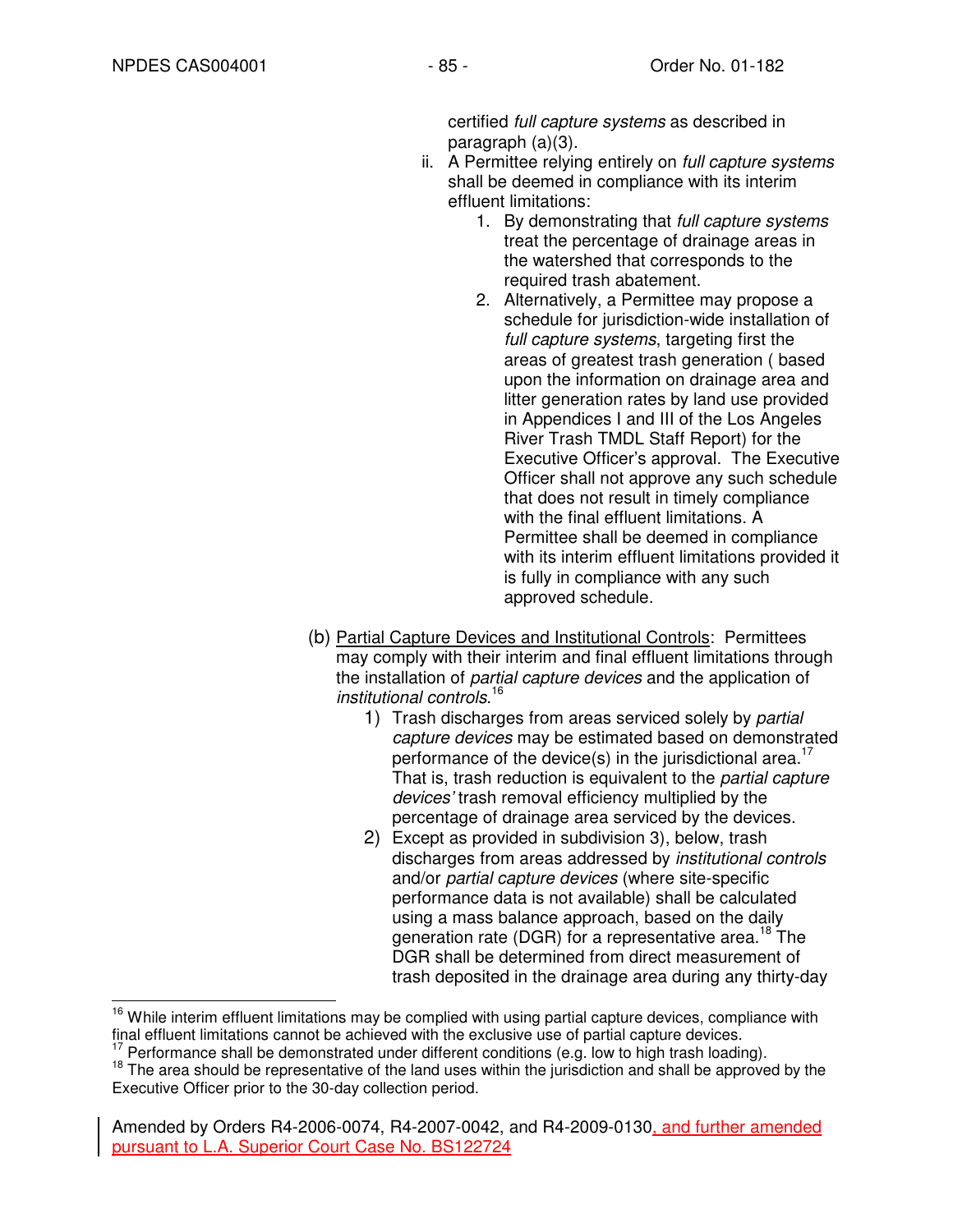period between June 22<sup>nd</sup> and September 22<sup>nd</sup> exclusive of rain events<sup>19</sup>, and shall be re-calculated every year thereafter. The DGR shall be calculated as the total amount of trash collected during this period divided by 30 (the length of the collection period).

### **DGR = (Amount of trash collected during a 30-day collection period<sup>20</sup>) / (30 days)**

The DGR for the applicable area of the jurisdiction shall be extrapolated from that of the representative drainage area. A mass balance equation shall be used to estimate the amount of trash discharged during a storm event. $21$  The Storm Event Trash Discharge for a given rain event in a Permittee's drainage area shall be calculated by multiplying the number of days since the last street sweeping by the DGR and subtracting the amount of any trash recovered in the catch basins.<sup>22</sup> For each day of a storm event that generates precipitation greater than 0.25 inches, the Permittee shall calculate a Storm Event Trash Discharge.

### **Storm Event Trash Discharge = [(Days since last street sweeping\*DGR)] – [Amount of trash recovered from catch basins]<sup>23</sup>**

The sum of the *Storm Event Trash Discharges* for the storm year shall be the Permittee's calculated annual trash discharge.

## **Total Storm Year Trash Discharge =** ∑**Storm Event Trash Discharges from Drainage Area**

- 3) The Executive Officer may approve alternative compliance monitoring approaches for calculating total storm year trash discharge, upon finding that the program will provide a scientifically-based estimate of the amount of trash discharged from the MS4.
- (c) Combined Compliance Approaches:

 $\overline{a}$ <sup>19</sup> Provided no special events are scheduled that may affect the representative nature of that collection period.

<sup>&</sup>lt;sup>20</sup> Between June 22<sup>nd</sup> and September 22<sup>nd</sup>

 $21$  Amount of trash shall refer to the uncompressed volume (in gallons) or drip-dry weight (in pounds) of trash collected.

Any negative values shall be considered to represent a zero discharge.

<sup>&</sup>lt;sup>23</sup> When more than one storm event occurs prior to the next street sweeping the discharge shall be calculated from the date of the last assessment.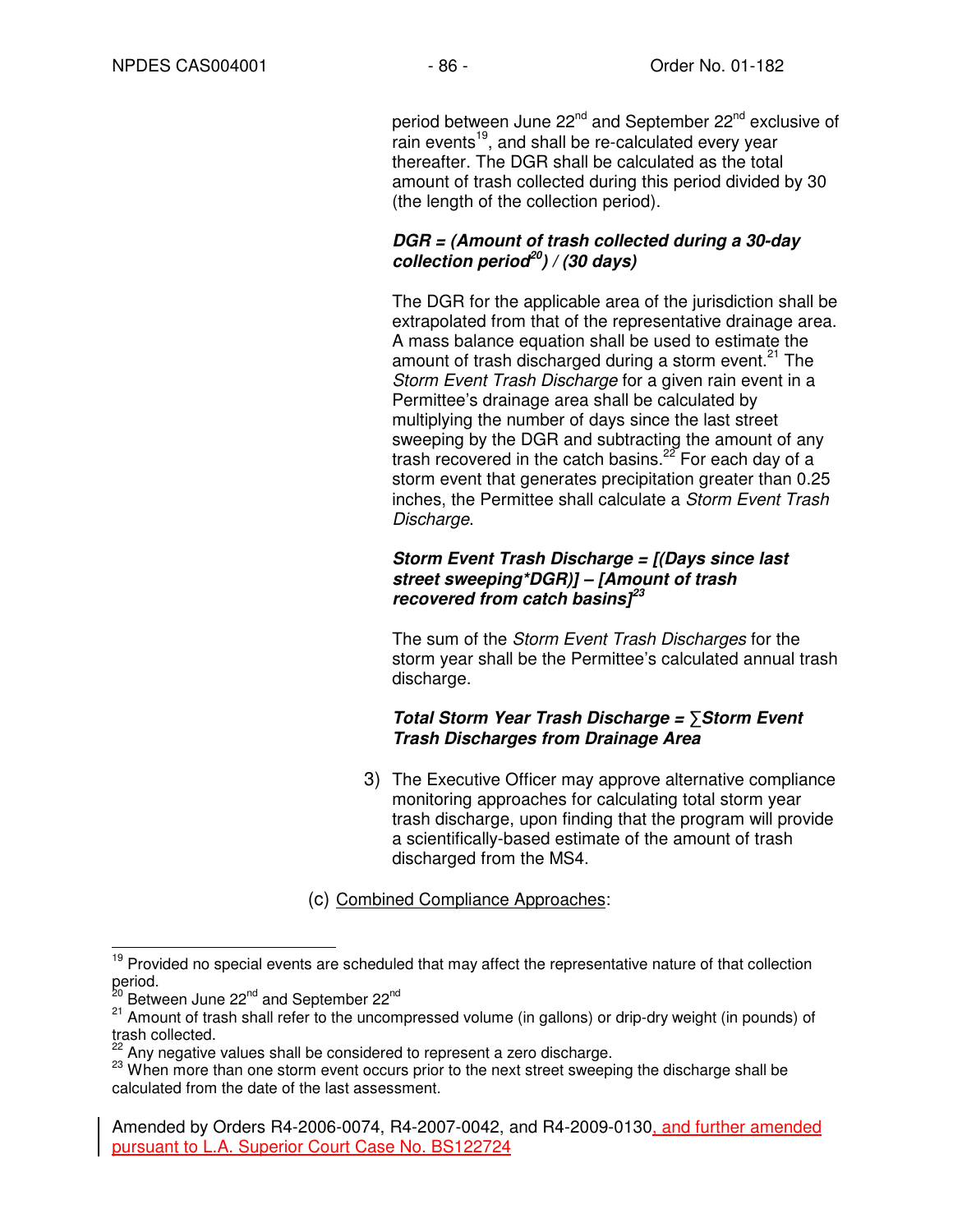Permittees may comply with their interim and final effluent limitations through a combination of full capture systems, partial capture devices, and institutional controls. Permittees relying on a combination of approaches shall demonstrate compliance with the interim and final effluent limitations as specified in (a)(3) in areas where *full capture systems* are installed and as specified in (b)(2) in areas where partial capture devices and institutional controls are applied.

- (2) Permittees that are not in compliance with the applicable interim and/or final effluent limitations as identified in Appendix 7-1 shall be in violation of this permit.
	- (a) Permittees relying on partial capture devices and/or institutional controls that have violated their interim or final effluent limitations as identified in Appendix 7-1 shall be presumed to have violated the applicable limitation for each day of each storm event that generated precipitation greater than 0.25 inches during the applicable storm year, except those storm days on which they establish that their cumulative Storm Event Trash Discharges have not exceeded the applicable effluent limitation.
	- (b) For Permittees relying on full capture systems who have failed to demonstrate that the *full capture systems* for any drainage area are adequately sized and maintained, and that maintenance records are up-to-date and available for inspection by the Regional Board, and that they are in compliance with any conditions of their certification, shall be presumed to have discharged trash in an amount that corresponds to the percentage of the baseline waste load allocation represented by the drainage area in question.
		- 1) A Permittee may overcome this presumption by demonstrating (using any of the methods authorized in this Part 7.1.B(1)(b)) that the actual or calculated discharge for that drainage area is in compliance with the applicable interim or final effluent limitations as specified in Appendix 7-1.
- (3) Each Permittee shall be held liable for violations of the Effluent Limitations assigned to its jurisdiction in Appendix 7-1. Any Permittee whose compliance strategy includes full or partial capture devices and who chooses to install a full or partial capture device in the MS4 physical infrastructure of another public entity is responsible for obtaining all necessary permits to do so. If a Permittee believes it is unable to obtain the permits needed to install a full capture or partial capture device within another Permittee's MS4 physical infrastructure, either Permittee may request the Executive Officer to hold a conference with the Permittees. Nothing in this Order shall affect the right of that public entity or a Permittee to seek indemnity or other recourse from the other as they deem appropriate. Nothing in this subsection shall be construed as relieving a Permittee of any liability that the Permittee would otherwise have under this Order.
- C. Monitoring and Reporting Requirements (pursuant to Water Code section 13383)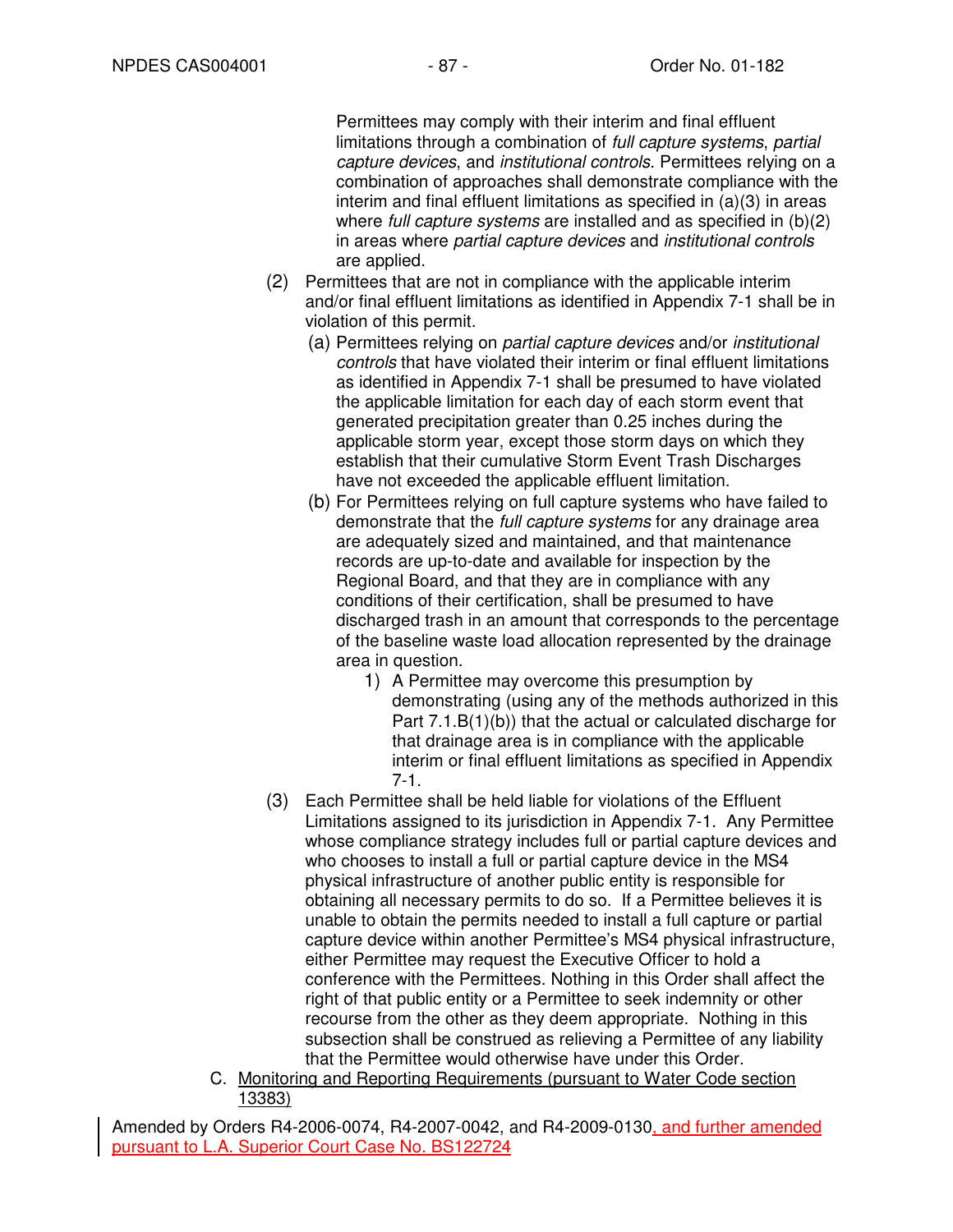- (1) Within 60 days of adoption of Part 7, Section 1 (Los Angeles River Trash TMDL) and on October 31, 2010 and every year thereafter, each Permittee identified in Appendix 7-1 shall submit a TMDL Compliance Report detailing compliance with the interim and final effluent limitations. Reporting shall include the information specified below. The report shall be submitted on a reporting form to be specified by the Executive Officer. The report shall be signed under penalty of perjury by the Director of Public Works or other agency head (or their delegee) that is responsible for ensuring compliance with this permit. Permittees shall be charged with and shall demonstrate compliance with the relevant effluent limitations beginning with their October 31, 2010 TMDL Compliance Report.
	- (a) Reporting Compliance based on Full Capture Systems: Permittees identified in Appendix 7-1 shall provide information on the number and location of full capture installations, the sizing of each full capture installation, the drainage areas addressed by these installations, and compliance with the applicable interim or final effluent limitation, in their TMDL Compliance Report. The Regional Board will periodically audit sizing, performance, and other data to validate that a system satisfies the criteria established for a full capture system and any conditions established by the Executive Officer in the certification.
	- (b) Reporting Compliance based on Partial Capture Systems and/or Institutional Controls:
	- (1) Using Performance Data Specific to the Jurisdictional Area: Permittees identified in Appendix 7-1 shall provide (i) sitespecific performance data for the applicable device(s), (ii) information on the number and location of such installations, and the drainage areas addressed by these installations, and (iii) calculated compliance with the applicable effluent limitations, in their TMDL Compliance Report.
	- (2) Using Direct Measurement of Trash Discharge: Permittees identified in Appendix 7-1 shall provide an accounting of DGR and trash removal via street sweeping, catch basin clean outs, etc., in a database to facilitate the calculation of discharge for each rain event. The database shall be maintained and provided to the Regional Board for inspection upon request. Permittees identified in Appendix 7-1 shall provide the annual DGR, calculated storm year discharge, and compliance with the applicable effluent limitation, in their TMDL Compliance Report.
	- (c) Reporting Compliance based on Combined Compliance Approaches:

Permittees identified in Appendix 7-1 shall provide the information specified in subsection (a) for areas where full capture systems are installed and that specified in subsection  $(b)(1)$  or  $(b)(2)$ , as appropriate, for areas where partial capture devices and institutional controls are applied. Permittees shall also provide information on compliance with the applicable effluent limitation based on the combined compliance approaches, in their TMDL Compliance Report